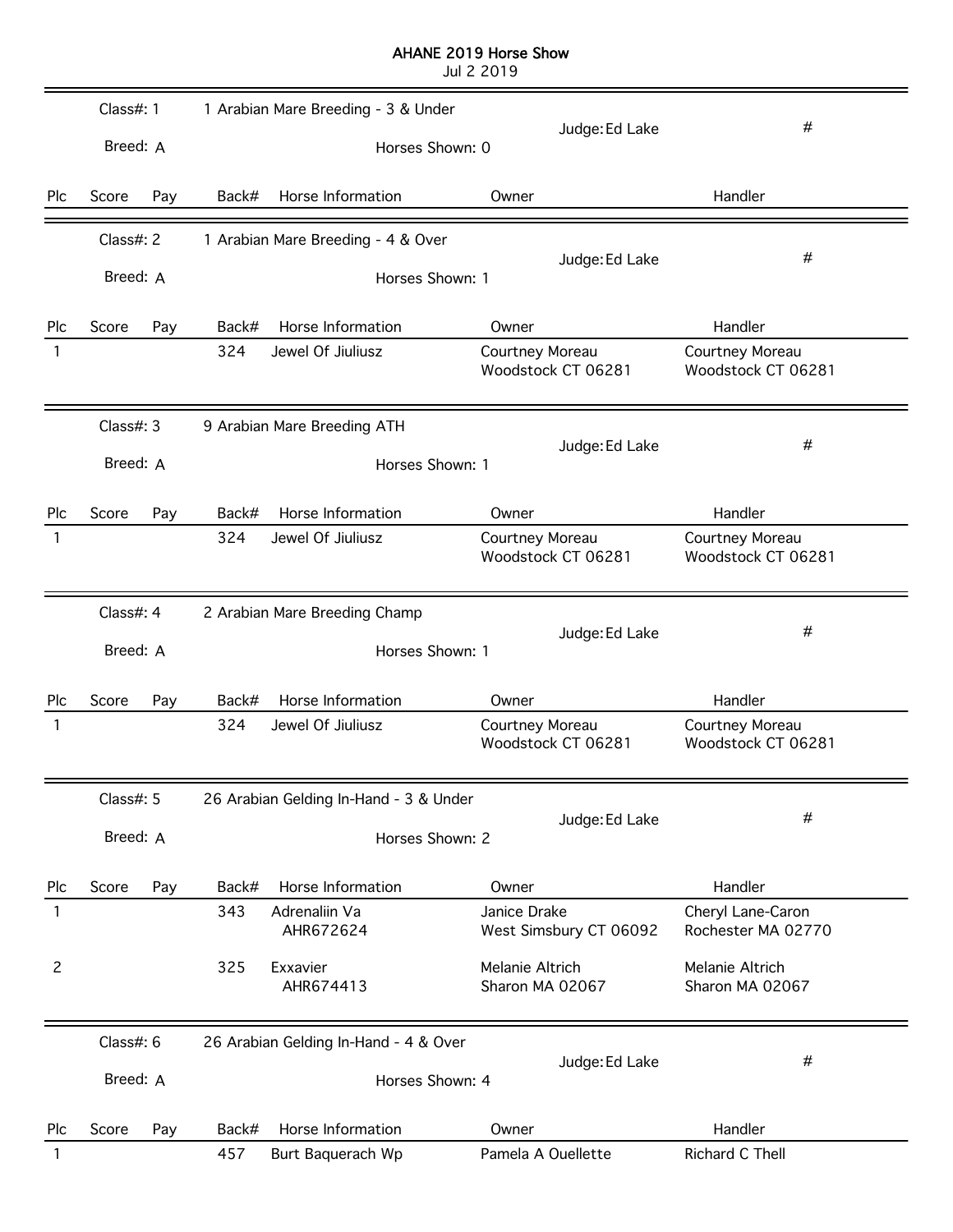|                |              |       | AHR616190                                | North Smithfield RI 02896                       | Greene RI 02827                         |
|----------------|--------------|-------|------------------------------------------|-------------------------------------------------|-----------------------------------------|
| $\overline{c}$ |              | 605   | Ames Thyme Piece<br>AHR633734            | Barbara Veith<br>Alstead NH 03602               | Barbara Veith<br>Alstead NH 03602       |
| 3              |              | 356   | Epitome Cf                               | Marisha Kostiew<br>Derry NH 03038               | Laura Taylor<br>Plaistow NH 03865       |
| 4              |              | 345   | Marocco Va<br>AHR664216                  | Christine Silvia<br>Swansea MA 02777            | Christine Silvia<br>Swansea MA 02777    |
|                | Class#: 7    |       | 34 Arabian Gelding In-Hand ATH           |                                                 |                                         |
|                | Breed: A     |       | Horses Shown: 4                          | Judge: Ed Lake                                  | #                                       |
| Plc            | Score<br>Pay | Back# | Horse Information                        | Owner                                           | Handler                                 |
| 1              |              | 605   | Ames Thyme Piece<br>AHR633734            | Barbara Veith<br>Alstead NH 03602               | Barbara Veith<br>Alstead NH 03602       |
| $\overline{c}$ |              | 345   | Marocco Va<br>AHR664216                  | Christine Silvia<br>Swansea MA 02777            | Christine Silvia<br>Swansea MA 02777    |
| 3              |              | 325   | Exxavier<br>AHR674413                    | Melanie Altrich<br>Sharon MA 02067              | Melanie Altrich<br>Sharon MA 02067      |
| 4              |              | 357   | <b>Tamar Synergy</b><br>AHR676569        | Lauren Childs<br>Derry NH 03038                 | Lauren Childs<br>Derry NH 03038         |
|                |              |       |                                          |                                                 |                                         |
|                | Class#: 8    |       | 27 Arabian Gelding In-Hand Champ         |                                                 |                                         |
|                | Breed: A     |       | Horses Shown: 5                          | Judge: Ed Lake                                  | #                                       |
| Plc            | Score<br>Pay | Back# | Horse Information                        | Owner                                           | Handler                                 |
|                |              | 457   | Burt Baquerach Wp<br>AHR616190           | Pamela A Ouellette<br>North Smithfield RI 02896 | Richard C Thell<br>Greene RI 02827      |
| $\overline{c}$ |              | 605   | Ames Thyme Piece<br>AHR633734            | Barbara Veith<br>Alstead NH 03602               | Barbara Veith<br>Alstead NH 03602       |
|                |              | 325   | Exxavier<br>AHR674413                    | Melanie Altrich<br>Sharon MA 02067              | Melanie Altrich<br>Sharon MA 02067      |
|                |              | 343   | Adrenaliin Va<br>AHR672624               | Janice Drake<br>West Simsbury CT 06092          | Cheryl Lane-Caron<br>Rochester MA 02770 |
|                |              | 345   | Marocco Va<br>AHR664216                  | Christine Silvia<br>Swansea MA 02777            | Christine Silvia<br>Swansea MA 02777    |
|                | Class#: 9    |       | 14 Arabian Stallion Breeding - 3 & Under |                                                 |                                         |
|                | Breed: A     |       | Horses Shown: 0                          | Judge: Ed Lake                                  | #                                       |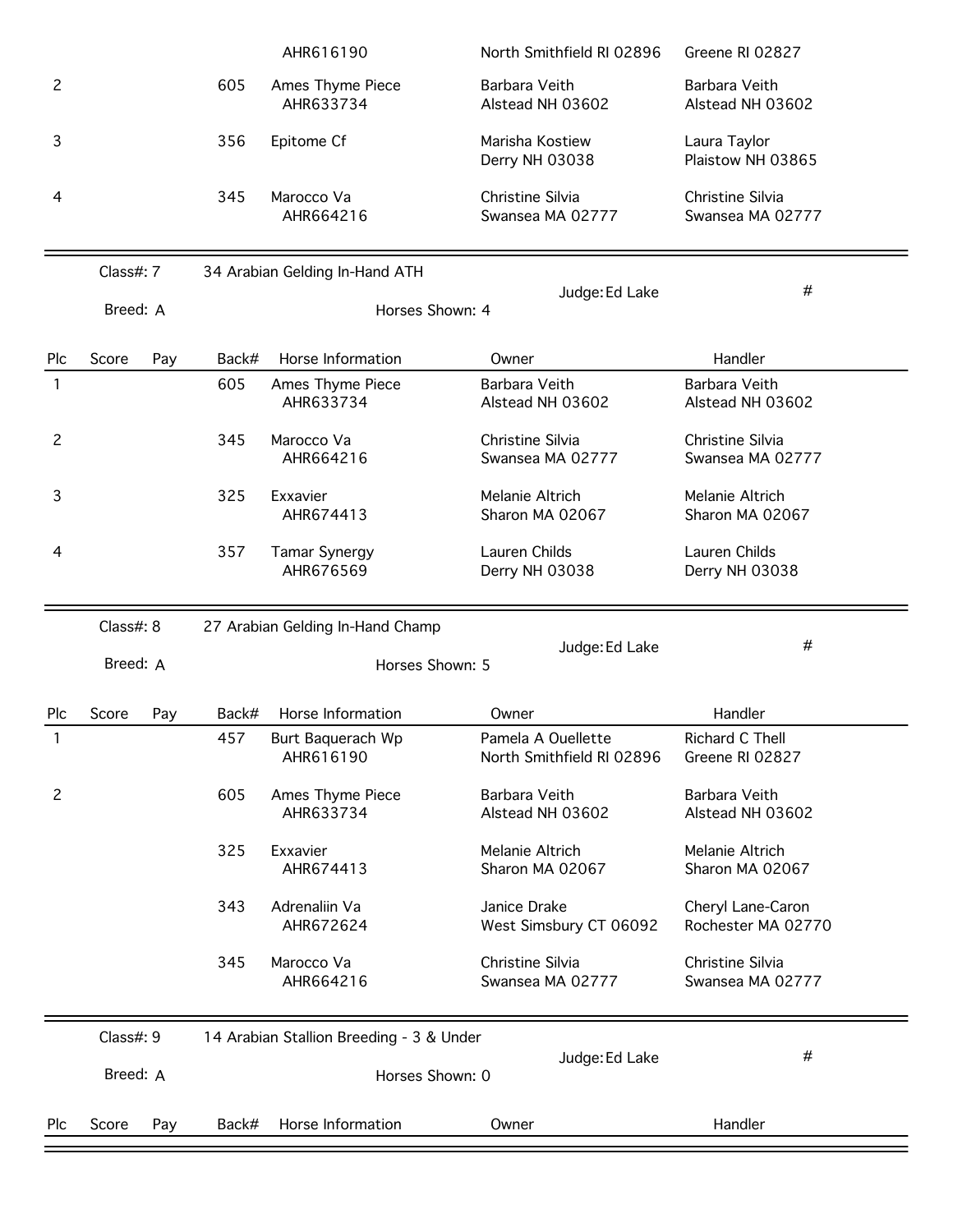|                | Class#: 10 |     |              | 14 Arabian Stallion Breeding - 4 & Over                 |                                           |                                              |  |  |  |  |
|----------------|------------|-----|--------------|---------------------------------------------------------|-------------------------------------------|----------------------------------------------|--|--|--|--|
|                | Breed: A   |     |              | Horses Shown: 3                                         | Judge: Ed Lake                            | #                                            |  |  |  |  |
| Plc<br>1       | Score      | Pay | Back#<br>358 | Horse Information<br>Om El Belvedere Dream<br>AHR649547 | Owner<br>Yianna Rhodes<br>Bethel VT 05032 | Handler<br>Marisha Kostiew<br>Derry NH 03038 |  |  |  |  |
| 2              |            |     | 352          | Omari Shai<br>AHR665179                                 | Daralin Parker Beckett<br>Exeter ME 04435 | Daralin Parker Beckett<br>Exeter ME 04435    |  |  |  |  |
| 3              |            |     | 359          | Rsa Remington Bey<br>AHR667267                          | Donald Champlin<br>Parkman ME 04443       | Donald Champlin<br>Parkman ME 04443          |  |  |  |  |
|                | Class#: 11 |     |              | 21 Arabian Stallion Breeding ATH                        |                                           | #                                            |  |  |  |  |
|                | Breed: A   |     |              | Horses Shown: 3                                         | Judge: Ed Lake                            |                                              |  |  |  |  |
| Plc            | Score      | Pay | Back#        | Horse Information                                       | Owner                                     | Handler                                      |  |  |  |  |
| 1              |            |     | 358          | Om El Belvedere Dream<br>AHR649547                      | <b>Yianna Rhodes</b><br>Bethel VT 05032   | <b>Yianna Rhodes</b><br>Bethel VT 05032      |  |  |  |  |
| $\overline{c}$ |            |     | 352          | Omari Shai<br>AHR665179                                 | Daralin Parker Beckett<br>Exeter ME 04435 | Daralin Parker Beckett<br>Exeter ME 04435    |  |  |  |  |
| EX             |            |     | 359          | Rsa Remington Bey<br>AHR667267                          | Donald Champlin<br>Parkman ME 04443       | Donald Champlin<br>Parkman ME 04443          |  |  |  |  |
|                | Class#: 12 |     |              | 15 Arabian Stallion Breeding Champ                      |                                           |                                              |  |  |  |  |
|                | Breed: A   |     |              | Horses Shown: 2                                         | Judge: Ed Lake                            | #                                            |  |  |  |  |
| Plc            | Score      | Pay | Back#        | Horse Information                                       | Owner                                     | Handler                                      |  |  |  |  |
| 1              |            |     | 358          | Om El Belvedere Dream<br>AHR649547                      | Yianna Rhodes<br>Bethel VT 05032          | Marisha Kostiew<br>Derry NH 03038            |  |  |  |  |
| 2              |            |     | 352          | Omari Shai<br>AHR665179                                 | Daralin Parker Beckett<br>Exeter ME 04435 | Daralin Parker Beckett<br>Exeter ME 04435    |  |  |  |  |
|                | Class#: 13 |     |              | 400 HA/AA Mare Breeding - 3 & Under                     |                                           | #                                            |  |  |  |  |
|                | Breed: HA  |     |              | Horses Shown: 1                                         | Judge: Ed Lake                            |                                              |  |  |  |  |
| Plc            | Score      | Pay | Back#        | Horse Information                                       | Owner                                     | Handler                                      |  |  |  |  |
| 1              |            |     | 353          | Montgomery Jm<br>HAHR3A379478                           | Daralin Parker Beckett<br>Exeter ME 04435 | Daralin Parker Beckett<br>Exeter ME 04435    |  |  |  |  |
|                | Class#: 14 |     |              | 400 HA/AA Mare Breeding - 4 & Over                      |                                           | #                                            |  |  |  |  |
|                | Breed: HA  |     |              | Horses Shown: 0                                         | Judge: Ed Lake                            |                                              |  |  |  |  |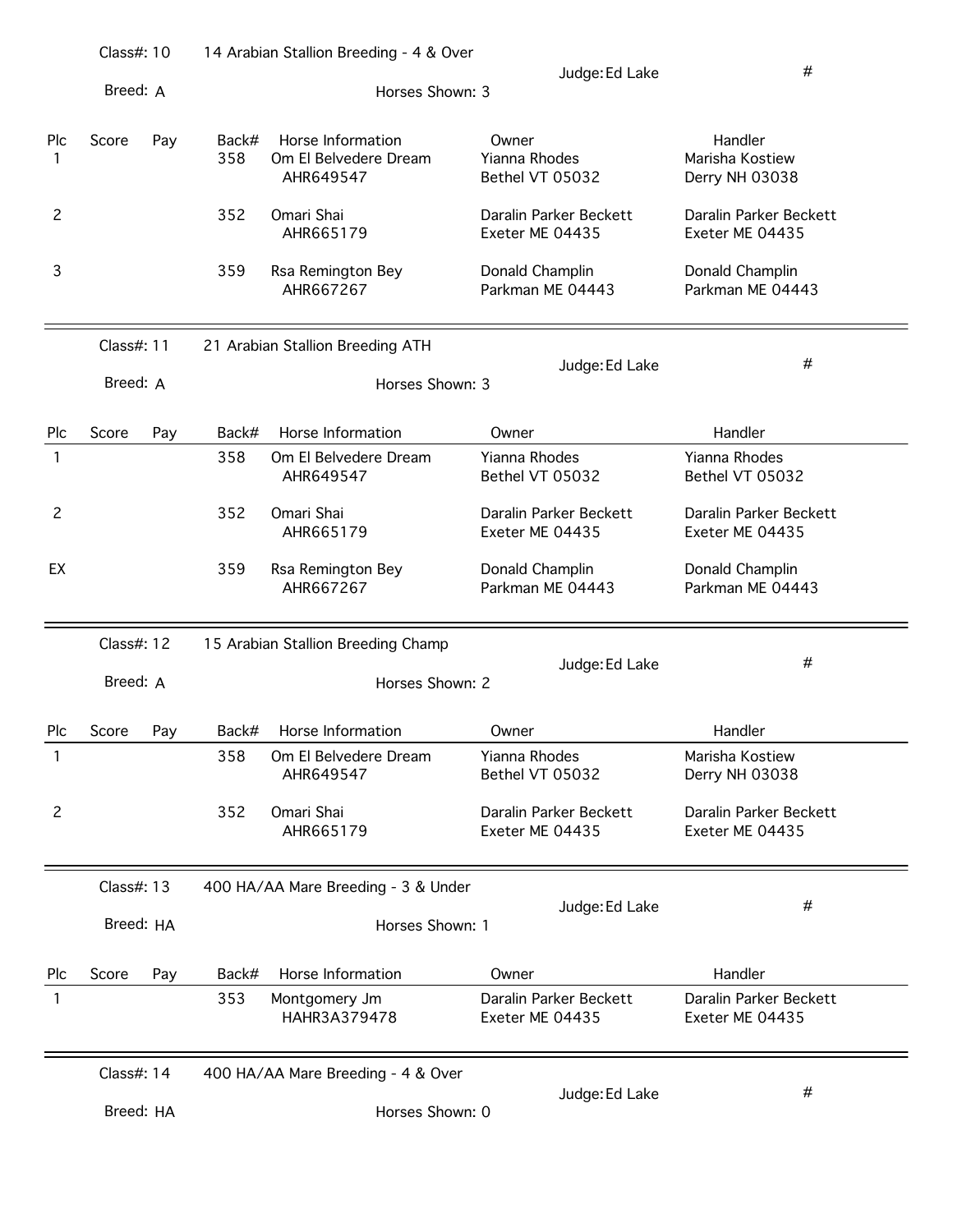| Plc          | Score      | Pay        | Back#                                 | Horse Information                    | Owner                                      | Handler                                    |
|--------------|------------|------------|---------------------------------------|--------------------------------------|--------------------------------------------|--------------------------------------------|
|              |            | Class#: 15 |                                       | 418 HA/AA Mare Breeding ATH          |                                            |                                            |
|              |            | Breed: HA  |                                       | Horses Shown: 1                      | Judge: Ed Lake                             | #                                          |
| Plc          | Score      | Pay        | Back#                                 | Horse Information                    | Owner                                      | Handler                                    |
| 1            |            |            | 353                                   | Montgomery Jm<br>HAHR3A379478        | Daralin Parker Beckett<br>Exeter ME 04435  | Daralin Parker Beckett<br>Exeter ME 04435  |
|              | Class#: 16 |            | 401 HA/AA Mare Breeding Champ         |                                      |                                            |                                            |
|              |            | Breed: HA  |                                       | Horses Shown: 1                      | Judge: Ed Lake                             | #                                          |
| Plc          | Score      | Pay        | Back#                                 | Horse Information                    | Owner                                      | Handler                                    |
| $\mathbf{1}$ |            |            | 353                                   | Montgomery Jm<br>HAHR3A379478        | Daralin Parker Beckett<br>Exeter ME 04435  | Daralin Parker Beckett<br>Exeter ME 04435  |
|              | Class#: 17 |            | 450 HA/AA Gelding In-Hand - 3 & Under |                                      |                                            |                                            |
|              |            | Breed: HA  |                                       | Horses Shown: 1                      | Judge: Ed Lake                             | #                                          |
| Plc          | Score      | Pay        | Back#                                 | Horse Information                    | Owner                                      | Handler                                    |
| 1            |            |            | 429                                   | Hey Akhalua Bey<br>HAHR2A380285      | Andrea lodice<br>Mason NH 03048            | Andrea Iodice<br>Mason NH 03048            |
|              | Class#: 18 |            |                                       | 450 HA/AA Gelding In-Hand - 4 & Over |                                            |                                            |
|              |            | Breed: HA  |                                       | Horses Shown: 3                      | Judge: Ed Lake                             | #                                          |
| Plc          | Score      | Pay        | Back#                                 | Horse Information                    | Owner                                      | Handler                                    |
| 1            |            |            | 342                                   | Raize The Bar<br>HAHR1A366115        | Cheryl Lane-Caron<br>Rochester MA 02770    | Cheryl Lane-Caron<br>Rochester MA 02770    |
| 2            |            |            | 321                                   | A Wild Fling<br>HAHR1A361464         | Caroline Ventura<br>North Dighton MA 02764 | Caroline Ventura<br>North Dighton MA 02764 |
| 3            |            |            | 348                                   | Midnight Sun Cfa<br>HAHR2A376119     | Kristen Cuneo<br>East Kingston NH 03827    | Kristen Cuneo<br>East Kingston NH 03827    |
|              | Class#: 19 |            |                                       | 468 HA/AA Gelding In-Hand ATR        |                                            |                                            |
|              |            | Breed: HA  |                                       | Horses Shown: 1                      | Judge: Ed Lake                             | #                                          |
| Plc          | Score      | Pay        | Back#                                 | Horse Information                    | Owner                                      | Handler                                    |
| 1            |            |            | 429                                   | Hey Akhalua Bey<br>HAHR2A380285      | Andrea lodice<br>Mason NH 03048            | Lillyanna Kuehl<br>Mason NH 03048          |
| V            |            |            | 316                                   | Khaarma<br>HAHR1A368244              | Ava Lemire<br>Webster MA 01570             | Ava Lemire<br>Webster MA 01570             |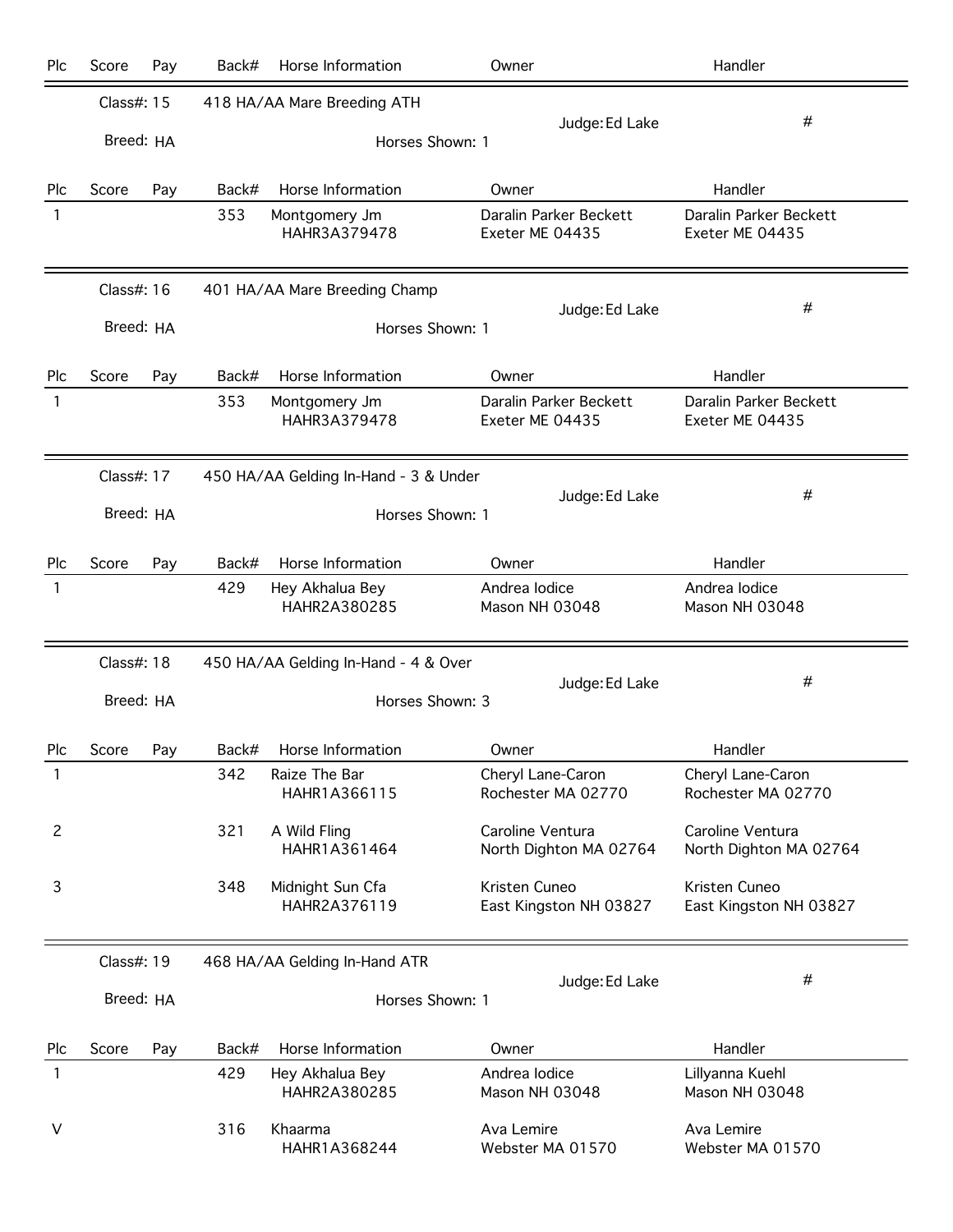|                | Class#: 20 |           |                 | 451 HA/AA Gelding In-Hand Champ     |                                                 |                                            |
|----------------|------------|-----------|-----------------|-------------------------------------|-------------------------------------------------|--------------------------------------------|
|                |            | Breed: HA |                 | Horses Shown: 3                     | Judge: Ed Lake                                  | #                                          |
| Plc            | Score      | Pay       | Back#           | Horse Information                   | Owner                                           | Handler                                    |
| 1              |            |           | 342             | Raize The Bar<br>HAHR1A366115       | Cheryl Lane-Caron<br>Rochester MA 02770         | Cheryl Lane-Caron<br>Rochester MA 02770    |
| $\overline{c}$ |            |           | 429             | Hey Akhalua Bey<br>HAHR2A380285     | Andrea lodice<br>Mason NH 03048                 | Andrea lodice<br>Mason NH 03048            |
|                |            |           | 321             | A Wild Fling<br>HAHR1A361464        | Caroline Ventura<br>North Dighton MA 02764      | Caroline Ventura<br>North Dighton MA 02764 |
|                | Class#: 21 |           |                 | Supreme Champion Halter Horse       | Judge: Ed Lake                                  | #                                          |
|                | Breed:     |           |                 | Horses Shown: 6                     |                                                 |                                            |
| Plc            | Score      | Pay       | Back#           | Horse Information                   | Owner                                           | Handler                                    |
| 1              |            |           | 457             | Burt Baquerach Wp<br>AHR616190      | Pamela A Ouellette<br>North Smithfield RI 02896 | Richard C Thell<br>Greene RI 02827         |
|                |            |           | 342             | Raize The Bar<br>HAHR1A366115       | Cheryl Lane-Caron<br>Rochester MA 02770         | Cheryl Lane-Caron<br>Rochester MA 02770    |
|                |            |           | 352             | Omari Shai<br>AHR665179             | Daralin Parker Beckett<br>Exeter ME 04435       | Daralin Parker Beckett<br>Exeter ME 04435  |
|                |            |           | 353             | Montgomery Jm<br>HAHR3A379478       | Daralin Parker Beckett<br>Exeter ME 04435       | Daralin Parker Beckett<br>Exeter ME 04435  |
|                |            |           | 429             | Hey Akhalua Bey<br>HAHR2A380285     | Andrea Iodice<br>Mason NH 03048                 | Andrea Iodice<br>Mason NH 03048            |
|                |            |           | 605             | Ames Thyme Piece<br>AHR633734       | Barbara Veith<br>Alstead NH 03602               | Barbara Veith<br>Alstead NH 03602          |
|                | Class#: 22 |           |                 | 1156 HA/AA Performance Halter Mares |                                                 |                                            |
|                | Breed: HA  |           |                 | Horses Shown: 1                     | Judge: Ed Lake                                  | #                                          |
| <b>Plc</b>     | Score      | Pay       | Back#           | Horse Information                   | Owner                                           | Handler                                    |
| 1              | 87         |           | 341             | Jays Twoeyed Star<br>HAHR1A365259   | Lora Hedrich<br>Greenfield NH 03047             | Elizabeth Mccann<br>Mason NH 03048         |
|                | Class#: 23 |           |                 |                                     | 1446 HA/AA Performance Halter Geldings          |                                            |
|                | Breed: HA  |           | Horses Shown: 4 |                                     | Judge: Ed Lake                                  | #                                          |
| <b>Plc</b>     | Score      | Pay       | Back#           | Horse Information                   | Owner                                           | Handler                                    |
| 1              | 96         |           | 342             | Raize The Bar                       | Cheryl Lane-Caron                               | Cheryl Lane-Caron                          |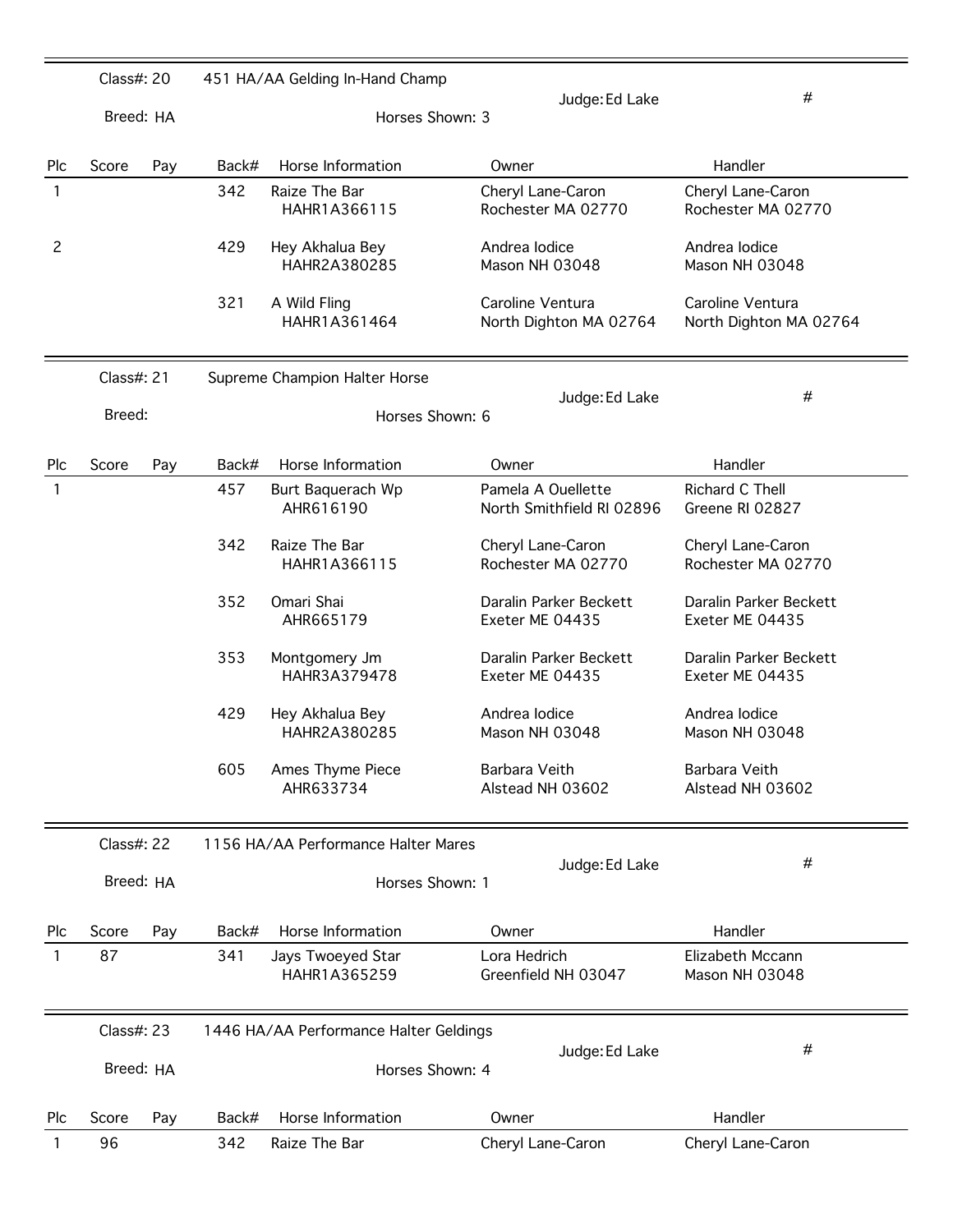|                |            |     |                                   | HAHR1A366115                              | Rochester MA 02770                              | Rochester MA 02770                         |
|----------------|------------|-----|-----------------------------------|-------------------------------------------|-------------------------------------------------|--------------------------------------------|
| 2              | 90         |     | 347                               | Sir Cyclone O Fire<br>HAHR1A364681        | Mindy Comeau<br>Dayville CT 06241               | Mindy Comeau<br>Dayville CT 06241          |
| 3              | 83         |     | 344                               | Mia Country Star<br>HAHR1A373323          | Julie Dugas<br>Fairhaven MA 02719               | Julie Dugas<br>Fairhaven MA 02719          |
| 4              | 83         |     | 321                               | A Wild Fling<br>HAHR1A361464              | Caroline Ventura<br>North Dighton MA 02764      | Caroline Ventura<br>North Dighton MA 02764 |
|                | Class#: 24 |     |                                   | 1512 Arabian Performance Halter Mares     | Judge: Ed Lake                                  | #                                          |
|                | Breed: A   |     |                                   |                                           | Horses Shown: 1                                 |                                            |
| Plc            | Score      | Pay | Back#                             | Horse Information                         | Owner                                           | Handler                                    |
| 1              | 96         |     | 315                               | Qh Estella<br>AHR663825                   | Quarry Hill Farm<br>Lakeville CT 06039          | Kevin Dwyer<br>Lakeville CT 06039          |
|                | Class#: 25 |     |                                   | 2078 Arabian Performance Halter Geldings  |                                                 |                                            |
|                | Breed: A   |     | Judge: Ed Lake<br>Horses Shown: 4 |                                           | #                                               |                                            |
| Plc            | Score      | Pay | Back#                             | Horse Information                         | Owner                                           | Handler                                    |
| 1              | 105        |     | 343                               | Adrenaliin Va<br>AHR672624                | Janice Drake<br>West Simsbury CT 06092          | Cheryl Lane-Caron<br>Rochester MA 02770    |
| $\overline{c}$ | 102        |     | 457                               | Burt Baquerach Wp<br>AHR616190            | Pamela A Ouellette<br>North Smithfield RI 02896 | Richard C Thell<br>Greene RI 02827         |
| 3              | 99         |     | 605                               | Ames Thyme Piece<br>AHR633734             | Barbara Veith<br>Alstead NH 03602               | Barbara Veith<br>Alstead NH 03602          |
| 4              | 96         |     | 345                               | Marocco Va<br>AHR664216                   | Christine Silvia<br>Swansea MA 02777            | Christine Silvia<br>Swansea MA 02777       |
|                | Class#: 26 |     |                                   | 2018 Arabian Performance Halter Stallions |                                                 |                                            |
|                | Breed: A   |     |                                   |                                           | Judge: Ed Lake<br>Horses Shown: 0               | #                                          |
| Plc            | Score      | Pay | Back#                             | Horse Information                         | Owner                                           | Handler                                    |
|                | Class#: 27 |     |                                   | 918 A/HA/AA Showmanship JTH - 11 - 14     |                                                 |                                            |
|                | Breed:     |     |                                   |                                           | Judge: Ed Lake<br>Horses Shown: 1               | #                                          |
| Plc            | Score      | Pay | Back#                             | Horse Information                         | Owner                                           | Handler                                    |
| 1              |            |     | 335                               | Destin To Rock<br>HAHR1A378180            | Arlene Disalvo<br><b>Stow MA 01775</b>          | Lauren Hancz<br>Stow MA 01775              |
|                |            |     |                                   |                                           |                                                 |                                            |

Class#: 28 918 A/HA/AA Showmanship JTH - 15 - 18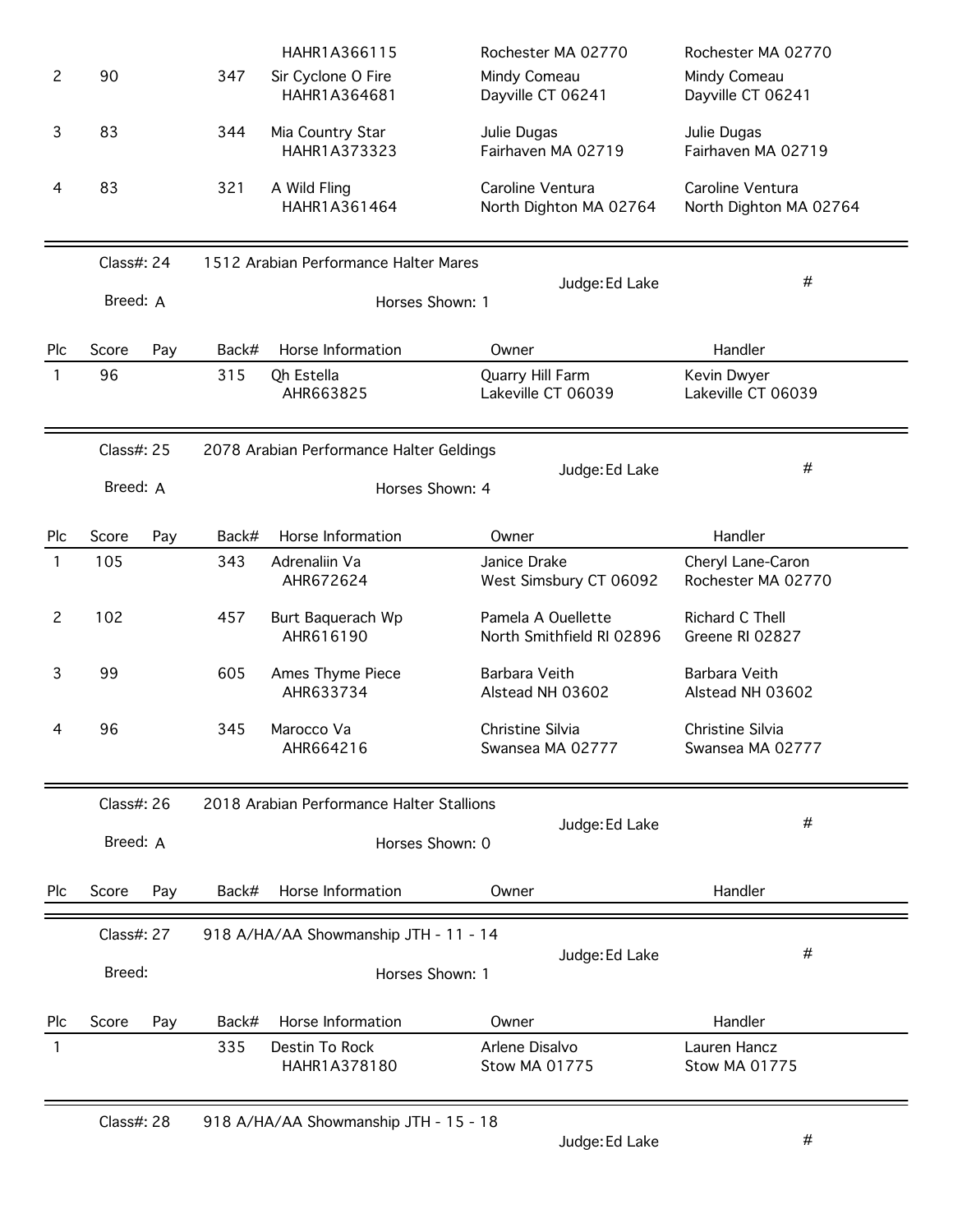| Plc            | Score      | Pay | Back#                             | Horse Information                  | Owner                                       | Handler                                     |
|----------------|------------|-----|-----------------------------------|------------------------------------|---------------------------------------------|---------------------------------------------|
|                | Class#: 29 |     |                                   | 919 A/HA/AA Showmanship JTH Champ  |                                             |                                             |
|                | Breed:     |     |                                   | Horses Shown: 1                    | Judge: Ed Lake                              | #                                           |
|                |            |     |                                   |                                    |                                             |                                             |
| Plc            | Score      | Pay | Back#                             | Horse Information                  | Owner                                       | Handler                                     |
| 1              |            |     | 335                               | Destin To Rock<br>HAHR1A378180     | Arlene Disalvo<br><b>Stow MA 01775</b>      | Lauren Hancz<br><b>Stow MA 01775</b>        |
|                | Class#: 30 |     |                                   | 1371 A/HA/AA Showmanship AATH      |                                             |                                             |
|                | Breed:     |     | Horses Shown: 1                   |                                    | Judge: Ed Lake                              | #                                           |
| Plc            | Score      | Pay | Back#                             | Horse Information                  | Owner                                       | Handler                                     |
| 1              |            |     | 347                               | Sir Cyclone O Fire<br>HAHR1A364681 | Mindy Comeau<br>Dayville CT 06241           | Daralin Parker Beckett<br>Exeter ME 04435   |
|                | Class#: 31 |     |                                   |                                    |                                             |                                             |
|                | Breed:     |     | Judge: Ed Lake<br>Horses Shown: 2 |                                    |                                             | #                                           |
| Plc            | Score      | Pay | Back#                             | Horse Information                  | Owner                                       | Handler                                     |
| 1              |            |     | 336                               | Just Kidding<br>HAHR2A369443       | Lora Hedrich<br>Greenfield NH 03047         | lain Mackay<br>Dracut MA 01826-2            |
| $\overline{c}$ |            |     | 384                               | Mi Shakyr<br>HAHR1A361595          | Tasha Scalzo<br>Agawam MA 01001             | Rachael Whitehead<br>Feeding Hills MA 01030 |
|                | Class#: 32 |     |                                   | Opportunity Showmanship JTH        |                                             |                                             |
|                | Breed:     |     | Horses Shown: 5                   |                                    | Judge: Ed Lake                              | #                                           |
| Plc            | Score      | Pay | Back#                             | Horse Information                  | Owner                                       | Handler                                     |
| 1              |            |     | 329                               | Johnny Damon<br>614780             | Anicia Young<br>Somers CT 06071             | Talya Palmer<br>North Haven CT 06473        |
| 2              |            |     | 383                               | Samani D<br>HAHR1A372670           | Danielle Barrasso<br>Feeding Hills MA 01030 | Sarah Barrasso<br>Chicopee MA 01013         |
| 3              |            |     | 384                               | Mi Shakyr<br>HAHR1A361595          | Tasha Scalzo<br>Agawam MA 01001             | Rachael Whitehead<br>Feeding Hills MA 01030 |
| 4              |            |     | 379                               | Ewe They Call Me Edna<br>ZH1142    | Lisa M Mann<br>Rochester MA 02770           | Geralyn Randall<br>Mattapasset MA 02739     |
| 5              |            |     | 676                               | AO Arayes<br>HAHR1A352618          | Danielle Barrasso<br>Feeding Hills MA 01030 | Maria Barrasso<br>Chicopee MA 01020         |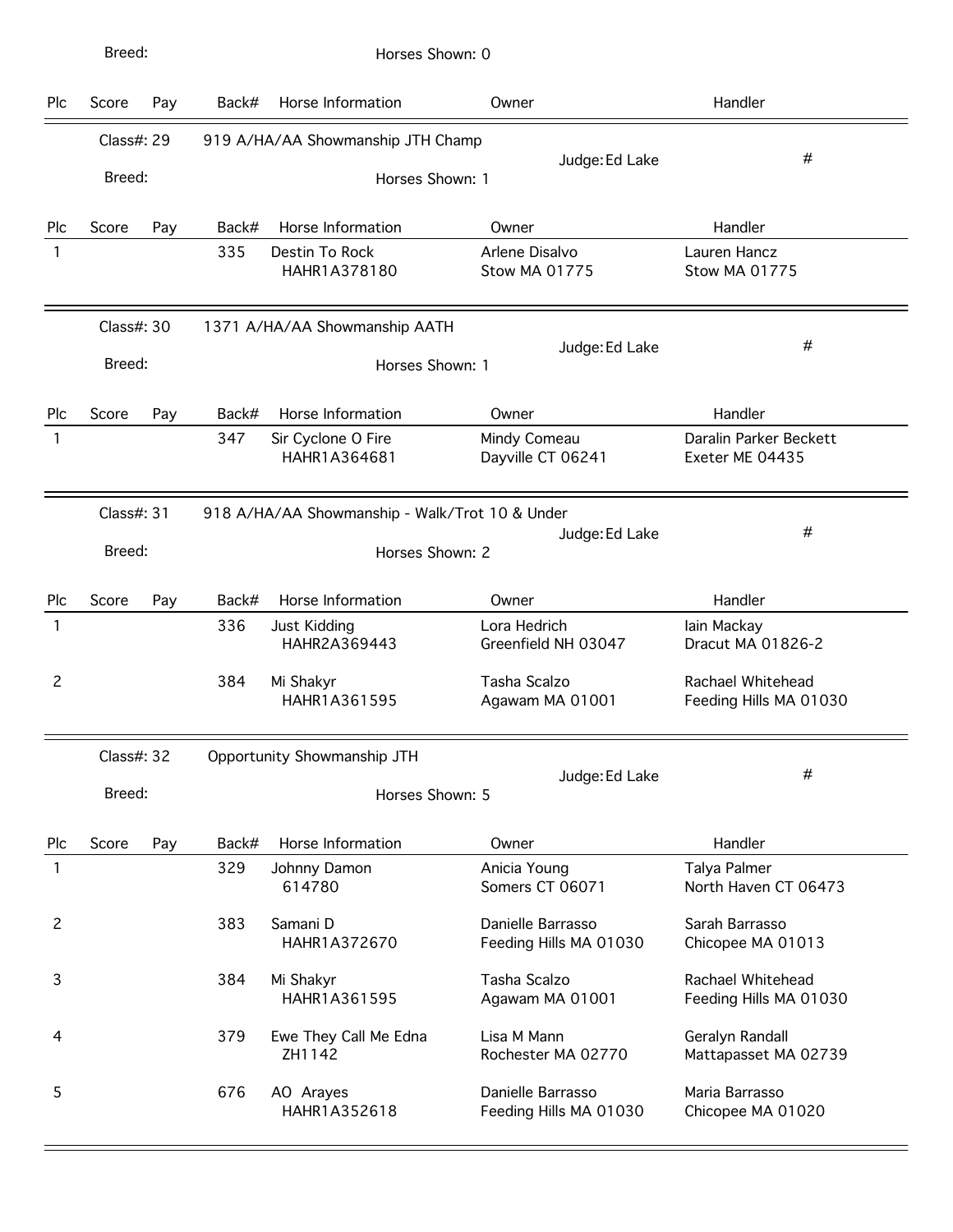|                | Class#: 33 |     |                                                    | Opportunity Showmanship AATH                |                                 |                     |                                         |
|----------------|------------|-----|----------------------------------------------------|---------------------------------------------|---------------------------------|---------------------|-----------------------------------------|
|                | Breed:     |     |                                                    | Horses Shown: 0                             |                                 | Judge: Ed Lake      | $\#$                                    |
| Plc            | Score      | Pay | Back#                                              | Horse Information                           | Owner                           |                     | Handler                                 |
|                | Class#: 34 |     |                                                    | 779 HA/AA Sport Horse Under Saddle Jr Horse |                                 |                     | #                                       |
|                | Breed: HA  |     |                                                    | Horses Shown: 1                             |                                 | Judge: Carol Bishop |                                         |
| Plc            | Score      | Pay | Back#                                              | Horse Information                           | Owner                           |                     | Handler                                 |
| 1              |            |     | 393                                                | Lakota Wind Wcf<br>HAHR1A376207             | Ella VanDenHerik                | Lexington MA 02420  | Jennifer Jelich<br>Lexington MA 02421   |
|                | Class#: 35 |     | Opportunity Walk/Trot/Jog/Lope/Canter Pleasure JTR |                                             |                                 |                     |                                         |
|                | Breed:     |     | Horses Shown: 7                                    |                                             |                                 | Judge: Ed Lake      | #                                       |
| Plc            | Score      | Pay | Back#                                              | Horse Information                           | Owner                           |                     | Handler                                 |
| 1              |            |     | 394                                                | Exxhilaration                               | Kiki Basta                      | Lexington MA 02421  | Olivia Wise<br>Lexington NH 02421       |
| $\overline{c}$ |            |     | 365                                                | Sa Phire Suite<br>HAHR1A332455              | Ryan Deadder<br>Somers CT 06071 |                     | Mason Clifton<br>Chicopee MA 01013      |
| 3              |            |     | 338                                                | Fury Afire<br>AHR599329                     | Lora Hedrich                    | Greenfield NH 03047 | Faye Van Broeck<br>Amherst NH 03031     |
| 4              |            |     | 366                                                | Copper<br>ZH1087                            | Ryan Deadder<br>Somers CT 06071 |                     | Rachel St Germaine<br>Somers CT 06071   |
| 5              |            |     | 363                                                | <b>Tamar Distant Thunder</b><br>633504      | Caroline Hancock                | Longmeadow MA 01106 | Sara St Germaine<br>Somers CT 06071     |
| 6              |            |     | 329                                                | Johnny Damon<br>614780                      | Anicia Young<br>Somers CT 06071 |                     | Lianna Sogliuzzi<br>Cheshire CT 06410   |
|                |            |     | 381                                                | Magic's Stonewall Admiral<br>ZH1144         | Lisa M Mann                     | Rochester MA 02770  | Geralyn Randall<br>Mattapasset MA 02739 |
|                | Class#: 36 |     |                                                    | 335 Arabian Sport Horse Under Saddle - Open |                                 |                     | #                                       |
|                | Breed: A   |     |                                                    | Horses Shown: 1                             |                                 | Judge: Carol Bishop |                                         |
| Plc            | Score      | Pay | Back#                                              | Horse Information                           | Owner                           |                     | Handler                                 |
|                |            |     | 317                                                | Rae Lightmyfire<br>AHR616373                | Rebecca E Murphy                | Woodstock CT 06281  | Rebecca E Murphy<br>Woodstock CT 06281  |
|                | Class#: 37 |     |                                                    | 2236 Arabian Hunter PI ATR Select           |                                 |                     |                                         |
|                | Breed: A   |     |                                                    | Horses Shown: 3                             |                                 | Judge: Ed Lake      | #                                       |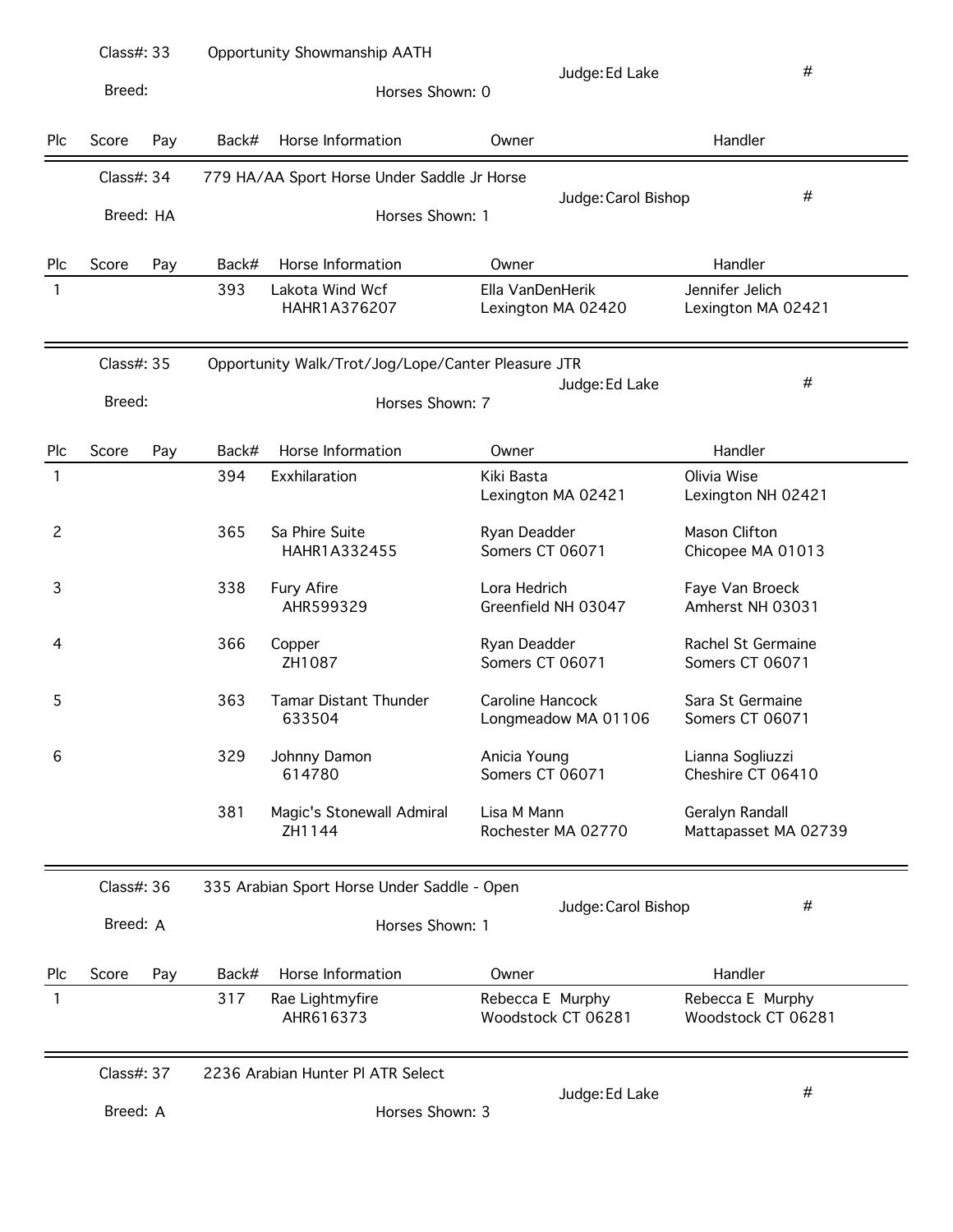| <b>Plc</b> | Score | Pay | Back#<br>310 | Horse Information<br>Cmy Honest Lad | Owner<br>Lynn Depaolo                | Handler<br>Karina Hubeny             |
|------------|-------|-----|--------------|-------------------------------------|--------------------------------------|--------------------------------------|
|            |       |     |              | AHR617053                           | Southington CT 06489                 | Southington CT 06489                 |
|            |       |     | 304          | Queen Amadala<br>572749             | Karen A Kolodecik<br>Hamden CT 06517 | Karen A Kolodecik<br>Hamden CT 06517 |
|            |       |     | 356          | Epitome Cf                          | Marisha Kostiew<br>Derry NH 03038    | Laura Taylor<br>Plaistow NH 03865    |

|            | Class#: 38 |     | 773 HA/AA Sport Horse Under Saddle - Limit Horse |                                    |                                             | #                                           |  |
|------------|------------|-----|--------------------------------------------------|------------------------------------|---------------------------------------------|---------------------------------------------|--|
|            | Breed: HA  |     | Judge: Carol Bishop<br>Horses Shown: 8           |                                    |                                             |                                             |  |
| <b>Plc</b> | Score      | Pay | Back#                                            | Horse Information                  | Owner                                       | Handler                                     |  |
| 1          |            |     | 306                                              | Painted Deja Vu<br>HAHR1A372936    | Kayden Vanderwiede<br>Killingworth CT 06419 | Kayden Vanderwiede<br>Killingworth CT 06419 |  |
| 2          |            |     | 347                                              | Sir Cyclone O Fire<br>HAHR1A364681 | Mindy Comeau<br>Dayville CT 06241           | Mindy Comeau<br>Dayville CT 06241           |  |
| 3          |            |     | 390                                              | Victor Supreme Gl<br>HAHR1A377719  | Jennifer Jelich<br>Lexington MA 02421       | Jennifer Jelich<br>Lexington MA 02421       |  |
| 4          |            |     | 362                                              | My Painted Khameo<br>HAHR1A374896  | Karen L Baldwin<br>Deep River CT 06417      | Karen L Baldwin<br>Deep River CT 06417      |  |
| 5          |            |     | 340                                              | Dundancing<br>HAHR1A379420         | Lora Hedrich<br>Greenfield NH 03047         | Lora Hedrich<br>Greenfield NH 03047         |  |
| 6          |            |     | 332                                              | Thats Amore Uf<br>HAHR1A370798     | Laurel M Bissonnette<br>Pittsfield NH 03263 | Laurel M Bissonnette<br>Pittsfield NH 03263 |  |
|            |            |     | 314                                              | Rum Swizzle Royale<br>AAHRAA11239  | E V Lloyd-Harris<br>Falls Village CT 06031  | Kevin Dwyer<br>Lakeville CT 06039           |  |
|            |            |     | 348                                              | Midnight Sun Cfa<br>HAHR2A376119   | Kristen Cuneo<br>East Kingston NH 03827     | Kristen Cuneo<br>East Kingston NH 03827     |  |

|            | Class#: 39 |     |                                   | 733 HA/AA Hunter PI - Ladies & Gents |                                            |                                                                |  |
|------------|------------|-----|-----------------------------------|--------------------------------------|--------------------------------------------|----------------------------------------------------------------|--|
|            | Breed: HA  |     | Judge: Ed Lake<br>Horses Shown: 5 |                                      | #                                          |                                                                |  |
| <b>PIC</b> | Score      | Pay | Back#                             | Horse Information                    | Owner                                      | Handler                                                        |  |
| 1          |            |     | 373                               | <b>Fresh Prince</b><br>1A363388      | Marnie Lee Carpinella<br>Woodbury CT 06798 | Karlee Carone<br>Rocky Hill CT 06067                           |  |
| 2          |            |     | 319                               | A-O Storm Chaser                     | Charlene Harmon Perry                      | Anna Perry<br>North Woodstock CT 06282 West Woodstock CT 06282 |  |
| 3          |            |     | 388                               | Just Tu Kool Rta                     | Michelle Bancroft<br>Willington CT 06279   | Charles M Ethier<br>Slatersville RI 02876                      |  |
| 4          |            |     | 303                               | Ima Painted Gypsy<br>HAHR1A367916    | Julia Jenkins<br>Essex CT 06426            | Karen L Baldwin<br>Deep River CT 06417                         |  |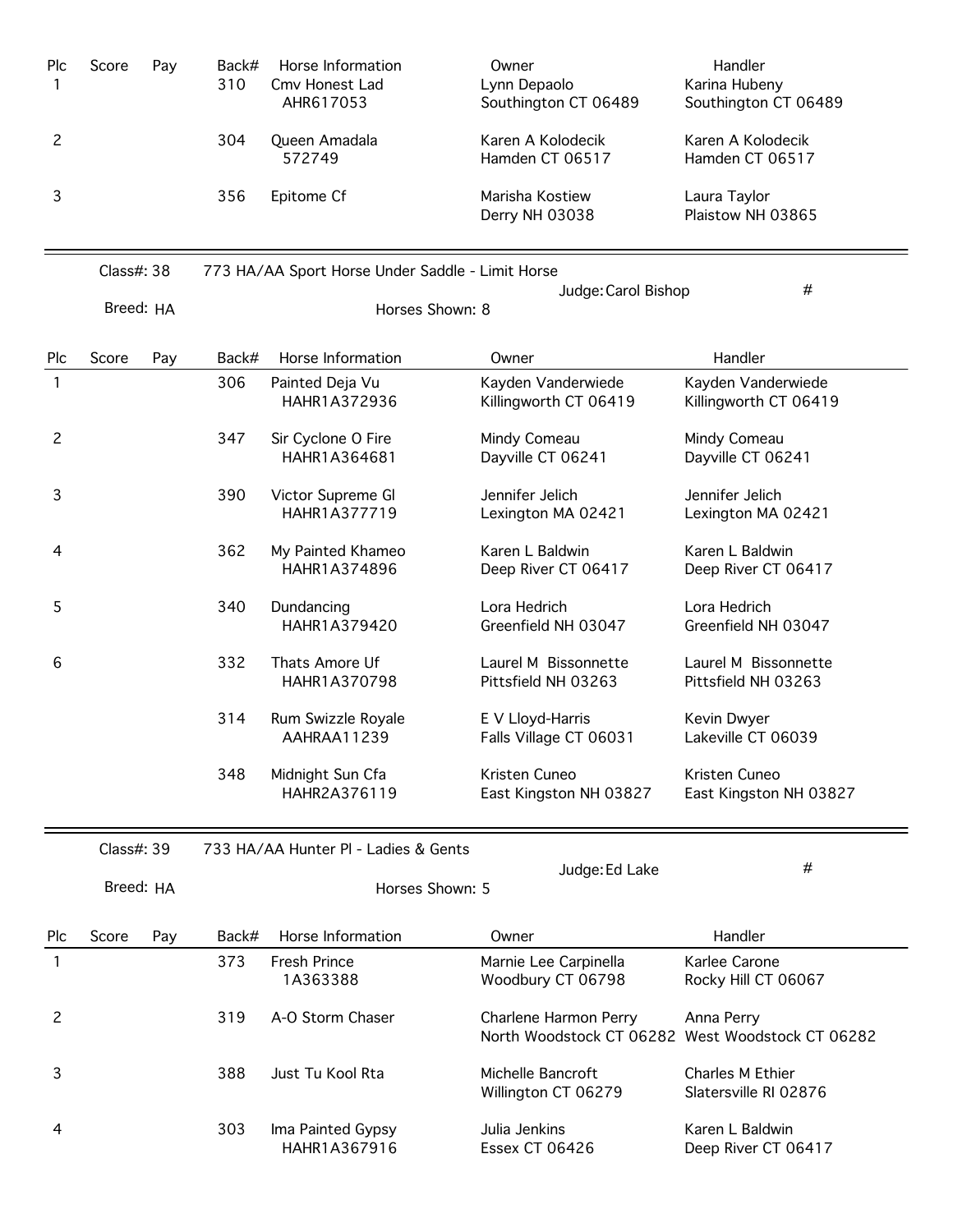|                | Class#: 40 |     |                 | 339 Arabian Sport Horse Under Saddle ATR |                                               |                                                                |  |  |  |
|----------------|------------|-----|-----------------|------------------------------------------|-----------------------------------------------|----------------------------------------------------------------|--|--|--|
|                | Breed: A   |     | Horses Shown: 4 |                                          | Judge: Carol Bishop                           | #                                                              |  |  |  |
| Plc            | Score      | Pay | Back#           | Horse Information                        | Owner                                         | Handler                                                        |  |  |  |
| 1              |            |     | 333             | <b>Steal The Sshow</b><br>579938         | Penny Peck                                    | Penny Peck<br>East Longmeadow MA 01028East Longmeadow MA 01028 |  |  |  |
| 2              |            |     | 454             | Sw Mystical Illusion<br>AHR608497        | Jennifer Jelich<br>Lexington MA 02421         | <b>Brooke Downey</b><br>Westford MA 01886                      |  |  |  |
| 3              |            |     | 338             | <b>Fury Afire</b><br>AHR599329           | Lora Hedrich<br>Greenfield NH 03047           | Faye Van Broeck<br>Amherst NH 03031                            |  |  |  |
| 4              |            |     | 345             | Marocco Va<br>AHR664216                  | Christine Silvia<br>Swansea MA 02777          | Christine Silvia<br>Swansea MA 02777                           |  |  |  |
|                | Class#: 41 |     |                 | 75 Arabian English Pl                    |                                               |                                                                |  |  |  |
|                | Breed: A   |     |                 | Judge: Ed Lake<br>Horses Shown: 2        |                                               | #                                                              |  |  |  |
| Plc            | Score      | Pay | Back#           | Horse Information                        | Owner                                         | Handler                                                        |  |  |  |
| 1              |            |     | 372             | Speculation Lmc<br>AHR639078             | Marnie Lee Carpinella<br>Woodbury CT 06798    | Kristie A Stevens<br>Middlebury CT 06762                       |  |  |  |
| 2              |            |     | 386             | Mizter Noble VA<br>626829                | Marylou Rubino<br>Hudson NY 12534             | Marylou Rubino<br>Hudson NY 12534                              |  |  |  |
|                | Class#: 42 |     |                 | 1094 HA/AA Sport Horse Under Saddle AATR |                                               |                                                                |  |  |  |
|                | Breed: HA  |     | Horses Shown: 6 |                                          | Judge: Carol Bishop                           | #                                                              |  |  |  |
| Plc            | Score      | Pay |                 | Back# Horse Information                  | Owner                                         | Handler                                                        |  |  |  |
| 1              |            |     | 387             | Sf A Lilbit Elegant<br>1A343306          | Annalisa Krupp-Boucher<br>Blackstone MA 01504 | Annalisa Krupp-Boucher<br>Blackstone MA 01504                  |  |  |  |
| $\overline{c}$ |            |     | 301             | One Mor Saturday Nyte<br>HAHR1A361905    | Stephanie Williams<br>Killingworth CT 06419   | Stephanie Williams<br>Killingworth CT 06419                    |  |  |  |
| 3              |            |     | 326             | Alf Freesia<br>HAHR1A375846              | Sarah Newton<br>New Braintree MA 01531        | Sarah Newton<br>New Braintree MA 01531                         |  |  |  |
| 4              |            |     | 396             | La Croix ++/<br>HAHR1A365104             | Nikki Bickar<br>Ayer MA 01432                 | Nikki Bickar<br>Ayer MA 01432                                  |  |  |  |
| 5              |            |     | 332             | Thats Amore Uf<br>HAHR1A370798           | Laurel M Bissonnette<br>Pittsfield NH 03263   | Laurel M Bissonnette<br>Pittsfield NH 03263                    |  |  |  |
| 6              |            |     | 344             | Mia Country Star<br>HAHR1A373323         | Julie Dugas<br>Fairhaven MA 02719             | Julie Dugas<br>Fairhaven MA 02719                              |  |  |  |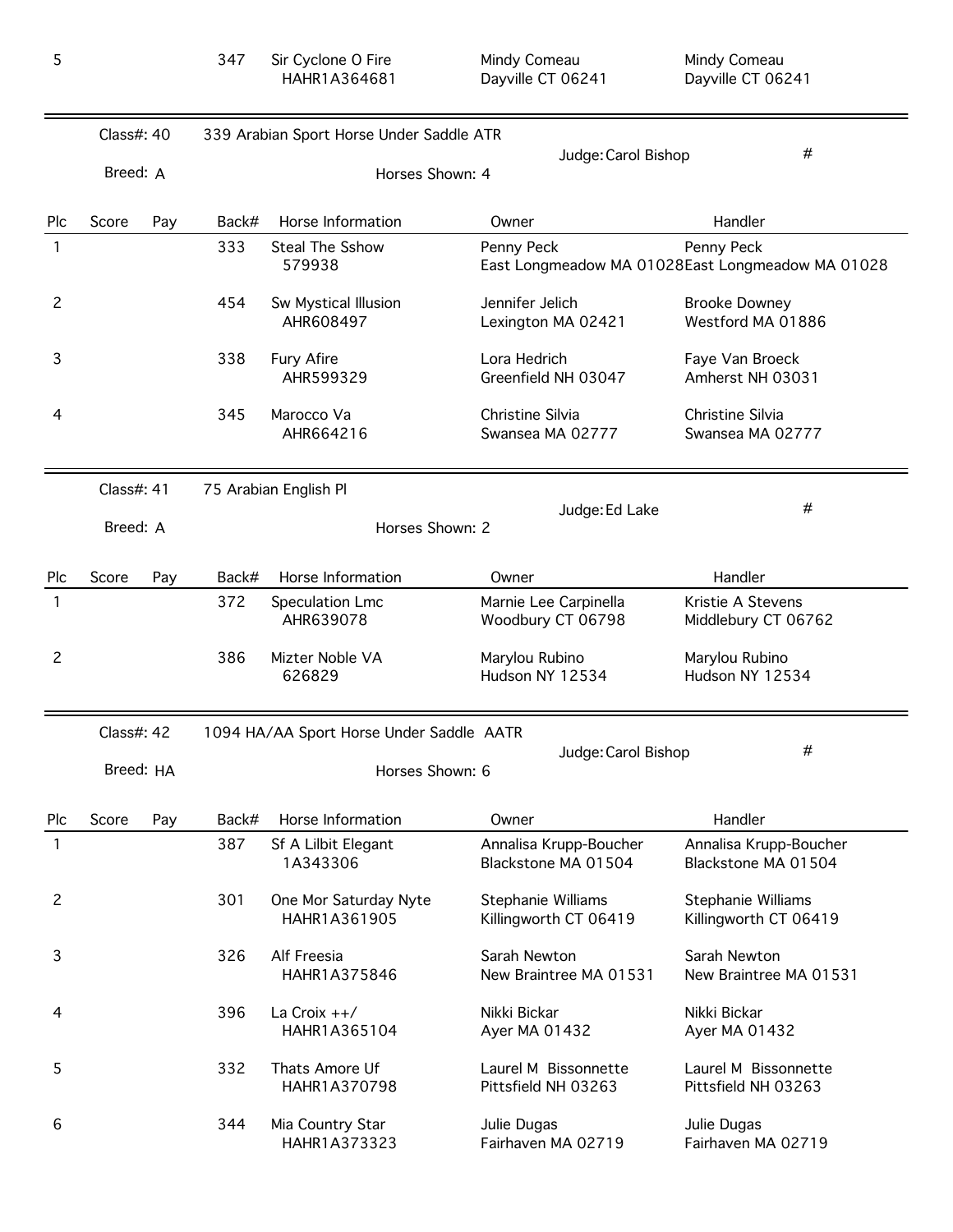|     | Class#: 43 |     |       | Opportunity Walk/Trot/Jog Pleasure JTR |                                             |                                             |
|-----|------------|-----|-------|----------------------------------------|---------------------------------------------|---------------------------------------------|
|     | Breed:     |     |       | Horses Shown: 9                        | Judge: Ed Lake                              | #                                           |
| Plc | Score      | Pay | Back# | Horse Information                      | Owner                                       | Handler                                     |
| 1   |            |     | 304   | Queen Amadala<br>572749                | Karen A Kolodecik<br>Hamden CT 06517        | Lily Haut<br>Deep River CT 06417            |
| 2   |            |     | 379   | Ewe They Call Me Edna<br>ZH1142        | Lisa M Mann<br>Rochester MA 02770           | Geralyn Randall<br>Mattapasset MA 02739     |
| 3   |            |     | 305   | Marmolillo<br>ZH1141                   | Kathy Corrigan<br><b>Essex CT</b>           | <b>Brooke LaMontagne</b>                    |
| 4   |            |     | 339   | Spookin at the moon<br>ZH1089          | Lora Hedrich<br>Greenfield NH 03047         | Ashley Disalvo<br>Stow MA 01775             |
| 5   |            |     | 456   | Chesney $+$<br>AHR645202               | Erin Cassidy<br>Westford MA 01886           | Erin Cassidy<br>Westford MA 01886           |
| 6   |            |     | 384   | Mi Shakyr<br>HAHR1A361595              | Tasha Scalzo<br>Agawam MA 01001             | Rachael Whitehead<br>Feeding Hills MA 01030 |
| 7   |            |     | 455   | Ef Senor Rojos<br>HAHR1A356128         | Andrea lodice<br>Mason NH 03048             | Katelyn Downey<br>Westford MA 01886         |
| 8   |            |     | 383   | Samani D<br>HAHR1A372670               | Danielle Barrasso<br>Feeding Hills MA 01030 | Sarah Barrasso<br>Chicopee MA 01013         |
| 9   |            |     | 676   | AO Arayes<br>HAHR1A352618              | Danielle Barrasso<br>Feeding Hills MA 01030 | Maria Barrasso<br>Chicopee MA 01020         |

## Class#: 44 1339 HA/AA Hunter Pl JTR - 14 & Under

|     | Breed: HA |     |       | Horses Shown: 5                   | Judge: Ed Lake                             | $\#$                                    |
|-----|-----------|-----|-------|-----------------------------------|--------------------------------------------|-----------------------------------------|
| Plc | Score     | Pay | Back# | Horse Information                 | Owner                                      | <b>Handler</b>                          |
|     |           |     | 369   | Gv Citron Ella<br>1A351268        | Ryan Deadder<br>Somers CT 06071            | Hannah Kmon<br>Somers CT 06071          |
| 2   |           |     | 362   | My Painted Khameo<br>HAHR1A374896 | Karen L Baldwin<br>Deep River CT 06417     | Madison Poulin<br><b>Essex CT 06426</b> |
| 3   |           |     | 335   | Destin To Rock<br>HAHR1A378180    | Arlene Disalvo<br><b>Stow MA 01775</b>     | Lauren Hancz<br>Stow MA 01775           |
| 4   |           |     | 322   | LH Feels So-Good+<br>1A338813     | Caroline Ventura<br>North Dighton MA 02764 | Sophia Anger<br>Somerset MA 02726       |
| 5   |           |     | 354   | <b>Guitars N Tiki Bars</b>        | Marisha Kostiew<br>Derry NH 03038          | Sara Cremonini<br>Derry NH 03038        |
| V   |           |     | 316   | Khaarma<br>HAHR1A368244           | Ava Lemire<br>Webster MA 01570             | Ava Lemire<br>Webster MA 01570          |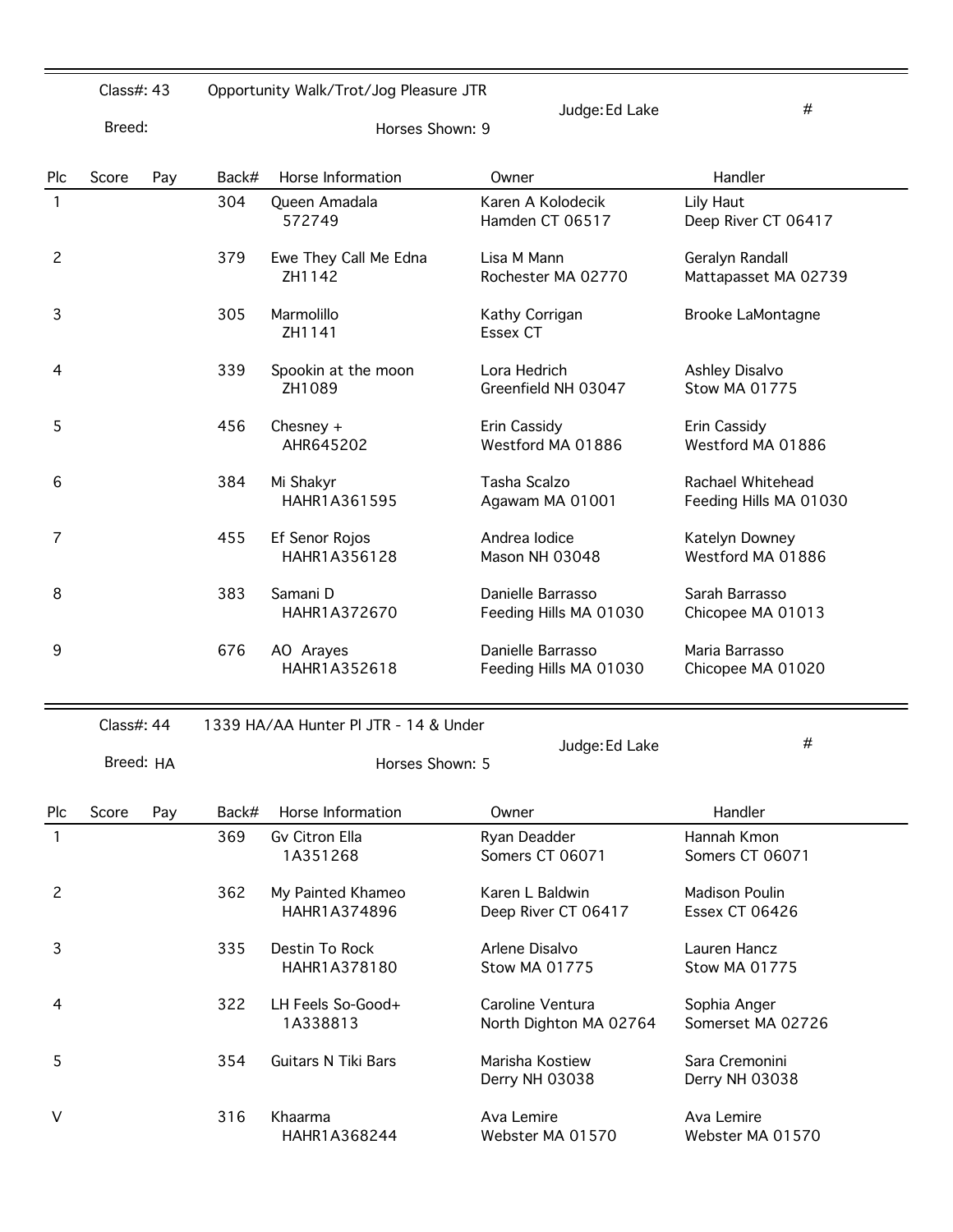|                | Class#: 45 |     |       | 1066 Arabian Sport Horse Under Saddle JTR |                                           |                                           |
|----------------|------------|-----|-------|-------------------------------------------|-------------------------------------------|-------------------------------------------|
|                | Breed: A   |     |       | Horses Shown: 6                           | Judge: Carol Bishop                       | #                                         |
| Plc            | Score      | Pay | Back# | Horse Information                         | Owner                                     | Handler                                   |
| 1              |            |     | 391   | ii Steele a moonbeam<br>623024            | Jennifer Jelich<br>Lexington MA 02421     | Saydee Straub<br>Lexington MA 02420       |
| 2              |            |     | 337   | Spring Scheherazade<br>AHR593539          | Lora Hedrich<br>Greenfield NH 03047       | Elizabeth Mccann<br>Mason NH 03048        |
| 3              |            |     | 454   | Sw Mystical Illusion<br>AHR608497         | Jennifer Jelich<br>Lexington MA 02421     | <b>Brooke Downey</b><br>Westford MA 01886 |
| 4              |            |     | 361   | Tr Front Row Joe<br>AHR609581             | Eleanor Beichner<br><b>Essex CT 06426</b> | Eleanor Beichner<br><b>Essex CT 06426</b> |
| 5              |            |     | 338   | Fury Afire<br>AHR599329                   | Lora Hedrich<br>Greenfield NH 03047       | Lauren Rogers<br>Brookline NH 03033       |
| 6              |            |     | 605   | Ames Thyme Piece<br>AHR633734             | Barbara Veith<br>Alstead NH 03602         | Hannah Kmon<br>Somers CT 06071            |
|                | Class#: 46 |     |       | 540 HA/AA Country English PI - Open       | Judge: Ed Lake                            | #                                         |
|                | Breed: HA  |     |       | Horses Shown: 2                           |                                           |                                           |
| Plc            | Score      | Pay | Back# | Horse Information                         | Owner                                     | Handler                                   |
| 1              |            |     | 350   | Follow Your Heart Vh<br>HAHR1A360238      | Kaitlin Hyder<br>Atkinson NH 03811        | Kristen Cuneo<br>East Kingston NH 03827   |
| $\overline{c}$ |            |     | 377   | Orans Van Gogh<br>HAHR1A332495            | Lisa M Mann<br>Rochester MA 02770         | Susan C Bialowas<br>Griswold CT 06351     |
|                | Class#: 47 |     |       | 773 HA/AA Sport Horse Under Saddle - Open |                                           |                                           |
|                | Breed: HA  |     |       | Horses Shown: 9                           | Judge: Carol Bishop                       | #                                         |
| <b>Plc</b>     | Score      | Pay | Back# | Horse Information                         | Owner                                     | Handler                                   |
| 1              |            |     | 326   | Alf Freesia<br>HAHR1A375846               | Sarah Newton<br>New Braintree MA 01531    | Sarah Newton<br>New Braintree MA 01531    |
| $\overline{c}$ |            |     | 320   | Magicaul Seekret Goa<br>HAHR3A369562      | Chelsea Littlefield<br>Woodstock CT 06281 | Chelsea Littlefield<br>Woodstock CT 06281 |
| 3              |            |     | 390   | Victor Supreme Gl<br>HAHR1A377719         | Jennifer Jelich<br>Lexington MA 02421     | Jennifer Jelich<br>Lexington MA 02421     |
| 4              |            |     | 340   | Dundancing<br>HAHR1A379420                | Lora Hedrich<br>Greenfield NH 03047       | Lora Hedrich<br>Greenfield NH 03047       |
| 5              |            |     | 347   | Sir Cyclone O Fire<br>HAHR1A364681        | Mindy Comeau<br>Dayville CT 06241         | Mindy Comeau<br>Dayville CT 06241         |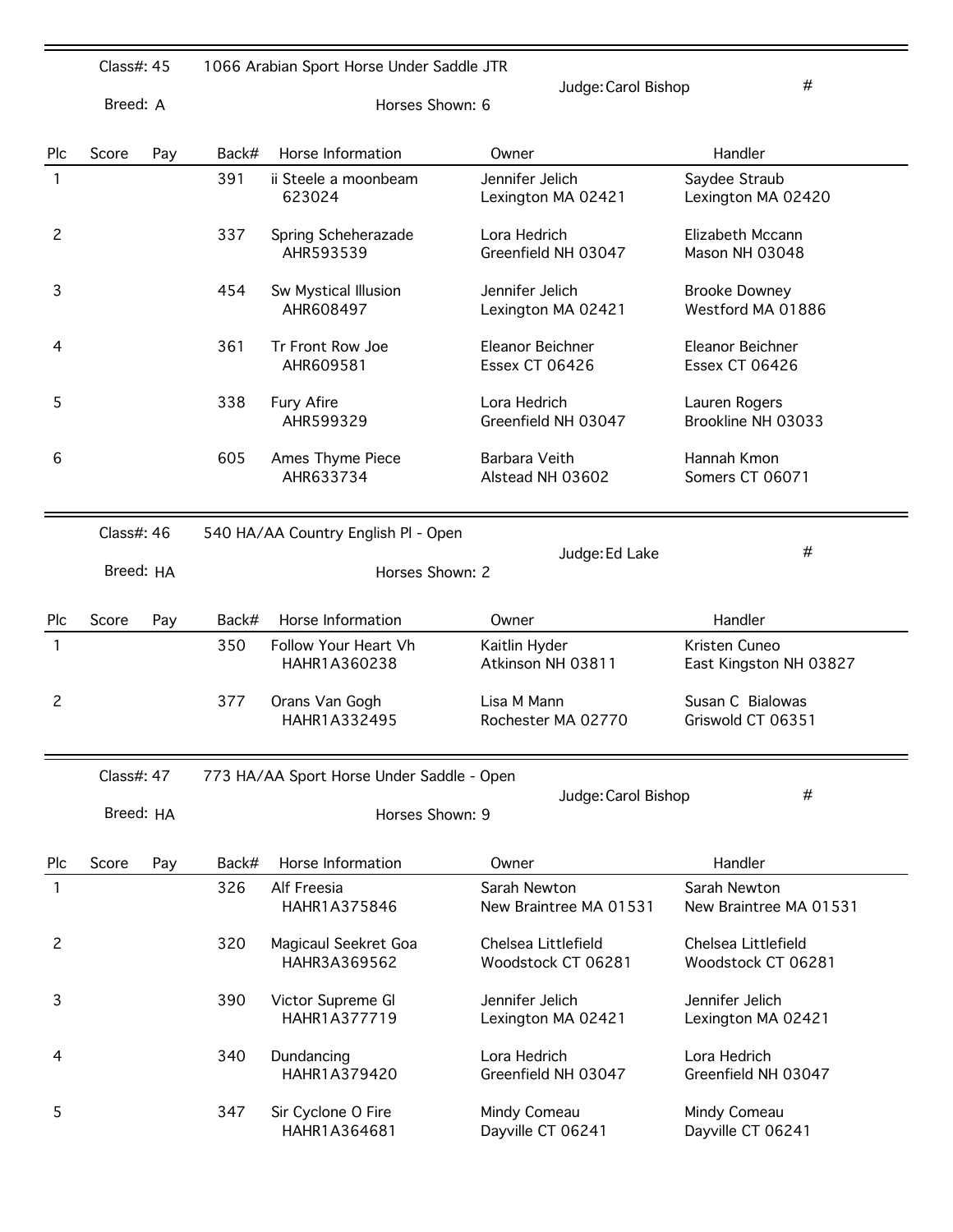| 6   |            |     | 342   | Raize The Bar<br>HAHR1A366115              | Cheryl Lane-Caron<br>Rochester MA 02770       | Cheryl Lane-Caron<br>Rochester MA 02770                                    |
|-----|------------|-----|-------|--------------------------------------------|-----------------------------------------------|----------------------------------------------------------------------------|
|     |            |     | 314   | Rum Swizzle Royale<br>AAHRAA11239          | E V Lloyd-Harris<br>Falls Village CT 06031    | Kevin Dwyer<br>Lakeville CT 06039                                          |
|     |            |     | 387   | Sf A Lilbit Elegant<br>1A343306            | Annalisa Krupp-Boucher<br>Blackstone MA 01504 | Annalisa Krupp-Boucher<br>Blackstone MA 01504                              |
|     |            |     | 675   | Vallejo Moon Tiger<br>HAHR1A369651         | Jennifer Vieira<br>West Greenwich RI 02817    | Richard C Thell<br>Greene RI 02827                                         |
|     | Class#: 48 |     |       | 620 HA/AA Western Pl - Open                |                                               |                                                                            |
|     | Breed: HA  |     |       | Horses Shown: 2                            | Judge: Ed Lake                                | #                                                                          |
| Plc | Score      | Pay | Back# | Horse Information                          | Owner                                         | Handler                                                                    |
| 1   |            |     | 318   | Aljooverthemoon<br>HAHR1A372605            | Charlene Harmon Perry                         | Charlene Harmon Perry<br>North Woodstock CT 06282 North Woodstock CT 06282 |
| 2   |            |     | 368   | Khommander Kody                            | Lin M Murphy<br>Chicopee MA 01020             | Lynne Deadder<br>Somers CT 06071                                           |
| X   |            |     | 388   | Just Tu Kool Rta                           | Michelle Bancroft<br>Willington CT 06279      | Charles M Ethier<br>Slatersville RI 02876                                  |
|     | Class#: 49 |     |       | 1065 Arabian Sport Horse Under Saddle AATR |                                               |                                                                            |
|     | Breed: A   |     |       | Horses Shown: 0                            | Judge: Carol Bishop                           | #                                                                          |
| Plc | Score      | Pay | Back# | Horse Information                          | Owner                                         | Handler                                                                    |
|     | Class#: 50 |     |       | 1328 Arabian Hunter Pl JOTR                |                                               |                                                                            |
|     | Breed: A   |     |       | Horses Shown: 2                            | Judge: Ed Lake                                | #                                                                          |
| Plc | Score      | Pay | Back# | Horse Information                          | Owner                                         | Handler                                                                    |
| 1   |            |     | 361   | Tr Front Row Joe<br>AHR609581              | Eleanor Beichner<br><b>Essex CT 06426</b>     | Eleanor Beichner<br><b>Essex CT 06426</b>                                  |
| 2   |            |     | 357   | Tamar Synergy<br>AHR676569                 | Lauren Childs<br>Derry NH 03038               | Lauren Childs<br>Derry NH 03038                                            |
|     | Class#: 51 |     |       | 347 Arabian Sport Horse Show Hack          |                                               |                                                                            |
|     | Breed: A   |     |       | Horses Shown: 2                            | Judge: Carol Bishop                           | #                                                                          |
| Plc | Score      | Pay | Back# | Horse Information                          | Owner                                         | Handler                                                                    |
| 1   |            |     | 317   | Rae Lightmyfire<br>AHR616373               | Rebecca E Murphy<br>Woodstock CT 06281        | Rebecca E Murphy<br>Woodstock CT 06281                                     |
| 2   |            |     | 300   | Ka Khameo Bey +<br>AHR604235               | Karen L Baldwin<br>Deep River CT 06417        | Karen L Baldwin<br>Deep River CT 06417                                     |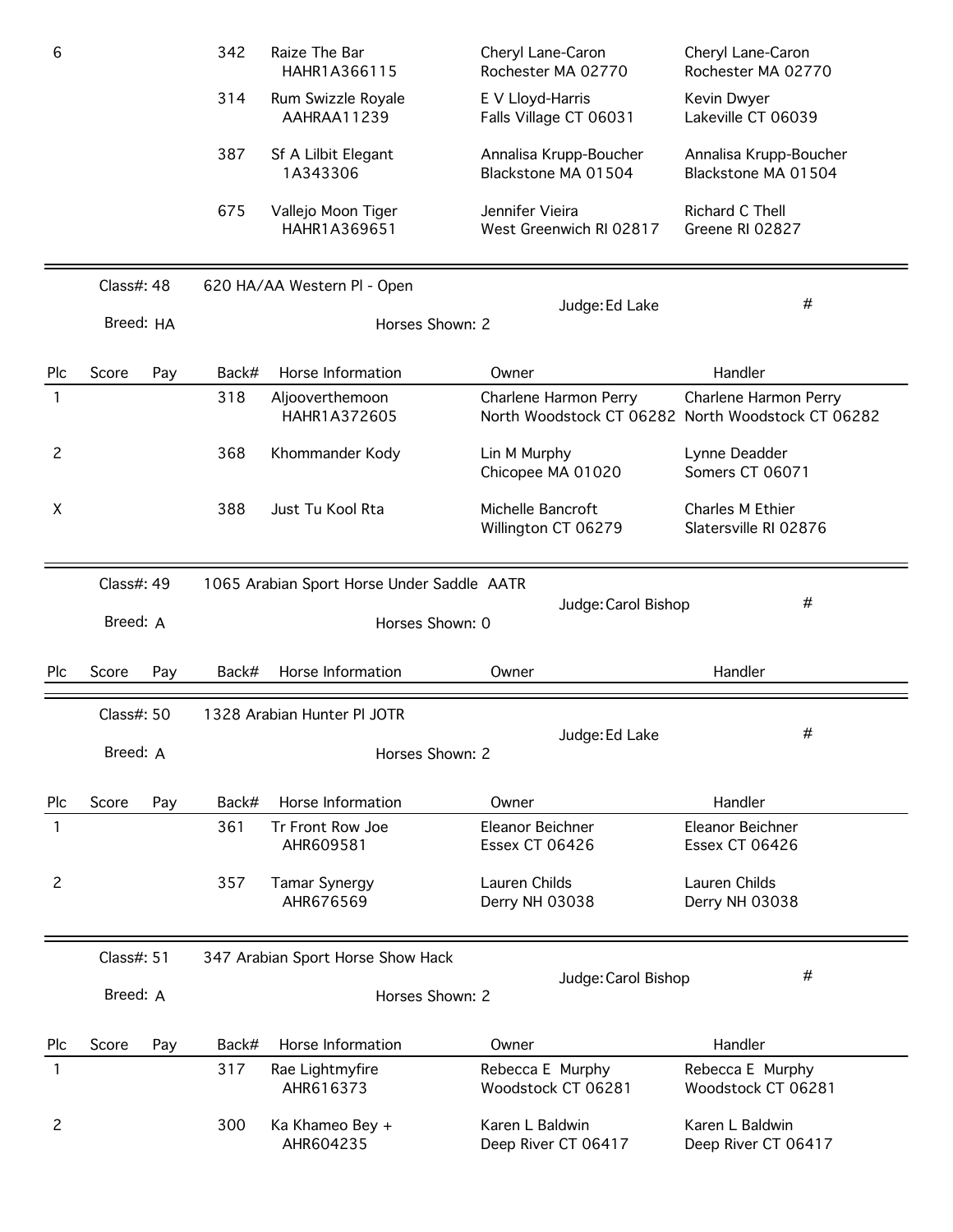|     | Class#: 52 |           |       | 1936 Arabian Western PI ATR Select      |                                               |                                             |
|-----|------------|-----------|-------|-----------------------------------------|-----------------------------------------------|---------------------------------------------|
|     | Breed: A   |           |       | Horses Shown: 2                         | Judge: Ed Lake                                | #                                           |
| Plc | Score      | Pay       | Back# | Horse Information                       | Owner                                         | Handler                                     |
| 1   |            |           | 364   | Decades<br>610423                       | James Gallerani<br>Agawam MA 01001            | James Gallerani<br>Agawam MA 01001          |
| 2   |            |           | 346   | Azuro Va<br>AHR661217                   | Kimberly Beth Selig<br>South Windsor CT 06074 | Melanie Ebersold<br>Glastonbury CT 06033    |
|     | Class#: 53 |           |       | 1095 HA/AA Sport Horse Under Saddle JTR |                                               |                                             |
|     |            | Breed: HA |       | Horses Shown: 11                        | Judge: Carol Bishop                           | #                                           |
| Plc | Score      | Pay       | Back# | Horse Information                       | Owner                                         | Handler                                     |
| 1   |            |           | 306   | Painted Deja Vu<br>HAHR1A372936         | Kayden Vanderwiede<br>Killingworth CT 06419   | Kayden Vanderwiede<br>Killingworth CT 06419 |
| 2   |            |           | 392   | <b>Banned For Good</b><br>HAHR1A369418  | Katya Kappler<br>Lexington MA 02421           | Katya Kappler<br>Lexington MA 02421         |
| 3   |            |           | 302   | Dm Delitefuldream<br>1A333111           | Kristen Conley<br>Somers CT 06071             | Maci Watrous<br>Guilford CT 06437           |
| 4   |            |           | 303   | Ima Painted Gypsy<br>HAHR1A367916       | Julia Jenkins<br><b>Essex CT 06426</b>        | Julia Jenkins<br><b>Essex CT 06426</b>      |
| 5   |            |           | 335   | Destin To Rock<br>HAHR1A378180          | Arlene Disalvo<br>Stow MA 01775               | Lauren Hancz<br><b>Stow MA 01775</b>        |
| 6   |            |           | 331   | Hope Shes Somethin<br>1A359316          | Kayleigh Meyer<br>Mantua OH 44255             | Isabella Hogan<br>Wallingford CT 06492      |
|     |            |           | 322   | LH Feels So-Good+<br>1A338813           | Caroline Ventura<br>North Dighton MA 02764    | Sophia Anger<br>Somerset MA 02726           |
|     |            |           | 330   | Mgrh Adrianna<br>HAHR1A372285           | Herbst Arabians Llc<br>Wallingford CT 06492   | Talya Palmer<br>North Haven CT 06473        |
|     |            |           | 340   | Dundancing<br>HAHR1A379420              | Lora Hedrich<br>Greenfield NH 03047           | <b>Tommy Higgins</b><br>Candia NH 03034     |
|     |            |           | 341   | Jays Twoeyed Star<br>HAHR1A365259       | Lora Hedrich<br>Greenfield NH 03047           | Elizabeth Mccann<br>Mason NH 03048          |
|     |            |           | 362   | My Painted Khameo<br>HAHR1A374896       | Karen L Baldwin<br>Deep River CT 06417        | <b>Madison Poulin</b><br>Essex CT 06426     |
| Χ   |            |           | 390   | Victor Supreme Gl<br>HAHR1A377719       | Jennifer Jelich<br>Lexington MA 02421         | Saydee Straub<br>Lexington MA 02420         |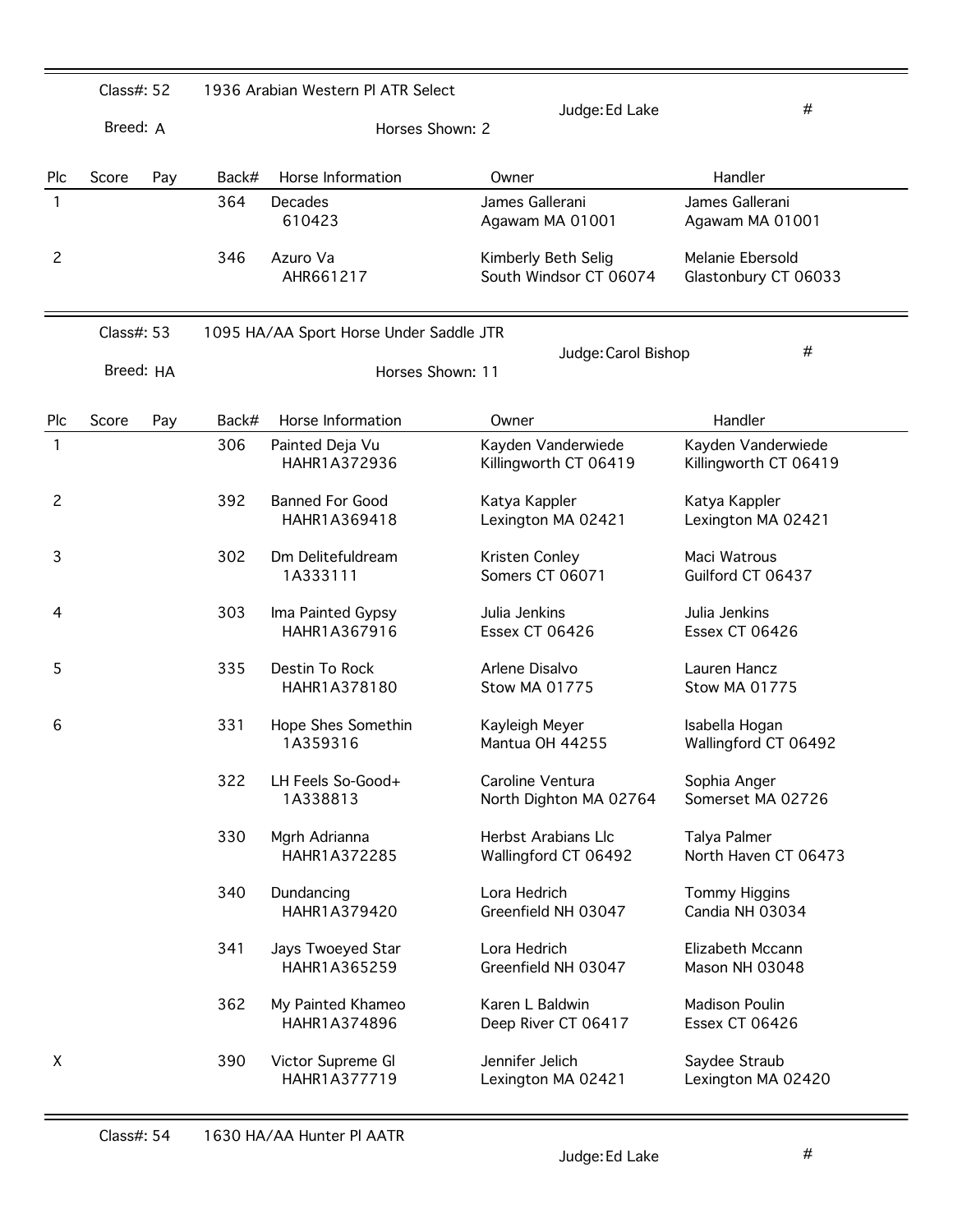|                | Breed: HA  |     |              | Horses Shown: 1                                    |                                             |                                                                           |
|----------------|------------|-----|--------------|----------------------------------------------------|---------------------------------------------|---------------------------------------------------------------------------|
| Plc<br>1       | Score      | Pay | Back#<br>319 | Horse Information<br>A-O Storm Chaser              | Owner<br>Charlene Harmon Perry              | Handler<br>Anna Perry<br>North Woodstock CT 06282 West Woodstock CT 06282 |
|                | Class#: 56 |     |              | 130 Arabian Country Pl Driving                     |                                             |                                                                           |
|                | Breed: A   |     |              | Horses Shown: 0                                    | Judge: Ed Lake                              | #                                                                         |
| Plc            | Score      | Pay | Back#        | Horse Information                                  | Owner                                       | Handler                                                                   |
|                | Class#: 57 |     |              | 1050 HA/AA Sport Horse Show Hack                   |                                             |                                                                           |
|                | Breed: HA  |     |              | Horses Shown: 10                                   | Judge: Carol Bishop                         | #                                                                         |
| Plc            | Score      | Pay | Back#        | Horse Information                                  | Owner                                       | Handler                                                                   |
| 1              |            |     | 327          | Alf Reiner+++//<br>1A340594                        | Mary C Newton<br>New Braintree MA 01531     | Mary C Newton<br>New Braintree MA 01531                                   |
| $\overline{c}$ |            |     | 383          | Samani D<br>HAHR1A372670                           | Danielle Barrasso<br>Feeding Hills MA 01030 | Danielle Barrasso<br>Feeding Hills MA 01030                               |
| 3              |            |     | 301          | One Mor Saturday Nyte<br>HAHR1A361905              | Stephanie Williams<br>Killingworth CT 06419 | Stephanie Williams<br>Killingworth CT 06419                               |
| 4              |            |     | 342          | Raize The Bar<br>HAHR1A366115                      | Cheryl Lane-Caron<br>Rochester MA 02770     | Cheryl Lane-Caron<br>Rochester MA 02770                                   |
| 5              |            |     | 320          | Magicaul Seekret Goa<br>HAHR3A369562               | Chelsea Littlefield<br>Woodstock CT 06281   | Chelsea Littlefield<br>Woodstock CT 06281                                 |
| 6              |            |     | 392          | <b>Banned For Good</b><br>HAHR1A369418             | Katya Kappler<br>Lexington MA 02421         | Katya Kappler<br>Lexington MA 02421                                       |
|                |            |     | 322          | LH Feels So-Good+<br>1A338813                      | Caroline Ventura<br>North Dighton MA 02764  | Caroline Ventura<br>North Dighton MA 02764                                |
|                |            |     | 344          | Mia Country Star<br>HAHR1A373323                   | Julie Dugas<br>Fairhaven MA 02719           | Julie Dugas<br>Fairhaven MA 02719                                         |
|                |            |     | 347          | Sir Cyclone O Fire<br>HAHR1A364681                 | Mindy Comeau<br>Dayville CT 06241           | Mindy Comeau<br>Dayville CT 06241                                         |
|                |            |     | 396          | La Croix $++/$<br>HAHR1A365104                     | Nikki Bickar<br>Ayer MA 01432               | Andrea Iodice<br>Mason NH 03048                                           |
|                | Class#: 58 |     |              | 335 Arabian Sport Horse Under Saddle - Limit Horse |                                             | #                                                                         |
|                | Breed: A   |     |              | Horses Shown: 4                                    | Judge: Carol Bishop                         |                                                                           |
| Plc            | Score      | Pay | Back#        | Horse Information                                  | Owner                                       | Handler                                                                   |
| 1              |            |     | 338          | Fury Afire<br>AHR599329                            | Lora Hedrich<br>Greenfield NH 03047         | Lora Hedrich<br>Greenfield NH 03047                                       |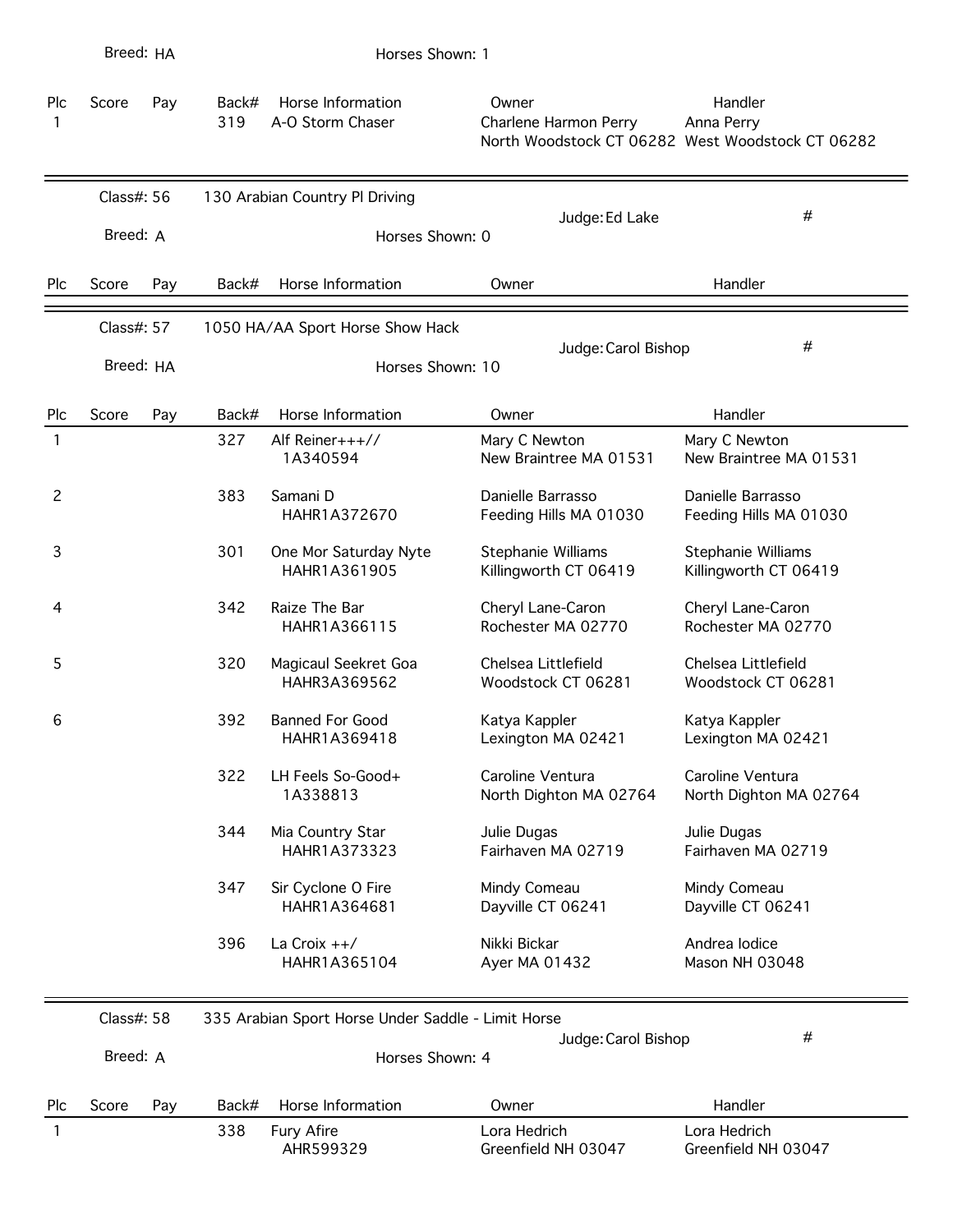| $\overline{c}$ |            |     | 337   | Spring Scheherazade<br>AHR593539       | Lora Hedrich<br>Greenfield NH 03047           | Elizabeth Mccann<br>Mason NH 03048            |
|----------------|------------|-----|-------|----------------------------------------|-----------------------------------------------|-----------------------------------------------|
| 3              |            |     | 313   | Dark-N-Stormy Royale<br>AHR666206      | E V Lloyd-Harris<br>Falls Village CT 06031    | Jennifer Roberts<br>Spofford NH 03462         |
| 4              |            |     | 300   | Ka Khameo Bey +<br>AHR604235           | Karen L Baldwin<br>Deep River CT 06417        | Karen L Baldwin<br>Deep River CT 06417        |
|                | Class#: 59 |     |       | 549 HA/AA Country English PI ATR       |                                               |                                               |
|                | Breed: HA  |     |       | Horses Shown: 2                        | Judge: Ed Lake                                | #                                             |
| Plc            | Score      | Pay | Back# | Horse Information                      | Owner                                         | Handler                                       |
| 1              |            |     | 377   | Orans Van Gogh<br>HAHR1A332495         | Lisa M Mann<br>Rochester MA 02770             | Susan C Bialowas<br>Griswold CT 06351         |
| $\overline{c}$ |            |     | 350   | Follow Your Heart Vh<br>HAHR1A360238   | Kaitlin Hyder<br>Atkinson NH 03811            | Kaitlin Hyder<br>Atkinson NH 03811            |
|                | Class#: 60 |     |       | 777 HA/AA Sport Horse Under Saddle ATR |                                               |                                               |
|                | Breed: HA  |     |       | Horses Shown: 6                        | Judge: Carol Bishop                           | #                                             |
| Plc            | Score      | Pay | Back# | Horse Information                      | Owner                                         | Handler                                       |
| 1              |            |     | 387   | Sf A Lilbit Elegant<br>1A343306        | Annalisa Krupp-Boucher<br>Blackstone MA 01504 | Annalisa Krupp-Boucher<br>Blackstone MA 01504 |
| $\overline{c}$ |            |     | 302   | Dm Delitefuldream<br>1A333111          | Kristen Conley<br>Somers CT 06071             | Maci Watrous<br>Guilford CT 06437             |
| 3              |            |     | 340   | Dundancing<br>HAHR1A379420             | Lora Hedrich<br>Greenfield NH 03047           | <b>Tommy Higgins</b><br>Candia NH 03034       |
| 4              |            |     | 331   | Hope Shes Somethin<br>1A359316         | Kayleigh Meyer<br>Mantua OH 44255             | Isabella Hogan<br>Wallingford CT 06492        |
| 5              |            |     | 330   | Mgrh Adrianna<br>HAHR1A372285          | Herbst Arabians Llc<br>Wallingford CT 06492   | Talya Palmer<br>North Haven CT 06473          |
| 6              |            |     | 332   | Thats Amore Uf<br>HAHR1A370798         | Laurel M Bissonnette<br>Pittsfield NH 03263   | Laurel M Bissonnette<br>Pittsfield NH 03263   |
|                | Class#: 61 |     |       | 640 HA/AA Western PI AAOTR             |                                               |                                               |
|                | Breed: HA  |     |       | Horses Shown: 2                        | Judge: Ed Lake                                | #                                             |
| Plc            | Score      | Pay | Back# | Horse Information                      | Owner                                         | Handler                                       |
| 1              |            |     | 388   | Just Tu Kool Rta                       | Michelle Bancroft<br>Willington CT 06279      | Michelle Bancroft<br>Willington CT 06279      |
| $\overline{c}$ |            |     | 368   | Khommander Kody                        | Lin M Murphy<br>Chicopee MA 01020             | Lin M Murphy<br>Chicopee MA 01020             |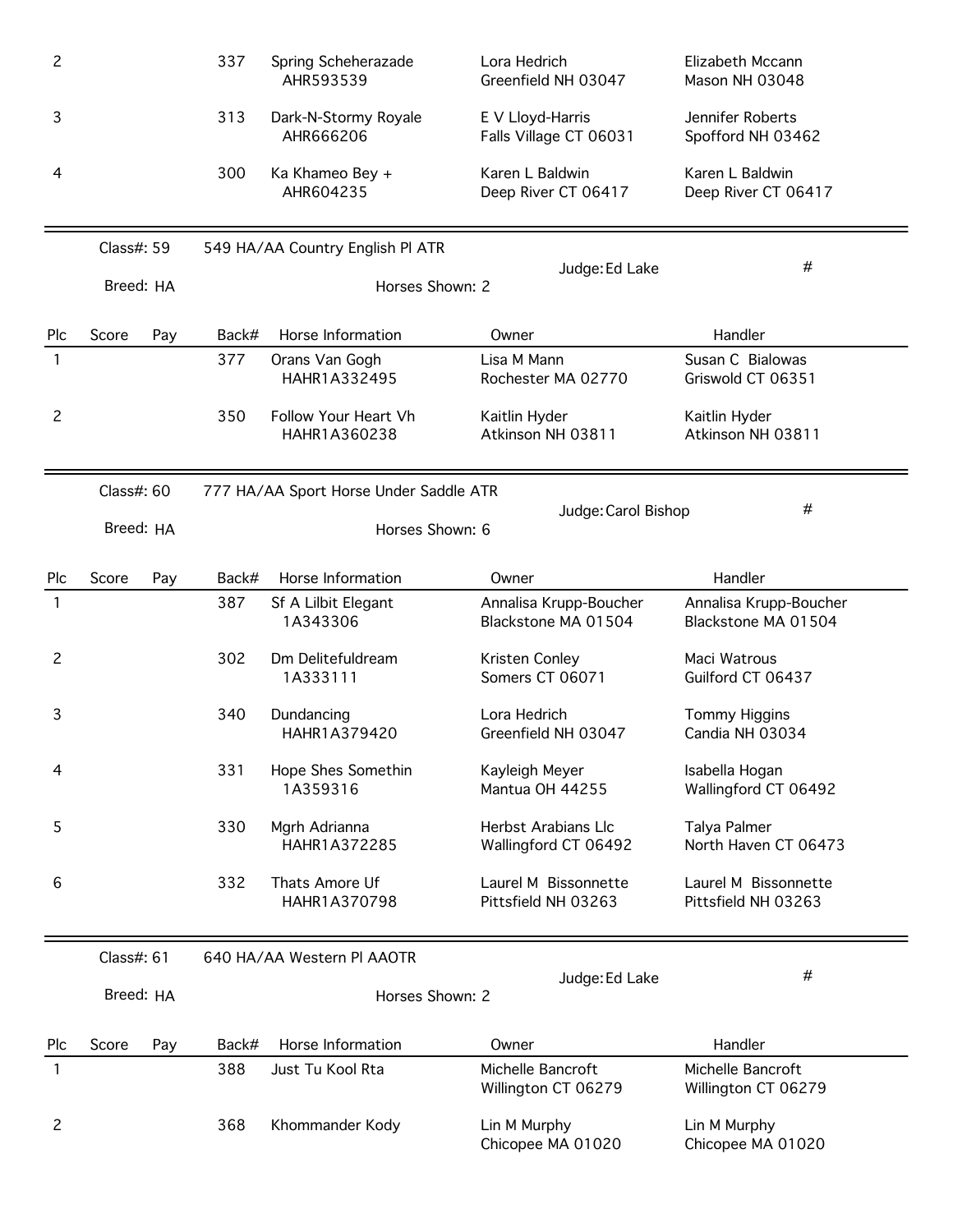|                | Class#: 61A |     |       | Opportunity Walk/Trot/Jog EQ AATR          |                                           |                                           |
|----------------|-------------|-----|-------|--------------------------------------------|-------------------------------------------|-------------------------------------------|
|                | Breed:      |     |       | Horses Shown: 2                            | Judge: Ed Lake                            | #                                         |
| Plc            | Score       | Pay | Back# | Horse Information                          | Owner                                     | Handler                                   |
| 1              |             |     | 366   | Copper<br>ZH1087                           | Ryan Deadder<br>Somers CT 06071           | Amanda Munson<br>Chicopee MA 01020        |
| $\overline{c}$ |             |     | 365   | Sa Phire Suite<br>HAHR1A332455             | Ryan Deadder<br>Somers CT 06071           | Christina Eddleston<br>Ware MA 01082      |
|                | Class#: 62  |     |       | 336 Arabian Sport Horse Under Saddle Champ | Judge: Carol Bishop                       | #                                         |
|                | Breed: A    |     |       | Horses Shown: 2                            |                                           |                                           |
| Plc            | Score       | Pay | Back# | Horse Information                          | Owner                                     | Handler                                   |
| $\mathbf{1}$   |             |     | 300   | Ka Khameo Bey +<br>AHR604235               | Karen L Baldwin<br>Deep River CT 06417    | Karen L Baldwin<br>Deep River CT 06417    |
| $\overline{c}$ |             |     | 338   | Fury Afire<br>AHR599329                    | Lora Hedrich<br>Greenfield NH 03047       | Lora Hedrich<br>Greenfield NH 03047       |
|                | Class#: 63  |     |       | 515 HA/AA English Pl                       |                                           |                                           |
|                | Breed: HA   |     |       | Horses Shown: 1                            | Judge: Ed Lake                            | #                                         |
| Plc            | Score       | Pay | Back# | Horse Information                          | Owner                                     | Handler                                   |
| 1              |             |     | 376   | <b>Extremely Noble</b><br>HAHR2A354638     | Karlee Carone<br>Rocky Hill CT 06067      | Karlee Carone<br>Rocky Hill CT 06067      |
|                | Class#: 64  |     |       | 774 HA/AA Sport Horse Under Saddle Champ   |                                           |                                           |
|                | Breed: HA   |     |       | Horses Shown: 5                            | Judge: Carol Bishop                       | #                                         |
| Plc            | Score       | Pay | Back# | Horse Information                          | Owner                                     | Handler                                   |
| 1              |             |     | 342   | Raize The Bar<br>HAHR1A366115              | Cheryl Lane-Caron<br>Rochester MA 02770   | Cheryl Lane-Caron<br>Rochester MA 02770   |
| $\overline{c}$ |             |     | 340   | Dundancing<br>HAHR1A379420                 | Lora Hedrich<br>Greenfield NH 03047       | Lora Hedrich<br>Greenfield NH 03047       |
| 3              |             |     | 320   | Magicaul Seekret Goa<br>HAHR3A369562       | Chelsea Littlefield<br>Woodstock CT 06281 | Chelsea Littlefield<br>Woodstock CT 06281 |
| 4              |             |     | 393   | Lakota Wind Wcf<br>HAHR1A376207            | Ella VanDenHerik<br>Lexington MA 02420    | Jennifer Jelich<br>Lexington MA 02421     |
| 5              |             |     | 347   | Sir Cyclone O Fire<br>HAHR1A364681         | Mindy Comeau<br>Dayville CT 06241         | Mindy Comeau<br>Dayville CT 06241         |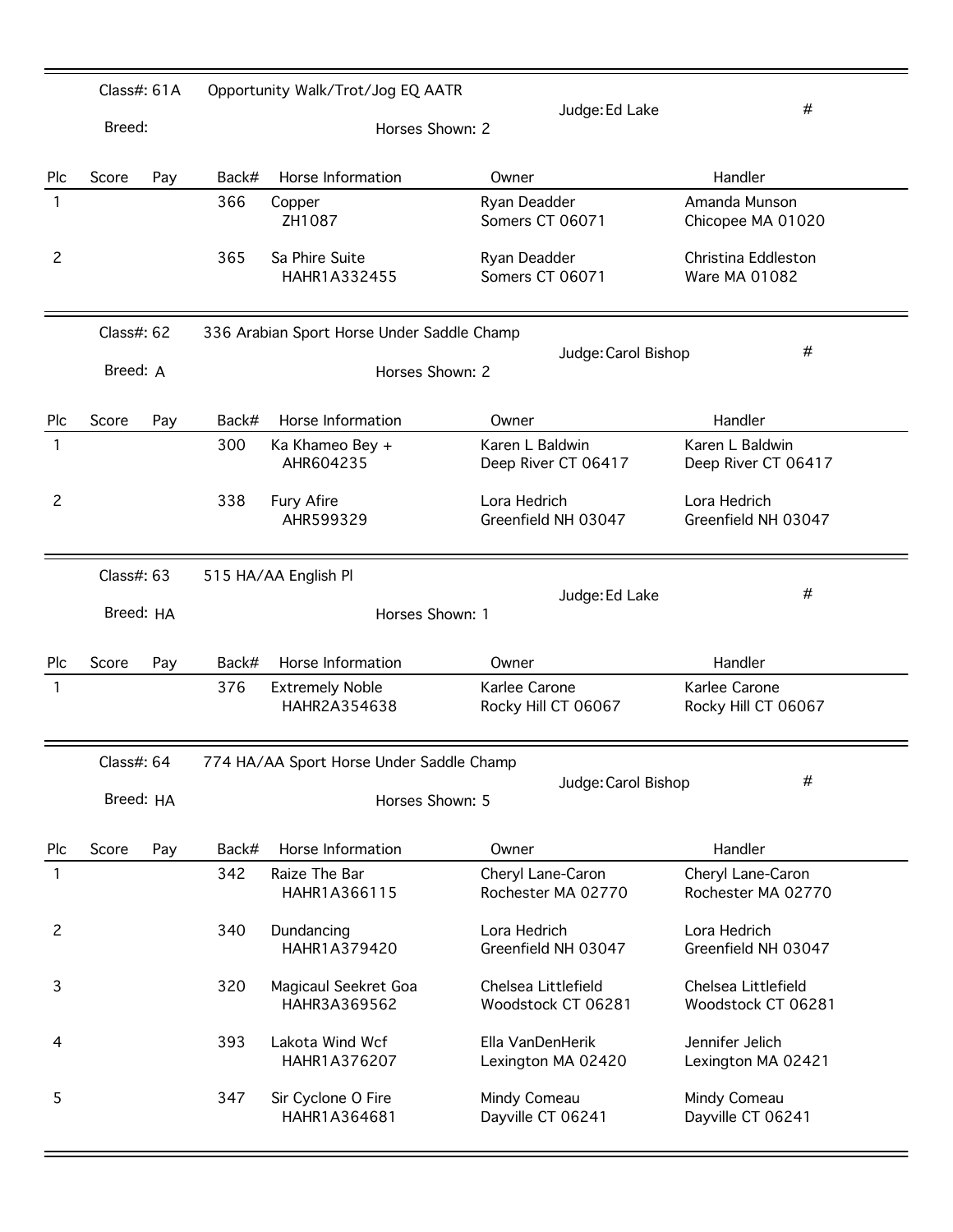|                | Class#: $65$ |     |              | 190 Arabian Western PI - Ladies & Gents          |                                               |                                                                |
|----------------|--------------|-----|--------------|--------------------------------------------------|-----------------------------------------------|----------------------------------------------------------------|
|                | Breed: A     |     |              | Horses Shown: 2                                  | Judge: Ed Lake                                | $\#$                                                           |
| Plc<br>1       | Score        | Pay | Back#<br>375 | Horse Information<br>Odegos Del Psyche<br>631793 | Owner<br>Alice Spinella<br>Wolcott CT 06716   | Handler<br>Kristie A Stevens<br>Middlebury CT 06762            |
| $\overline{c}$ |              |     | 346          | Azuro Va<br>AHR661217                            | Kimberly Beth Selig<br>South Windsor CT 06074 | Kimberly Beth Selig<br>South Windsor CT 06074                  |
|                | Class#: 66   |     |              | 340 Arabian Sport Horse Under Saddle ATR Champ   |                                               |                                                                |
|                | Breed: A     |     |              | Horses Shown: 5                                  | Judge: Carol Bishop                           | #                                                              |
| Plc            | Score        | Pay | Back#        | Horse Information                                | Owner                                         | Handler                                                        |
| 1              |              |     | 391          | ii Steele a moonbeam<br>623024                   | Jennifer Jelich<br>Lexington MA 02421         | Saydee Straub<br>Lexington MA 02420                            |
| $\overline{c}$ |              |     | 333          | <b>Steal The Sshow</b><br>579938                 | Penny Peck                                    | Penny Peck<br>East Longmeadow MA 01028East Longmeadow MA 01028 |
| 3              |              |     | 337          | Spring Scheherazade<br>AHR593539                 | Lora Hedrich<br>Greenfield NH 03047           | Elizabeth Mccann<br>Mason NH 03048                             |
| 4              |              |     | 361          | Tr Front Row Joe<br>AHR609581                    | Eleanor Beichner<br><b>Essex CT 06426</b>     | Eleanor Beichner<br><b>Essex CT 06426</b>                      |
| 5              |              |     | 338          | <b>Fury Afire</b><br>AHR599329                   | Lora Hedrich<br>Greenfield NH 03047           | Faye Van Broeck<br>Amherst NH 03031                            |
|                | Class#: 66A  |     |              | Opportunity Walk/Trot/Jog/Lope/Canter EQ AATR    |                                               |                                                                |
|                | Breed:       |     |              | Horses Shown: 2                                  | Judge: Ed Lake                                | #                                                              |
| Plc            | Score        | Pay | Back#        | Horse Information                                | Owner                                         | Handler                                                        |
| 1              |              |     | 378          | Bazinga<br>AHR649597                             | Shannon Gibbs<br>Marion MA 02738              | Shannon Gibbs<br>Marion MA 02738                               |
| $\overline{c}$ |              |     | 382          | Ljr I Lyk It Lyk That<br>1A336461                | Lisa M Mann<br>Rochester MA 02770             | Susan C Bialowas<br>Griswold CT 06351                          |
|                | Class#: 67   |     |              | 104 Arabian Country English Pl ATR               |                                               |                                                                |
|                | Breed: A     |     |              | Horses Shown: 3                                  | Judge: Ed Lake                                | #                                                              |
| Plc            | Score        | Pay | Back#        | Horse Information                                | Owner                                         | Handler                                                        |
| 1              |              |     | 398          | Hometown Hero +<br>AHR598762                     | Cynthia L Thell<br>Greene RI 02827            | <b>Madison Thell</b><br>Greene RI 02827                        |
| $\overline{c}$ |              |     | 385          | Clariandra Lr                                    | Cynthia M Sovetsky<br><b>York ME 03909</b>    | Cynthia M Sovetsky<br><b>York ME 03909</b>                     |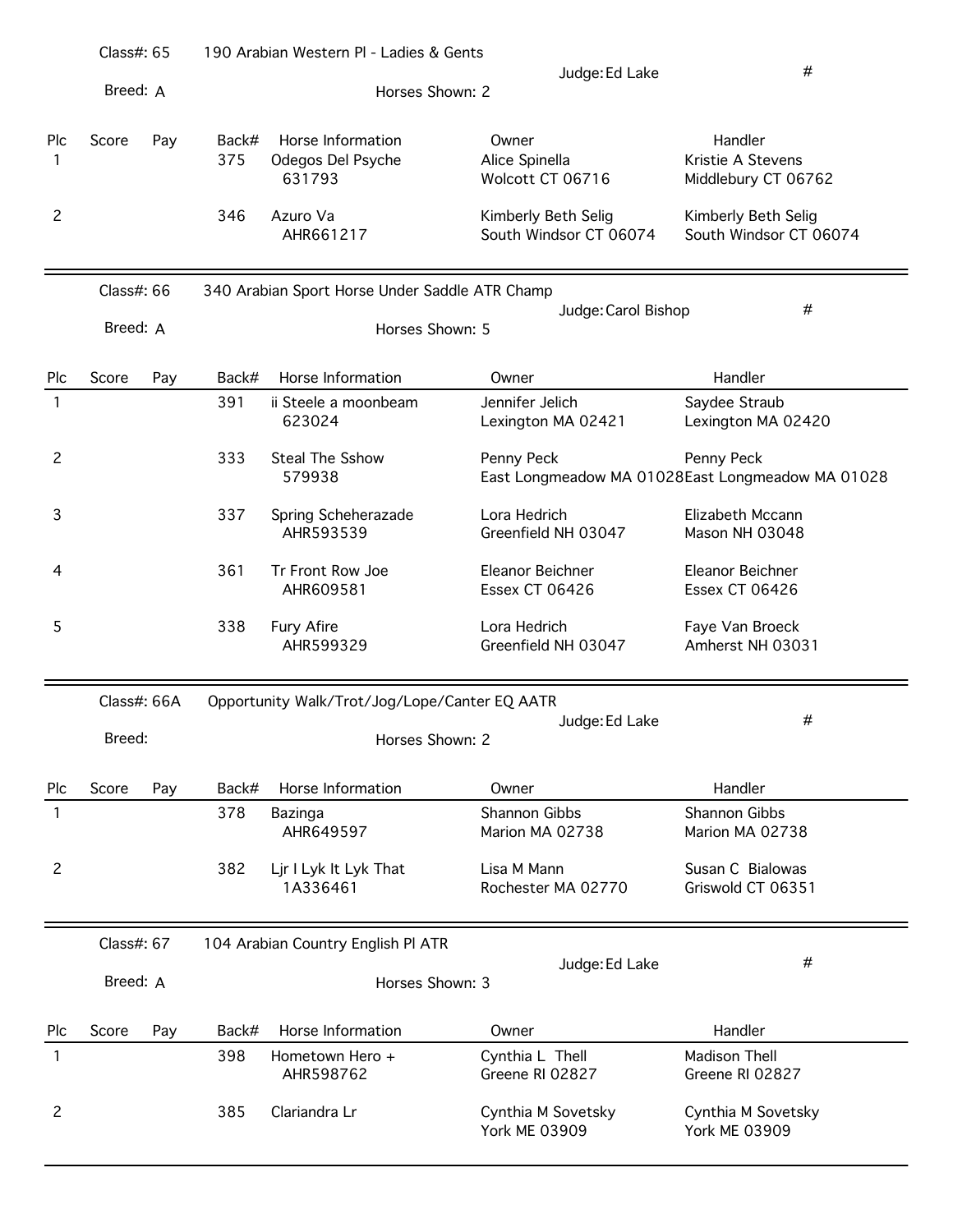|                | Class#: 68 |     |       | 778 HA/AA Sport Horse Under Saddle ATR Champ |                                               |                                               |
|----------------|------------|-----|-------|----------------------------------------------|-----------------------------------------------|-----------------------------------------------|
|                | Breed: HA  |     |       | Horses Shown: 6                              | Judge: Carol Bishop                           | #                                             |
| Plc            | Score      | Pay | Back# | Horse Information                            | Owner                                         | Handler                                       |
| 1              |            |     | 392   | <b>Banned For Good</b><br>HAHR1A369418       | Katya Kappler<br>Lexington MA 02421           | Katya Kappler<br>Lexington MA 02421           |
| 2              |            |     | 387   | Sf A Lilbit Elegant<br>1A343306              | Annalisa Krupp-Boucher<br>Blackstone MA 01504 | Annalisa Krupp-Boucher<br>Blackstone MA 01504 |
| 3              |            |     | 306   | Painted Deja Vu<br>HAHR1A372936              | Kayden Vanderwiede<br>Killingworth CT 06419   | Kayden Vanderwiede<br>Killingworth CT 06419   |
| 4              |            |     | 303   | Ima Painted Gypsy<br>HAHR1A367916            | Julia Jenkins<br><b>Essex CT 06426</b>        | Julia Jenkins<br><b>Essex CT 06426</b>        |
| 5              |            |     | 302   | Dm Delitefuldream<br>1A333111                | Kristen Conley<br>Somers CT 06071             | Maci Watrous<br>Guilford CT 06437             |
| 6              |            |     | 335   | Destin To Rock<br>HAHR1A378180               | Arlene Disalvo<br><b>Stow MA 01775</b>        | Lauren Hancz<br><b>Stow MA 01775</b>          |
|                | Class#: 69 |     |       | 309 Arabian Hunter PL AAOTR                  |                                               | #                                             |
|                | Breed: A   |     |       | Horses Shown: 3                              | Judge: Ed Lake                                |                                               |
| Plc            | Score      | Pay | Back# | Horse Information                            | Owner                                         | Handler                                       |
| 1              |            |     | 360   | Af Manolo +<br>AHR638468                     | Susan Hopkins<br>Dryden NY 13053              | Susan Hopkins<br>Dryden NY 13053              |
| 2              |            |     | 674   | Sf Panamera<br>AHR655780                     | Lisa Barry<br>Vernon CT 06066                 | Lisa Barry<br>Vernon CT 06066                 |
| 3              |            |     | 304   | Queen Amadala<br>572749                      | Karen A Kolodecik<br>Hamden CT 06517          | Karen A Kolodecik<br>Hamden CT 06517          |
|                | Class#: 70 |     |       | 620 HA/AA Western PI - Limit Horse           |                                               |                                               |
|                | Breed: HA  |     |       | Horses Shown: 2                              | Judge: Ed Lake                                | #                                             |
| Plc            | Score      | Pay | Back# | Horse Information                            | Owner                                         | Handler                                       |
| 1              |            |     | 370   | Vallejo Full Moon<br>HAHR1A370281            | Marnie Lee Carpinella<br>Woodbury CT 06798    | Kristie A Stevens<br>Middlebury CT 06762      |
| $\overline{c}$ |            |     | 347   | Sir Cyclone O Fire<br>HAHR1A364681           | Mindy Comeau<br>Dayville CT 06241             | Mindy Comeau<br>Dayville CT 06241             |
|                | Class#: 71 |     |       | 290 Arabian Hunter PI - Ladies & Gents       |                                               |                                               |
|                | Breed: A   |     |       | Horses Shown: 1                              | Judge: Ed Lake                                | #                                             |
| Plc            | Score      | Pay | Back# | Horse Information                            | Owner                                         | Handler                                       |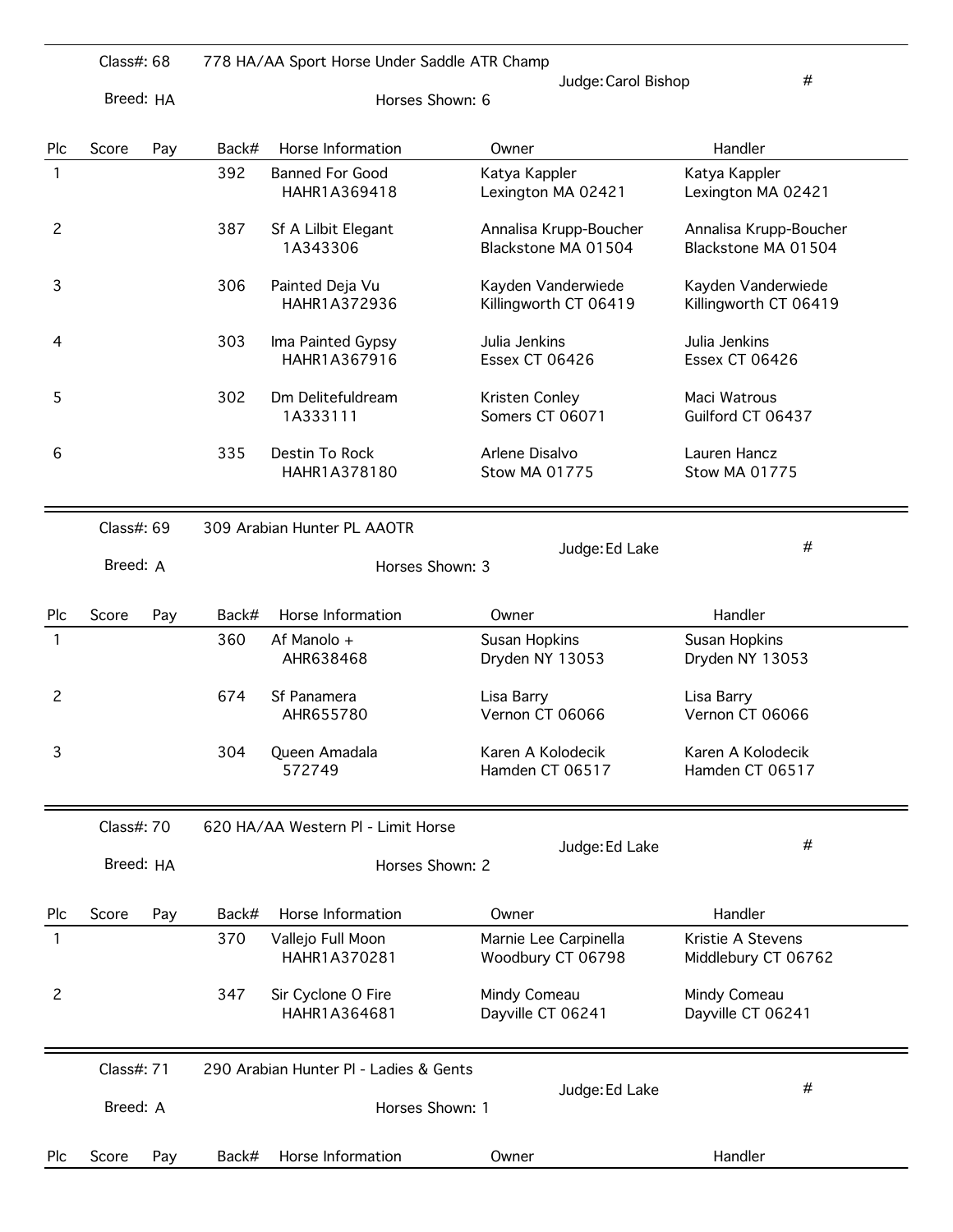|                | Class#: 72 |     |       | 1338 HA/AA Hunter PI JOTR               |                                               |                                               |
|----------------|------------|-----|-------|-----------------------------------------|-----------------------------------------------|-----------------------------------------------|
|                |            |     |       |                                         | Judge: Ed Lake                                | $\#$                                          |
|                | Breed: HA  |     |       | Horses Shown: 2                         |                                               |                                               |
| Plc            | Score      | Pay | Back# | Horse Information                       | Owner                                         | Handler                                       |
| 1              |            |     | 303   | Ima Painted Gypsy<br>HAHR1A367916       | Julia Jenkins<br>Essex CT 06426               | Julia Jenkins<br>Essex CT 06426               |
| $\overline{c}$ |            |     | 395   | Smug And Superior                       | Kiki Basta<br>Lexington MA 02421              | Kiki Basta<br>Lexington MA 02421              |
|                | Class#: 73 |     |       | 590 HA/AA Mounted Native Costume        |                                               |                                               |
|                | Breed: HA  |     |       | Horses Shown: 1                         | Judge: Ed Lake                                | $\#$                                          |
| Plc            | Score      | Pay | Back# | Horse Information                       | Owner                                         | Handler                                       |
| $\mathbf{1}$   |            |     | 350   | Follow Your Heart Vh<br>HAHR1A360238    | Kaitlin Hyder<br>Atkinson NH 03811            | Kristen Cuneo<br>East Kingston NH 03827       |
|                | Class#: 74 |     |       | ProAm Pleasure All Seats                |                                               |                                               |
|                | Breed:     |     |       | Horses Shown: 5                         | Judge: Ed Lake                                | $\#$                                          |
| Plc            | Score      | Pay | Back# | Horse Information                       | Owner                                         | Handler                                       |
| 1              |            |     | 354   | <b>Guitars N Tiki Bars</b>              | Marisha Kostiew<br>Derry NH 03038             | Marisha Kostiew<br>Derry NH 03038             |
| 2              |            |     | 377   | Orans Van Gogh<br>HAHR1A332495          | Lisa M Mann<br>Rochester MA 02770             | Susan C Bialowas<br>Griswold CT 06351         |
| 3              |            |     | 337   | Spring Scheherazade<br>AHR593539        | Lora Hedrich<br>Greenfield NH 03047           | Lora Hedrich<br>Greenfield NH 03047           |
| 4              |            |     | 346   | Azuro Va<br>AHR661217                   | Kimberly Beth Selig<br>South Windsor CT 06074 | Kimberly Beth Selig<br>South Windsor CT 06074 |
| 5              |            |     | 338   | Fury Afire<br>AHR599329                 | Lora Hedrich<br>Greenfield NH 03047           | Lauren Rogers<br>Brookline NH 03033           |
|                | Class#: 76 |     |       | 111 Arabian Country English Pl Jr Horse |                                               |                                               |
|                | Breed: A   |     |       | Horses Shown: 1                         | Judge: Ed Lake                                | #                                             |
| Plc            | Score      | Pay | Back# | Horse Information                       | Owner                                         | Handler                                       |
| 1              |            |     | 315   | Qh Estella<br>AHR663825                 | Quarry Hill Farm<br>Lakeville CT 06039        | Kevin Dwyer<br>Lakeville CT 06039             |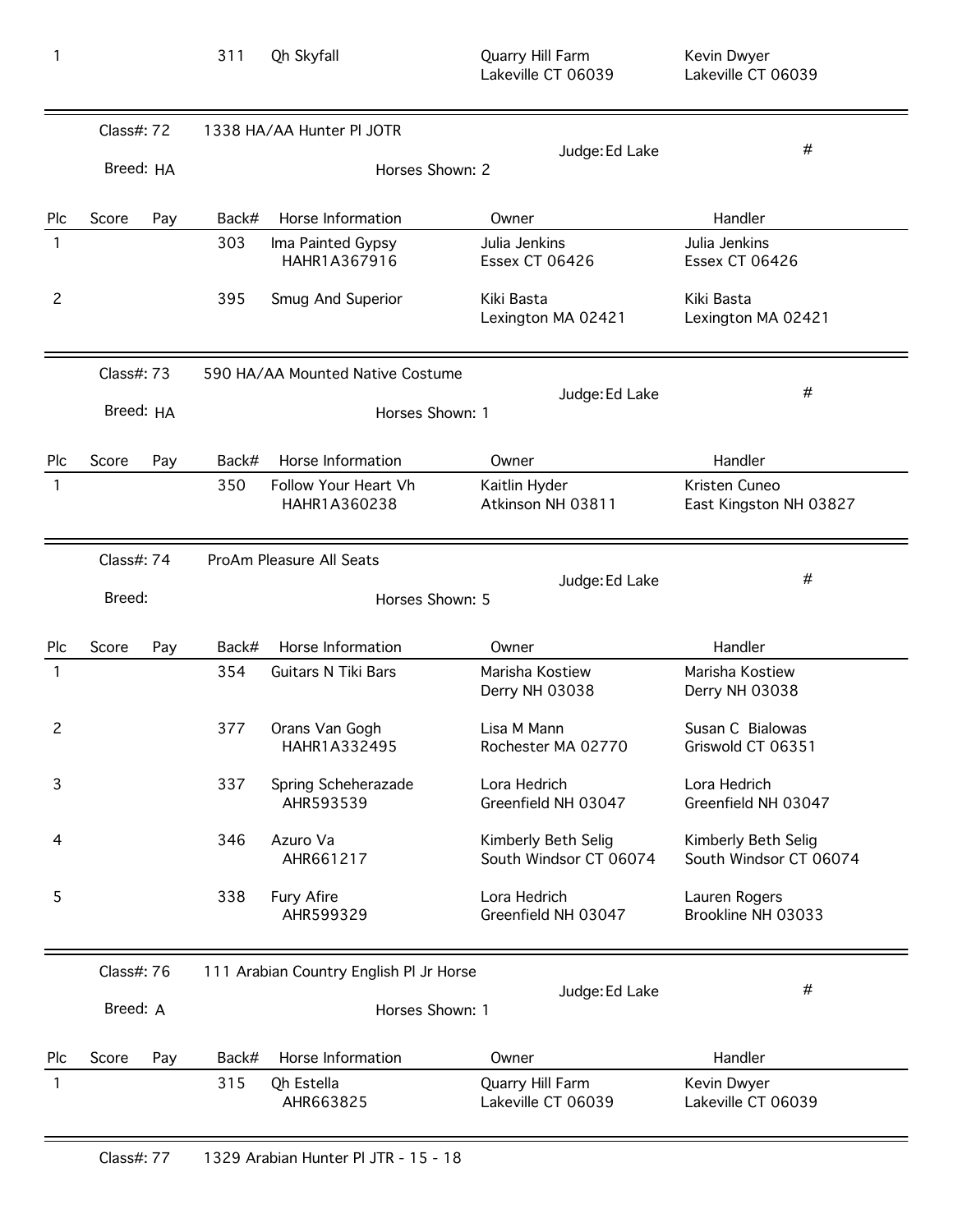| Plc            | Score                  | Pay | Back# | Horse Information                                                      | Owner                                | Handler                                           |
|----------------|------------------------|-----|-------|------------------------------------------------------------------------|--------------------------------------|---------------------------------------------------|
| 1              |                        |     | 338   | Fury Afire<br>AHR599329                                                | Lora Hedrich<br>Greenfield NH 03047  | Faye Van Broeck<br>Amherst NH 03031               |
|                | Class#: 78<br>Breed: A |     |       | 206 Arabian Western PL AATR<br>Horses Shown: 2                         | Judge: Ed Lake                       | #                                                 |
| Plc            | Score                  | Pay | Back# | Horse Information                                                      | Owner                                | Handler                                           |
| 1              |                        |     | 375   | Odegos Del Psyche<br>631793                                            | Alice Spinella<br>Wolcott CT 06716   | Alice Spinella<br>Wolcott CT 06716                |
| 2              |                        |     | 364   | Decades<br>610423                                                      | James Gallerani<br>Agawam MA 01001   | James Gallerani<br>Agawam MA 01001                |
|                | Class#: 79<br>Breed:   |     |       | Opportunity Walk/Trot/Jog/Lope/Canter Pleasure AATR<br>Horses Shown: 1 | Judge: Ed Lake                       | #                                                 |
| Plc            | Score                  | Pay | Back# | Horse Information                                                      | Owner                                | Handler                                           |
| 1              |                        |     | 378   | Bazinga<br>AHR649597                                                   | Shannon Gibbs<br>Marion MA 02738     | Shannon Gibbs<br>Marion MA 02738                  |
|                |                        |     |       |                                                                        |                                      |                                                   |
|                | Class#: 80             |     |       | 315 Arabian English Show Hack                                          |                                      |                                                   |
|                | Breed: A               |     |       | Horses Shown: 2                                                        | Judge: Ed Lake                       | #                                                 |
| Plc            | Score                  | Pay | Back# | Horse Information                                                      | Owner                                | Handler                                           |
| 1              |                        |     | 367   | Ea Heir I Am<br>618376                                                 | Jill Siskind<br>Holland MA 01521     | Jill Siskind<br>Holland MA 01521                  |
| $\overline{c}$ |                        |     | 374   | Jf Mr Chippendale<br>AHR620596                                         | Alice Spinella<br>Wolcott CT 06716   | Lisa Marie Carpinella-Liano<br>Watertown CT 06795 |
|                | Class#: 81             |     |       | 733 HA/AA Hunter PI - Novice Horse                                     |                                      |                                                   |
|                | Breed: HA              |     |       | Horses Shown: 3                                                        | Judge: Ed Lake                       | #                                                 |
| Plc            | Score                  | Pay | Back# | Horse Information                                                      | Owner                                | Handler                                           |
| 1              |                        |     | 389   | Shady Magna Crf<br>HAHR1A377459                                        | Daniel L Weeks<br>Cazenovia NY 13035 | Charles M Ethier<br>Slatersville RI 02876         |
| 2              |                        |     | 341   | Jays Twoeyed Star<br>HAHR1A365259                                      | Lora Hedrich<br>Greenfield NH 03047  | Elizabeth Mccann<br>Mason NH 03048                |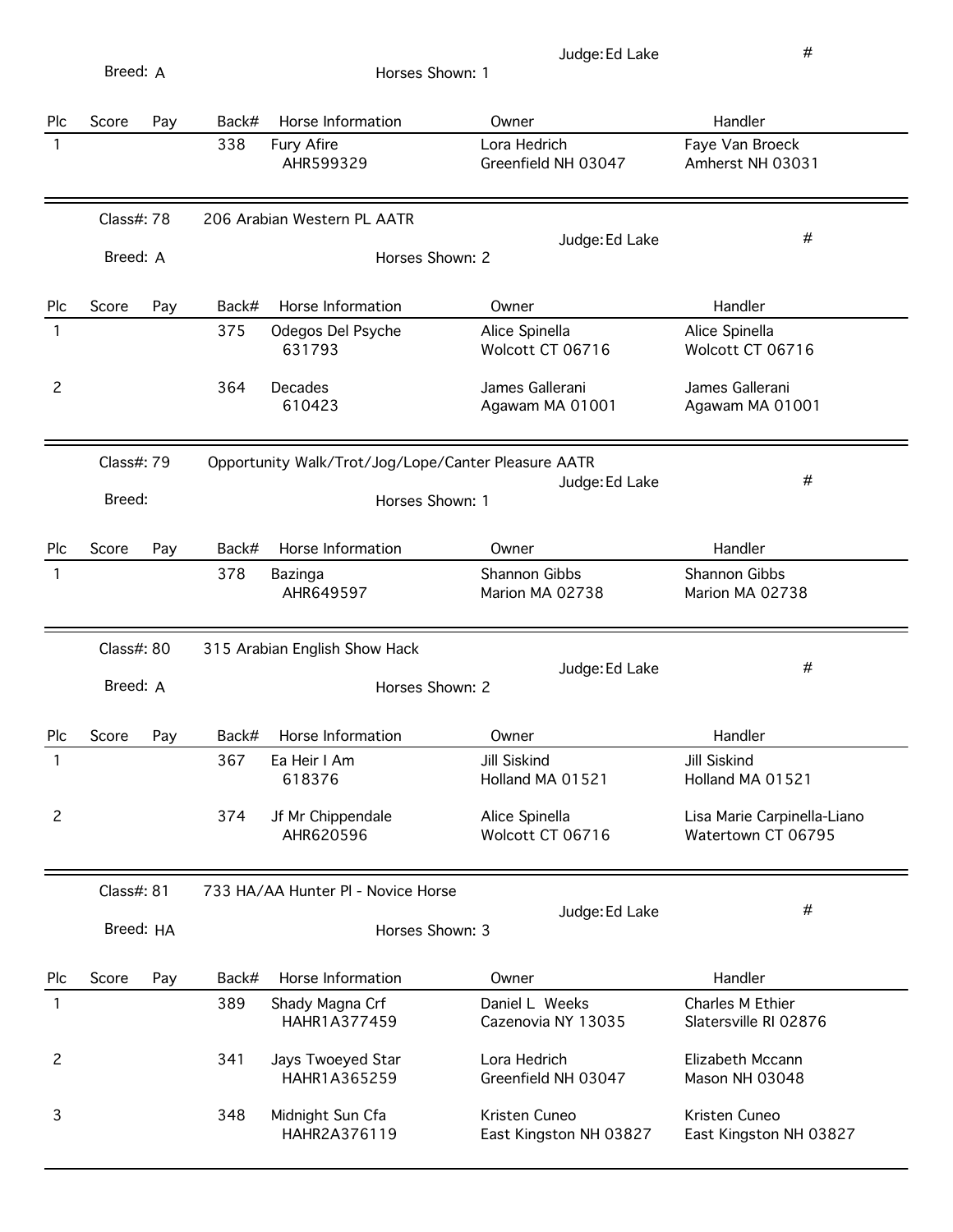|                | Class#: 82                  |     |                 | 939 A/HA/AA Hunter Seat Eq Not To Jump ATR - 14 & Under<br>#<br>Judge: Ed Lake |                                            |                                                |  |  |  |
|----------------|-----------------------------|-----|-----------------|--------------------------------------------------------------------------------|--------------------------------------------|------------------------------------------------|--|--|--|
|                | Breed:                      |     | Horses Shown: 6 |                                                                                |                                            |                                                |  |  |  |
| Plc            | Score                       | Pay | Back#           | Horse Information                                                              | Owner                                      | Handler                                        |  |  |  |
| 1              |                             |     | 362             | My Painted Khameo<br>HAHR1A374896                                              | Karen L Baldwin<br>Deep River CT 06417     | <b>Madison Poulin</b><br><b>Essex CT 06426</b> |  |  |  |
| 2              |                             |     | 391             | ii Steele a moonbeam<br>623024                                                 | Jennifer Jelich<br>Lexington MA 02421      | Saydee Straub<br>Lexington MA 02420            |  |  |  |
| 3              |                             |     | 361             | Tr Front Row Joe<br>AHR609581                                                  | Eleanor Beichner<br><b>Essex CT 06426</b>  | Eleanor Beichner<br><b>Essex CT 06426</b>      |  |  |  |
| 4              |                             |     | 454             | Sw Mystical Illusion<br>AHR608497                                              | Jennifer Jelich<br>Lexington MA 02421      | <b>Brooke Downey</b><br>Westford MA 01886      |  |  |  |
| 5              |                             |     | 335             | Destin To Rock<br>HAHR1A378180                                                 | Arlene Disalvo<br><b>Stow MA 01775</b>     | Lauren Hancz<br><b>Stow MA 01775</b>           |  |  |  |
| 6              |                             |     | 338             | Fury Afire<br>AHR599329                                                        | Lora Hedrich<br>Greenfield NH 03047        | Lauren Rogers<br>Brookline NH 03033            |  |  |  |
|                | Class#: 83                  |     |                 | 190 Arabian Western Pl - Novice Horse                                          |                                            |                                                |  |  |  |
|                | Breed: A<br>Horses Shown: 0 |     |                 |                                                                                | Judge: Ed Lake                             | #                                              |  |  |  |
|                |                             |     |                 |                                                                                |                                            |                                                |  |  |  |
| Plc            | Score                       | Pay | Back#           | Horse Information                                                              | Owner                                      | Handler                                        |  |  |  |
|                | Class#: 84                  |     |                 | 95 Arabian Country English PI - Ladies & Gents                                 |                                            |                                                |  |  |  |
|                | Breed: A                    |     |                 | Horses Shown: 3                                                                | Judge: Ed Lake                             | #                                              |  |  |  |
| Plc            | Score                       | Pay | Back#           | Horse Information                                                              | Owner                                      | Handler                                        |  |  |  |
| 1              |                             |     | 385             | Clariandra Lr                                                                  | Cynthia M Sovetsky<br><b>York ME 03909</b> | Charles M Ethier<br>Slatersville RI 02876      |  |  |  |
| $\overline{c}$ |                             |     | 371             | Asplash Afire<br>617871                                                        | Marnie Lee Carpinella<br>Woodbury CT 06798 | Kristie A Stevens<br>Middlebury CT 06762       |  |  |  |
| 3              |                             |     | 312             | Qh Blackjack<br>AHR670447                                                      | Quarry Hill Farm<br>Lakeville CT 06039     | Kevin Dwyer<br>Lakeville CT 06039              |  |  |  |
|                | Class#: 85                  |     |                 | Opportunity Walk/Trot/Jog/Lope/Canter Pleasure ATR (all ages)                  |                                            |                                                |  |  |  |
|                | Breed:                      |     |                 | Horses Shown: 2                                                                | Judge: Ed Lake                             | #                                              |  |  |  |
| Plc            | Score                       | Pay | Back#           | Horse Information                                                              | Owner                                      | Handler                                        |  |  |  |
| 1              |                             |     | 329             | Johnny Damon<br>614780                                                         | Anicia Young<br>Somers CT 06071            | Lianna Sogliuzzi<br>Cheshire CT 06410          |  |  |  |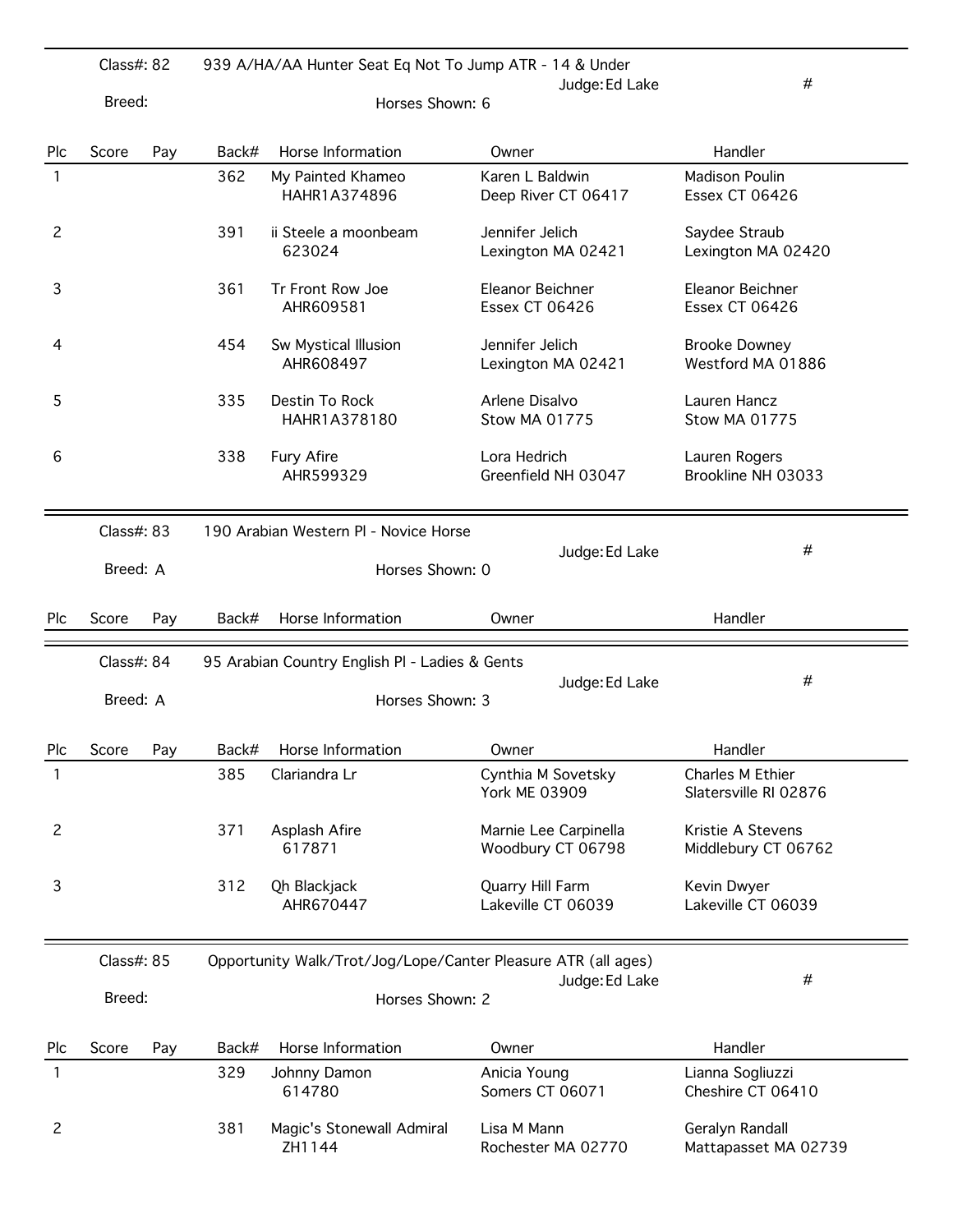|                | Class#: 86              |     |                                   | 620 HA/AA Western PI - Novice Horse           |                                         |                                                                  |
|----------------|-------------------------|-----|-----------------------------------|-----------------------------------------------|-----------------------------------------|------------------------------------------------------------------|
|                | Breed: HA               |     | Judge: Ed Lake<br>Horses Shown: 0 |                                               |                                         | #                                                                |
| Plc            | Score                   | Pay | Back#                             | Horse Information                             | Owner                                   | Handler                                                          |
|                | Class#: 87<br>Breed: HA |     |                                   | 1336 HA/AA Western PI JOTR<br>Horses Shown: 1 | Judge: Ed Lake                          | #                                                                |
|                |                         |     |                                   |                                               |                                         |                                                                  |
| Plc            | Score                   | Pay | Back#                             | Horse Information                             | Owner                                   | Handler                                                          |
| 1              |                         |     | 318                               | Aljooverthemoon<br>HAHR1A372605               | Charlene Harmon Perry                   | Olivia Perry<br>North Woodstock CT 06282 West Woodstock CT 06282 |
|                | Class#: 88              |     |                                   | 290 Arabian Hunter PI - Novice Horse          | Judge: Ed Lake                          | #                                                                |
|                | Breed: A                |     |                                   | Horses Shown: 2                               |                                         |                                                                  |
| Plc            | Score                   | Pay | Back#                             | Horse Information                             | Owner                                   | Handler                                                          |
| 1              |                         |     | 358                               | Om El Belvedere Dream<br>AHR649547            | Yianna Rhodes<br>Bethel VT 05032        | <b>Yianna Rhodes</b><br>Bethel VT 05032                          |
| 2              |                         |     | 311                               | Qh Skyfall                                    | Quarry Hill Farm<br>Lakeville CT 06039  | Kevin Dwyer<br>Lakeville CT 06039                                |
|                | Class#: 89              |     |                                   | 890 A/HA/AA Walk/Trot Pl 10 & Under           |                                         |                                                                  |
|                | Breed:                  |     | Judge: Ed Lake<br>Horses Shown: 4 |                                               |                                         | #                                                                |
| Plc            | Score                   | Pay | Back#                             | Horse Information                             | Owner                                   | Handler                                                          |
| 1              |                         |     | 328                               | ALF Bartholomewcubbin<br>1A372908             | Sarah Newton<br>New Braintree MA 01531  | Samantha Mahon<br>Charlton MA 01057                              |
| $\overline{c}$ |                         |     | 363                               | <b>Tamar Distant Thunder</b><br>633504        | Caroline Hancock<br>Longmeadow MA 01106 | Madelyn Mae Sackrider<br>Hampden MA 01036                        |
| 3              |                         |     | 384                               | Mi Shakyr<br>HAHR1A361595                     | Tasha Scalzo<br>Agawam MA 01001         | Rachael Whitehead<br>Feeding Hills MA 01030                      |
| 4              |                         |     | 337                               | Spring Scheherazade<br>AHR593539              | Lora Hedrich<br>Greenfield NH 03047     | lain Mackay<br>Dracut MA 01826-2                                 |
|                | Class#: 90              |     |                                   | 2946 HA/AA Hunter PI ATR Select               |                                         |                                                                  |
|                | Breed: HA               |     |                                   | Horses Shown: 1                               | Judge: Ed Lake                          | #                                                                |
| Plc            | Score                   | Pay | Back#                             | Horse Information                             | Owner                                   | Handler                                                          |
| 1              |                         |     | 331                               | Hope Shes Somethin<br>1A359316                | Kayleigh Meyer<br>Mantua OH 44255       | Isabella Hogan<br>Wallingford CT 06492                           |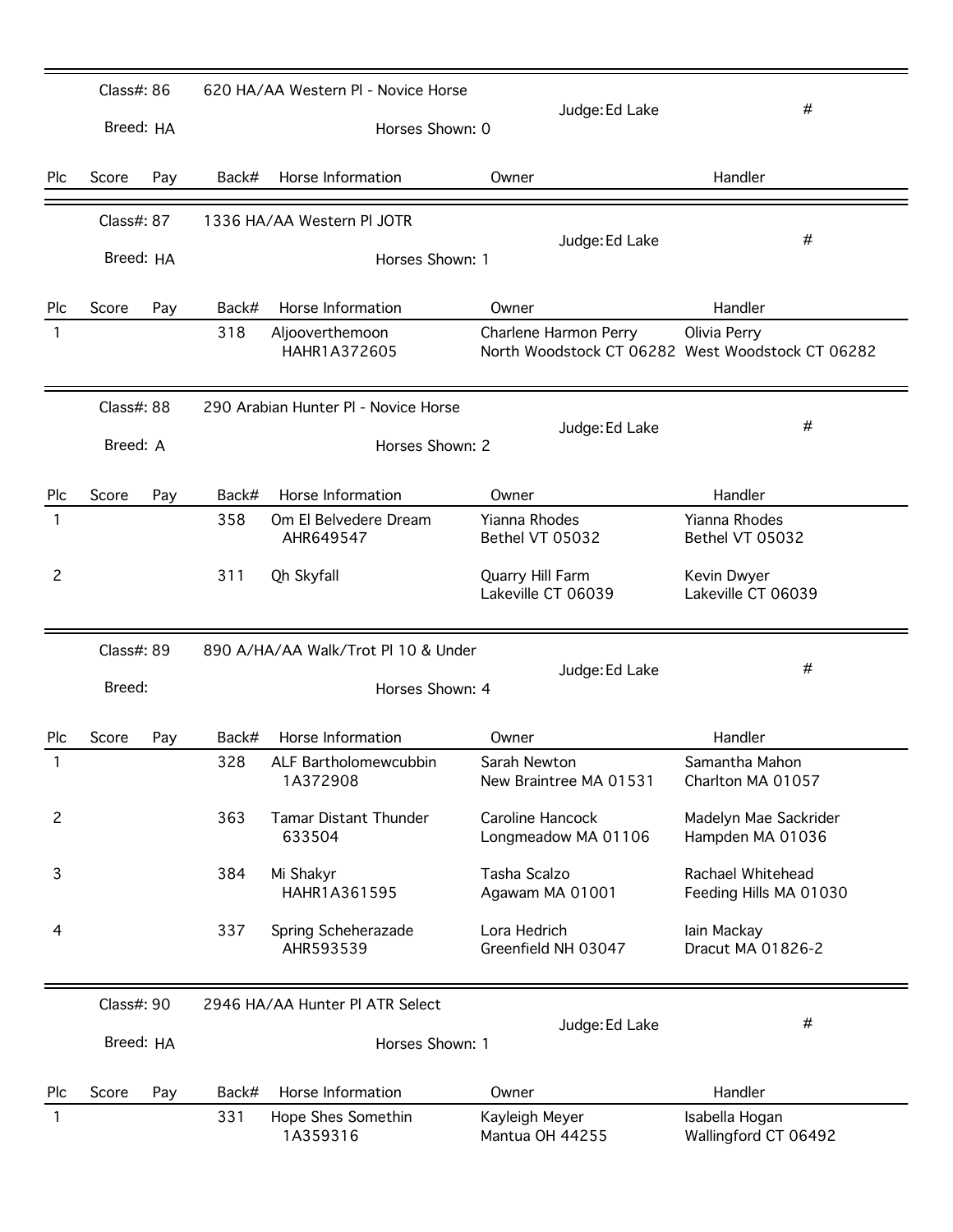|     | Class#: 91 |     |                                   | Opportunity Walk/Trot/Jog EQ ATR (all ages)          |                                             |                                             |  |  |  |
|-----|------------|-----|-----------------------------------|------------------------------------------------------|---------------------------------------------|---------------------------------------------|--|--|--|
|     | Breed:     |     | Judge: Ed Lake<br>Horses Shown: 9 |                                                      |                                             | #                                           |  |  |  |
| Plc | Score      | Pay | Back#                             | Horse Information                                    | Owner                                       | Handler                                     |  |  |  |
| 1   |            |     | 304                               | Queen Amadala<br>572749                              | Karen A Kolodecik<br>Hamden CT 06517        | Lily Haut<br>Deep River CT 06417            |  |  |  |
| 2   |            |     | 384                               | Mi Shakyr<br>HAHR1A361595                            | Tasha Scalzo<br>Agawam MA 01001             | Rachael Whitehead<br>Feeding Hills MA 01030 |  |  |  |
| 3   |            |     | 305                               | Marmolillo<br>ZH1141                                 | Kathy Corrigan<br>Essex CT                  | <b>Brooke LaMontagne</b>                    |  |  |  |
| 4   |            |     | 379                               | Ewe They Call Me Edna<br>ZH1142                      | Lisa M Mann<br>Rochester MA 02770           | Abby Griffith<br>New Bedford MA 02745       |  |  |  |
| 5   |            |     | 455                               | Ef Senor Rojos<br>HAHR1A356128                       | Andrea lodice<br>Mason NH 03048             | Katelyn Downey<br>Westford MA 01886         |  |  |  |
| 6   |            |     | 456                               | Chesney $+$<br>AHR645202                             | Erin Cassidy<br>Westford MA 01886           | Erin Cassidy<br>Westford MA 01886           |  |  |  |
| 7   |            |     | 383                               | Samani D<br>HAHR1A372670                             | Danielle Barrasso<br>Feeding Hills MA 01030 | Sarah Barrasso<br>Chicopee MA 01013         |  |  |  |
| 8   |            |     | 339                               | Spookin at the moon<br>ZH1089                        | Lora Hedrich<br>Greenfield NH 03047         | Ashley Disalvo<br><b>Stow MA 01775</b>      |  |  |  |
| 9   |            |     | 676                               | AO Arayes<br>HAHR1A352618                            | Danielle Barrasso<br>Feeding Hills MA 01030 | Maria Barrasso<br>Chicopee MA 01020         |  |  |  |
|     | Class#: 92 |     |                                   | 1327 Arabian Western PI JTR                          |                                             |                                             |  |  |  |
|     | Breed: A   |     |                                   | Judge: Ed Lake<br>Horses Shown: 0                    |                                             | #                                           |  |  |  |
| Plc | Score      | Pay | Back#                             | Horse Information                                    | Owner                                       | Handler                                     |  |  |  |
|     | Class#: 93 |     |                                   | 939 A/HA/AA Hunter Seat Eq Not To Jump JTR - 15 - 18 | Judge: Ed Lake                              | #                                           |  |  |  |
|     | Breed:     |     |                                   | Horses Shown: 4                                      |                                             |                                             |  |  |  |
| Plc | Score      | Pay | Back#                             | Horse Information                                    | Owner                                       | Handler                                     |  |  |  |
| 1   |            |     | 306                               | Painted Deja Vu<br>HAHR1A372936                      | Kayden Vanderwiede<br>Killingworth CT 06419 | Kayden Vanderwiede<br>Killingworth CT 06419 |  |  |  |
| 2   |            |     | 302                               | Dm Delitefuldream<br>1A333111                        | Kristen Conley<br>Somers CT 06071           | Maci Watrous<br>Guilford CT 06437           |  |  |  |
| 3   |            |     | 303                               | Ima Painted Gypsy<br>HAHR1A367916                    | Julia Jenkins<br><b>Essex CT 06426</b>      | Julia Jenkins<br><b>Essex CT 06426</b>      |  |  |  |
| 4   |            |     | 337                               | Spring Scheherazade<br>AHR593539                     | Lora Hedrich<br>Greenfield NH 03047         | Elizabeth Mccann<br>Mason NH 03048          |  |  |  |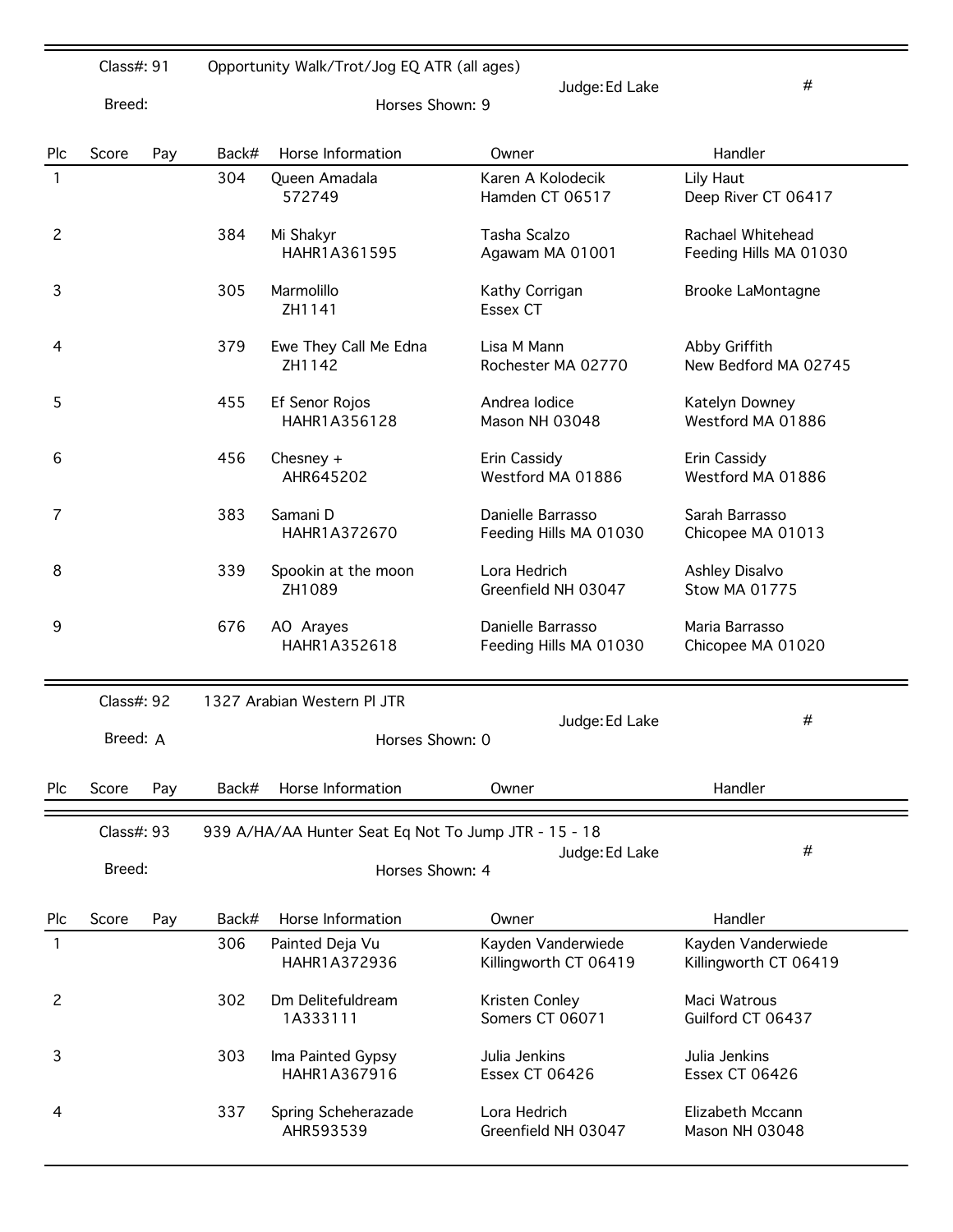|                | Class#: 94                                            |     |                                   | 907 A/HA/AA Walk/Trot Eq 10 & Under |                                          |                                                                  |  |  |  |
|----------------|-------------------------------------------------------|-----|-----------------------------------|-------------------------------------|------------------------------------------|------------------------------------------------------------------|--|--|--|
|                | Breed:                                                |     |                                   | Horses Shown: 4                     | Judge: Ed Lake                           | #                                                                |  |  |  |
| Plc            | Score                                                 | Pay | Back#                             | Horse Information                   | Owner                                    | Handler                                                          |  |  |  |
| 1              |                                                       |     | 328                               | ALF Bartholomewcubbin<br>1A372908   | Sarah Newton<br>New Braintree MA 01531   | Samantha Mahon<br>Charlton MA 01057                              |  |  |  |
| $\overline{c}$ |                                                       |     | 384                               | Mi Shakyr<br>HAHR1A361595           | Tasha Scalzo<br>Agawam MA 01001          | Rachael Whitehead<br>Feeding Hills MA 01030                      |  |  |  |
| 3              |                                                       |     | 455                               | Ef Senor Rojos<br>HAHR1A356128      | Andrea lodice<br>Mason NH 03048          | Katelyn Downey<br>Westford MA 01886                              |  |  |  |
| 4              |                                                       |     | 337                               | Spring Scheherazade<br>AHR593539    | Lora Hedrich<br>Greenfield NH 03047      | lain Mackay<br>Dracut MA 01826-2                                 |  |  |  |
|                | Class#: 95                                            |     |                                   | 925 A/HA/AA Saddle Seat Eq ATR      |                                          | #                                                                |  |  |  |
|                | Breed:                                                |     | Judge: Ed Lake<br>Horses Shown: 0 |                                     |                                          |                                                                  |  |  |  |
| Plc            | Score                                                 | Pay | Back#                             | Horse Information                   | Owner                                    | Handler                                                          |  |  |  |
|                | Class#: 96<br>Opportunity Walk/Trot/Jog Pleasure AATR |     |                                   |                                     |                                          |                                                                  |  |  |  |
|                | Breed:                                                |     | Horses Shown: 2                   |                                     | Judge: Ed Lake                           | #                                                                |  |  |  |
| Plc            | Score                                                 | Pay | Back#                             | Horse Information                   | Owner                                    | Handler                                                          |  |  |  |
| 1              |                                                       |     | 365                               | Sa Phire Suite<br>HAHR1A332455      | Ryan Deadder<br>Somers CT 06071          | Christina Eddleston<br>Ware MA 01082                             |  |  |  |
| $\overline{c}$ |                                                       |     | 366                               | Copper<br>ZH1087                    | Ryan Deadder<br>Somers CT 06071          | Amanda Munson<br>Chicopee MA 01020                               |  |  |  |
|                | Class#: 97                                            |     |                                   | 629 HA/AA Western PI ATR            |                                          |                                                                  |  |  |  |
|                | Breed: HA                                             |     |                                   | Judge: Ed Lake<br>Horses Shown: 4   |                                          | #                                                                |  |  |  |
| Plc            | Score                                                 | Pay | Back#                             | Horse Information                   | Owner                                    | Handler                                                          |  |  |  |
| 1              |                                                       |     | 318                               | Aljooverthemoon<br>HAHR1A372605     | Charlene Harmon Perry                    | Olivia Perry<br>North Woodstock CT 06282 West Woodstock CT 06282 |  |  |  |
| $\overline{c}$ |                                                       |     | 388                               | Just Tu Kool Rta                    | Michelle Bancroft<br>Willington CT 06279 | Michelle Bancroft<br>Willington CT 06279                         |  |  |  |
| 3              |                                                       |     | 368                               | Khommander Kody                     | Lin M Murphy<br>Chicopee MA 01020        | Lin M Murphy<br>Chicopee MA 01020                                |  |  |  |
| 4              |                                                       |     | 347                               | Sir Cyclone O Fire<br>HAHR1A364681  | Mindy Comeau<br>Dayville CT 06241        | Daralin Parker Beckett<br>Exeter ME 04435                        |  |  |  |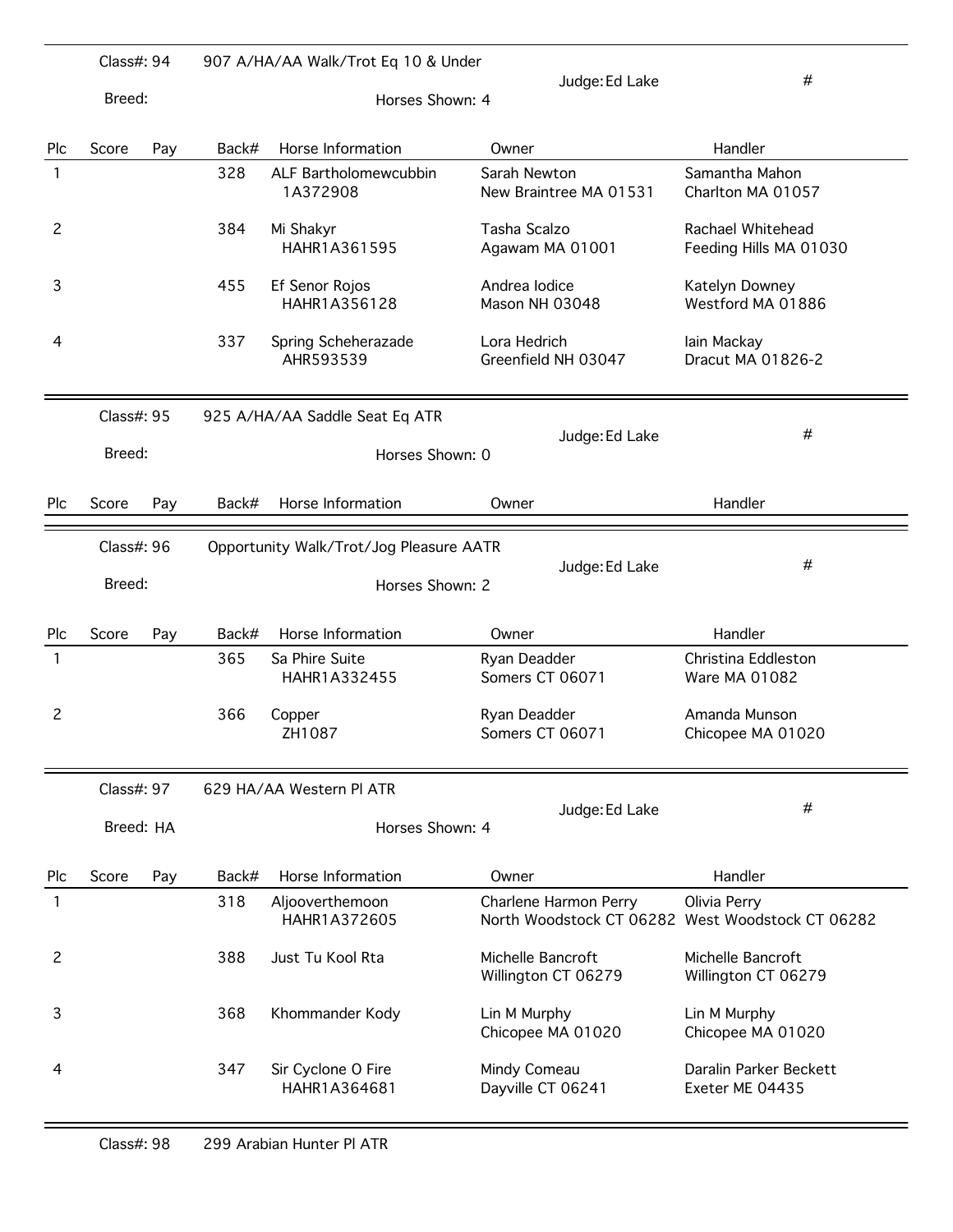| Breed: A       |                                             |     |              | #<br>Judge: Ed Lake<br>Horses Shown: 2                |                                               |                                                                           |  |  |  |
|----------------|---------------------------------------------|-----|--------------|-------------------------------------------------------|-----------------------------------------------|---------------------------------------------------------------------------|--|--|--|
| Plc<br>1       | Score                                       | Pay | Back#<br>333 | Horse Information<br>Steal The Sshow<br>579938        | Owner<br>Penny Peck                           | Handler<br>Penny Peck<br>East Longmeadow MA 01028East Longmeadow MA 01028 |  |  |  |
| 2              |                                             |     | 310          | Cmv Honest Lad<br>AHR617053                           | Lynn Depaolo<br>Southington CT 06489          | Karina Hubeny<br>Southington CT 06489                                     |  |  |  |
|                | Class#: 99                                  |     |              | 620 HA/AA Western PI - Ladies & Gents                 |                                               | #                                                                         |  |  |  |
|                | Breed: HA                                   |     |              | Horses Shown: 2                                       | Judge: Ed Lake                                |                                                                           |  |  |  |
| Plc            | Score                                       | Pay | Back#        | Horse Information                                     | Owner                                         | Handler                                                                   |  |  |  |
| 1              |                                             |     | 370          | Vallejo Full Moon<br>HAHR1A370281                     | Marnie Lee Carpinella<br>Woodbury CT 06798    | Kristie A Stevens<br>Middlebury CT 06762                                  |  |  |  |
| $\overline{c}$ |                                             |     | 347          | Sir Cyclone O Fire<br>HAHR1A364681                    | Mindy Comeau<br>Dayville CT 06241             | Mindy Comeau<br>Dayville CT 06241                                         |  |  |  |
|                | Class#: 100                                 |     |              | 939 A/HA/AA Hunter Seat Eq Not To Jump ATR - All Ages |                                               |                                                                           |  |  |  |
|                | Judge: Ed Lake<br>Breed:<br>Horses Shown: 2 |     |              |                                                       |                                               | #                                                                         |  |  |  |
|                |                                             |     |              |                                                       |                                               |                                                                           |  |  |  |
| Plc            | Score                                       | Pay | Back#        | Horse Information                                     | Owner                                         | Handler                                                                   |  |  |  |
| 1              |                                             |     | 454          | Sw Mystical Illusion<br>AHR608497                     | Jennifer Jelich<br>Lexington MA 02421         | <b>Brooke Downey</b><br>Westford MA 01886                                 |  |  |  |
| 2              |                                             |     | 392          | <b>Banned For Good</b><br>HAHR1A369418                | Katya Kappler<br>Lexington MA 02421           | Katya Kappler<br>Lexington MA 02421                                       |  |  |  |
|                | Class#: 101                                 |     |              | 198 Arabian Western PI ATR                            |                                               |                                                                           |  |  |  |
|                | Breed: A                                    |     |              | Horses Shown: 1                                       | Judge: Ed Lake                                | #                                                                         |  |  |  |
| Plc            | Score                                       | Pay | Back#        | Horse Information                                     | Owner                                         | Handler                                                                   |  |  |  |
| $\mathbf{1}$   |                                             |     | 346          | Azuro Va<br>AHR661217                                 | Kimberly Beth Selig<br>South Windsor CT 06074 | Melanie Ebersold<br>Glastonbury CT 06033                                  |  |  |  |
|                | Class#: 102                                 |     |              | 540 HA/AA Country English PI - Ladies & Gents         |                                               |                                                                           |  |  |  |
|                | Breed: HA                                   |     |              | Horses Shown: 3                                       | Judge: Ed Lake                                | #                                                                         |  |  |  |
| Plc            | Score                                       | Pay | Back#        | Horse Information                                     | Owner                                         | Handler                                                                   |  |  |  |
| 1              |                                             |     | 350          | Follow Your Heart Vh<br>HAHR1A360238                  | Kaitlin Hyder<br>Atkinson NH 03811            | Kristen Cuneo<br>East Kingston NH 03827                                   |  |  |  |
| 2              |                                             |     | 377          | Orans Van Gogh<br>HAHR1A332495                        | Lisa M Mann<br>Rochester MA 02770             | Susan C Bialowas<br>Griswold CT 06351                                     |  |  |  |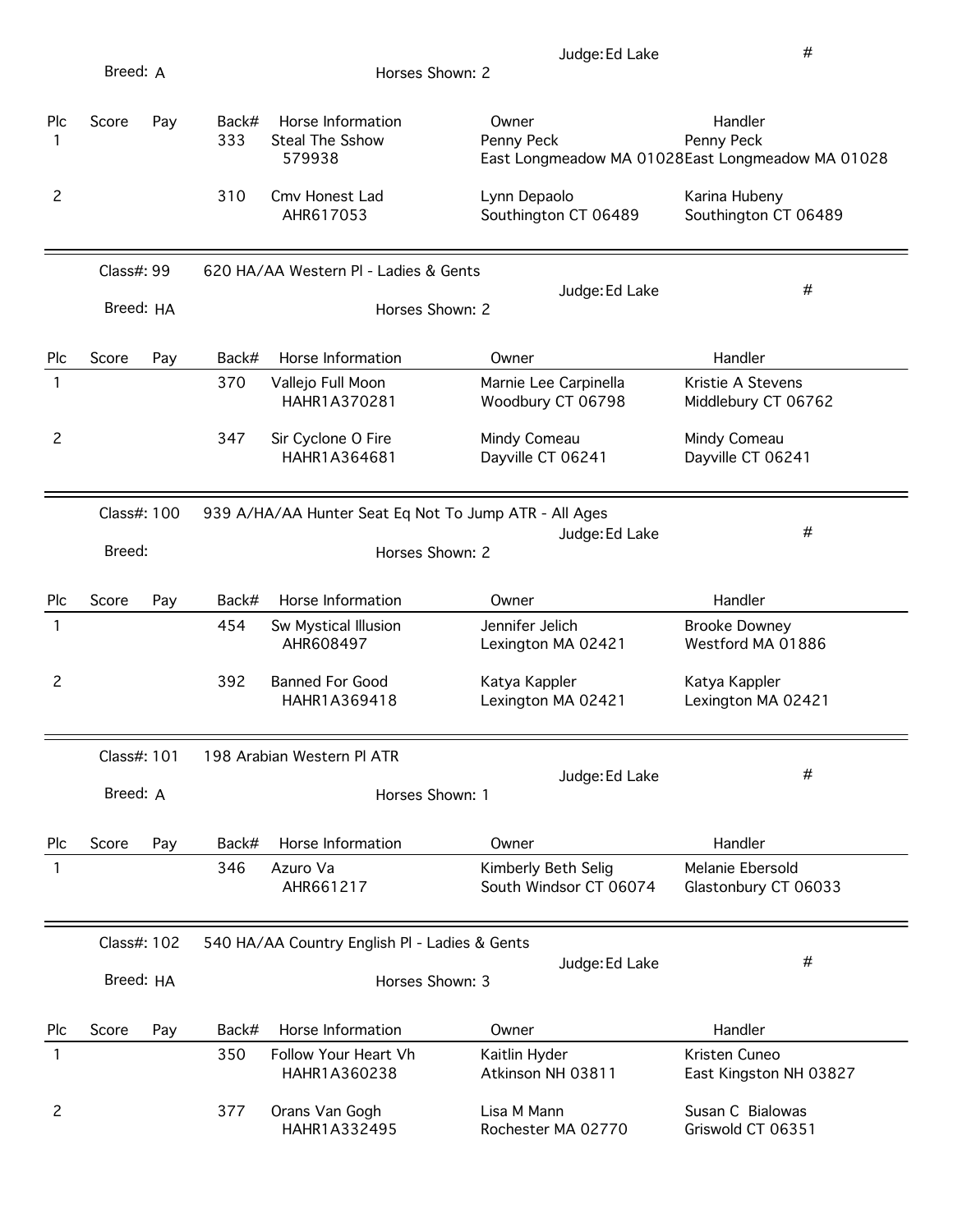| 3              |                          |     | 355                                     | Csp Fanfair                               | Marisha Kostiew<br>Derry NH 03038           | Marisha Kostiew<br>Derry NH 03038                              |  |
|----------------|--------------------------|-----|-----------------------------------------|-------------------------------------------|---------------------------------------------|----------------------------------------------------------------|--|
|                | Class#: 103<br>Breed: HA |     |                                         | 752 HA/AA Hunter PI AAOTR                 | Judge: Ed Lake<br>Horses Shown: 2           | #                                                              |  |
|                |                          |     |                                         |                                           |                                             |                                                                |  |
| Plc            | Score                    | Pay | Back#                                   | Horse Information                         | Owner                                       | Handler                                                        |  |
| 1              |                          |     | 319                                     | A-O Storm Chaser                          | Charlene Harmon Perry                       | Anna Perry<br>North Woodstock CT 06282 West Woodstock CT 06282 |  |
| $\overline{c}$ |                          |     | 332                                     | Thats Amore Uf<br>HAHR1A370798            | Laurel M Bissonnette<br>Pittsfield NH 03263 | Laurel M Bissonnette<br>Pittsfield NH 03263                    |  |
|                | Class#: 104              |     |                                         | 190 Arabian Western PI - Limit Horse      |                                             | #                                                              |  |
|                | Breed: A                 |     |                                         |                                           | Judge: Ed Lake<br>Horses Shown: 0           |                                                                |  |
| Plc            | Score                    | Pay | Back#                                   | Horse Information                         | Owner                                       | Handler                                                        |  |
|                | Class#: 105              |     |                                         | 83 Arabian English PI ATR                 |                                             |                                                                |  |
|                | Breed: A                 |     | Judge: Ed Lake<br>Horses Shown: 1       |                                           |                                             | #                                                              |  |
| Plc            | Score                    | Pay | Back#                                   | Horse Information                         | Owner                                       | Handler                                                        |  |
| 1              |                          |     | 386                                     | Mizter Noble VA<br>626829                 | Marylou Rubino<br>Hudson NY 12534           | Marylou Rubino<br>Hudson NY 12534                              |  |
|                | Class#: 106              |     |                                         | 938 AHA Hunter Seat Not To Jump Medal JTR |                                             |                                                                |  |
|                | Breed:                   |     | #<br>Judge: Ed Lake<br>Horses Shown: 10 |                                           |                                             |                                                                |  |
| Plc            | Score                    | Pay | Back#                                   | Horse Information                         | Owner                                       | Handler                                                        |  |
| 1              |                          |     | 395                                     | Smug And Superior                         | Kiki Basta<br>Lexington MA 02421            | Kiki Basta<br>Lexington MA 02421                               |  |
| $\overline{c}$ |                          |     | 369                                     | Gv Citron Ella<br>1A351268                | Ryan Deadder<br>Somers CT 06071             | Hannah Kmon<br>Somers CT 06071                                 |  |
| 3              |                          |     | 302                                     | Dm Delitefuldream<br>1A333111             | Kristen Conley<br>Somers CT 06071           | Maci Watrous<br>Guilford CT 06437                              |  |
| $\overline{4}$ |                          |     | 330                                     | Mgrh Adrianna<br>HAHR1A372285             | Herbst Arabians Llc<br>Wallingford CT 06492 | Talya Palmer<br>North Haven CT 06473                           |  |
| 5              |                          |     | 306                                     | Painted Deja Vu<br>HAHR1A372936           | Kayden Vanderwiede<br>Killingworth CT 06419 | Kayden Vanderwiede<br>Killingworth CT 06419                    |  |
| 6              |                          |     | 303                                     | Ima Painted Gypsy<br>HAHR1A367916         | Julia Jenkins<br>Essex CT 06426             | Julia Jenkins<br><b>Essex CT 06426</b>                         |  |
| $\overline{7}$ |                          |     | 454                                     | Sw Mystical Illusion<br>AHR608497         | Jennifer Jelich<br>Lexington MA 02421       | <b>Brooke Downey</b><br>Westford MA 01886                      |  |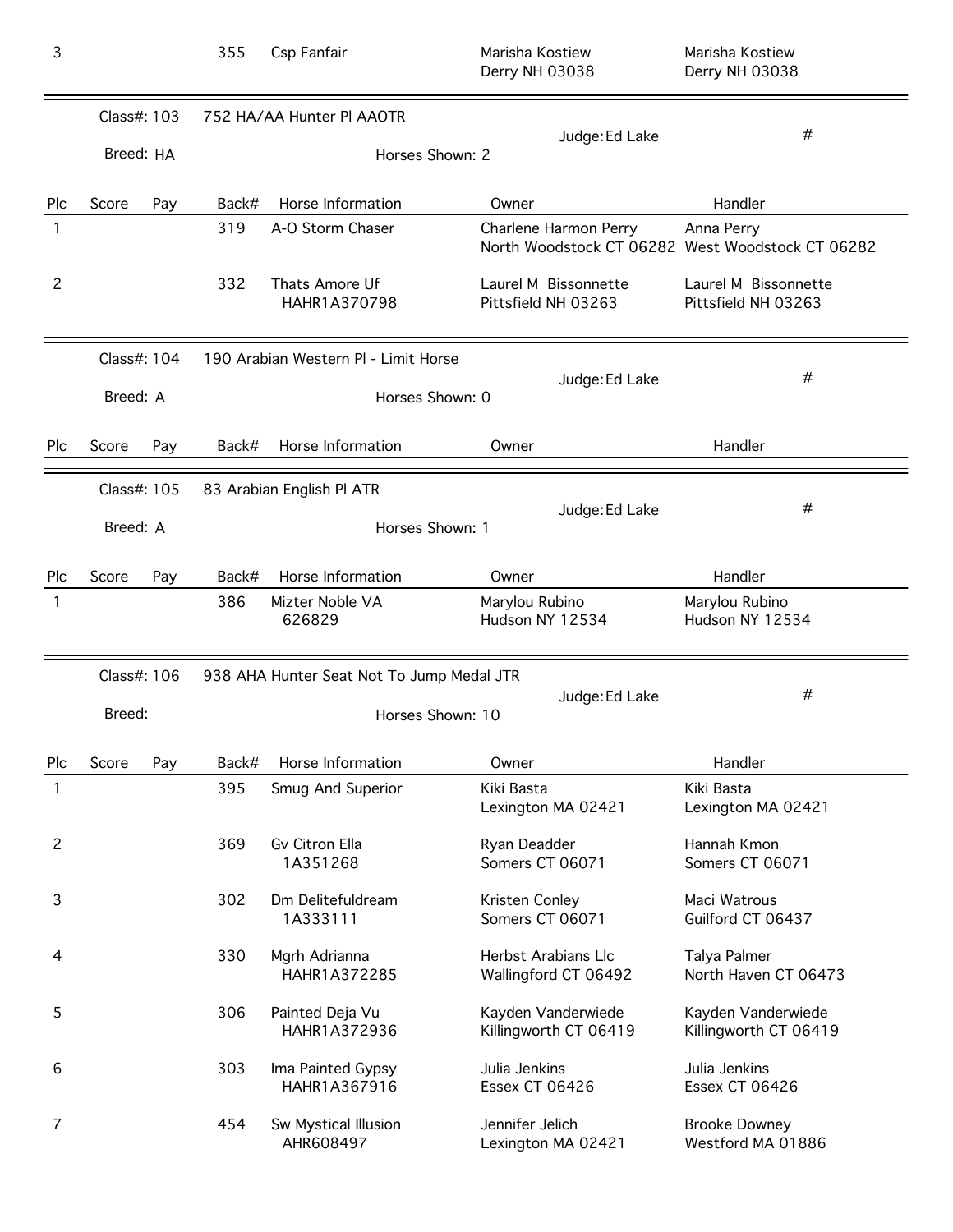| 8   |             |     | 337      | Spring Scheherazade<br>AHR593539              | Lora Hedrich<br>Greenfield NH 03047    | Elizabeth Mccann<br>Mason NH 03048      |  |  |  |
|-----|-------------|-----|----------|-----------------------------------------------|----------------------------------------|-----------------------------------------|--|--|--|
| 9   |             |     | 335      | Destin To Rock<br>HAHR1A378180                | Arlene Disalvo<br><b>Stow MA 01775</b> | Lauren Hancz<br><b>Stow MA 01775</b>    |  |  |  |
| 10  |             |     | 338      | <b>Fury Afire</b><br>AHR599329                | Lora Hedrich<br>Greenfield NH 03047    | Lauren Rogers<br>Brookline NH 03033     |  |  |  |
|     | Class#: 108 |     |          | 575 HA/AA Country Pl Driving                  |                                        |                                         |  |  |  |
|     | Breed: HA   |     |          | Horses Shown: 0                               | Judge: Ed Lake                         | #                                       |  |  |  |
| Plc | Score       | Pay | Back#    | Horse Information                             | Owner                                  | Handler                                 |  |  |  |
|     | Class#: 109 |     | LeadLine |                                               |                                        |                                         |  |  |  |
|     | Breed:      |     |          | Horses Shown: 3                               | Judge: Ed Lake                         | #                                       |  |  |  |
| Plc | Score       | Pay | Back#    | Horse Information                             | Owner                                  | Handler                                 |  |  |  |
| 1   |             |     | 302      | Dm Delitefuldream<br>1A333111                 | Kristen Conley<br>Somers CT 06071      | Oscar Jamison                           |  |  |  |
| 1   |             |     | 329      | Johnny Damon<br>614780                        | Anicia Young<br>Somers CT 06071        | Louisa Popovic<br>Wallingford CT 06492  |  |  |  |
| 1   |             |     | 391      | ii Steele a moonbeam<br>623024                | Jennifer Jelich<br>Lexington MA 02421  | Sonia Straub                            |  |  |  |
|     | Class#: 110 |     |          | 341 Arabian Sport Horse Under Saddle Jr Horse |                                        |                                         |  |  |  |
|     | Breed: A    |     |          | Horses Shown: 1                               | Judge: Carol Bishop                    | #                                       |  |  |  |
| Plc | Score       | Pay | Back#    | Horse Information                             | Owner                                  | Handler                                 |  |  |  |
| 1   |             |     | 345      | Marocco Va<br>AHR664216                       | Christine Silvia<br>Swansea MA 02777   | Cheryl Lane-Caron<br>Rochester MA 02770 |  |  |  |
|     | Class#: 111 |     |          | 542 HA/AA Country English PI AOTR             |                                        |                                         |  |  |  |
|     | Breed: HA   |     |          | Horses Shown: 1                               | Judge: Ed Lake                         | #                                       |  |  |  |
| Plc | Score       | Pay | Back#    | Horse Information                             | Owner                                  | Handler                                 |  |  |  |
| 1   |             |     | 350      | Follow Your Heart Vh<br>HAHR1A360238          | Kaitlin Hyder<br>Atkinson NH 03811     | Kaitlin Hyder<br>Atkinson NH 03811      |  |  |  |
|     | Class#: 112 |     |          | Opportunity Walk/Trot/Jog EQ JTR              |                                        |                                         |  |  |  |
|     | Breed:      |     |          | Horses Shown: 8                               | Judge: Ed Lake                         | #                                       |  |  |  |
| Plc | Score       | Pay | Back#    | Horse Information                             | Owner                                  | Handler                                 |  |  |  |
| 1   |             |     | 390      | Victor Supreme Gl                             | Jennifer Jelich                        | Saydee Straub                           |  |  |  |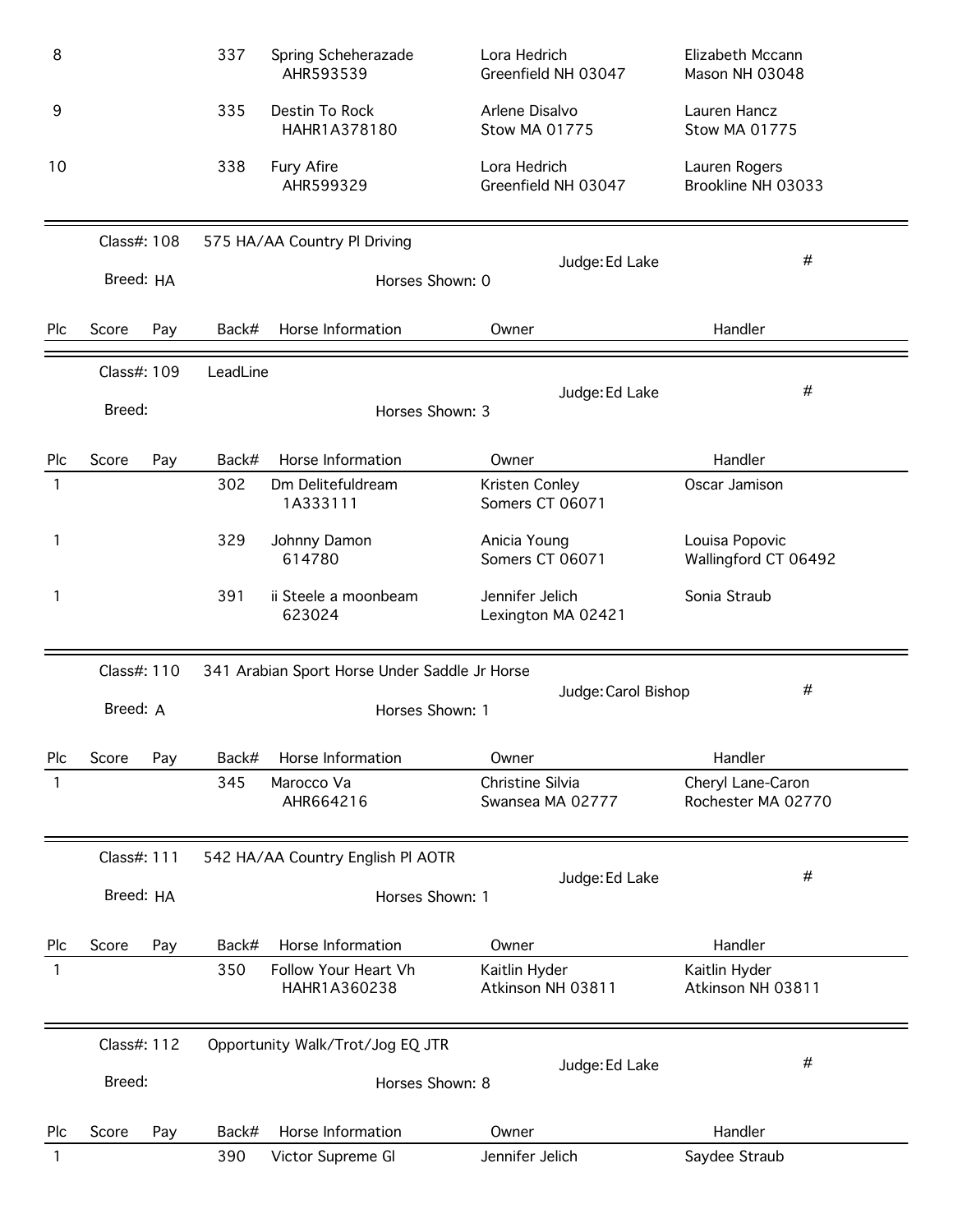|                |              |       | HAHR1A377719                           | Lexington MA 02421                                      | Lexington MA 02420                            |
|----------------|--------------|-------|----------------------------------------|---------------------------------------------------------|-----------------------------------------------|
| $\mathbf{2}$   |              | 339   | Spookin at the moon<br>ZH1089          | Lora Hedrich<br>Greenfield NH 03047                     | Ashley Disalvo<br><b>Stow MA 01775</b>        |
| 3              |              | 379   | Ewe They Call Me Edna<br>ZH1142        | Lisa M Mann<br>Rochester MA 02770                       | Abby Griffith<br>New Bedford MA 02745         |
| 4              |              | 676   | AO Arayes<br>HAHR1A352618              | Danielle Barrasso<br>Feeding Hills MA 01030             | Maria Barrasso<br>Chicopee MA 01020           |
| 5              |              | 383   | Samani D<br>HAHR1A372670               | Danielle Barrasso<br>Feeding Hills MA 01030             | Sarah Barrasso<br>Chicopee MA 01013           |
| 6              |              | 456   | Chesney $+$<br>AHR645202               | Erin Cassidy<br>Westford MA 01886                       | Erin Cassidy<br>Westford MA 01886             |
| 7              |              | 384   | Mi Shakyr<br>HAHR1A361595              | Tasha Scalzo<br>Agawam MA 01001                         | Rachael Whitehead<br>Feeding Hills MA 01030   |
| 8              |              | 455   | Ef Senor Rojos<br>HAHR1A356128         | Andrea Iodice<br>Mason NH 03048                         | Katelyn Downey<br>Westford MA 01886           |
|                | Class#: 113  |       | 290 Arabian Hunter Pl - Open           | Judge: Ed Lake                                          |                                               |
|                | Breed: A     |       | Horses Shown: 3                        | #                                                       |                                               |
| Plc            | Score<br>Pay | Back# | Horse Information                      | Owner                                                   | Handler                                       |
| 1              |              | 360   | Af Manolo +<br>AHR638468               | Susan Hopkins<br>Dryden NY 13053                        | Daniel L Weeks<br>Cazenovia NY 13035          |
| $\overline{c}$ |              | 346   | Azuro Va<br>AHR661217                  | Kimberly Beth Selig<br>South Windsor CT 06074           | Kimberly Beth Selig<br>South Windsor CT 06074 |
| 3              |              | 356   | Epitome Cf                             | Marisha Kostiew<br>Derry NH 03038                       | Marisha Kostiew<br>Derry NH 03038             |
|                | Class#: 114  |       | 524 HA/AA English Pl ATR               |                                                         |                                               |
|                | Breed: HA    |       | Horses Shown: 1                        | Judge: Ed Lake                                          | #                                             |
| Plc            | Score<br>Pay | Back# | Horse Information                      | Owner                                                   | Handler                                       |
| 1              |              | 376   | <b>Extremely Noble</b><br>HAHR2A354638 | Karlee Carone<br>Rocky Hill CT 06067                    | Karlee Carone<br>Rocky Hill CT 06067          |
|                | Class#: 115  |       | 1326 Arabian Western PI JOTR           |                                                         |                                               |
|                | Breed: A     |       | Horses Shown: 0                        | Judge: Ed Lake                                          | #                                             |
| Plc            | Score<br>Pay | Back# | Horse Information                      | Owner                                                   | Handler                                       |
|                | Class#: 116  |       |                                        | Opportunity Walk/Trot/Jog/Lope/Canter EQ ATR (all ages) |                                               |
|                | Breed:       |       | Horses Shown: 2                        | #                                                       |                                               |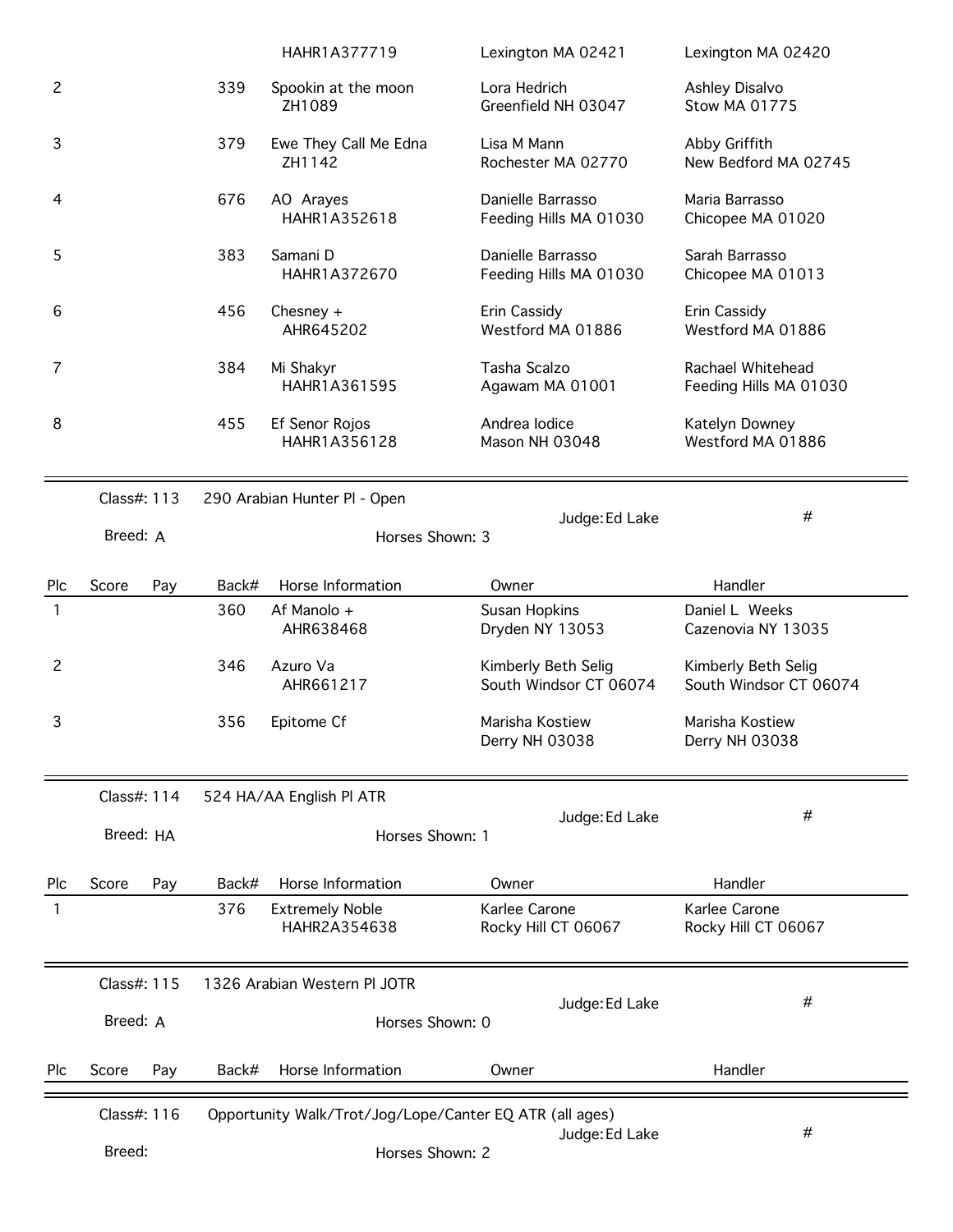| Plc            | Score       | Pay | Back# | Horse Information                    | Owner                                                                     | Handler                                           |
|----------------|-------------|-----|-------|--------------------------------------|---------------------------------------------------------------------------|---------------------------------------------------|
| 1              |             |     | 381   | Magic's Stonewall Admiral<br>ZH1144  | Lisa M Mann<br>Rochester MA 02770                                         | Geralyn Randall<br>Mattapasset MA 02739           |
| $\overline{c}$ |             |     | 329   | Johnny Damon<br>614780               | Anicia Young<br>Somers CT 06071                                           | Lianna Sogliuzzi<br>Cheshire CT 06410             |
|                | Class#: 117 |     |       | 1337 HA/AA Western PI JTR            |                                                                           | #                                                 |
|                | Breed: HA   |     |       | Horses Shown: 1                      | Judge: Ed Lake                                                            |                                                   |
| Plc            | Score       | Pay | Back# | Horse Information                    | Owner                                                                     | Handler                                           |
| 1              |             |     | 318   | Aljooverthemoon<br>HAHR1A372605      | Charlene Harmon Perry<br>North Woodstock CT 06282 West Woodstock CT 06282 | Olivia Perry                                      |
|                | Class#: 119 |     |       | 1339 HA/AA Hunter PI JTR - 15 - 18   |                                                                           |                                                   |
|                | Breed: HA   |     |       | Horses Shown: 6                      | Judge: Ed Lake                                                            | #                                                 |
| Plc            | Score       | Pay | Back# | Horse Information                    | Owner                                                                     | Handler                                           |
| 1              |             |     | 395   | Smug And Superior                    | Kiki Basta<br>Lexington MA 02421                                          | Kiki Basta<br>Lexington MA 02421                  |
| 2              |             |     | 302   | Dm Delitefuldream<br>1A333111        | Kristen Conley<br>Somers CT 06071                                         | Maci Watrous<br>Guilford CT 06437                 |
| 3              |             |     | 330   | Mgrh Adrianna<br>HAHR1A372285        | Herbst Arabians Llc<br>Wallingford CT 06492                               | Talya Palmer<br>North Haven CT 06473              |
| 4              |             |     | 303   | Ima Painted Gypsy<br>HAHR1A367916    | Julia Jenkins<br>Essex CT 06426                                           | Julia Jenkins<br><b>Essex CT 06426</b>            |
| 5              |             |     | 331   | Hope Shes Somethin<br>1A359316       | Kayleigh Meyer<br>Mantua OH 44255                                         | Isabella Hogan<br>Wallingford CT 06492            |
| 6              |             |     | 340   | Dundancing<br>HAHR1A379420           | Lora Hedrich<br>Greenfield NH 03047                                       | <b>Tommy Higgins</b><br>Candia NH 03034           |
|                | Class#: 120 |     |       | 95 Arabian Country English PI - Open |                                                                           |                                                   |
|                | Breed: A    |     |       | Horses Shown: 1                      | Judge: Ed Lake                                                            | #                                                 |
| Plc            | Score       | Pay | Back# | Horse Information                    | Owner                                                                     | Handler                                           |
| 1              |             |     | 374   | Jf Mr Chippendale<br>AHR620596       | Alice Spinella<br>Wolcott CT 06716                                        | Lisa Marie Carpinella-Liano<br>Watertown CT 06795 |
|                | Class#: 122 |     |       | 741 HA/AA Hunter PI ATR              |                                                                           |                                                   |
|                | Breed: HA   |     |       | Horses Shown: 4                      | Judge: Ed Lake                                                            | $^{\#}$                                           |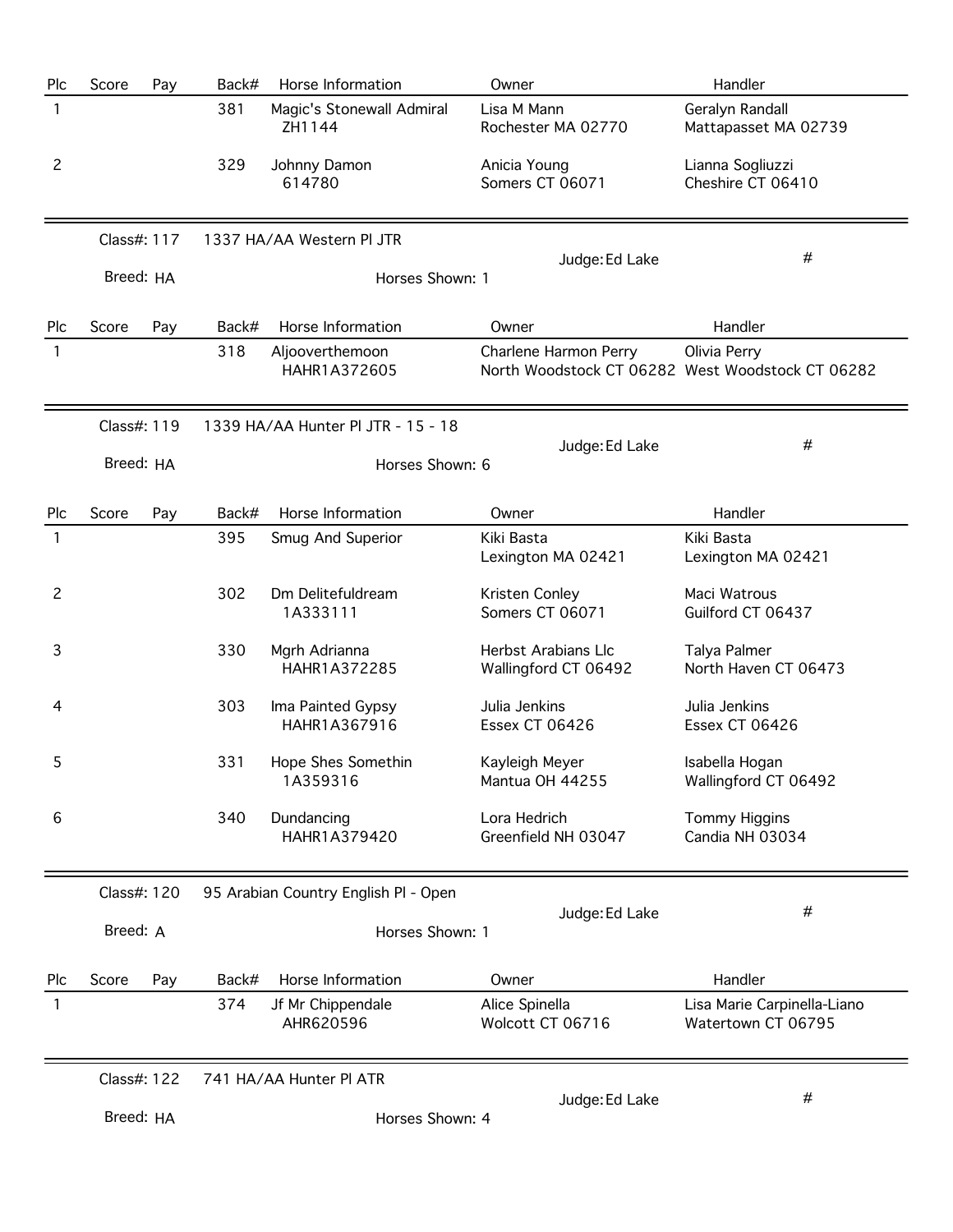| Plc<br>1       | Score       | Pay                                            | Back#<br>319 | Horse Information<br>A-O Storm Chaser   | Owner<br>Charlene Harmon Perry       | Handler<br>Anna Perry<br>North Woodstock CT 06282 West Woodstock CT 06282 |
|----------------|-------------|------------------------------------------------|--------------|-----------------------------------------|--------------------------------------|---------------------------------------------------------------------------|
| $\overline{c}$ |             |                                                | 392          | <b>Banned For Good</b><br>HAHR1A369418  | Katya Kappler<br>Lexington MA 02421  | Katya Kappler<br>Lexington MA 02421                                       |
| 3              |             |                                                | 302          | Dm Delitefuldream<br>1A333111           | Kristen Conley<br>Somers CT 06071    | Maci Watrous<br>Guilford CT 06437                                         |
| 4              |             |                                                | 303          | Ima Painted Gypsy<br>HAHR1A367916       | Julia Jenkins<br>Essex CT 06426      | Julia Jenkins<br>Essex CT 06426                                           |
|                | Class#: 123 |                                                |              | 190 Arabian Western Pl - Open           |                                      |                                                                           |
|                | Breed: A    |                                                |              | Horses Shown: 0                         | Judge: Ed Lake                       | #                                                                         |
| <b>Plc</b>     | Score       | Pay                                            | Back#        | Horse Information                       | Owner                                | Handler                                                                   |
|                | Class#: 124 |                                                |              | 754 HA/AA English Show Hack             |                                      |                                                                           |
|                |             | Judge: Ed Lake<br>Breed: HA<br>Horses Shown: 4 |              |                                         |                                      | #                                                                         |
| Plc            | Score       | Pay                                            | Back#        | Horse Information                       | Owner                                | Handler                                                                   |
| 1              |             |                                                | 376          | <b>Extremely Noble</b><br>HAHR2A354638  | Karlee Carone<br>Rocky Hill CT 06067 | Kristie A Stevens<br>Middlebury CT 06762                                  |
| $\overline{c}$ |             |                                                | 377          | Orans Van Gogh<br>HAHR1A332495          | Lisa M Mann<br>Rochester MA 02770    | Susan C Bialowas<br>Griswold CT 06351                                     |
| 3              |             |                                                | 344          | Mia Country Star<br>HAHR1A373323        | Julie Dugas<br>Fairhaven MA 02719    | Cheryl Lane-Caron<br>Rochester MA 02770                                   |
| 4              |             |                                                | 399          | Hs Pearls Of Thunder<br>HAHR1A371754    | Andrea lodice<br>Mason NH 03048      | Andrea Iodice<br>Mason NH 03048                                           |
|                | Class#: 125 |                                                |              | 1329 Arabian Hunter PI JTR - 14 & Under |                                      |                                                                           |
|                | Breed: A    |                                                |              | Horses Shown: 3                         | Judge: Ed Lake                       | #                                                                         |
| Plc            | Score       | Pay                                            | Back#        | Horse Information                       | Owner                                | Handler                                                                   |
| 1              |             |                                                | 605          | Ames Thyme Piece<br>AHR633734           | Barbara Veith<br>Alstead NH 03602    | Hannah Kmon<br>Somers CT 06071                                            |
| $\overline{c}$ |             |                                                | 361          | Tr Front Row Joe<br>AHR609581           | Eleanor Beichner<br>Essex CT 06426   | Eleanor Beichner<br><b>Essex CT 06426</b>                                 |
| 3              |             |                                                | 338          | <b>Fury Afire</b><br>AHR599329          | Lora Hedrich<br>Greenfield NH 03047  | Lauren Rogers<br>Brookline NH 03033                                       |

Class#: 126 3136 HA/AA Western Pl ATR Select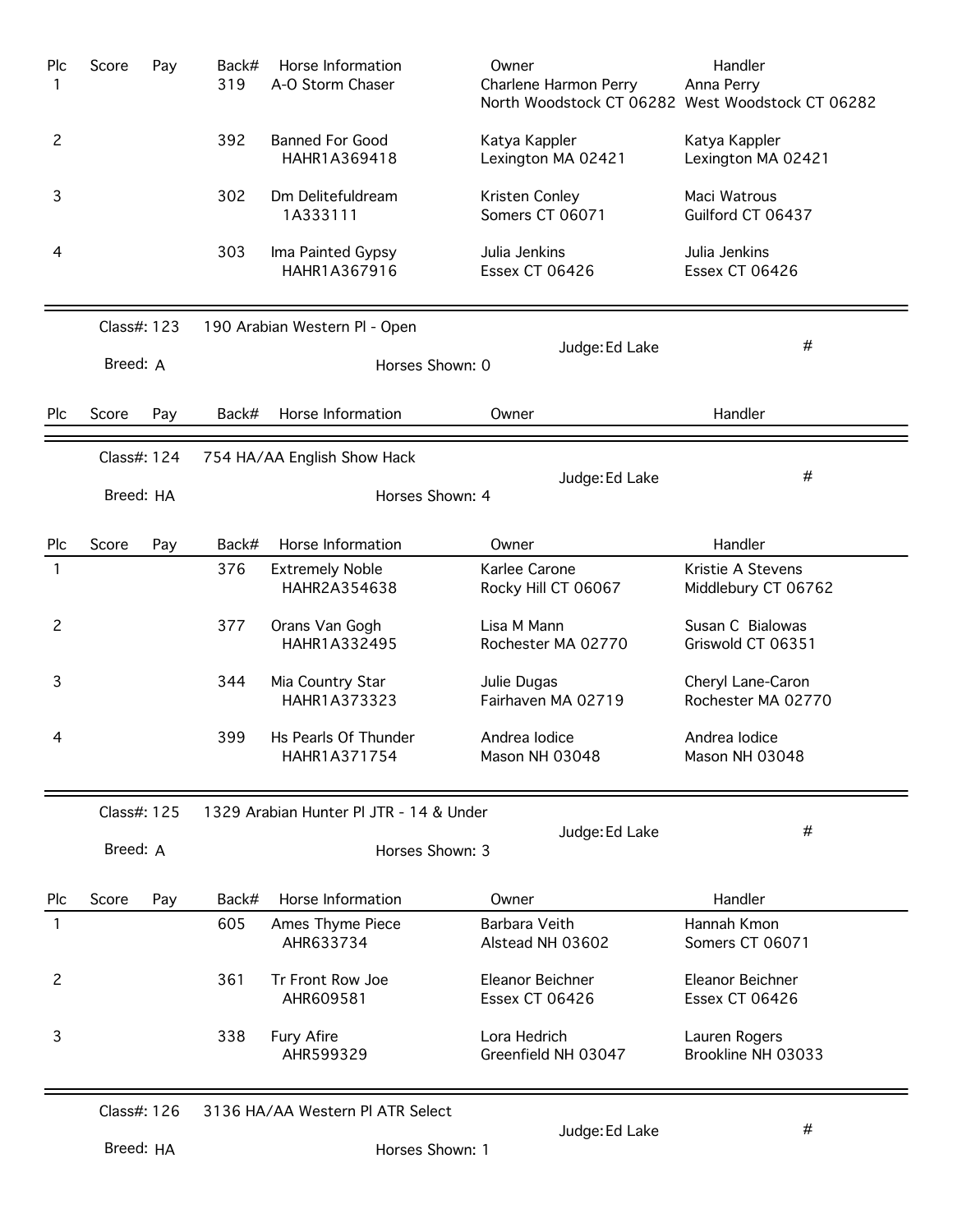| Plc            | Score       | Pay | Back# | Horse Information                                      | Owner                                       | Handler                                     |
|----------------|-------------|-----|-------|--------------------------------------------------------|---------------------------------------------|---------------------------------------------|
| 1              |             |     | 347   | Sir Cyclone O Fire<br>HAHR1A364681                     | Mindy Comeau<br>Dayville CT 06241           | Daralin Parker Beckett<br>Exeter ME 04435   |
|                | Class#: 127 |     |       | Opportunity Walk/Trot/Jog Pleasure ATR (all ages)      |                                             |                                             |
|                |             |     |       |                                                        | #                                           |                                             |
|                | Breed:      |     |       | Horses Shown: 7                                        |                                             |                                             |
| Plc            | Score       | Pay | Back# | Horse Information                                      | Owner                                       | Handler                                     |
| 1              |             |     | 455   | Ef Senor Rojos<br>HAHR1A356128                         | Andrea Iodice<br>Mason NH 03048             | Katelyn Downey<br>Westford MA 01886         |
| $\overline{c}$ |             |     | 383   | Samani D<br>HAHR1A372670                               | Danielle Barrasso<br>Feeding Hills MA 01030 | Sarah Barrasso<br>Chicopee MA 01013         |
| 3              |             |     | 676   | AO Arayes<br>HAHR1A352618                              | Danielle Barrasso<br>Feeding Hills MA 01030 | Maria Barrasso<br>Chicopee MA 01020         |
| 4              |             |     | 384   | Mi Shakyr<br>HAHR1A361595                              | Tasha Scalzo<br>Agawam MA 01001             | Rachael Whitehead<br>Feeding Hills MA 01030 |
| 5              |             |     | 339   | Spookin at the moon<br>ZH1089                          | Lora Hedrich<br>Greenfield NH 03047         | Ashley Disalvo<br><b>Stow MA 01775</b>      |
| 6              |             |     | 379   | Ewe They Call Me Edna<br>ZH1142                        | Lisa M Mann<br>Rochester MA 02770           | Abby Griffith<br>New Bedford MA 02745       |
|                |             |     | 456   | Chesney $+$<br>AHR645202                               | Erin Cassidy<br>Westford MA 01886           | Erin Cassidy<br>Westford MA 01886           |
|                | Class#: 128 |     |       | 939 A/HA/AA Hunter Seat Eq Not To Jump ATR - 19 & Over |                                             |                                             |
|                | Breed:      |     |       | Horses Shown: 0                                        | Judge: Ed Lake                              | #                                           |
| Plc            | Score       | Pay | Back# | Horse Information                                      | Owner                                       | Handler                                     |
|                | Class#: 129 |     |       | 890 A/HA/AA Walk/Trot Pl 10 & Under                    |                                             |                                             |
|                | Breed:      |     |       | Horses Shown: 5                                        | Judge: Ed Lake                              | #                                           |
| Plc            | Score       | Pay | Back# | Horse Information                                      | Owner                                       | Handler                                     |
| 1              |             |     | 328   | ALF Bartholomewcubbin<br>1A372908                      | Sarah Newton<br>New Braintree MA 01531      | Samantha Mahon<br>Charlton MA 01057         |
| 2              |             |     | 391   | ii Steele a moonbeam<br>623024                         | Jennifer Jelich<br>Lexington MA 02421       | Solia Straub<br>Lexington MA 02420-2        |
| 3              |             |     | 394   | Exxhilaration                                          | Kiki Basta<br>Lexington MA 02421            | Anika Kappler<br>Lexington MA 02421         |
| 4              |             |     | 384   | Mi Shakyr<br>HAHR1A361595                              | Tasha Scalzo<br>Agawam MA 01001             | Rachael Whitehead<br>Feeding Hills MA 01030 |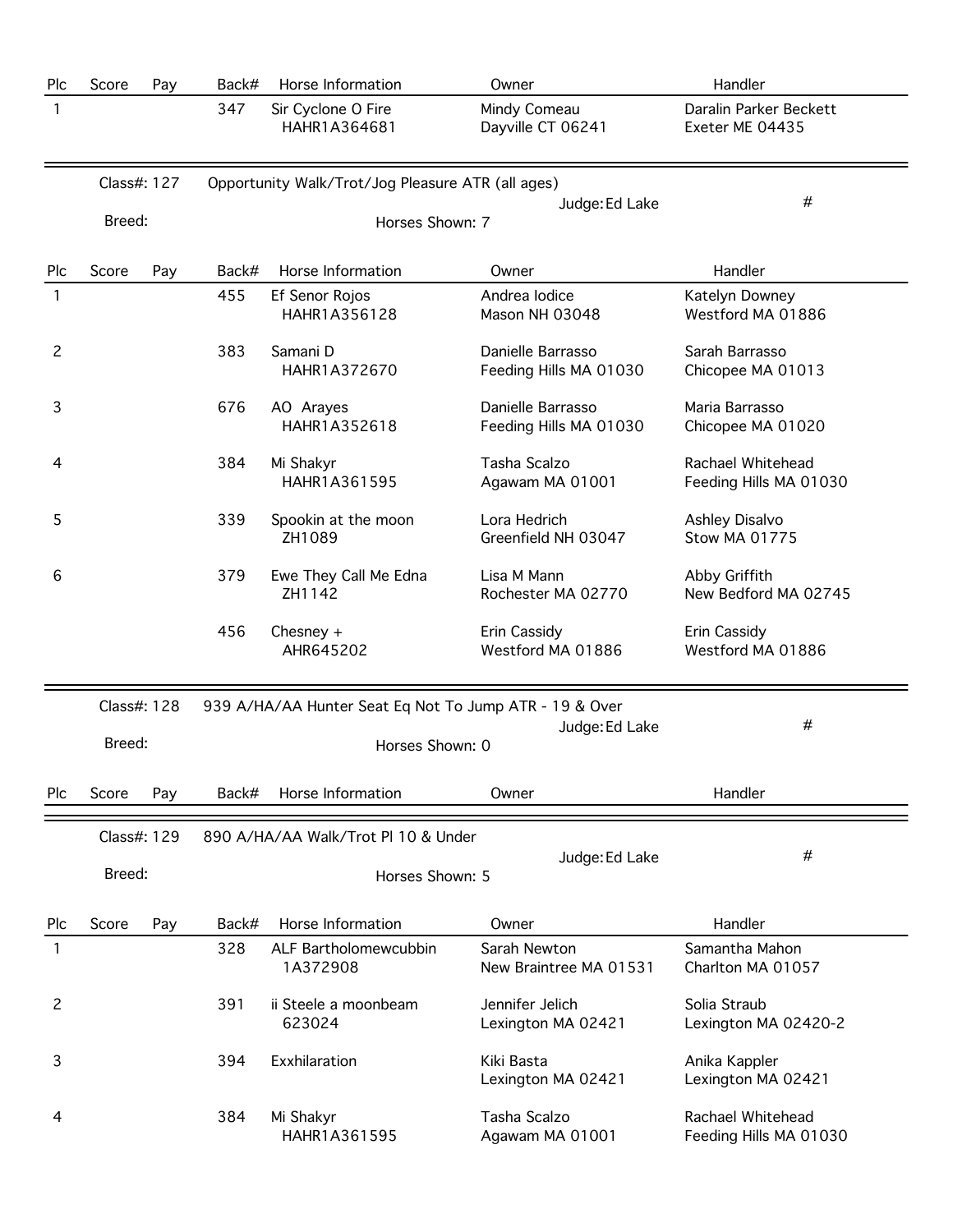|                | Class#: 130 |     | 1631 Arabian Hunter PL AATR                                    |                                    |                                         |                                       |
|----------------|-------------|-----|----------------------------------------------------------------|------------------------------------|-----------------------------------------|---------------------------------------|
|                | Breed: A    |     | Horses Shown: 5                                                |                                    | Judge: Ed Lake                          | #                                     |
| Plc            | Score       | Pay | Back#                                                          | Horse Information                  | Owner                                   | Handler                               |
| 1              |             |     | 360                                                            | Af Manolo +<br>AHR638468           | Susan Hopkins<br>Dryden NY 13053        | Susan Hopkins<br>Dryden NY 13053      |
| 2              |             |     | 674                                                            | Sf Panamera<br>AHR655780           | Lisa Barry<br>Vernon CT 06066           | Lisa Barry<br>Vernon CT 06066         |
| 3              |             |     | 304                                                            | Queen Amadala<br>572749            | Karen A Kolodecik<br>Hamden CT 06517    | Karen A Kolodecik<br>Hamden CT 06517  |
| 4              |             |     | 358                                                            | Om El Belvedere Dream<br>AHR649547 | <b>Yianna Rhodes</b><br>Bethel VT 05032 | Yianna Rhodes<br>Bethel VT 05032      |
| 5              |             |     | 356                                                            | Epitome Cf                         | Marisha Kostiew<br>Derry NH 03038       | Laura Taylor<br>Plaistow NH 03865     |
|                | Class#: 131 |     |                                                                | 208 Arabian Western PL AAOTR       | Judge: Ed Lake                          | #                                     |
|                | Breed: A    |     | Horses Shown: 2                                                |                                    |                                         |                                       |
| Plc            | Score       | Pay | Back#                                                          | Horse Information                  | Owner                                   | Handler                               |
| 1              |             |     | 375                                                            | Odegos Del Psyche<br>631793        | Alice Spinella<br>Wolcott CT 06716      | Alice Spinella<br>Wolcott CT 06716    |
| 2              |             |     | 364                                                            | Decades<br>610423                  | James Gallerani<br>Agawam MA 01001      | James Gallerani<br>Agawam MA 01001    |
|                | Class#: 132 |     | Opportunity Walk/Trot/Jog/Lope/Canter EQ JTR<br>Judge: Ed Lake |                                    |                                         | #                                     |
|                | Breed:      |     |                                                                | Horses Shown: 7                    |                                         |                                       |
| Plc            | Score       | Pay | Back#                                                          | Horse Information                  | Owner                                   | Handler                               |
| $\mathbf{1}$   |             |     | 394                                                            | Exxhilaration                      | Kiki Basta<br>Lexington MA 02421        | Olivia Wise<br>Lexington NH 02421     |
| $\overline{c}$ |             |     | 363                                                            | Tamar Distant Thunder<br>633504    | Caroline Hancock<br>Longmeadow MA 01106 | Sara St Germaine<br>Somers CT 06071   |
| 3              |             |     | 366                                                            | Copper<br>ZH1087                   | Ryan Deadder<br>Somers CT 06071         | Rachel St Germaine<br>Somers CT 06071 |
| 4              |             |     | 329                                                            | Johnny Damon<br>614780             | Anicia Young<br>Somers CT 06071         | Lianna Sogliuzzi<br>Cheshire CT 06410 |
| 5              |             |     | 338                                                            | Fury Afire<br>AHR599329            | Lora Hedrich<br>Greenfield NH 03047     | Faye Van Broeck<br>Amherst NH 03031   |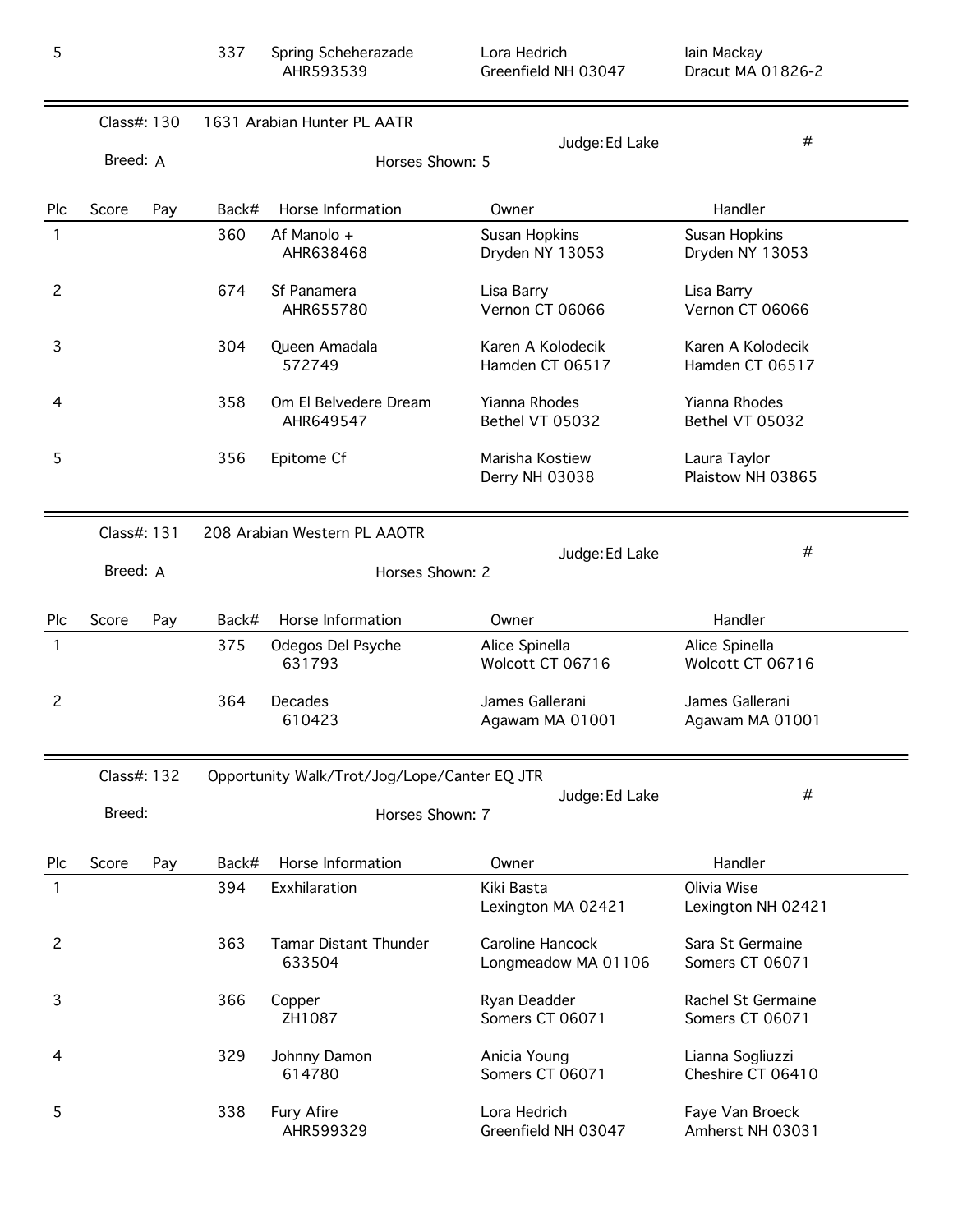| 6              |             |     | 382   | Ljr I Lyk It Lyk That<br>1A336461   | Lisa M Mann<br>Rochester MA 02770                                         | Geralyn Randall<br>Mattapasset MA 02739   |
|----------------|-------------|-----|-------|-------------------------------------|---------------------------------------------------------------------------|-------------------------------------------|
| 7              |             |     | 365   | Sa Phire Suite<br>HAHR1A332455      | Ryan Deadder<br>Somers CT 06071                                           | Mason Clifton<br>Chicopee MA 01013        |
|                | Class#: 133 |     |       | 1640 HA/AA Country English PI AATR  |                                                                           |                                           |
|                | Breed: HA   |     |       | Horses Shown: 1                     | Judge: Ed Lake                                                            | #                                         |
| Plc            | Score       | Pay | Back# | Horse Information                   | Owner                                                                     | Handler                                   |
| 1              |             |     | 377   | Orans Van Gogh<br>HAHR1A332495      | Lisa M Mann<br>Rochester MA 02770                                         | Susan C Bialowas<br>Griswold CT 06351     |
|                | Class#: 134 |     |       | 907 A/HA/AA Walk/Trot Eq 10 & Under |                                                                           |                                           |
|                | Breed:      |     |       | Horses Shown: 5                     | Judge: Ed Lake                                                            | #                                         |
| Plc            | Score       | Pay | Back# | Horse Information                   | Owner                                                                     | Handler                                   |
| 1              |             |     | 328   | ALF Bartholomewcubbin<br>1A372908   | Sarah Newton<br>New Braintree MA 01531                                    | Samantha Mahon<br>Charlton MA 01057       |
| $\overline{c}$ |             |     | 363   | Tamar Distant Thunder<br>633504     | Caroline Hancock<br>Longmeadow MA 01106                                   | Madelyn Mae Sackrider<br>Hampden MA 01036 |
| 3              |             |     | 394   | Exxhilaration                       | Kiki Basta<br>Lexington MA 02421                                          | Anika Kappler<br>Lexington MA 02421       |
| 4              |             |     | 391   | ii Steele a moonbeam<br>623024      | Jennifer Jelich<br>Lexington MA 02421                                     | Solia Straub<br>Lexington MA 02420-2      |
| 5              |             |     | 337   | Spring Scheherazade<br>AHR593539    | Lora Hedrich<br>Greenfield NH 03047                                       | lain Mackay<br>Dracut MA 01826-2          |
|                | Class#: 135 |     |       | 733 HA/AA Hunter Pl - Open          |                                                                           |                                           |
|                | Breed: HA   |     |       | Horses Shown: 4                     | Judge: Ed Lake                                                            | #                                         |
| Plc            | Score       | Pay | Back# | Horse Information                   | Owner                                                                     | Handler                                   |
| 1              |             |     | 373   | <b>Fresh Prince</b><br>1A363388     | Marnie Lee Carpinella<br>Woodbury CT 06798                                | Kristie A Stevens<br>Middlebury CT 06762  |
| 2              |             |     | 319   | A-O Storm Chaser                    | Charlene Harmon Perry<br>North Woodstock CT 06282 West Woodstock CT 06282 | Anna Perry                                |
| 3              |             |     | 362   | My Painted Khameo<br>HAHR1A374896   | Karen L Baldwin<br>Deep River CT 06417                                    | Karen L Baldwin<br>Deep River CT 06417    |
| 4              |             |     | 347   | Sir Cyclone O Fire<br>HAHR1A364681  | Mindy Comeau<br>Dayville CT 06241                                         | Mindy Comeau<br>Dayville CT 06241         |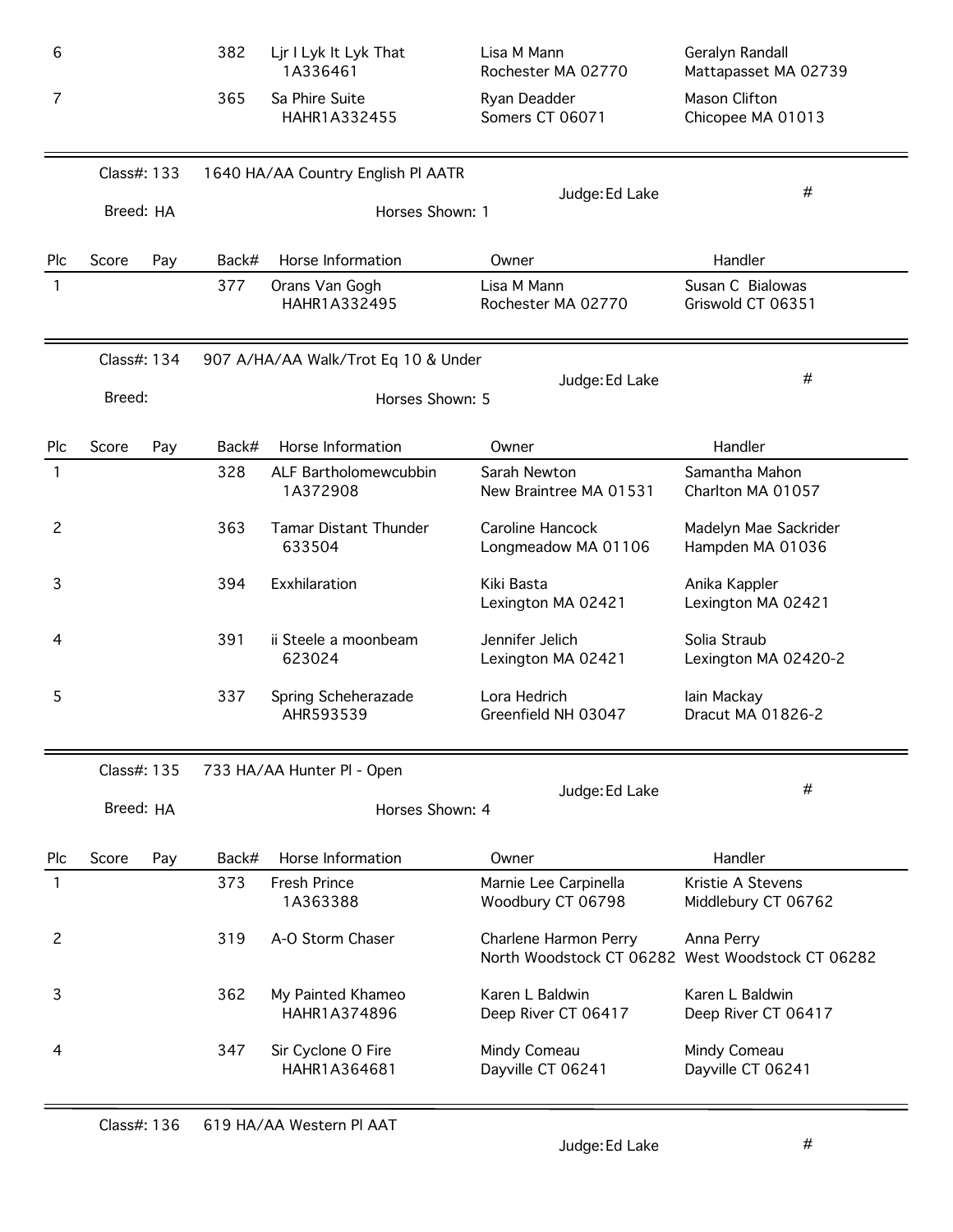|                | Breed: HA   |     |              | Horses Shown: 2                       |                                                   |                                                     |
|----------------|-------------|-----|--------------|---------------------------------------|---------------------------------------------------|-----------------------------------------------------|
| Plc<br>1       | Score       | Pay | Back#<br>388 | Horse Information<br>Just Tu Kool Rta | Owner<br>Michelle Bancroft<br>Willington CT 06279 | Handler<br>Michelle Bancroft<br>Willington CT 06279 |
| 2              |             |     | 368          | Khommander Kody                       | Lin M Murphy<br>Chicopee MA 01020                 | Lin M Murphy<br>Chicopee MA 01020                   |
|                | Class#: 137 |     |              | 290 Arabian Hunter PI - Limit Horse   |                                                   |                                                     |
|                | Breed: A    |     |              | Horses Shown: 2                       | Judge: Ed Lake                                    | #                                                   |
| Plc            | Score       | Pay | Back#        | Horse Information                     | Owner                                             | Handler                                             |
| 1              |             |     | 356          | Epitome Cf                            | Marisha Kostiew<br>Derry NH 03038                 | Laura Taylor<br>Plaistow NH 03865                   |
| $\overline{c}$ |             |     | 311          | Qh Skyfall                            | Quarry Hill Farm<br>Lakeville CT 06039            | Kevin Dwyer<br>Lakeville CT 06039                   |
|                | Class#: 138 |     |              | 1633 Arabian Country English PI AATR  |                                                   |                                                     |
|                | Breed: A    |     |              | Horses Shown: 3                       | Judge: Ed Lake                                    | #                                                   |
| Plc            | Score       | Pay | Back#        | Horse Information                     | Owner                                             | Handler                                             |
| 1              |             |     | 385          | Clariandra Lr                         | Cynthia M Sovetsky<br><b>York ME 03909</b>        | Cynthia M Sovetsky<br><b>York ME 03909</b>          |
| $\overline{c}$ |             |     | 371          | Asplash Afire<br>617871               | Marnie Lee Carpinella<br>Woodbury CT 06798        | Lisa Marie Carpinella-Liano<br>Watertown CT 06795   |
| 3              |             |     | 398          | Hometown Hero +<br>AHR598762          | Cynthia L Thell<br>Greene RI 02827                | Madison Thell<br>Greene RI 02827                    |
|                | Class#: 139 |     |              | 733 HA/AA Hunter PI - Limit Horse     |                                                   |                                                     |
|                | Breed: HA   |     |              | Horses Shown: 5                       | Judge: Ed Lake                                    | #                                                   |
| Plc            | Score       | Pay | Back#        | Horse Information                     | Owner                                             | Handler                                             |
| 1              |             |     | 389          | Shady Magna Crf<br>HAHR1A377459       | Daniel L Weeks<br>Cazenovia NY 13035              | Daniel L Weeks<br>Cazenovia NY 13035                |
| 2              |             |     | 362          | My Painted Khameo<br>HAHR1A374896     | Karen L Baldwin<br>Deep River CT 06417            | Madison Poulin<br><b>Essex CT 06426</b>             |
| 3              |             |     | 393          | Lakota Wind Wcf<br>HAHR1A376207       | Ella VanDenHerik<br>Lexington MA 02420            | Jennifer Jelich<br>Lexington MA 02421               |
| 4              |             |     | 347          | Sir Cyclone O Fire<br>HAHR1A364681    | Mindy Comeau<br>Dayville CT 06241                 | Mindy Comeau<br>Dayville CT 06241                   |
| 5              |             |     | 348          | Midnight Sun Cfa<br>HAHR2A376119      | Kristen Cuneo<br>East Kingston NH 03827           | Kristen Cuneo<br>East Kingston NH 03827             |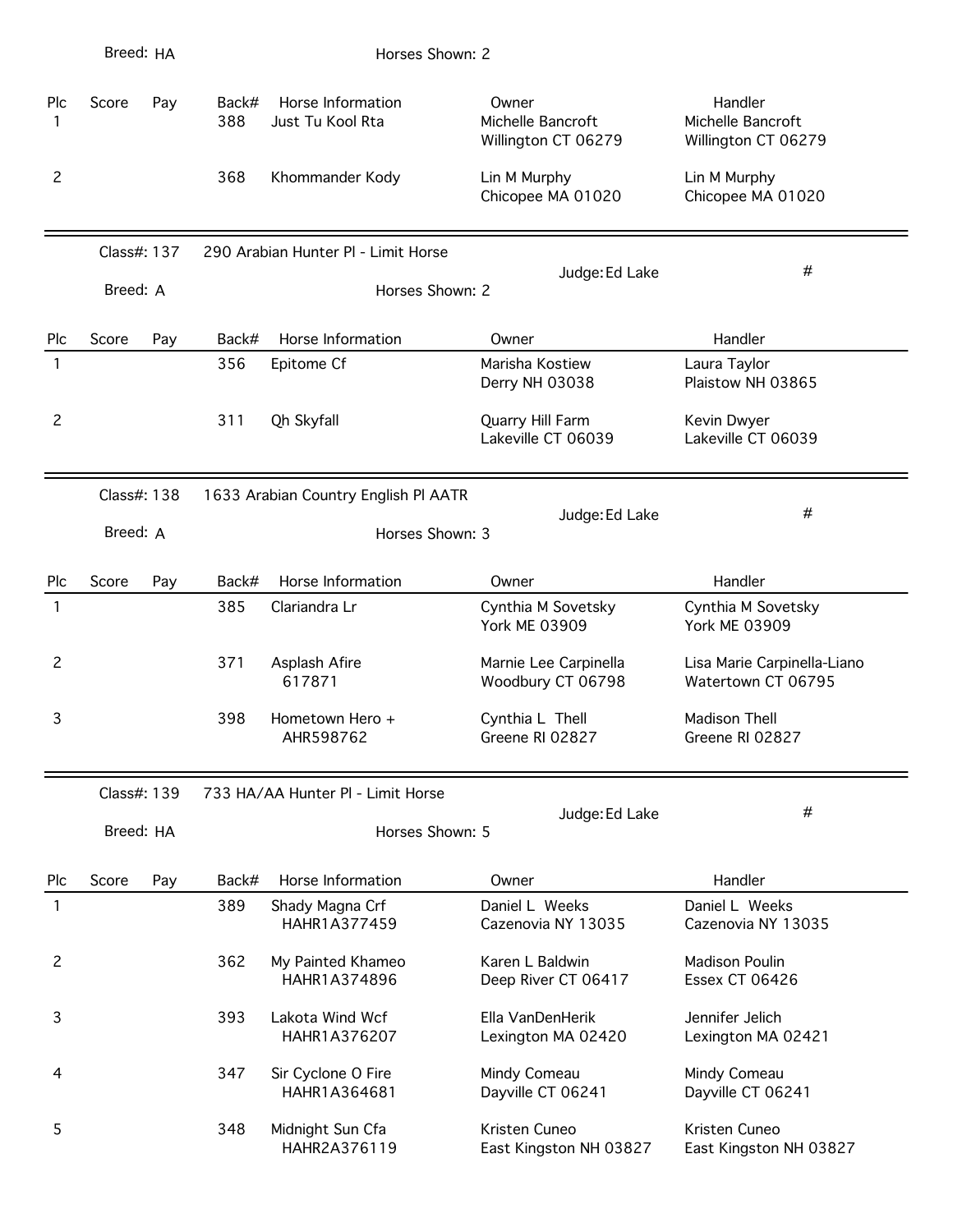|                | Class#: 140 |             |       | 150 Arabian Mounted Native Costume |                                            | #                                         |
|----------------|-------------|-------------|-------|------------------------------------|--------------------------------------------|-------------------------------------------|
|                | Breed: A    |             |       | Horses Shown: 0                    | Judge: Ed Lake                             |                                           |
| Plc            | Score       | Pay         | Back# | Horse Information                  | Owner                                      | Handler                                   |
|                | Class#: 141 |             |       | 305 Arabian Hunter Pl Jr Horse     |                                            |                                           |
|                | Breed: A    |             |       | Horses Shown: 4                    | Judge: Ed Lake                             | #                                         |
| Plc            | Score       | Pay         | Back# | Horse Information                  | Owner                                      | Handler                                   |
| 1              |             |             | 313   | Dark-N-Stormy Royale<br>AHR666206  | E V Lloyd-Harris<br>Falls Village CT 06031 | Kevin Dwyer<br>Lakeville CT 06039         |
| $\overline{c}$ |             |             | 357   | Tamar Synergy<br>AHR676569         | Lauren Childs<br>Derry NH 03038            | Marisha Kostiew<br>Derry NH 03038         |
| 3              |             |             | 343   | Adrenaliin Va<br>AHR672624         | Janice Drake<br>West Simsbury CT 06092     | Cheryl Lane-Caron<br>Rochester MA 02770   |
| 4              |             |             | 345   | Marocco Va<br>AHR664216            | Christine Silvia<br>Swansea MA 02777       | Christine Silvia<br>Swansea MA 02777      |
|                | Class#: 144 |             |       | 360 Arabian Hunter Hack            |                                            |                                           |
|                | Breed: A    |             |       | Horses Shown: 0                    | Judge: Ed Lake                             | #                                         |
| Plc            | Score       | Pay         | Back# | Horse Information                  | Owner                                      | Handler                                   |
|                | Class#: 145 |             |       | 364 Arabian Hunter Hack ATR        |                                            |                                           |
|                | Breed: A    |             |       | Horses Shown: 1                    | Judge: Ed Lake                             | #                                         |
| Plc            | Score       | Pay         | Back# | Horse Information                  | Owner                                      | Handler                                   |
| 1              |             |             | 454   | Sw Mystical Illusion<br>AHR608497  | Jennifer Jelich<br>Lexington MA 02421      | <b>Brooke Downey</b><br>Westford MA 01886 |
|                | Class#: 146 |             |       | 766 HA/AA Hunter Hack              |                                            |                                           |
|                | Breed: HA   |             |       | Horses Shown: 1                    | Judge: Ed Lake                             | #                                         |
| Plc            | Score       | Pay         | Back# | Horse Information                  | Owner                                      | Handler                                   |
| 1              |             |             | 397   | Abaskin Stardom<br>HAHR5A370195    | <b>Madison Thell</b><br>Greene RI 02827    | <b>Madison Thell</b><br>Greene RI 02827   |
|                |             | Class#: 147 |       | 770 HA/AA Hunter Hack ATR          |                                            |                                           |
|                |             |             |       |                                    | Judge: Ed Lake                             | #                                         |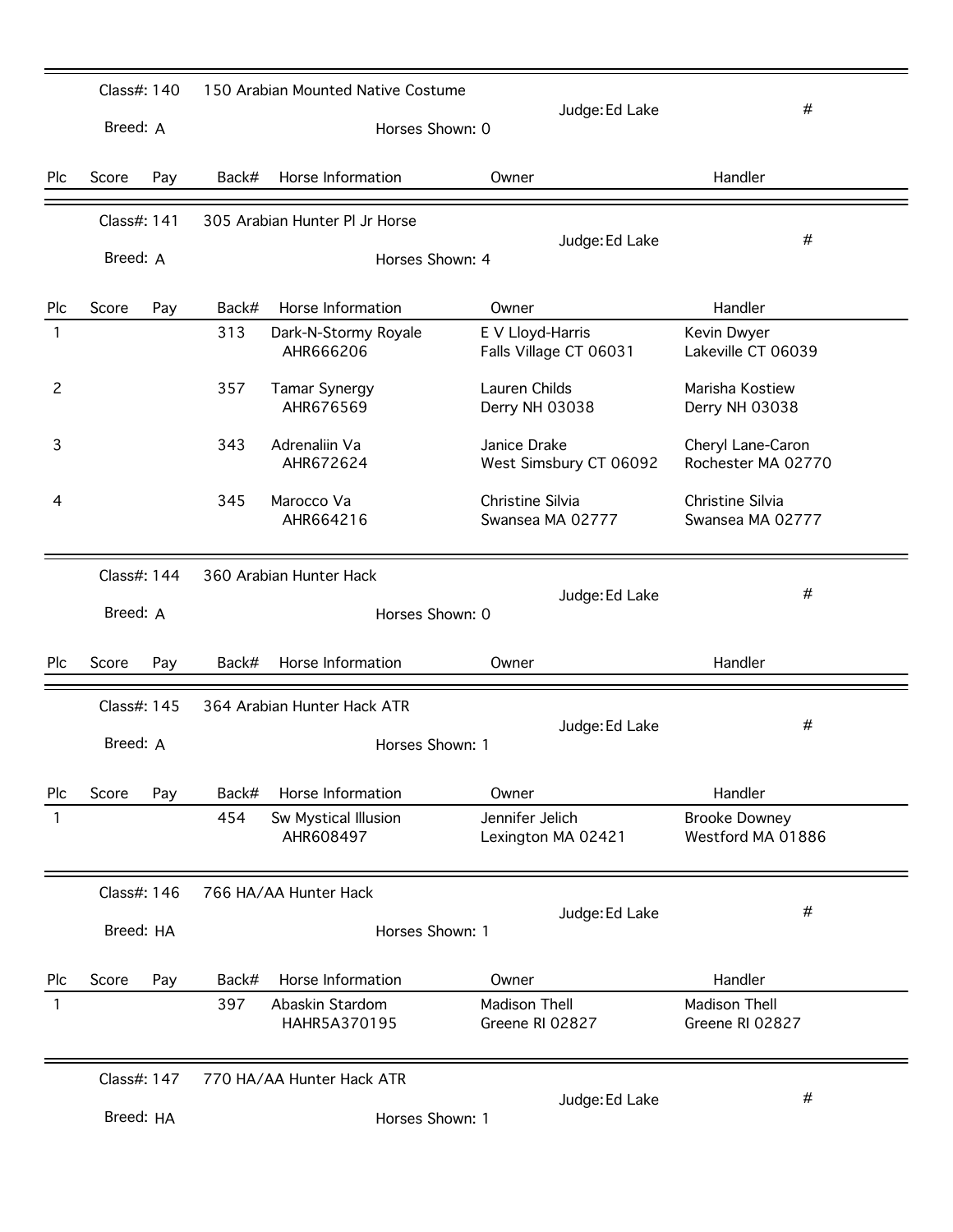| Plc<br>1       | Score       | Pay | Back#<br>397 | Horse Information<br>Abaskin Stardom<br>HAHR5A370195 | Owner<br>Madison Thell<br>Greene RI 02827   | Handler<br>Madison Thell<br>Greene RI 02827    |
|----------------|-------------|-----|--------------|------------------------------------------------------|---------------------------------------------|------------------------------------------------|
| X              |             |     | 336          | Just Kidding<br>HAHR2A369443                         | Lora Hedrich<br>Greenfield NH 03047         | Elizabeth Mccann<br>Mason NH 03048             |
|                | Class#: 148 |     |              | 940 A/HA/AA Hunter Seat Eq Not To Jump ATR Champ     |                                             |                                                |
|                | Breed:      |     |              | Horses Shown: 9                                      | Judge: Ed Lake                              | #                                              |
| Plc            | Score       | Pay | Back#        | Horse Information                                    | Owner                                       | Handler                                        |
| 1              |             |     | 395          | Smug And Superior                                    | Kiki Basta<br>Lexington MA 02421            | Kiki Basta<br>Lexington MA 02421               |
| $\overline{c}$ |             |     | 302          | Dm Delitefuldream<br>1A333111                        | Kristen Conley<br>Somers CT 06071           | Maci Watrous<br>Guilford CT 06437              |
| 3              |             |     | 361          | Tr Front Row Joe<br>AHR609581                        | Eleanor Beichner<br>Essex CT 06426          | Eleanor Beichner<br>Essex CT 06426             |
| 4              |             |     | 454          | Sw Mystical Illusion<br>AHR608497                    | Jennifer Jelich<br>Lexington MA 02421       | <b>Brooke Downey</b><br>Westford MA 01886      |
| 5              |             |     | 392          | <b>Banned For Good</b><br>HAHR1A369418               | Katya Kappler<br>Lexington MA 02421         | Katya Kappler<br>Lexington MA 02421            |
| 6              |             |     | 391          | ii Steele a moonbeam<br>623024                       | Jennifer Jelich<br>Lexington MA 02421       | Saydee Straub<br>Lexington MA 02420            |
|                |             |     | 306          | Painted Deja Vu<br>HAHR1A372936                      | Kayden Vanderwiede<br>Killingworth CT 06419 | Kayden Vanderwiede<br>Killingworth CT 06419    |
|                |             |     | 335          | Destin To Rock<br>HAHR1A378180                       | Arlene Disalvo<br><b>Stow MA 01775</b>      | Lauren Hancz<br><b>Stow MA 01775</b>           |
|                |             |     | 362          | My Painted Khameo<br>HAHR1A374896                    | Karen L Baldwin<br>Deep River CT 06417      | <b>Madison Poulin</b><br><b>Essex CT 06426</b> |
|                | Class#: 149 |     |              | 541 HA/AA Country English Pl Champ                   |                                             |                                                |
|                | Breed: HA   |     |              | Horses Shown: 1                                      | Judge: Ed Lake                              | #                                              |
| Plc            | Score       | Pay | Back#        | Horse Information                                    | Owner                                       | Handler                                        |
| 1              |             |     | 350          | Follow Your Heart Vh<br>HAHR1A360238                 | Kaitlin Hyder<br>Atkinson NH 03811          | Kristen Cuneo<br>East Kingston NH 03827        |
|                | Class#: 150 |     |              | 1636 Arabian Hunter PL JTR 18 & Under Champ          |                                             |                                                |
|                | Breed: A    |     |              | Horses Shown: 3                                      | Judge: Ed Lake                              | #                                              |
| Plc            | Score       | Pay | Back#        | Horse Information                                    | Owner                                       | Handler                                        |
| 1              |             |     | 605          | Ames Thyme Piece                                     | Barbara Veith                               | Hannah Kmon                                    |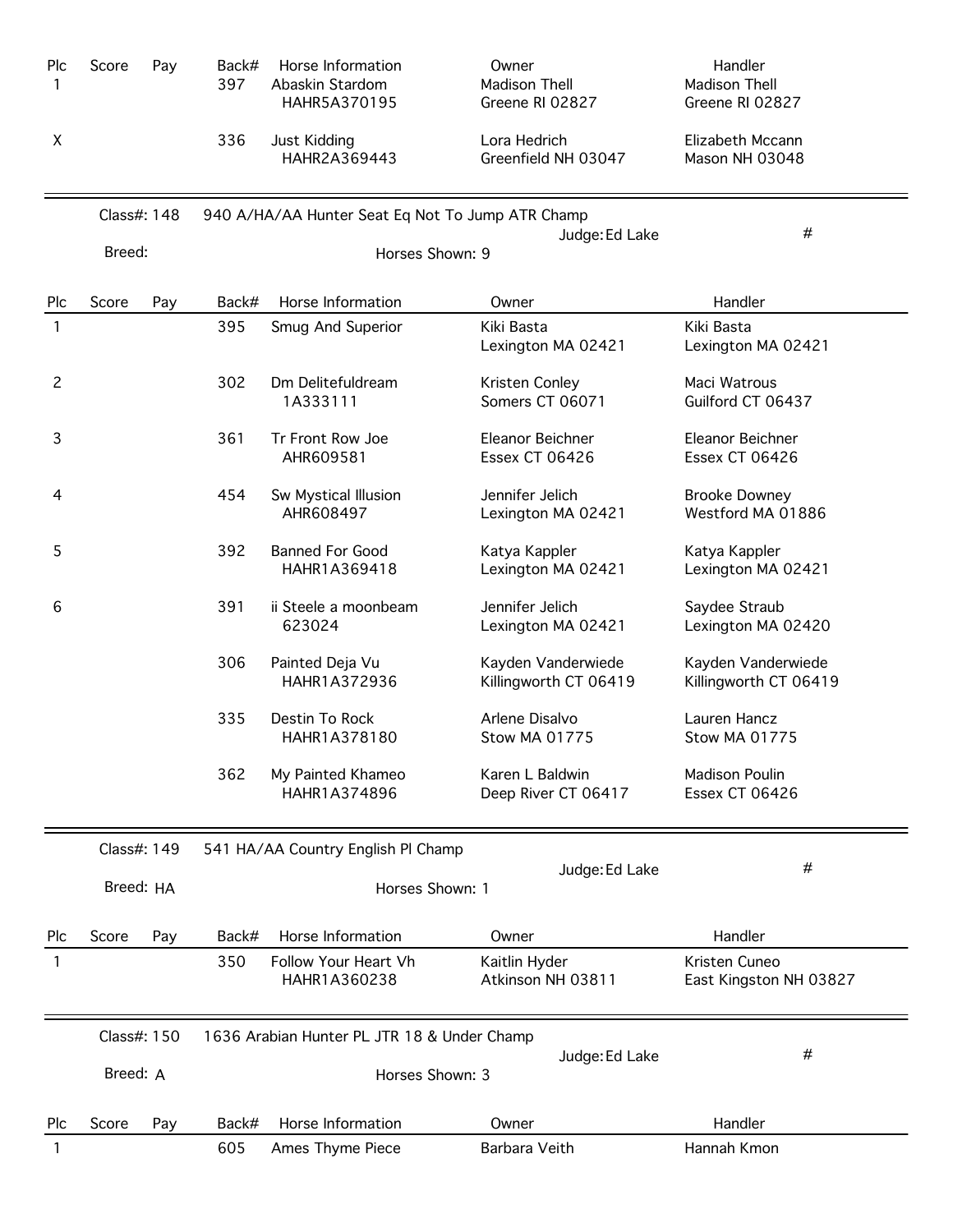|                |             |     |       | AHR633734                                         | Alstead NH 03602                            | Somers CT 06071                             |
|----------------|-------------|-----|-------|---------------------------------------------------|---------------------------------------------|---------------------------------------------|
| $\overline{c}$ |             |     | 361   | Tr Front Row Joe<br>AHR609581                     | Eleanor Beichner<br><b>Essex CT 06426</b>   | Eleanor Beichner<br><b>Essex CT 06426</b>   |
| X              |             |     | 338   | Fury Afire<br>AHR599329                           | Lora Hedrich<br>Greenfield NH 03047         | Lauren Rogers<br>Brookline NH 03033         |
|                | Class#: 151 |     |       | Opportunity Walk/Trot/Jog Pleasure All Ages Champ | Judge: Ed Lake                              | #                                           |
|                | Breed:      |     |       | Horses Shown: 12                                  |                                             |                                             |
| Plc            | Score       | Pay | Back# | Horse Information                                 | Owner                                       | Handler                                     |
| $\mathbf{1}$   |             |     | 390   | Victor Supreme Gl<br>HAHR1A377719                 | Jennifer Jelich<br>Lexington MA 02421       | Saydee Straub<br>Lexington MA 02420         |
| 2              |             |     | 379   | Ewe They Call Me Edna<br>ZH1142                   | Lisa M Mann<br>Rochester MA 02770           | Abby Griffith<br>New Bedford MA 02745       |
| 3              |             |     | 305   | Marmolillo<br>ZH1141                              | Kathy Corrigan<br>Essex CT                  | <b>Brooke LaMontagne</b>                    |
| 4              |             |     | 339   | Spookin at the moon<br>ZH1089                     | Lora Hedrich<br>Greenfield NH 03047         | Ashley Disalvo<br><b>Stow MA 01775</b>      |
| 5              |             |     | 304   | Queen Amadala<br>572749                           | Karen A Kolodecik<br>Hamden CT 06517        | Lily Haut<br>Deep River CT 06417            |
| 6              |             |     | 455   | Ef Senor Rojos<br>HAHR1A356128                    | Andrea Iodice<br>Mason NH 03048             | Katelyn Downey<br>Westford MA 01886         |
|                |             |     | 365   | Sa Phire Suite<br>HAHR1A332455                    | Ryan Deadder<br>Somers CT 06071             | Christina Eddleston<br>Ware MA 01082        |
|                |             |     | 366   | Copper<br>ZH1087                                  | Ryan Deadder<br>Somers CT 06071             | Amanda Munson<br>Chicopee MA 01020          |
|                |             |     | 383   | Samani D<br>HAHR1A372670                          | Danielle Barrasso<br>Feeding Hills MA 01030 | Sarah Barrasso<br>Chicopee MA 01013         |
|                |             |     | 384   | Mi Shakyr<br>HAHR1A361595                         | Tasha Scalzo<br>Agawam MA 01001             | Rachael Whitehead<br>Feeding Hills MA 01030 |
|                |             |     | 456   | Chesney $+$<br>AHR645202                          | Erin Cassidy<br>Westford MA 01886           | Erin Cassidy<br>Westford MA 01886           |
|                |             |     | 676   | AO Arayes<br>HAHR1A352618                         | Danielle Barrasso<br>Feeding Hills MA 01030 | Maria Barrasso<br>Chicopee MA 01020         |
|                | Class#: 152 |     |       | 638 HA/AA Western PI AATR Champ                   | Judge: Ed Lake                              | #                                           |
|                | Breed: HA   |     |       | Horses Shown: 2                                   |                                             |                                             |
| Plc            | Score       | Pay | Back# | Horse Information                                 | Owner                                       | Handler                                     |
| 1              |             |     | 388   | Just Tu Kool Rta                                  | Michelle Bancroft<br>Willington CT 06279    | Michelle Bancroft<br>Willington CT 06279    |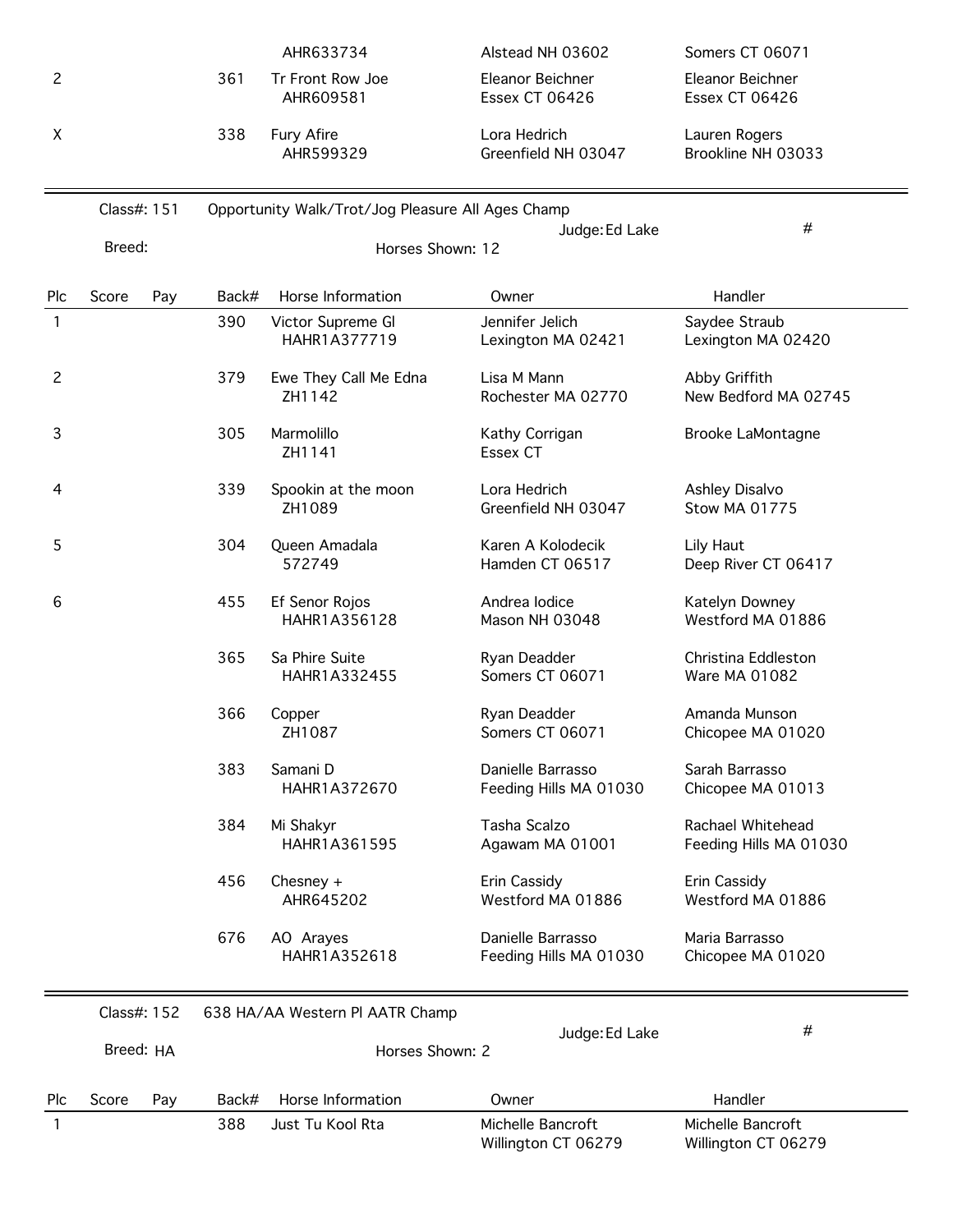|                | Class#: 153 |     |       | 908 A/HA/AA Walk/Trot Eq 10 & Under Champ   |                                             |                                             |
|----------------|-------------|-----|-------|---------------------------------------------|---------------------------------------------|---------------------------------------------|
|                | Breed:      |     |       | Horses Shown: 5                             | Judge: Ed Lake                              | #                                           |
| Plc            | Score       | Pay | Back# | Horse Information                           | Owner                                       | Handler                                     |
| 1              |             |     | 328   | ALF Bartholomewcubbin<br>1A372908           | Sarah Newton<br>New Braintree MA 01531      | Samantha Mahon<br>Charlton MA 01057         |
| 2              |             |     | 363   | <b>Tamar Distant Thunder</b><br>633504      | Caroline Hancock<br>Longmeadow MA 01106     | Madelyn Mae Sackrider<br>Hampden MA 01036   |
| 3              |             |     | 391   | ii Steele a moonbeam<br>623024              | Jennifer Jelich<br>Lexington MA 02421       | Solia Straub<br>Lexington MA 02420-2        |
| 4              |             |     | 394   | Exxhilaration                               | Kiki Basta<br>Lexington MA 02421            | Anika Kappler<br>Lexington MA 02421         |
| 5              |             |     | 337   | Spring Scheherazade<br>AHR593539            | Lora Hedrich<br>Greenfield NH 03047         | lain Mackay<br>Dracut MA 01826-2            |
|                | Class#: 154 |     |       | 750 HA/AA Hunter PI AATR Champ              |                                             | #                                           |
|                | Breed: HA   |     |       | Horses Shown: 0                             | Judge: Ed Lake                              |                                             |
| Plc            | Score       | Pay | Back# | Horse Information                           | Owner                                       | Handler                                     |
|                | Class#: 155 |     |       | Opportunity Walk/Trot/Jog EQ All Ages Champ |                                             |                                             |
|                | Breed:      |     |       | Horses Shown: 12                            | Judge: Ed Lake                              | #                                           |
| Plc            | Score       | Pay | Back# | Horse Information                           | Owner                                       | Handler                                     |
| 1              |             |     | 390   | Victor Supreme Gl<br>HAHR1A377719           | Jennifer Jelich<br>Lexington MA 02421       | Saydee Straub<br>Lexington MA 02420         |
| $\overline{c}$ |             |     | 339   | Spookin at the moon<br>ZH1089               | Lora Hedrich<br>Greenfield NH 03047         | Ashley Disalvo<br><b>Stow MA 01775</b>      |
| 3              |             |     | 379   | Ewe They Call Me Edna<br>ZH1142             | Lisa M Mann<br>Rochester MA 02770           | Abby Griffith<br>New Bedford MA 02745       |
| 4              |             |     | 383   | Samani D<br>HAHR1A372670                    | Danielle Barrasso<br>Feeding Hills MA 01030 | Sarah Barrasso<br>Chicopee MA 01013         |
| 5              |             |     | 305   | Marmolillo<br>ZH1141                        | Kathy Corrigan<br>Essex CT                  | <b>Brooke LaMontagne</b>                    |
| 6              |             |     | 455   | Ef Senor Rojos<br>HAHR1A356128              | Andrea lodice<br>Mason NH 03048             | Katelyn Downey<br>Westford MA 01886         |
| 7              |             |     | 384   | Mi Shakyr<br>HAHR1A361595                   | Tasha Scalzo<br>Agawam MA 01001             | Rachael Whitehead<br>Feeding Hills MA 01030 |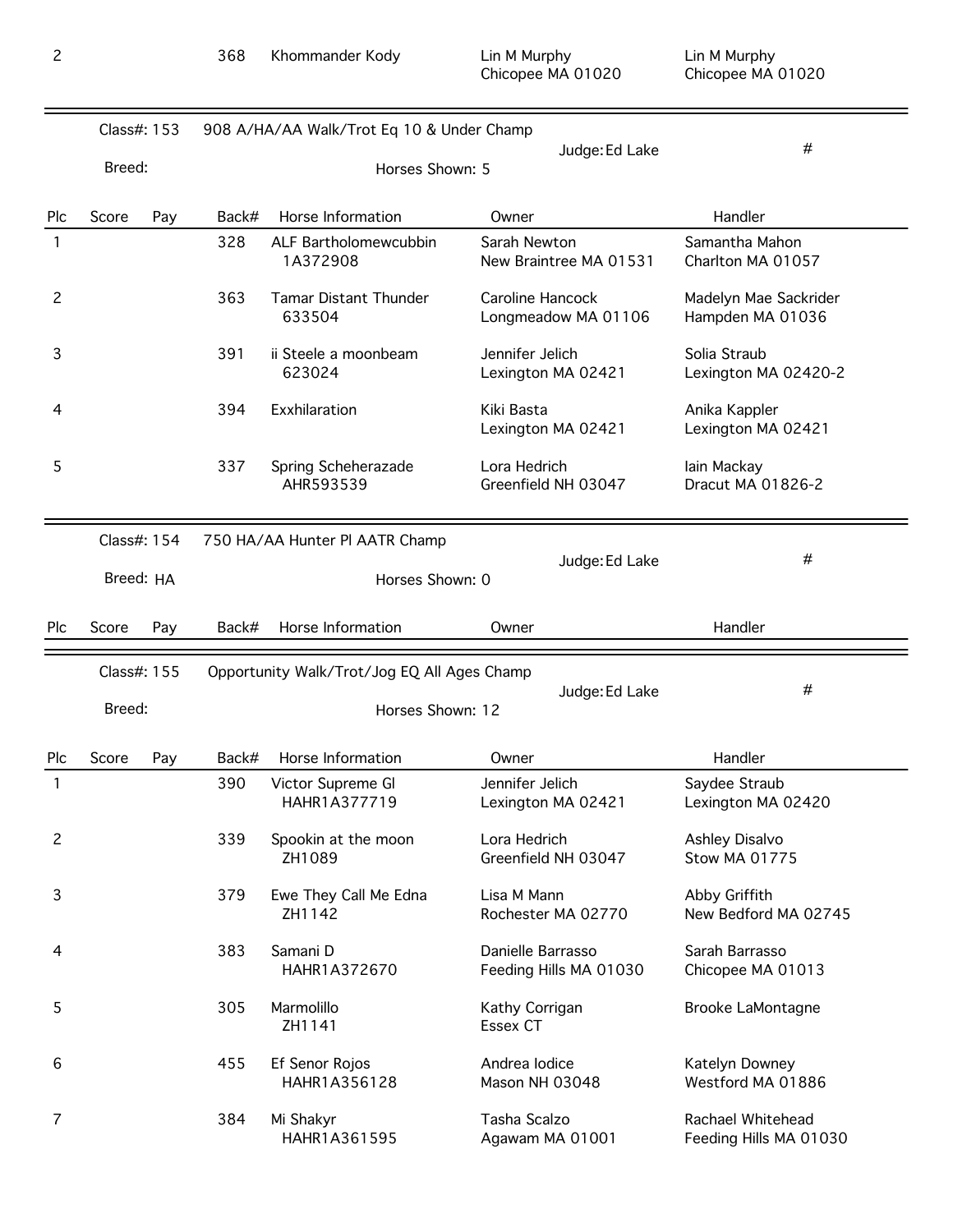| 8          |             |     | 304   | Queen Amadala<br>572749                    | Karen A Kolodecik<br>Hamden CT 06517        | Lily Haut<br>Deep River CT 06417                                 |
|------------|-------------|-----|-------|--------------------------------------------|---------------------------------------------|------------------------------------------------------------------|
| 9          |             |     | 365   | Sa Phire Suite<br>HAHR1A332455             | Ryan Deadder<br>Somers CT 06071             | Christina Eddleston<br>Ware MA 01082                             |
| 10         |             |     | 366   | Copper<br>ZH1087                           | Ryan Deadder<br>Somers CT 06071             | Amanda Munson<br>Chicopee MA 01020                               |
|            |             |     | 456   | Chesney $+$<br>AHR645202                   | Erin Cassidy<br>Westford MA 01886           | Erin Cassidy<br>Westford MA 01886                                |
|            |             |     | 676   | AO Arayes<br>HAHR1A352618                  | Danielle Barrasso<br>Feeding Hills MA 01030 | Maria Barrasso<br>Chicopee MA 01020                              |
|            | Class#: 156 |     |       | 96 Arabian Country English Pl Champ        |                                             |                                                                  |
|            | Breed: A    |     |       | Horses Shown: 0                            | Judge: Ed Lake                              | #                                                                |
| Plc        | Score       | Pay | Back# | Horse Information                          | Owner                                       | Handler                                                          |
|            | Class#: 157 |     |       | 891 A/HA/AA Walk/Trot Pl 10 & Under Champ  | Judge: Ed Lake                              | #                                                                |
|            | Breed:      |     |       | Horses Shown: 6                            |                                             |                                                                  |
| Plc        | Score       | Pay | Back# | Horse Information                          | Owner                                       | Handler                                                          |
| 1          |             |     | 328   | ALF Bartholomewcubbin<br>1A372908          | Sarah Newton<br>New Braintree MA 01531      | Samantha Mahon<br>Charlton MA 01057                              |
| 2          |             |     | 394   | Exxhilaration                              | Kiki Basta<br>Lexington MA 02421            | Anika Kappler<br>Lexington MA 02421                              |
| 3          |             |     | 363   | <b>Tamar Distant Thunder</b><br>633504     | Caroline Hancock<br>Longmeadow MA 01106     | Madelyn Mae Sackrider<br>Hampden MA 01036                        |
| 4          |             |     | 391   | ii Steele a moonbeam<br>623024             | Jennifer Jelich<br>Lexington MA 02421       | Solia Straub<br>Lexington MA 02420-2                             |
| 5          |             |     | 384   | Mi Shakyr<br>HAHR1A361595                  | Tasha Scalzo<br>Agawam MA 01001             | Rachael Whitehead<br>Feeding Hills MA 01030                      |
| 6          |             |     | 337   | Spring Scheherazade<br>AHR593539           | Lora Hedrich<br>Greenfield NH 03047         | lain Mackay<br>Dracut MA 01826-2                                 |
|            | Class#: 158 |     |       | 2165 HA/AA Western Pl JTR 18 & Under Champ |                                             |                                                                  |
|            | Breed: HA   |     |       | Horses Shown: 1                            | Judge: Ed Lake                              | #                                                                |
| <b>Plc</b> | Score       | Pay | Back# | Horse Information                          | Owner                                       | Handler                                                          |
| 1          |             |     | 318   | Aljooverthemoon<br>HAHR1A372605            | Charlene Harmon Perry                       | Olivia Perry<br>North Woodstock CT 06282 West Woodstock CT 06282 |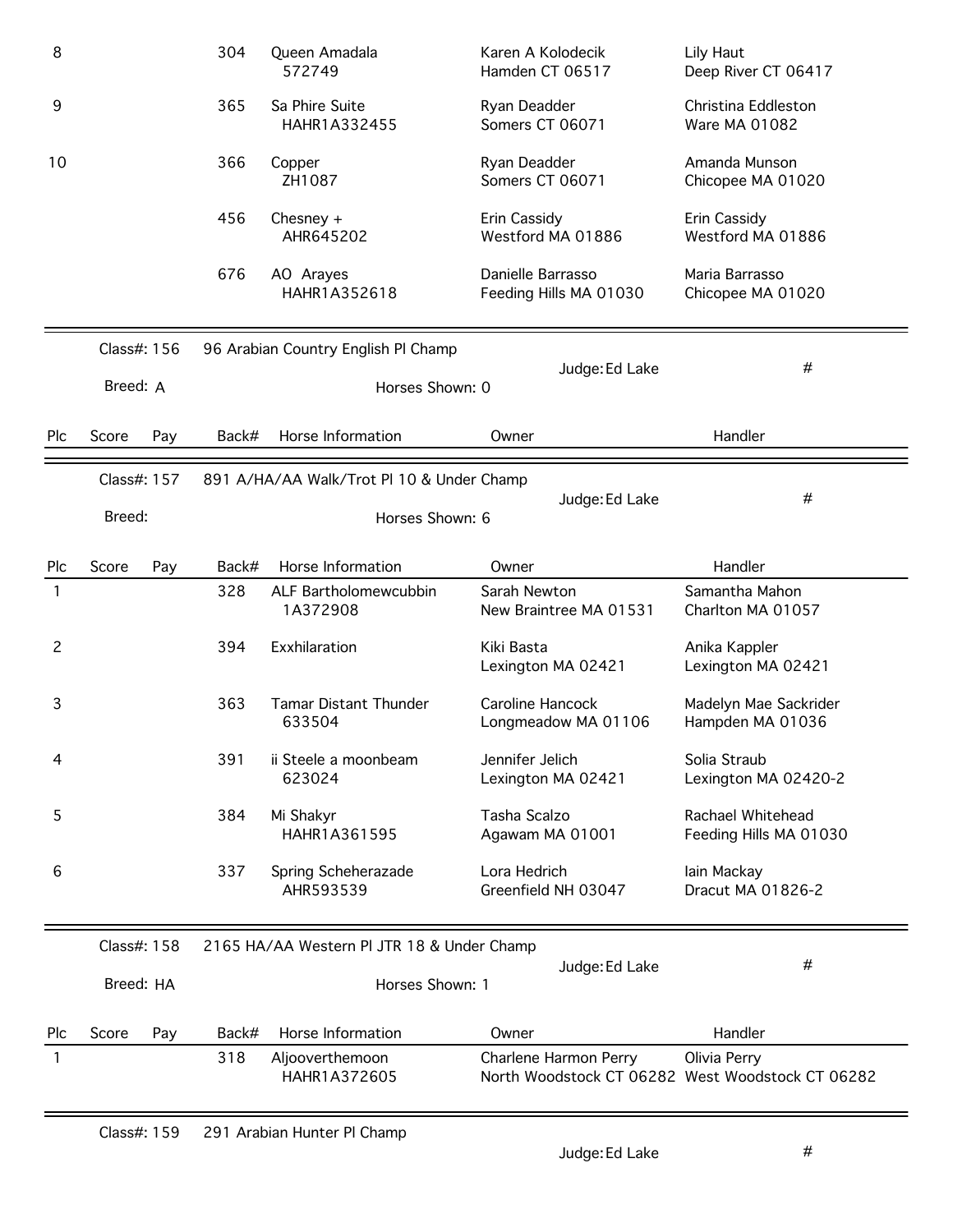| Plc | Score       | Pay | Back# | Horse Information                                             | Owner                                         | Handler                                  |
|-----|-------------|-----|-------|---------------------------------------------------------------|-----------------------------------------------|------------------------------------------|
|     | Class#: 160 |     |       | Opportunity Walk/Trot/Jog/Lope/Canter Pleasure All Ages Champ | Judge: Ed Lake                                | #                                        |
|     | Breed:      |     |       | Horses Shown: 7                                               |                                               |                                          |
| Plc | Score       | Pay | Back# | Horse Information                                             | Owner                                         | Handler                                  |
| 1   |             |     | 363   | Tamar Distant Thunder<br>633504                               | Caroline Hancock<br>Longmeadow MA 01106       | Sara St Germaine<br>Somers CT 06071      |
| 2   |             |     | 366   | Copper<br>ZH1087                                              | Ryan Deadder<br>Somers CT 06071               | Rachel St Germaine<br>Somers CT 06071    |
| 3   |             |     | 329   | Johnny Damon<br>614780                                        | Anicia Young<br>Somers CT 06071               | Lianna Sogliuzzi<br>Cheshire CT 06410    |
| 4   |             |     | 365   | Sa Phire Suite<br>HAHR1A332455                                | Ryan Deadder<br>Somers CT 06071               | Christina Eddleston<br>Ware MA 01082     |
| 5   |             |     | 394   | Exxhilaration                                                 | Kiki Basta<br>Lexington MA 02421              | Olivia Wise<br>Lexington NH 02421        |
| 6   |             |     | 338   | Fury Afire<br>AHR599329                                       | Lora Hedrich<br>Greenfield NH 03047           | Faye Van Broeck<br>Amherst NH 03031      |
| 7   |             |     | 381   | Magic's Stonewall Admiral<br>ZH1144                           | Lisa M Mann<br>Rochester MA 02770             | Geralyn Randall<br>Mattapasset MA 02739  |
|     | Class#: 161 |     |       | 397 Arabian Western PL AATR Champ                             |                                               |                                          |
|     | Breed: A    |     |       | Horses Shown: 3                                               | Judge: Ed Lake                                | #                                        |
| Plc | Score       | Pay | Back# | Horse Information                                             | Owner                                         | Handler                                  |
| 1   |             |     | 375   | Odegos Del Psyche<br>631793                                   | Alice Spinella<br>Wolcott CT 06716            | Alice Spinella<br>Wolcott CT 06716       |
| 2   |             |     | 364   | Decades<br>610423                                             | James Gallerani<br>Agawam MA 01001            | James Gallerani<br>Agawam MA 01001       |
| 3   |             |     | 346   | Azuro Va<br>AHR661217                                         | Kimberly Beth Selig<br>South Windsor CT 06074 | Melanie Ebersold<br>Glastonbury CT 06033 |
|     | Class#: 162 |     |       | 550 HA/AA Country English PI ATR Champ                        | Judge: Ed Lake                                | #                                        |
|     | Breed: HA   |     |       | Horses Shown: 1                                               |                                               |                                          |
| Plc | Score       | Pay | Back# | Horse Information                                             | Owner                                         | Handler                                  |
| 1   |             |     | 350   | Follow Your Heart Vh<br>HAHR1A360238                          | Kaitlin Hyder<br>Atkinson NH 03811            | Kaitlin Hyder<br>Atkinson NH 03811       |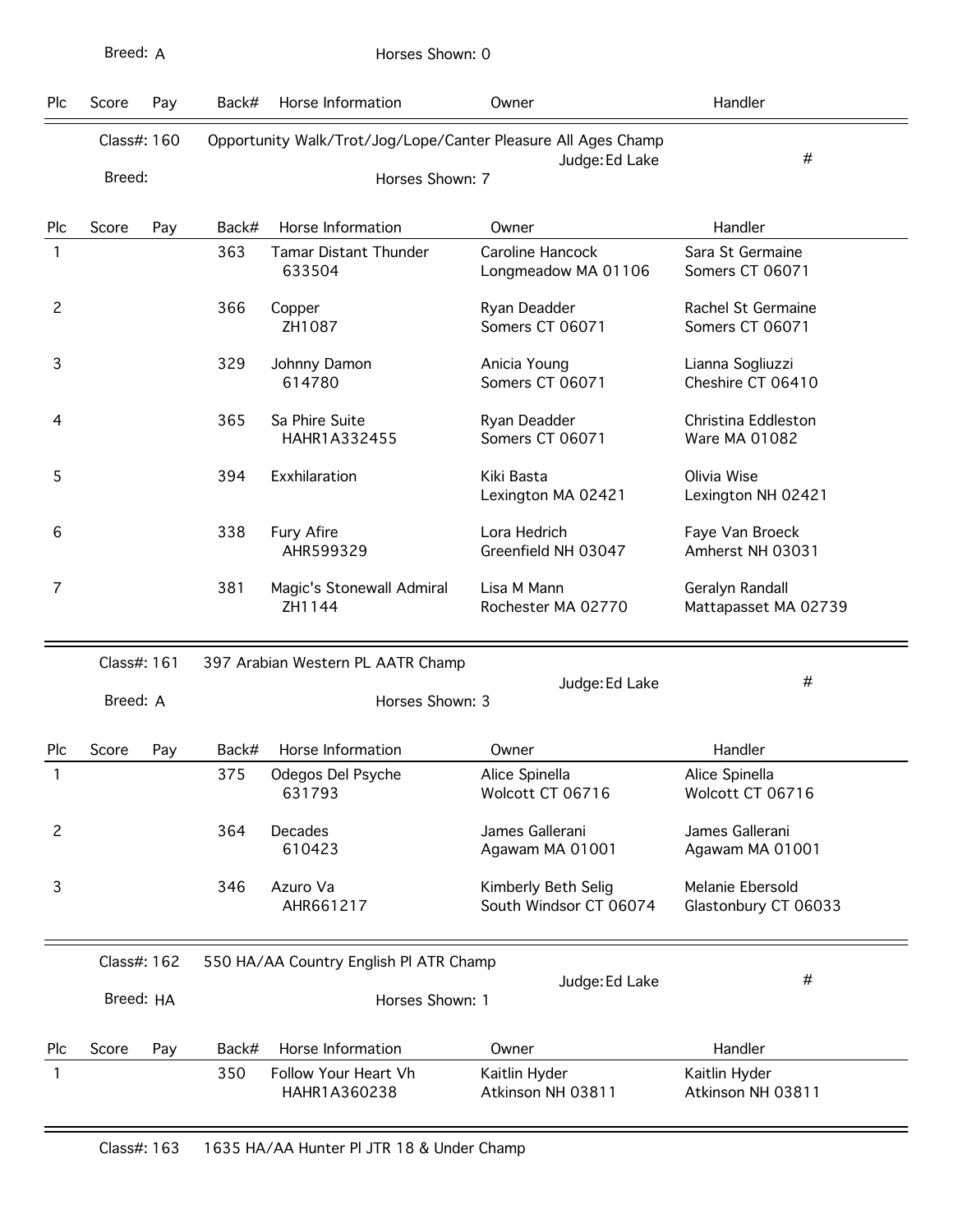|                | Breed: HA |     |              | Horses Shown: 11                       |                                             |                                             |
|----------------|-----------|-----|--------------|----------------------------------------|---------------------------------------------|---------------------------------------------|
| Plc<br>1       | Score     | Pay | Back#<br>395 | Horse Information<br>Smug And Superior | Owner<br>Kiki Basta<br>Lexington MA 02421   | Handler<br>Kiki Basta<br>Lexington MA 02421 |
| $\overline{c}$ |           |     | 369          | Gv Citron Ella<br>1A351268             | Ryan Deadder<br>Somers CT 06071             | Hannah Kmon<br>Somers CT 06071              |
| 3              |           |     | 302          | Dm Delitefuldream<br>1A333111          | Kristen Conley<br>Somers CT 06071           | Maci Watrous<br>Guilford CT 06437           |
| 4              |           |     | 362          | My Painted Khameo<br>HAHR1A374896      | Karen L Baldwin<br>Deep River CT 06417      | <b>Madison Poulin</b><br>Essex CT 06426     |
| 5              |           |     | 340          | Dundancing<br>HAHR1A379420             | Lora Hedrich<br>Greenfield NH 03047         | <b>Tommy Higgins</b><br>Candia NH 03034     |
| 6              |           |     | 341          | Jays Twoeyed Star<br>HAHR1A365259      | Lora Hedrich<br>Greenfield NH 03047         | Elizabeth Mccann<br>Mason NH 03048          |
|                |           |     | 322          | LH Feels So-Good+<br>1A338813          | Caroline Ventura<br>North Dighton MA 02764  | Sophia Anger<br>Somerset MA 02726           |
|                |           |     | 330          | Mgrh Adrianna<br>HAHR1A372285          | Herbst Arabians Llc<br>Wallingford CT 06492 | Talya Palmer<br>North Haven CT 06473        |
|                |           |     | 331          | Hope Shes Somethin<br>1A359316         | Kayleigh Meyer<br>Mantua OH 44255           | Isabella Hogan<br>Wallingford CT 06492      |
|                |           |     | 354          | <b>Guitars N Tiki Bars</b>             | Marisha Kostiew<br>Derry NH 03038           | Sara Cremonini<br>Derry NH 03038            |
|                |           |     | 393          | Lakota Wind Wcf<br>HAHR1A376207        | Ella VanDenHerik<br>Lexington MA 02420      | Katya Kappler<br>Lexington MA 02421         |

Class#: 164 Opportunity Walk/Trot/Jog/Lope/Canter EQ All Ages Champ

 $\overline{\phantom{a}}$ Judge:Ed Lake  $\overline{\phantom{a}}$ Breed: Horses Shown: 7

| <b>Plc</b> | Score | Pay | Back# | Horse Information                      | Owner                                   | Handler                               |
|------------|-------|-----|-------|----------------------------------------|-----------------------------------------|---------------------------------------|
|            |       |     | 329   | Johnny Damon<br>614780                 | Anicia Young<br>Somers CT 06071         | Lianna Sogliuzzi<br>Cheshire CT 06410 |
| 2          |       |     | 366   | Copper<br>ZH1087                       | Ryan Deadder<br>Somers CT 06071         | Rachel St Germaine<br>Somers CT 06071 |
| 3          |       |     | 394   | Exxhilaration                          | Kiki Basta<br>Lexington MA 02421        | Olivia Wise<br>Lexington NH 02421     |
| 4          |       |     | 363   | <b>Tamar Distant Thunder</b><br>633504 | Caroline Hancock<br>Longmeadow MA 01106 | Sara St Germaine<br>Somers CT 06071   |
| 5          |       |     | 365   | Sa Phire Suite<br>HAHR1A332455         | Ryan Deadder<br>Somers CT 06071         | Christina Eddleston<br>Ware MA 01082  |

Judge:Ed Lake #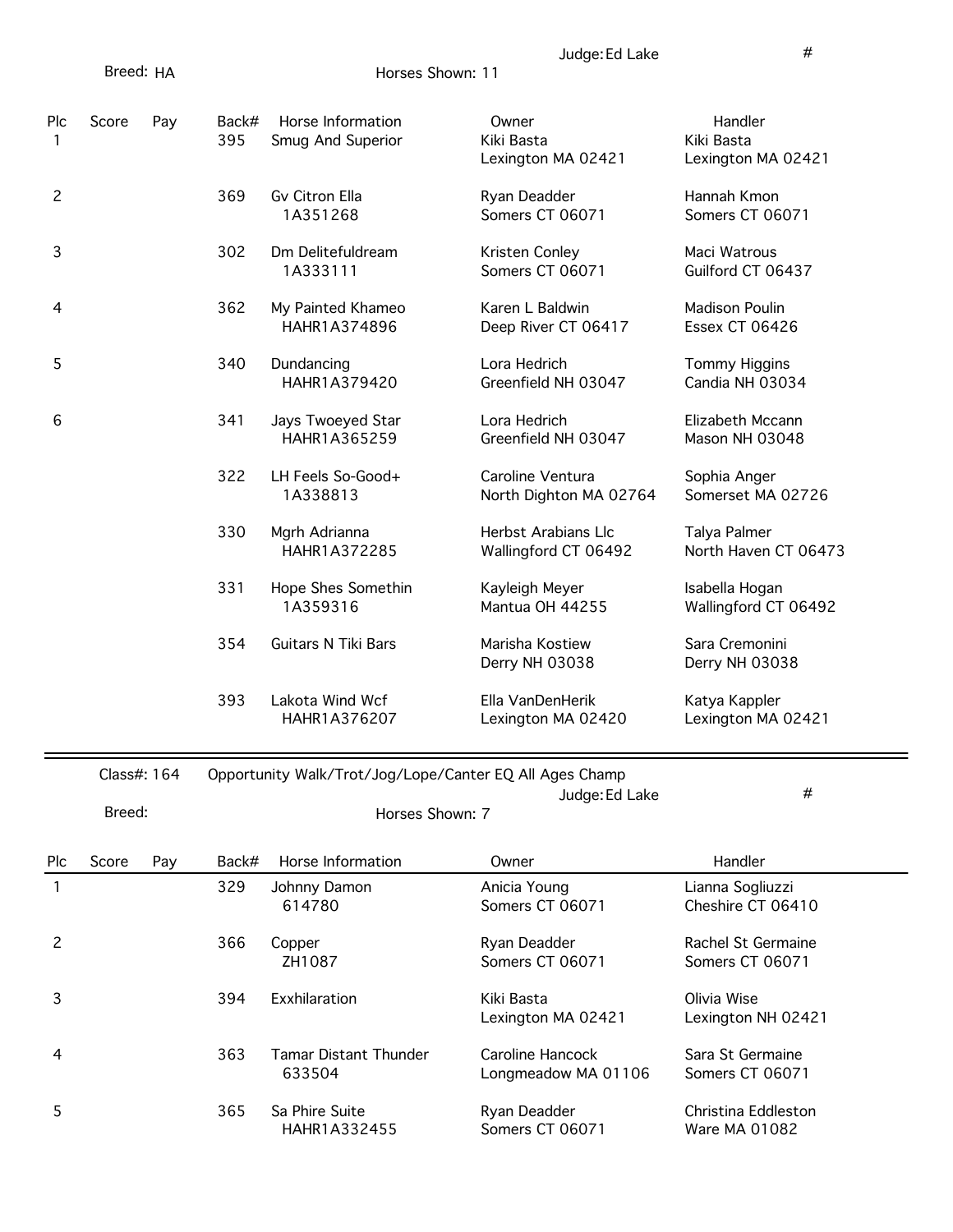| 6              |             |     | 382   | Ljr I Lyk It Lyk That<br>1A336461            | Lisa M Mann<br>Rochester MA 02770             | Geralyn Randall<br>Mattapasset MA 02739                          |
|----------------|-------------|-----|-------|----------------------------------------------|-----------------------------------------------|------------------------------------------------------------------|
| 7              |             |     | 338   | Fury Afire<br>AHR599329                      | Lora Hedrich<br>Greenfield NH 03047           | Faye Van Broeck<br>Amherst NH 03031                              |
|                | Class#: 165 |     |       | 191 Arabian Western Pl Champ                 |                                               | #                                                                |
|                | Breed: A    |     |       | Horses Shown: 2                              | Judge: Ed Lake                                |                                                                  |
| Plc            | Score       | Pay | Back# | Horse Information                            | Owner                                         | Handler                                                          |
| 1              |             |     | 375   | Odegos Del Psyche<br>631793                  | Alice Spinella<br>Wolcott CT 06716            | Kristie A Stevens<br>Middlebury CT 06762                         |
| $\overline{c}$ |             |     | 346   | Azuro Va<br>AHR661217                        | Kimberly Beth Selig<br>South Windsor CT 06074 | Kimberly Beth Selig<br>South Windsor CT 06074                    |
|                | Class#: 166 |     |       | 300 Arabian Hunter PI ATR Champ              |                                               | #                                                                |
|                | Breed: A    |     |       | Horses Shown: 3                              | Judge: Ed Lake                                |                                                                  |
| Plc            | Score       | Pay | Back# | Horse Information                            | Owner                                         | Handler                                                          |
| 1              |             |     | 674   | Sf Panamera<br>AHR655780                     | Lisa Barry<br>Vernon CT 06066                 | Lisa Barry<br>Vernon CT 06066                                    |
| $\overline{c}$ |             |     | 367   | Ea Heir I Am<br>618376                       | Jill Siskind<br>Holland MA 01521              | <b>Jill Siskind</b><br>Holland MA 01521                          |
| 3              |             |     | 358   | Om El Belvedere Dream<br>AHR649547           | Yianna Rhodes<br>Bethel VT 05032              | Yianna Rhodes<br>Bethel VT 05032                                 |
|                | Class#: 167 |     |       | 1178 Arabian Western PL JTR 18 & Under Champ |                                               |                                                                  |
|                | Breed: A    |     |       | Horses Shown: 0                              | Judge: Ed Lake                                | #                                                                |
| Plc            | Score       | Pay | Back# | Horse Information                            | Owner                                         | Handler                                                          |
|                | Class#: 168 |     |       | 621 HA/AA Western Pl Champ                   |                                               |                                                                  |
|                | Breed: HA   |     |       | Horses Shown: 2                              | Judge: Ed Lake                                | #                                                                |
| Plc            | Score       | Pay | Back# | Horse Information                            | Owner                                         | Handler                                                          |
|                |             |     | 318   | Aljooverthemoon<br>HAHR1A372605              | Charlene Harmon Perry                         | Olivia Perry<br>North Woodstock CT 06282 West Woodstock CT 06282 |
| $\overline{c}$ |             |     | 370   | Vallejo Full Moon<br>HAHR1A370281            | Marnie Lee Carpinella<br>Woodbury CT 06798    | Kristie A Stevens<br>Middlebury CT 06762                         |
|                | Class#: 169 |     |       | 105 Arabian Country English PI ATR Champ     |                                               |                                                                  |
|                | Breed: A    |     |       | Horses Shown: 3                              | Judge: Ed Lake                                | #                                                                |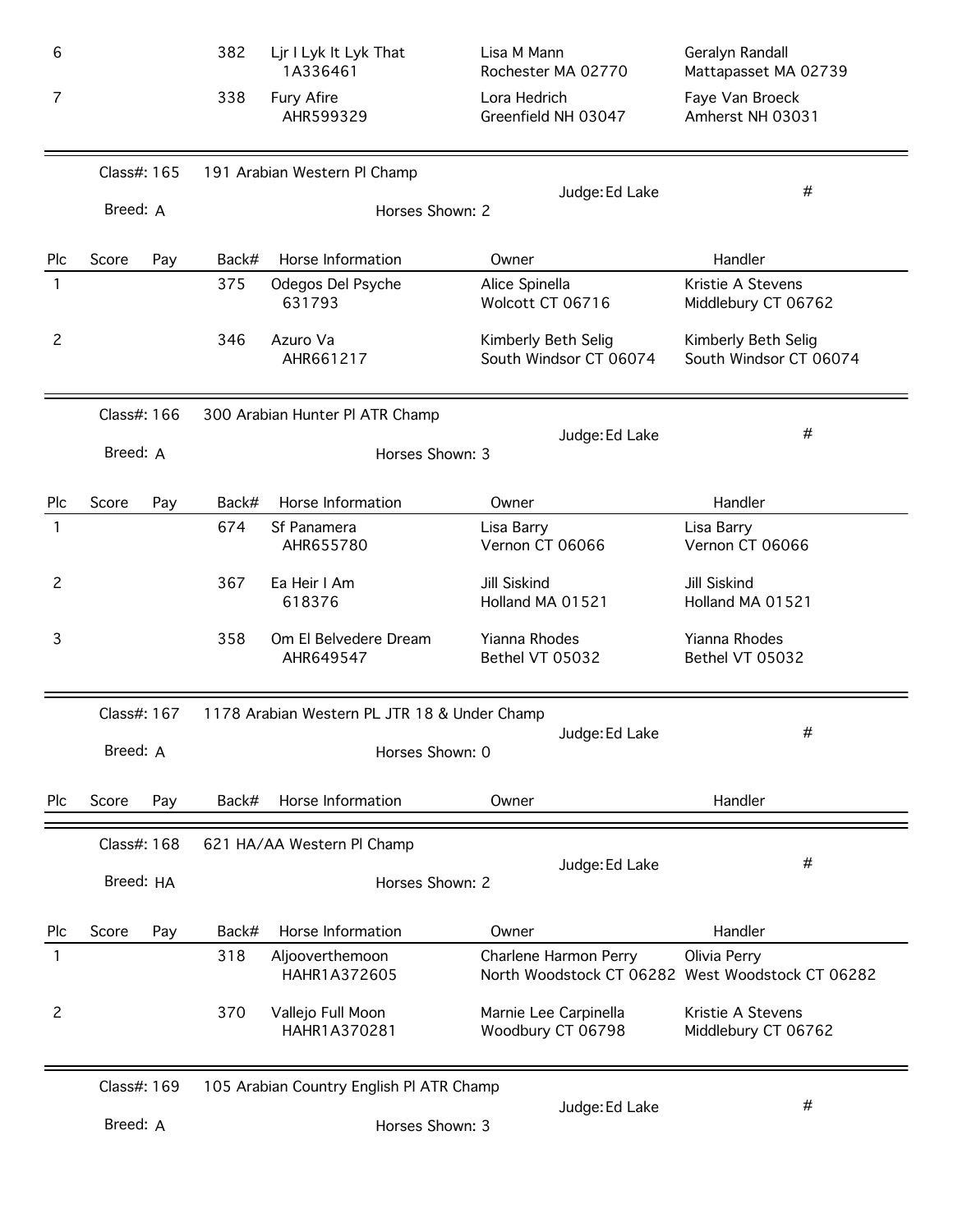| Plc            | Score       | Pay | Back#<br>385 | Horse Information<br>Clariandra Lr            | Owner<br>Cynthia M Sovetsky<br><b>York ME 03909</b> | Handler<br>Cynthia M Sovetsky<br><b>York ME 03909</b> |
|----------------|-------------|-----|--------------|-----------------------------------------------|-----------------------------------------------------|-------------------------------------------------------|
| 2              |             |     | 398          | Hometown Hero +<br>AHR598762                  | Cynthia L Thell<br>Greene RI 02827                  | Madison Thell<br>Greene RI 02827                      |
| 3              |             |     | 371          | Asplash Afire<br>617871                       | Marnie Lee Carpinella<br>Woodbury CT 06798          | Lisa Marie Carpinella-Liano<br>Watertown CT 06795     |
| X              |             |     | 374          | Jf Mr Chippendale<br>AHR620596                | Alice Spinella<br>Wolcott CT 06716                  | Karlee Carone<br>Rocky Hill CT 06067                  |
|                | Class#: 170 |     |              | 734 HA/AA Hunter Pl Champ                     |                                                     | #                                                     |
|                | Breed: HA   |     |              | Horses Shown: 2                               | Judge: Ed Lake                                      |                                                       |
| Plc            | Score       | Pay | Back#        | Horse Information                             | Owner                                               | Handler                                               |
| 1              |             |     | 319          | A-O Storm Chaser                              | Charlene Harmon Perry<br>North Woodstock CT 06282   | Anna Perry<br>West Woodstock CT 06282                 |
| $\overline{c}$ |             |     | 347          | Sir Cyclone O Fire<br>HAHR1A364681            | Mindy Comeau<br>Dayville CT 06241                   | Mindy Comeau<br>Dayville CT 06241                     |
| X              |             |     | 373          | <b>Fresh Prince</b><br>1A363388               | Marnie Lee Carpinella<br>Woodbury CT 06798          | Kristie A Stevens<br>Middlebury CT 06762              |
|                |             |     |              |                                               |                                                     |                                                       |
|                | Class#: 173 |     |              | 755 HA/AA English Show Hack Champ             |                                                     |                                                       |
|                | Breed: HA   |     |              | Horses Shown: 2                               | Judge: Ed Lake                                      | #                                                     |
| Plc            | Score       | Pay | Back#        | Horse Information                             | Owner                                               | Handler                                               |
| 1              |             |     | 377          | Orans Van Gogh<br>HAHR1A332495                | Lisa M Mann<br>Rochester MA 02770                   | Susan C Bialowas<br>Griswold CT 06351                 |
| 2              |             |     | 399          | Hs Pearls Of Thunder<br>HAHR1A371754          | Andrea lodice<br>Mason NH 03048                     | Andrea lodice<br>Mason NH 03048                       |
|                | Class#: 174 |     |              | 341 Arabian Sport Horse Under Saddle Jr Horse |                                                     |                                                       |
|                | Breed: A    |     |              | Horses Shown: 3                               | Judge: Carol Bishop                                 | #                                                     |
| Plc            | Score       | Pay | Back#        | Horse Information                             | Owner                                               | Handler                                               |
| 1              |             |     | 313          | Dark-N-Stormy Royale<br>AHR666206             | E V Lloyd-Harris<br>Falls Village CT 06031          | Kevin Dwyer<br>Lakeville CT 06039                     |
| 2              |             |     | 343          | Adrenaliin Va<br>AHR672624                    | Janice Drake<br>West Simsbury CT 06092              | Cheryl Lane-Caron<br>Rochester MA 02770               |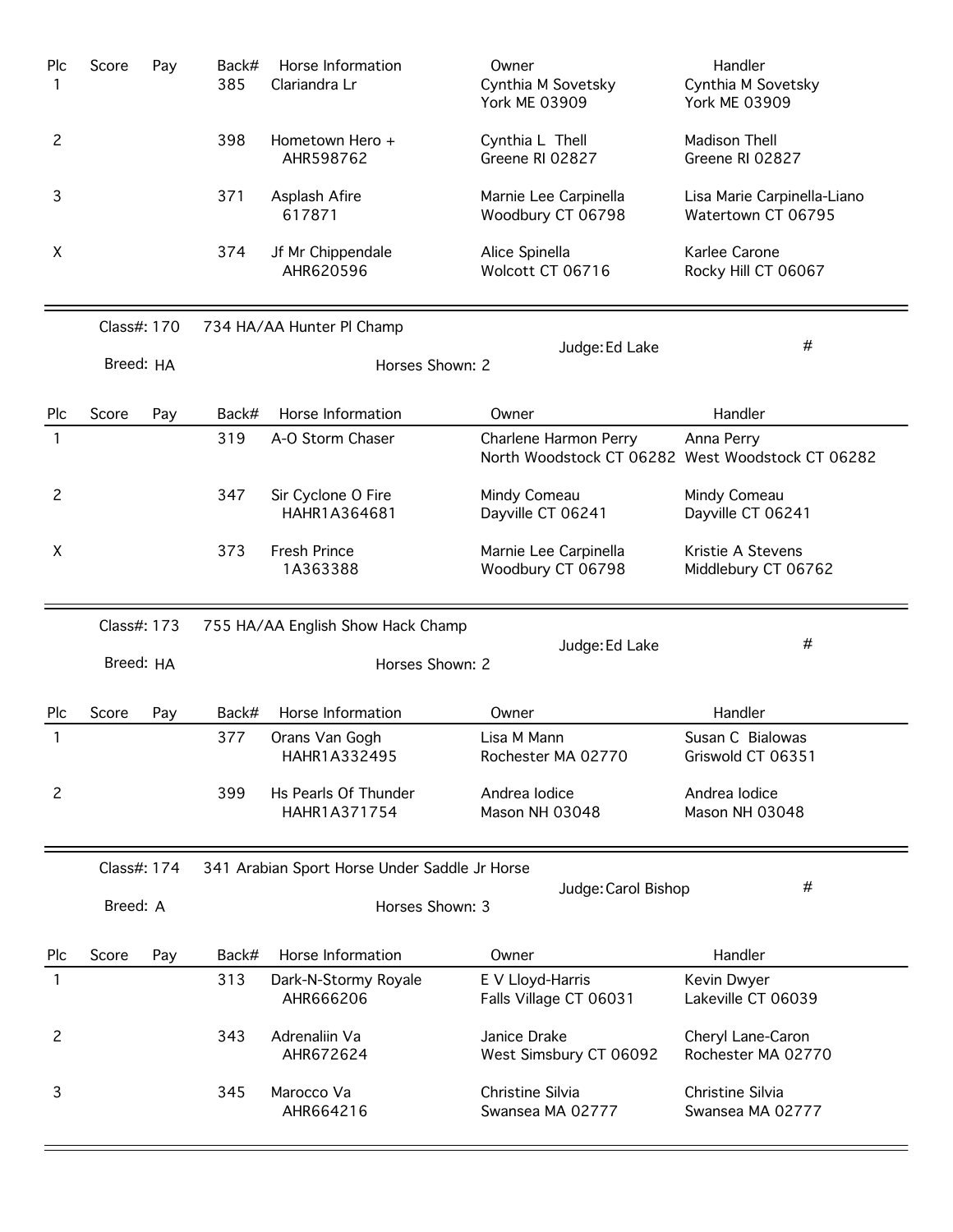|          | Class#: 175 |     |              | 1631 Arabian Hunter PL AATR                         |                                         |                           |                                                    |  |
|----------|-------------|-----|--------------|-----------------------------------------------------|-----------------------------------------|---------------------------|----------------------------------------------------|--|
|          | Breed: A    |     |              |                                                     | Horses Shown: 3                         | Judge: Ed Lake            | #                                                  |  |
| Plc<br>1 | Score       | Pay | Back#<br>457 | Horse Information<br>Burt Baquerach Wp<br>AHR616190 | Owner<br>Pamela A Ouellette             | North Smithfield RI 02896 | Handler<br><b>Madison Thell</b><br>Greene RI 02827 |  |
| 2        |             |     | 367          | Ea Heir I Am<br>618376                              | Jill Siskind<br>Holland MA 01521        |                           | Jill Siskind<br>Holland MA 01521                   |  |
| 3        |             |     | 358          | Om El Belvedere Dream<br>AHR649547                  | <b>Yianna Rhodes</b><br>Bethel VT 05032 |                           | Yianna Rhodes<br>Bethel VT 05032                   |  |
|          | Class#: 176 |     |              | 210 Arabian Western Trail Horse                     |                                         |                           |                                                    |  |
|          | Breed: A    |     |              |                                                     | Horses Shown: 0                         | Judge: Ed Lake            | #                                                  |  |
| Plc      | Score       | Pay | Back#        | Horse Information                                   | Owner                                   |                           | Handler                                            |  |
|          | Class#: 177 |     |              | 645 HA/AA Western Trail Horse                       |                                         |                           |                                                    |  |
|          | Breed: HA   |     |              |                                                     | Horses Shown: 1                         | Judge: Ed Lake            | #                                                  |  |
| Plc      | Score       | Pay | Back#        | Horse Information                                   | Owner                                   |                           | Handler                                            |  |
| 1        | 49          |     | 336          | Just Kidding<br>HAHR2A369443                        | Lora Hedrich                            | Greenfield NH 03047       | Lora Hedrich<br>Greenfield NH 03047                |  |
|          | Class#: 178 |     |              | 216 Arabian Western Trail ATR                       |                                         |                           |                                                    |  |
|          | Breed: A    |     |              |                                                     | Horses Shown: 0                         | Judge: Ed Lake            | #                                                  |  |
| Plc      | Score       | Pay | Back#        | Horse Information                                   | Owner                                   |                           | Handler                                            |  |
|          | Class#: 179 |     |              | 651 HA/AA Western Trail ATR                         |                                         |                           |                                                    |  |
|          | Breed: HA   |     |              |                                                     | Horses Shown: 0                         | Judge: Ed Lake            | #                                                  |  |
| Plc      | Score       | Pay | Back#        | Horse Information                                   | Owner                                   |                           | Handler                                            |  |
|          | Class#: 180 |     |              | 179 Arabian English Trail                           |                                         |                           |                                                    |  |
|          | Breed: A    |     |              |                                                     | Horses Shown: 0                         | Judge: Ed Lake            | #                                                  |  |
| Plc      | Score       | Pay | Back#        | Horse Information                                   | Owner                                   |                           | Handler                                            |  |
|          | Class#: 181 |     |              | 691 HA/AA English Trail                             |                                         |                           |                                                    |  |
|          | Breed: HA   |     |              |                                                     | Horses Shown: 0                         | Judge: Ed Lake            | #                                                  |  |
| Plc      | Score       | Pay | Back#        | Horse Information                                   | Owner                                   |                           | Handler                                            |  |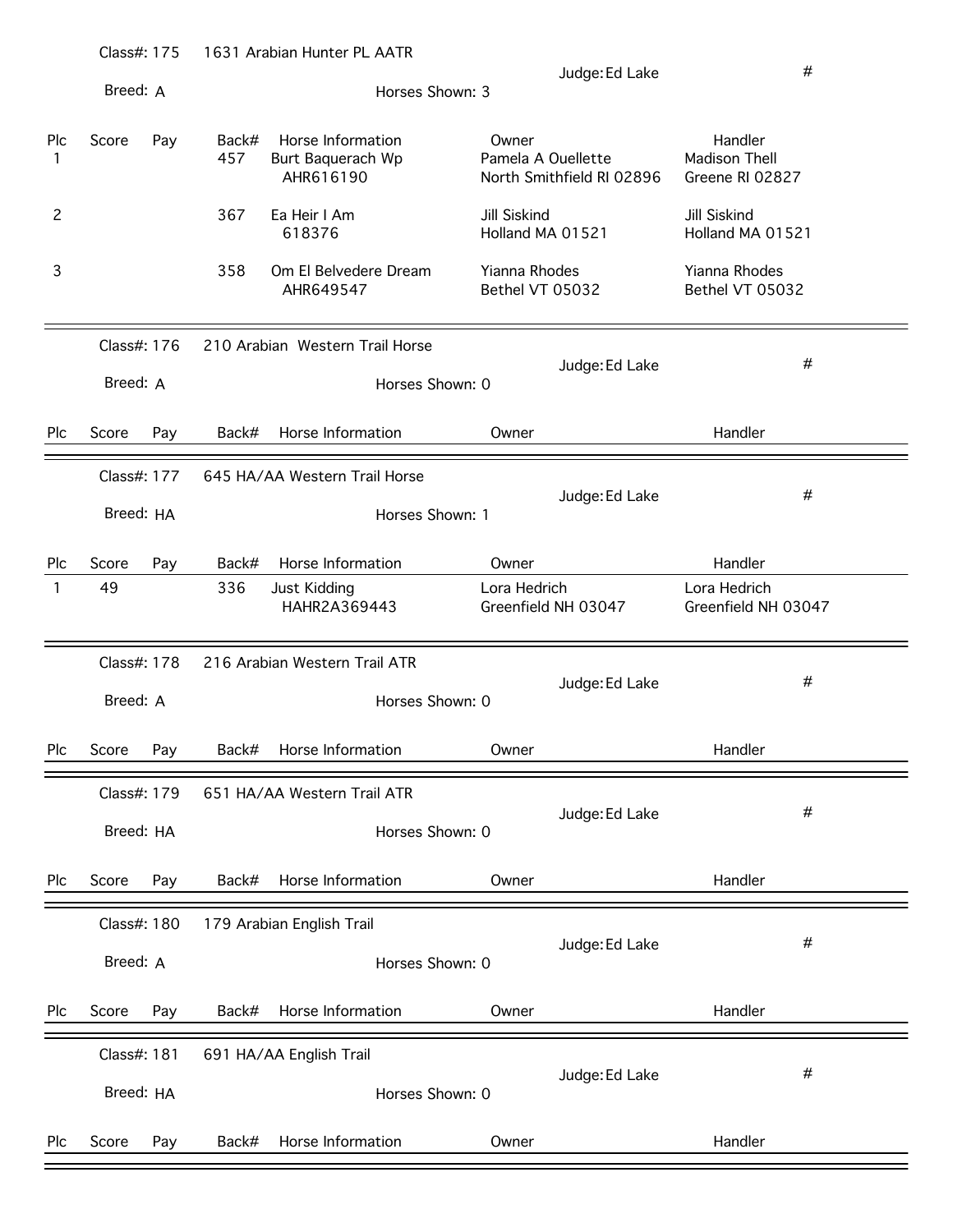|     | Class#: 182  |       | 183 Arabian English Trail ATR                     |                 |                      |                                       |  |
|-----|--------------|-------|---------------------------------------------------|-----------------|----------------------|---------------------------------------|--|
|     | Breed: A     |       |                                                   | Horses Shown: 0 | Judge: Ed Lake       | #                                     |  |
| Plc | Score        | Back# | Horse Information                                 | Owner           |                      | Handler                               |  |
|     | Pay          |       |                                                   |                 |                      |                                       |  |
|     | Class#: 183  |       | 695 HA/AA English Trail ATR                       |                 |                      |                                       |  |
|     | Breed: HA    |       |                                                   | Horses Shown: 0 | Judge: Ed Lake       | #                                     |  |
| Plc | Score<br>Pay | Back# | Horse Information                                 | Owner           |                      | Handler                               |  |
|     | Class#: 184  |       | 1027 A/HA/AA Trail Walk/Trot 10 & Under - Western |                 |                      |                                       |  |
|     | Breed:       |       |                                                   | Horses Shown: 0 | Judge: Ed Lake       | #                                     |  |
| Plc | Score<br>Pay | Back# | Horse Information                                 | Owner           |                      | Handler                               |  |
|     | Class#: 185  |       | 1121 A/HA/AA English Trail Walk/Trot 10 & Under   |                 |                      |                                       |  |
|     | Breed:       |       |                                                   | Horses Shown: 1 | Judge: Ed Lake       | #                                     |  |
|     |              |       |                                                   |                 |                      |                                       |  |
| Plc | Score<br>Pay | Back# | Horse Information                                 | Owner           |                      | Handler                               |  |
| 1   | 71           | 337   | Spring Scheherazade<br>AHR593539                  | Lora Hedrich    | Greenfield NH 03047  | lain Mackay<br>Dracut MA 01826-2      |  |
|     | Class#: 186  |       | 1388 Arabian In Hand Eng/West Trail               |                 |                      |                                       |  |
|     | Breed: A     |       |                                                   | Horses Shown: 0 | Judge: Ed Lake       | #                                     |  |
| Plc | Score<br>Pay | Back# | Horse Information                                 | Owner           |                      | Handler                               |  |
|     | Class#: 187  |       | 1394 HA/AA In Hand Trail Eng/West                 |                 |                      |                                       |  |
|     | Breed: HA    |       |                                                   | Horses Shown: 0 | Judge: Ed Lake       | #                                     |  |
|     |              |       |                                                   |                 |                      |                                       |  |
| Plc | Score<br>Pay | Back# | Horse Information                                 | Owner           |                      | Handler                               |  |
|     | Class#: 188  |       | 3006 Arabian Ranch Horse Riding                   |                 | Judge: Ed Lake       | #                                     |  |
|     | Breed: A     |       |                                                   | Horses Shown: 1 |                      |                                       |  |
| Plc | Score<br>Pay | Back# | Horse Information                                 | Owner           |                      | Handler                               |  |
| 1   | 64           | 307   | Rosalita RI<br>AHR554614                          | Karina Hubeny   | Southington CT 06489 | Karina Hubeny<br>Southington CT 06489 |  |
|     | Class#: 189  |       | 3008 Arabian Ranch Horse Riding ATR               |                 |                      |                                       |  |
|     | Breed: A     |       |                                                   | Horses Shown: 2 | Judge: Ed Lake       | #                                     |  |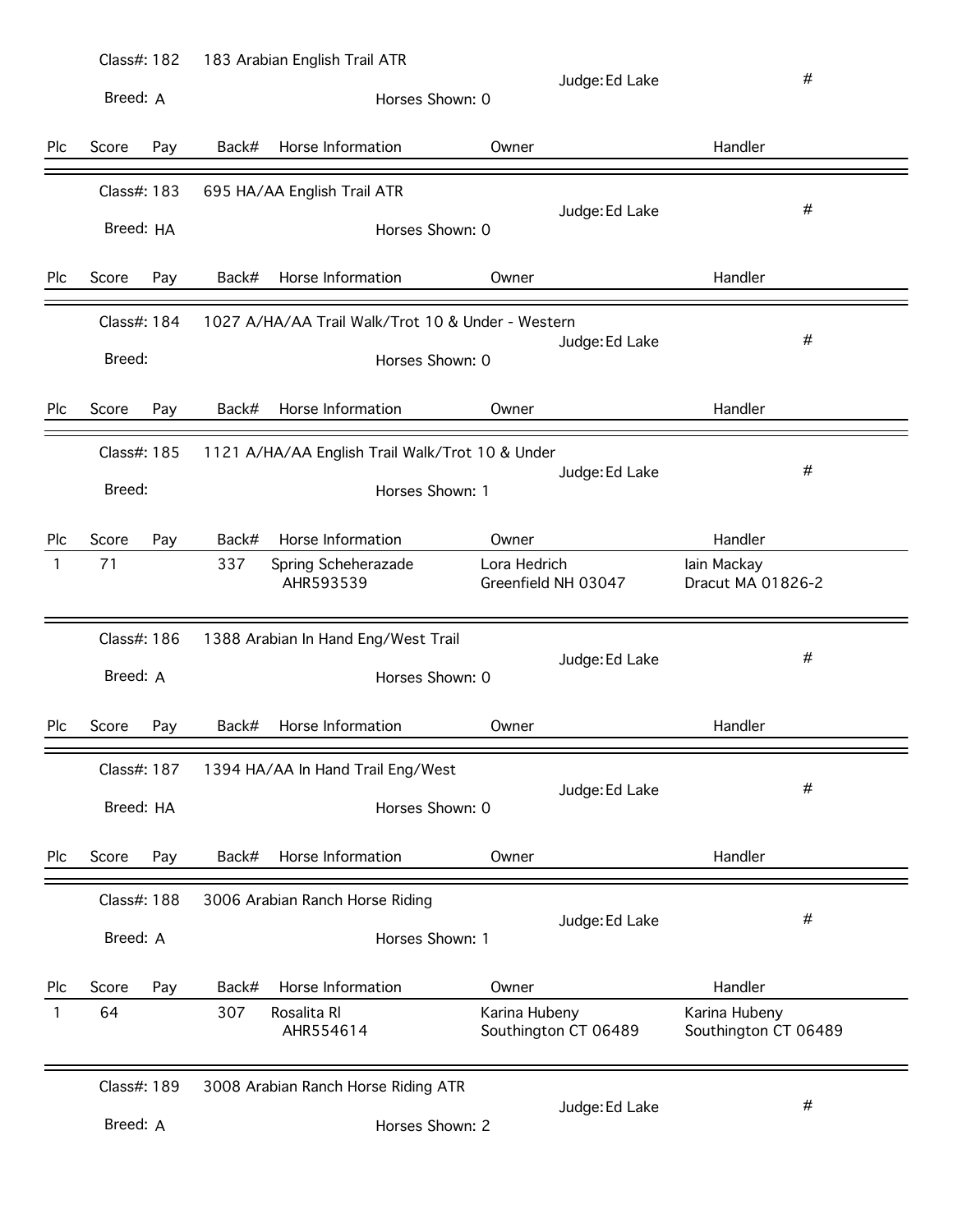| Plc<br>1       | Score<br>69 | Pay | Back#<br>307 | Horse Information<br>Rosalita RI<br>AHR554614    | Owner<br>Karina Hubeny<br>Southington CT 06489 | Handler<br>Karina Hubeny<br>Southington CT 06489 |
|----------------|-------------|-----|--------------|--------------------------------------------------|------------------------------------------------|--------------------------------------------------|
| 2              | 58.5        |     | 334          | Millenniums Legacy<br>AHR604808                  | Lynn Depaolo<br>Southington CT 06489           | Lynn Depaolo<br>Southington CT 06489             |
|                | Class#: 190 |     |              | 3026 HA/AA Ranch Horse Riding                    |                                                |                                                  |
|                | Breed: HA   |     |              | Horses Shown: 3                                  | Judge: Ed Lake                                 | #                                                |
| Plc            | Score       | Pay | Back#        | Horse Information                                | Owner                                          | Handler                                          |
| 1              | 77          |     | 347          | Sir Cyclone O Fire<br>HAHR1A364681               | Mindy Comeau<br>Dayville CT 06241              | Mindy Comeau<br>Dayville CT 06241                |
| $\overline{c}$ | 74          |     | 309          | SH Cockadudealou<br>1A374410                     | <b>Matthew Stains</b><br>Somerset MA 02726     | Patrick Corrigan<br>Tolland CT 06084             |
| 3              | 73.5        |     | 336          | Just Kidding<br>HAHR2A369443                     | Lora Hedrich<br>Greenfield NH 03047            | Lora Hedrich<br>Greenfield NH 03047              |
|                | Class#: 191 |     |              | 3028 HA/AA Ranch Horse Riding ATR                |                                                |                                                  |
|                | Breed: HA   |     |              | Horses Shown: 0                                  | Judge: Ed Lake                                 | #                                                |
| Plc            | Score       | Pay | Back#        | Horse Information                                | Owner                                          | Handler                                          |
|                |             |     |              |                                                  |                                                |                                                  |
|                | Class#: 201 |     |              | 39 Arabian Sport Horse Mares In-Hand - 4 & Under |                                                |                                                  |
|                | Breed: A    |     |              | Horses Shown: 0                                  | Judge: Carol Bishop                            | #                                                |
| Plc            | Score       | Pay | Back#        | Horse Information                                | Owner                                          | Handler                                          |
|                | Class#: 202 |     |              | 39 Arabian Sport Horse Mares In-Hand - 5 & Over  |                                                |                                                  |
|                | Breed: A    |     |              | Horses Shown: 2                                  | Judge: Carol Bishop                            | #                                                |
| Plc            | Score       | Pay | Back#        | Horse Information                                | Owner                                          | Handler                                          |
| 1              | 80.5        |     | 324          | Jewel Of Jiuliusz                                | Courtney Moreau<br>Woodstock CT 06281          | Courtney Moreau<br>Woodstock CT 06281            |
| 2              | 77          |     | 313          | Dark-N-Stormy Royale<br>AHR666206                | E V Lloyd-Harris<br>Falls Village CT 06031     | Kevin Dwyer<br>Lakeville CT 06039                |
|                | Class#: 203 |     |              | 43 Arabian Sport Horse Mares In-Hand ATH         |                                                |                                                  |
|                | Breed: A    |     |              | Horses Shown: 2                                  | Judge: Carol Bishop                            | #                                                |
| Plc            | Score       | Pay | Back#        | Horse Information                                | Owner                                          | Handler                                          |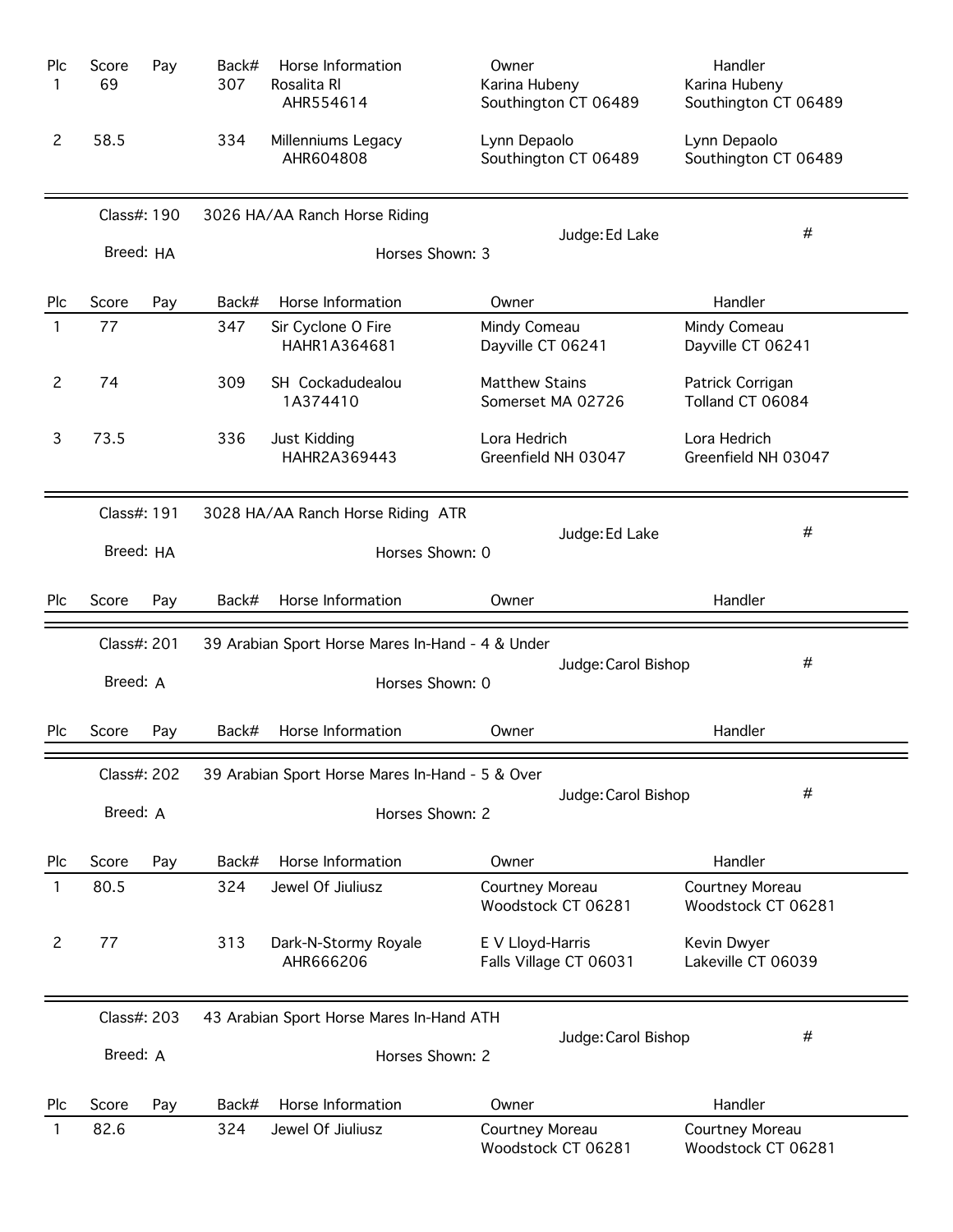| $\overline{c}$ | 78.5        |             | 313   | Dark-N-Stormy Royale<br>AHR666206                    |                 | E V Lloyd-Harris<br>Falls Village CT 06031 | Jennifer Roberts<br>Spofford NH 03462   |
|----------------|-------------|-------------|-------|------------------------------------------------------|-----------------|--------------------------------------------|-----------------------------------------|
|                |             | Class#: 204 |       | 385 Arabian Sport Horse Mares In-Hand JTH 18 & Under |                 | Judge: Carol Bishop                        | #                                       |
|                | Breed: A    |             |       |                                                      | Horses Shown: 0 |                                            |                                         |
| Plc            | Score       | Pay         | Back# | Horse Information                                    |                 | Owner                                      | Handler                                 |
|                | Class#: 205 |             |       | 53 Arabian Sport Horse Geldings In-Hand - 4 & under  |                 |                                            |                                         |
|                | Breed: A    |             |       |                                                      | Horses Shown: 3 | Judge: Carol Bishop                        | #                                       |
| Plc            | Score       | Pay         | Back# | Horse Information                                    |                 | Owner                                      | Handler                                 |
| $\mathbf{1}$   | 86          |             | 343   | Adrenaliin Va<br>AHR672624                           |                 | Janice Drake<br>West Simsbury CT 06092     | Cheryl Lane-Caron<br>Rochester MA 02770 |
| $\mathbf{2}$   | 82          |             | 325   | Exxavier<br>AHR674413                                |                 | Melanie Altrich<br>Sharon MA 02067         | Melanie Altrich<br>Sharon MA 02067      |
| 3              | 78.5        |             | 677   | Cimarron Tjh<br>AHR669842                            |                 | Teresa Halbardier<br>Lebanon CT 06249      | Teresa Halbardier<br>Lebanon CT 06249   |
|                |             | Class#: 206 |       | 53 Arabian Sport Horse Geldings In-Hand - 5 & Over   |                 |                                            |                                         |
|                | Breed: A    |             |       |                                                      | Horses Shown: 2 | Judge: Carol Bishop                        | #                                       |
| Plc            | Score       | Pay         | Back# | Horse Information                                    |                 | Owner                                      | Handler                                 |
| $\mathbf{1}$   | 80.5        |             | 345   | Marocco Va<br>AHR664216                              |                 | Christine Silvia<br>Swansea MA 02777       | Christine Silvia<br>Swansea MA 02777    |
| $\mathsf{S}$   | 75          |             | 456   | Chesney $+$<br>AHR645202                             |                 | Erin Cassidy<br>Westford MA 01886          | Erin Cassidy<br>Westford MA 01886       |
|                | Class#: 207 |             |       | 57 Arabian Sport Horse Geldings In-Hand ATH          |                 |                                            |                                         |
|                | Breed: A    |             |       |                                                      | Horses Shown: 4 | Judge: Carol Bishop                        | #                                       |
| Plc            | Score       | Pay         | Back# | Horse Information                                    |                 | Owner                                      | Handler                                 |
| 1              | 82.5        |             | 345   | Marocco Va<br>AHR664216                              |                 | Christine Silvia<br>Swansea MA 02777       | Christine Silvia<br>Swansea MA 02777    |
| $\mathbf{2}$   | 79.5        |             | 325   | Exxavier<br>AHR674413                                |                 | Melanie Altrich<br>Sharon MA 02067         | Melanie Altrich<br>Sharon MA 02067      |
| 3              | 79          |             | 343   | Adrenaliin Va<br>AHR672624                           |                 | Janice Drake<br>West Simsbury CT 06092     | Janice Drake<br>West Simsbury CT 06092  |
| 4              | 77          |             | 677   | Cimarron Tjh<br>AHR669842                            |                 | Teresa Halbardier<br>Lebanon CT 06249      | Teresa Halbardier<br>Lebanon CT 06249   |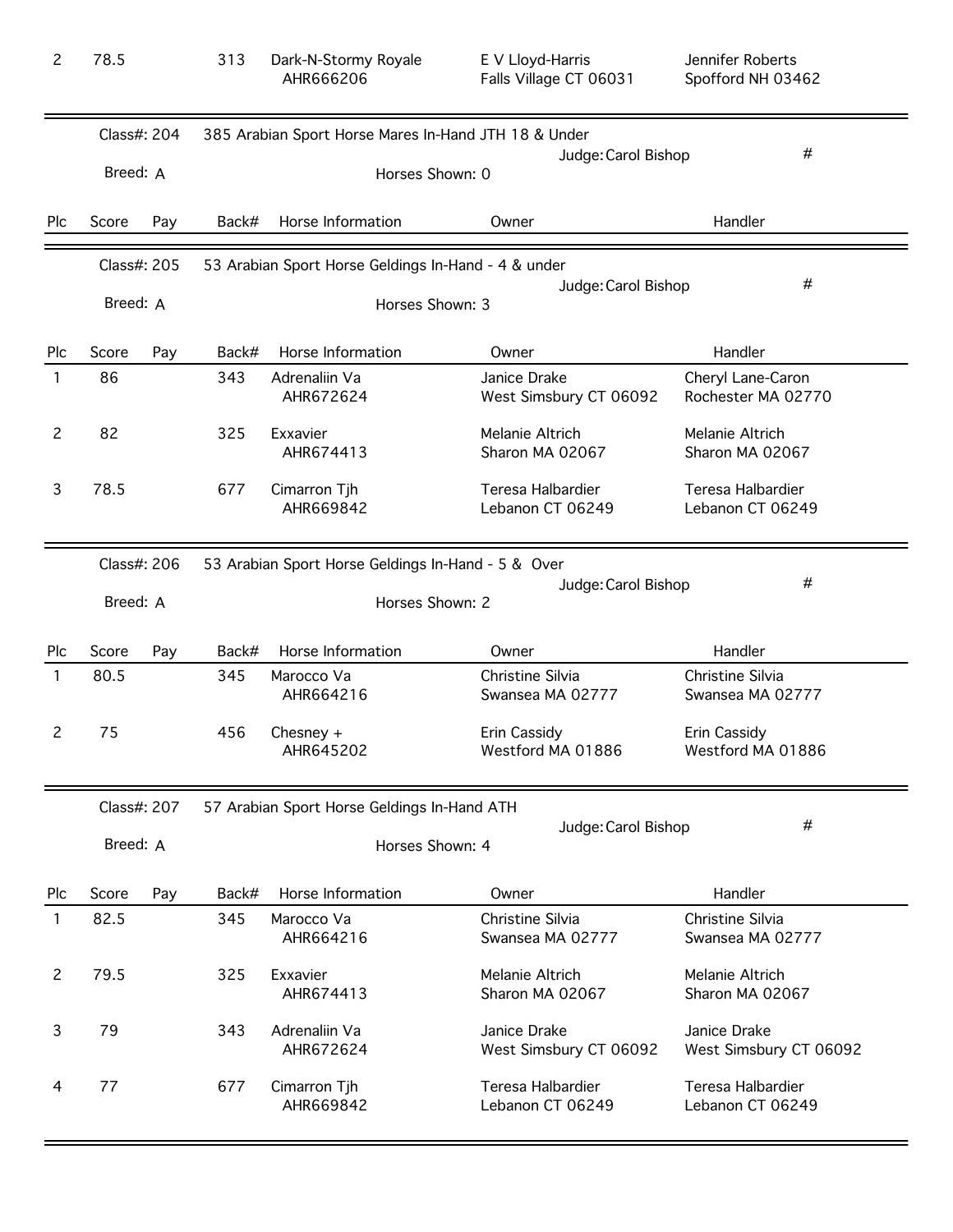|          | Class#: 208          | 387 Arabian Sport Horse Geldings In-Hand JTH 18 & Under       |                                               |                                               |
|----------|----------------------|---------------------------------------------------------------|-----------------------------------------------|-----------------------------------------------|
|          | Breed: A             | Horses Shown: 1                                               | Judge: Carol Bishop                           | #                                             |
| Plc<br>1 | Score<br>Pay<br>75.5 | Horse Information<br>Back#<br>456<br>Chesney $+$<br>AHR645202 | Owner<br>Erin Cassidy<br>Westford MA 01886    | Handler<br>Erin Cassidy<br>Westford MA 01886  |
|          | Class#: 209          | 46 Arabian Sport Horse Stallions In-Hand                      | Judge: Carol Bishop                           | #                                             |
|          | Breed: A             | Horses Shown: 1                                               |                                               |                                               |
| Plc      | Score<br>Pay         | Horse Information<br>Back#                                    | Owner                                         | Handler                                       |
| 1        | 77.9                 | 352<br>Omari Shai<br>AHR665179                                | Daralin Parker Beckett<br>Exeter ME 04435     | Daralin Parker Beckett<br>Exeter ME 04435     |
|          | Class#: 210          | 50 Arabian Sport Horse Stallions In-Hand ATH                  | Judge: Carol Bishop                           | #                                             |
|          | Breed: A             | Horses Shown: 1                                               |                                               |                                               |
| Plc      | Score<br>Pay         | Horse Information<br>Back#                                    | Owner                                         | Handler                                       |
| 1        | 77                   | 352<br>Omari Shai<br>AHR665179                                | Daralin Parker Beckett<br>Exeter ME 04435     | Daralin Parker Beckett<br>Exeter ME 04435     |
|          | Class#: 211          | 50 Arabian Sport Horse Stallions In-Hand ATH - 18 & Under     |                                               | #                                             |
|          | Breed: A             | Horses Shown: 0                                               | Judge: Carol Bishop                           |                                               |
| Plc      | Score<br>Pay         | Horse Information<br>Back#                                    | Owner                                         | Handler                                       |
|          | Class#: $212$        | 475 HA/AA Sport Horse Mares In-Hand - 4 & Under               |                                               |                                               |
|          | Breed: HA            | Horses Shown: 1                                               | Judge: Carol Bishop                           | #                                             |
| Plc      | Score<br>Pay         | Horse Information<br>Back#                                    | Owner                                         | Handler                                       |
| 1        | 74.7                 | 353<br>Montgomery Jm<br>HAHR3A379478                          | Daralin Parker Beckett<br>Exeter ME 04435     | Daralin Parker Beckett<br>Exeter ME 04435     |
|          | Class#: 213          | 475 HA/AA Sport Horse Mares In-Hand - 5 & Over                |                                               |                                               |
|          | Breed: HA            | Horses Shown: 3                                               | Judge: Carol Bishop                           | #                                             |
| Plc      | Score<br>Pay         | Horse Information<br>Back#                                    | Owner                                         | Handler                                       |
| 1        | 83                   | 387<br>Sf A Lilbit Elegant<br>1A343306                        | Annalisa Krupp-Boucher<br>Blackstone MA 01504 | Annalisa Krupp-Boucher<br>Blackstone MA 01504 |
| 2        | 77.9                 | 314<br>Rum Swizzle Royale<br>AAHRAA11239                      | E V Lloyd-Harris<br>Falls Village CT 06031    | Kevin Dwyer<br>Lakeville CT 06039             |
| 3        | 77                   | 326<br>Alf Freesia                                            | Sarah Newton                                  | Sarah Newton                                  |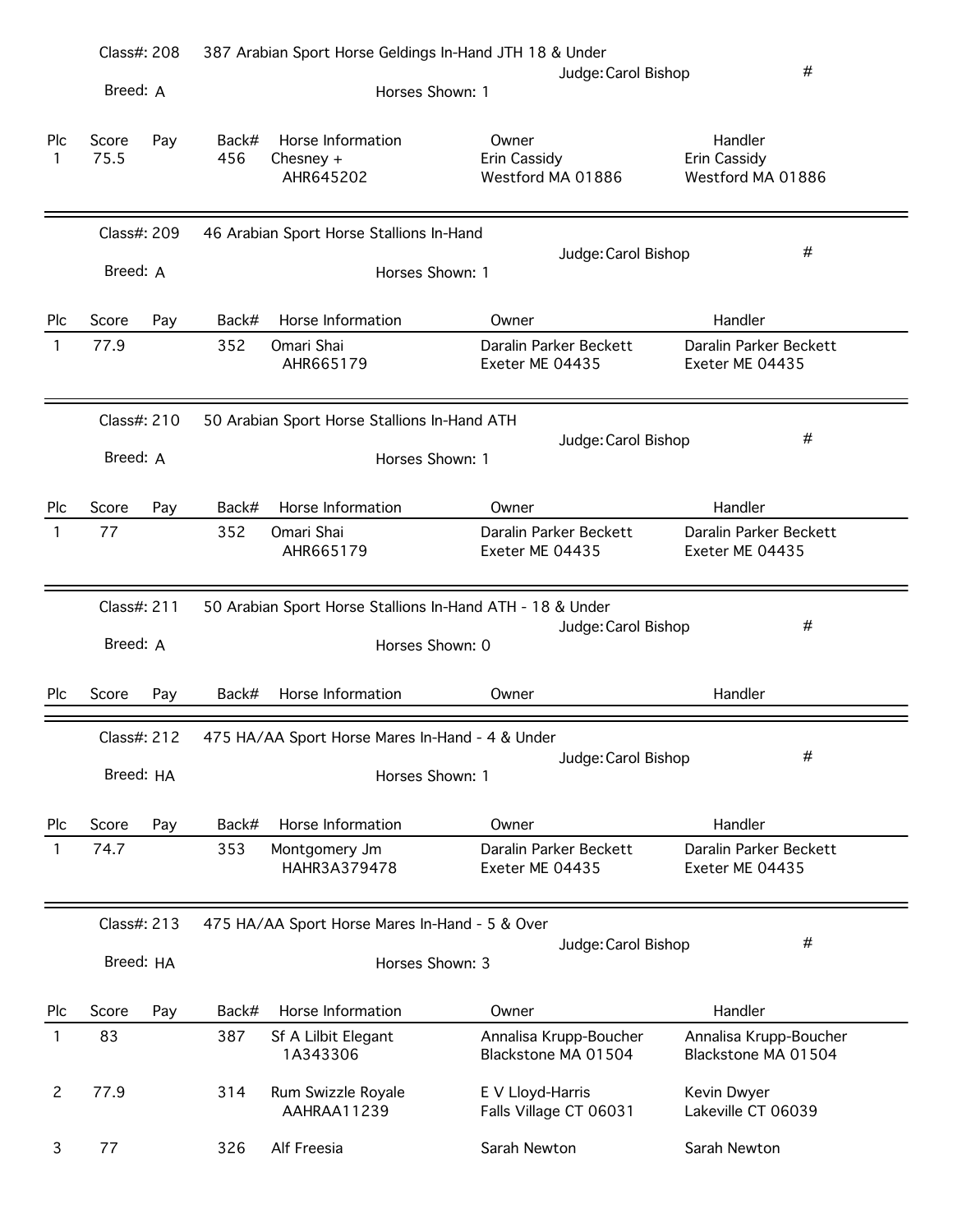|                | Class#: 214 |     |       | 479 HA/AA Sport Horse Mares In-Hand ATH            |                                               |                                               |
|----------------|-------------|-----|-------|----------------------------------------------------|-----------------------------------------------|-----------------------------------------------|
|                | Breed: HA   |     |       | Horses Shown: 3                                    | Judge: Carol Bishop                           | #                                             |
| Plc            | Score       | Pay | Back# | Horse Information                                  | Owner                                         | Handler                                       |
| $\mathbf{1}$   | 82          |     | 387   | Sf A Lilbit Elegant<br>1A343306                    | Annalisa Krupp-Boucher<br>Blackstone MA 01504 | Annalisa Krupp-Boucher<br>Blackstone MA 01504 |
| $\overline{2}$ | 79.4        |     | 314   | Rum Swizzle Royale<br>AAHRAA11239                  | E V Lloyd-Harris<br>Falls Village CT 06031    | Jennifer Roberts<br>Spofford NH 03462         |
| 3              | 75.1        |     | 353   | Montgomery Jm<br>HAHR3A379478                      | Daralin Parker Beckett<br>Exeter ME 04435     | Daralin Parker Beckett<br>Exeter ME 04435     |
|                | Class#: 215 |     |       | 490 HA/AA Sport Horse Mares In-Hand JTH 18 & Under |                                               |                                               |
|                | Breed: HA   |     |       | Horses Shown: 1                                    | Judge: Carol Bishop                           | #                                             |
| Plc            | Score       | Pay | Back# | Horse Information                                  | Owner                                         | Handler                                       |
| 1              | 83          |     | 341   | Jays Twoeyed Star<br>HAHR1A365259                  | Lora Hedrich<br>Greenfield NH 03047           | Elizabeth Mccann<br>Mason NH 03048            |
|                | Class#: 216 |     |       | 494 HA/AA Sport Horse Geldings In-Hand - 4 & Under |                                               |                                               |
|                | Breed: HA   |     |       | Horses Shown: 1                                    | Judge: Carol Bishop                           | #                                             |
| Plc            | Score       | Pay | Back# | Horse Information                                  | Owner                                         | Handler                                       |
| 1              | 79          |     | 429   | Hey Akhalua Bey<br>HAHR2A380285                    | Andrea lodice<br>Mason NH 03048               | Lillyanna Kuehl<br>Mason NH 03048             |
|                | Class#: 217 |     |       | 494 HA/AA Sport Horse Geldings In-Hand - 5 & Over  |                                               |                                               |
|                | Breed: HA   |     |       | Horses Shown: 8                                    | Judge: Carol Bishop                           | #                                             |
| Plc            | Score       | Pay | Back# | Horse Information                                  | Owner                                         | Handler                                       |
| 1              | 86.6        |     | 397   | Abaskin Stardom<br>HAHR5A370195                    | <b>Madison Thell</b><br>Greene RI 02827       | <b>Madison Thell</b><br>Greene RI 02827       |
| $\overline{c}$ | 80.9        |     | 342   | Raize The Bar<br>HAHR1A366115                      | Cheryl Lane-Caron<br>Rochester MA 02770       | Cheryl Lane-Caron<br>Rochester MA 02770       |
| 3              | 80.5        |     | 344   | Mia Country Star<br>HAHR1A373323                   | Julie Dugas<br>Fairhaven MA 02719             | Julie Dugas<br>Fairhaven MA 02719             |
| 4              | 79.2        |     | 675   | Vallejo Moon Tiger<br>HAHR1A369651                 | Jennifer Vieira<br>West Greenwich RI 02817    | Richard C Thell<br>Greene RI 02827            |
| 5              | 79.1        |     | 321   | A Wild Fling<br>HAHR1A361464                       | Caroline Ventura<br>North Dighton MA 02764    | Caroline Ventura<br>North Dighton MA 02764    |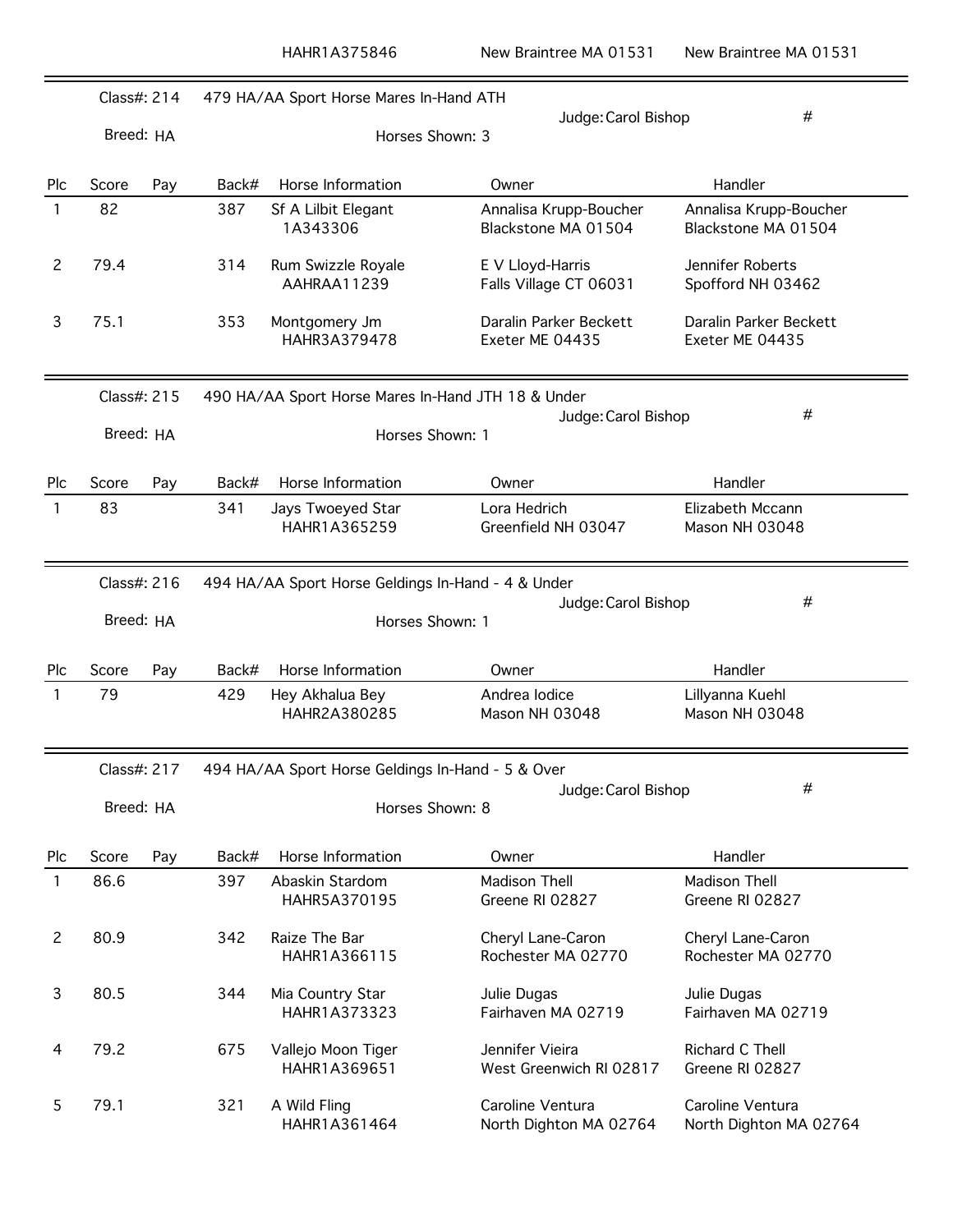| 6   | 78.3         | 336   | Just Kidding<br>HAHR2A369443                          | Lora Hedrich<br>Greenfield NH 03047       |                     | Lora Hedrich<br>Greenfield NH 03047       |
|-----|--------------|-------|-------------------------------------------------------|-------------------------------------------|---------------------|-------------------------------------------|
|     | 74.6         | 320   | Magicaul Seekret Goa<br>HAHR3A369562                  | Chelsea Littlefield<br>Woodstock CT 06281 |                     | Chelsea Littlefield<br>Woodstock CT 06281 |
|     | 77.7         | 347   | Sir Cyclone O Fire<br>HAHR1A364681                    | Mindy Comeau<br>Dayville CT 06241         |                     | Mindy Comeau<br>Dayville CT 06241         |
|     | Class#: 218  |       | 498 HA/AA Sport Horse Geldings In-Hand ATH            |                                           |                     | #                                         |
|     | Breed: HA    |       | Horses Shown: 5                                       |                                           | Judge: Carol Bishop |                                           |
| Plc | Score<br>Pay | Back# | Horse Information                                     | Owner                                     |                     | Handler                                   |
| 1   | 86.5         | 397   | Abaskin Stardom<br>HAHR5A370195                       | Madison Thell<br>Greene RI 02827          |                     | Madison Thell<br>Greene RI 02827          |
| 2   | 80.9         | 342   | Raize The Bar<br>HAHR1A366115                         | Cheryl Lane-Caron<br>Rochester MA 02770   |                     | Julie Dugas<br>Fairhaven MA 02719         |
| 3   | 79.5         | 344   | Mia Country Star<br>HAHR1A373323                      | Julie Dugas<br>Fairhaven MA 02719         |                     | Julie Dugas<br>Fairhaven MA 02719         |
| 4   | 79           | 429   | Hey Akhalua Bey<br>HAHR2A380285                       | Andrea lodice<br>Mason NH 03048           |                     | Lillyanna Kuehl<br>Mason NH 03048         |
| 5   | 78.3         | 336   | Just Kidding<br>HAHR2A369443                          | Lora Hedrich<br>Greenfield NH 03047       |                     | Elizabeth Mccann<br>Mason NH 03048        |
|     | Class#: 219  |       | 492 HA/AA Sport Horse Geldings In Hand JTH 18 & Under |                                           |                     |                                           |
|     | Breed: HA    |       | Horses Shown: 1                                       |                                           | Judge: Carol Bishop | #                                         |
| Plc | Score<br>Pay | Back# | Horse Information                                     | Owner                                     |                     | Handler                                   |
| 1   | 77.8         | 336   | Just Kidding<br>HAHR2A369443                          | Lora Hedrich<br>Greenfield NH 03047       |                     | Elizabeth Mccann<br>Mason NH 03048        |
|     | Class#: 220  |       | 484 HA/AA Sport Horse Stallions In-Hand               |                                           |                     |                                           |
|     | Breed: HA    |       | Horses Shown: 0                                       |                                           | Judge: Carol Bishop | #                                         |
| Plc | Score<br>Pay | Back# | Horse Information                                     | Owner                                     |                     | Handler                                   |
|     | Class#: 221  |       | 488 HA/AA Sport Horse Stallions In-Hand ATH           |                                           |                     | #                                         |
|     | Breed: HA    |       | Horses Shown: 0                                       |                                           | Judge: Carol Bishop |                                           |
| Plc | Score<br>Pay | Back# | Horse Information                                     | Owner                                     |                     | Handler                                   |
|     | Class#: 222  |       | 1695 Sport Horse Shwomanship ATH                      |                                           |                     |                                           |
|     | Breed:       |       | Horses Shown: 0                                       |                                           | Judge: Carol Bishop | #                                         |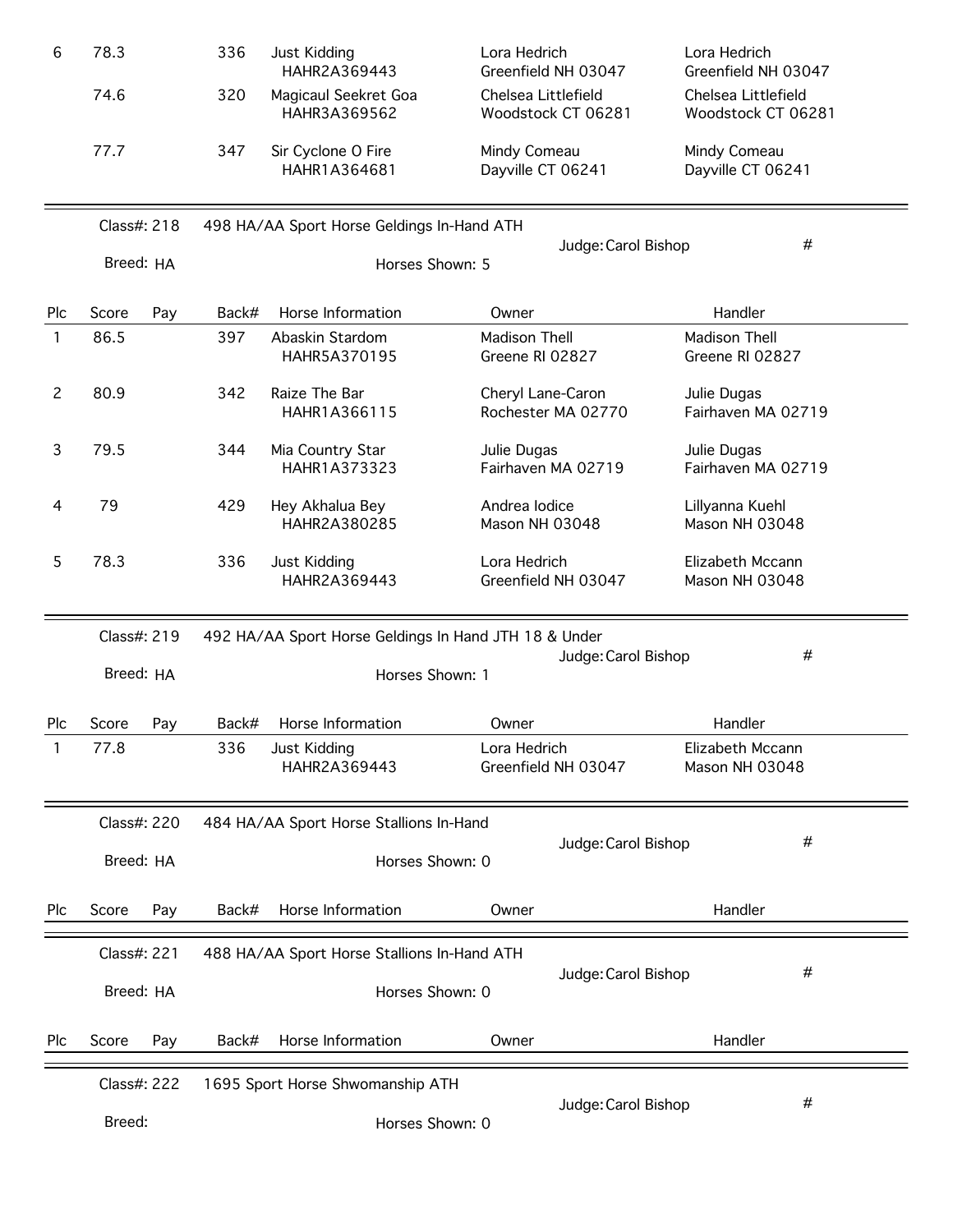| Plc | Score       | Pay | Back# | Horse Information                                 | Owner                                       | Handler                                     |
|-----|-------------|-----|-------|---------------------------------------------------|---------------------------------------------|---------------------------------------------|
|     | Class#: 300 |     |       | 1382 A/HA/AA Intro Dressage - Open Test A         |                                             |                                             |
|     | Breed:      |     |       |                                                   | Judge: Carol Bishop<br>Horses Shown: 2      | #                                           |
|     |             |     |       |                                                   |                                             |                                             |
| Plc | Score       | Pay | Back# | Horse Information                                 | Owner                                       | Handler                                     |
| 1   | 65.313      |     | 324   | Jewel Of Jiuliusz                                 | Courtney Moreau<br>Woodstock CT 06281       | Courtney Moreau<br>Woodstock CT 06281       |
| 2   | 64.375      |     | 323   | Cf Wild Bill Bently +/<br>HAHR1A365454            | Alissa Donnell<br>Carthage NY 13619         | Anna Okeefe<br>Taunton MA 02780             |
|     | Class#: 301 |     |       | 1382 A/HA/AA Intro Dressage - Open Test B         |                                             |                                             |
|     | Breed:      |     |       |                                                   | Judge: Carol Bishop<br>Horses Shown: 3      | #                                           |
|     |             |     |       |                                                   |                                             |                                             |
| Plc | Score       | Pay | Back# | Horse Information                                 | Owner                                       | Handler                                     |
| 1   | 77.500      |     | 332   | Thats Amore Uf<br>HAHR1A370798                    | Laurel M Bissonnette<br>Pittsfield NH 03263 | Laurel M Bissonnette<br>Pittsfield NH 03263 |
| 2   | 66.875      |     | 324   | Jewel Of Jiuliusz                                 | Courtney Moreau<br>Woodstock CT 06281       | Courtney Moreau<br>Woodstock CT 06281       |
| 3   | 66.250      |     | 323   | Cf Wild Bill Bently +/<br>HAHR1A365454            | Alissa Donnell<br>Carthage NY 13619         | Anna Okeefe<br>Taunton MA 02780             |
|     | Class#: 302 |     |       | 1382 A/HA/AA Intro Dressage - Open Test C         |                                             |                                             |
|     | Breed:      |     |       |                                                   | Judge: Carol Bishop<br>Horses Shown: 2      | #                                           |
| Plc | Score       | Pay | Back# | Horse Information                                 | Owner                                       | Handler                                     |
|     | 75.250      |     | 332   | Thats Amore Uf<br>HAHR1A370798                    | Laurel M Bissonnette<br>Pittsfield NH 03263 | Laurel M Bissonnette<br>Pittsfield NH 03263 |
| 2   | 65.250      |     | 323   | Cf Wild Bill Bently +/<br>HAHR1A365454            | Alissa Donnell<br>Carthage NY 13619         | Anna Okeefe<br>Taunton MA 02780             |
|     | Class#: 303 |     |       | 790 A/HA/AA Dressage Training Level - Test 1 Open |                                             |                                             |
|     | Breed:      |     |       |                                                   | Judge: Carol Bishop<br>Horses Shown: 4      | #                                           |
|     |             |     |       |                                                   |                                             |                                             |
| Plc | Score       | Pay | Back# | Horse Information                                 | Owner                                       | Handler                                     |
| 1   | 75.769      |     | 342   | Raize The Bar<br>HAHR1A366115                     | Cheryl Lane-Caron<br>Rochester MA 02770     | Cheryl Lane-Caron<br>Rochester MA 02770     |
| 2   | 67.308      |     | 347   | Sir Cyclone O Fire<br>HAHR1A364681                | Mindy Comeau<br>Dayville CT 06241           | Mindy Comeau<br>Dayville CT 06241           |
| 3   | 66.154      |     | 321   | A Wild Fling<br>HAHR1A361464                      | Caroline Ventura<br>North Dighton MA 02764  | Caroline Ventura<br>North Dighton MA 02764  |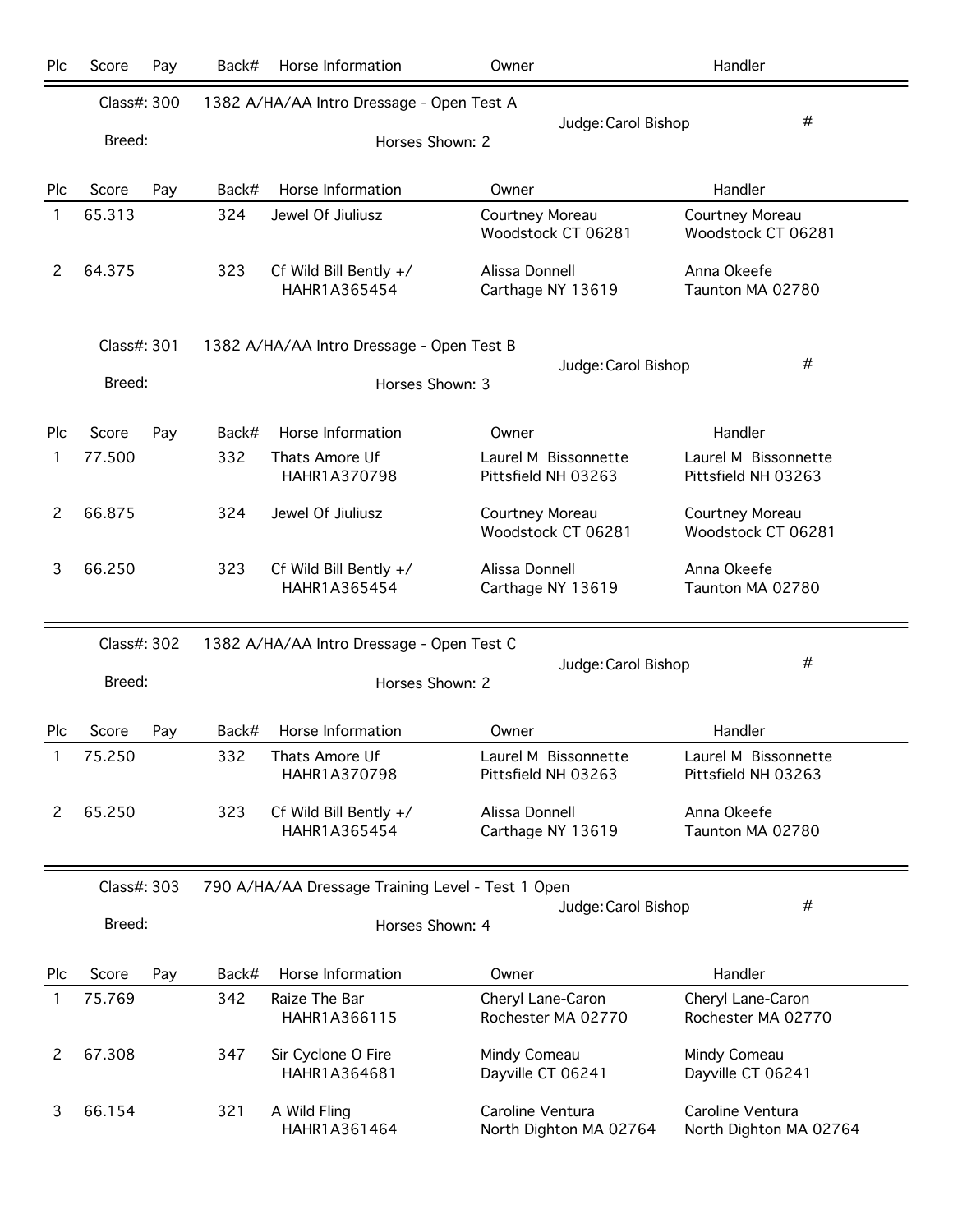| 4              | 64.808                |     | 324   | Jewel Of Jiuliusz                                                    | Courtney Moreau<br>Woodstock CT 06281      | Suzanne Phillips<br>Taunton MA 02780        |
|----------------|-----------------------|-----|-------|----------------------------------------------------------------------|--------------------------------------------|---------------------------------------------|
|                | Class#: 304<br>Breed: |     |       | 790 A/HA/AA Dressage Training Level - Test 2 Open<br>Horses Shown: 3 | Judge: Carol Bishop                        | #                                           |
|                |                       |     |       |                                                                      |                                            |                                             |
| Plc            | Score                 | Pay | Back# | Horse Information                                                    | Owner                                      | Handler                                     |
| 1              | 68.103                |     | 347   | Sir Cyclone O Fire<br>HAHR1A364681                                   | Mindy Comeau<br>Dayville CT 06241          | Mindy Comeau<br>Dayville CT 06241           |
| $\overline{c}$ | 64.310                |     | 340   | Dundancing<br>HAHR1A379420                                           | Lora Hedrich<br>Greenfield NH 03047        | Lora Hedrich<br>Greenfield NH 03047         |
| 3              | 60.345                |     | 324   | Jewel Of Jiuliusz                                                    | Courtney Moreau<br>Woodstock CT 06281      | Suzanne Phillips<br>Taunton MA 02780        |
|                | Class#: 305           |     |       | 790 A/HA/AA Dressage Training Level - Test 3 Open                    |                                            | #                                           |
|                | Breed:                |     |       | Horses Shown: 7                                                      | Judge: Carol Bishop                        |                                             |
| Plc            | Score                 | Pay | Back# | Horse Information                                                    | Owner                                      | Handler                                     |
| 1              | 74.828                |     | 397   | Abaskin Stardom<br>HAHR5A370195                                      | Madison Thell<br>Greene RI 02827           | Madison Thell<br>Greene RI 02827            |
| $\overline{c}$ | 74.310                |     | 326   | Alf Freesia<br>HAHR1A375846                                          | Sarah Newton<br>New Braintree MA 01531     | Sarah Newton<br>New Braintree MA 01531      |
| 3              | 70.517                |     | 342   | Raize The Bar<br>HAHR1A366115                                        | Cheryl Lane-Caron<br>Rochester MA 02770    | Cheryl Lane-Caron<br>Rochester MA 02770     |
| 4              | 64.483                |     | 347   | Sir Cyclone O Fire<br>HAHR1A364681                                   | Mindy Comeau<br>Dayville CT 06241          | Mindy Comeau<br>Dayville CT 06241           |
| 5              | 62.414                |     | 340   | Dundancing<br>HAHR1A379420                                           | Lora Hedrich<br>Greenfield NH 03047        | Lora Hedrich<br>Greenfield NH 03047         |
| 6              | 61.724                |     | 321   | A Wild Fling<br>HAHR1A361464                                         | Caroline Ventura<br>North Dighton MA 02764 | Caroline Ventura<br>North Dighton MA 02764  |
| 7              | 58.621                |     | 344   | Mia Country Star<br>HAHR1A373323                                     | Julie Dugas<br>Fairhaven MA 02719          | Julie Dugas<br>Fairhaven MA 02719           |
|                | Class#: 306           |     |       | 792 A/HA/AA Dressage Training Level ATR - Test 1 ATR                 |                                            |                                             |
|                | Breed:                |     |       | Horses Shown: 7                                                      | Judge: Carol Bishop                        | #                                           |
| Plc            | Score                 | Pay | Back# | Horse Information                                                    | Owner                                      | Handler                                     |
| 1              | 72.308                |     | 337   | Spring Scheherazade<br>AHR593539                                     | Lora Hedrich<br>Greenfield NH 03047        | Lauren Rogers<br>Brookline NH 03033         |
| 2              | 69.231                |     | 303   | Ima Painted Gypsy<br>HAHR1A367916                                    | Julia Jenkins<br>Essex CT 06426            | Stephanie Williams<br>Killingworth CT 06419 |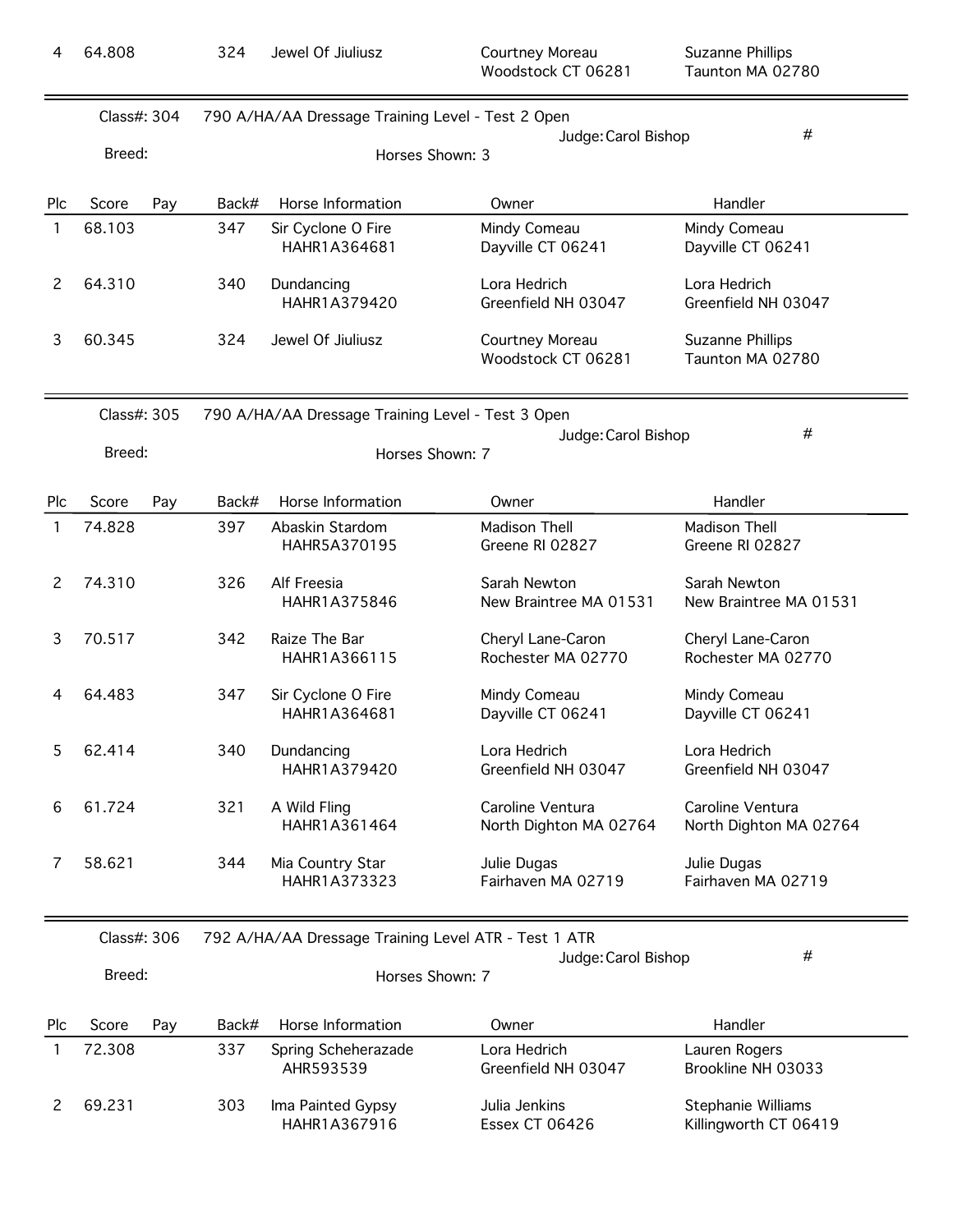| 3. | 64.038 | 344 | Mia Country Star<br>HAHR1A373323   | Julie Dugas<br>Fairhaven MA 02719           | Julie Dugas<br>Fairhaven MA 02719           |
|----|--------|-----|------------------------------------|---------------------------------------------|---------------------------------------------|
| 4  | 62.692 | 358 | Om El Belvedere Dream<br>AHR649547 | Yianna Rhodes<br>Bethel VT 05032            | Yianna Rhodes<br>Bethel VT 05032            |
|    | 61.346 | 340 | Dundancing<br>HAHR1A379420         | Lora Hedrich<br>Greenfield NH 03047         | Tommy Higgins<br>Candia NH 03034            |
| 6  | 60.577 | 341 | Jays Twoeyed Star<br>HAHR1A365259  | Lora Hedrich<br>Greenfield NH 03047         | Elizabeth Mccann<br>Mason NH 03048          |
|    | 59.423 | 306 | Painted Deja Vu<br>HAHR1A372936    | Kayden Vanderwiede<br>Killingworth CT 06419 | Kayden Vanderwiede<br>Killingworth CT 06419 |

|     | Class#: 307 |     |       | 792 A/HA/AA Dressage Training Level ATR - Test 2 ATR |                                             |                                             |
|-----|-------------|-----|-------|------------------------------------------------------|---------------------------------------------|---------------------------------------------|
|     |             |     |       |                                                      | Judge: Carol Bishop                         | #                                           |
|     | Breed:      |     |       | Horses Shown: 3                                      |                                             |                                             |
| Plc | Score       | Pay | Back# | Horse Information                                    | Owner                                       | Handler                                     |
|     | 74.310      |     | 303   | Ima Painted Gypsy<br>HAHR1A367916                    | Julia Jenkins<br><b>Essex CT 06426</b>      | Stephanie Williams<br>Killingworth CT 06419 |
|     | 70.345      |     | 392   | <b>Banned For Good</b><br>HAHR1A369418               | Katya Kappler<br>Lexington MA 02421         | Katya Kappler<br>Lexington MA 02421         |
| 3   | 64.828      |     | 337   | Spring Scheherazade<br>AHR593539                     | Lora Hedrich<br>Greenfield NH 03047         | Lauren Rogers<br>Brookline NH 03033         |
| χ   |             |     | 306   | Painted Deja Vu<br>HAHR1A372936                      | Kayden Vanderwiede<br>Killingworth CT 06419 | Kayden Vanderwiede<br>Killingworth CT 06419 |

| Class#: 308 | 792 A/HA/AA Dressage Training Level ATR - Test 3 ATR |  |
|-------------|------------------------------------------------------|--|

|      | Class#: 308 |     | 792 A/HA/AA Dressage Training Level ATR - Test 3 ATR |                        |                     |                                                  |  |  |
|------|-------------|-----|------------------------------------------------------|------------------------|---------------------|--------------------------------------------------|--|--|
|      |             |     |                                                      |                        | Judge: Carol Bishop | #                                                |  |  |
|      | Breed:      |     |                                                      | Horses Shown: 5        |                     |                                                  |  |  |
|      |             |     |                                                      |                        |                     |                                                  |  |  |
| Plc. | Score       | Pay | Back#                                                | Horse Information      | Owner               | Handler                                          |  |  |
|      | 77.931      |     | 397                                                  | Abaskin Stardom        | Madison Thell       | Madison Thell                                    |  |  |
|      |             |     |                                                      | HAHR5A370195           | Greene RI 02827     | Greene RI 02827                                  |  |  |
|      |             |     |                                                      |                        |                     |                                                  |  |  |
| 2    | 65.172      |     | 392                                                  | <b>Banned For Good</b> | Katya Kappler       | Katya Kappler                                    |  |  |
|      |             |     |                                                      | HAHR1A369418           | Lexington MA 02421  | Lexington MA 02421                               |  |  |
| 3    | 63.276      |     | 333                                                  | <b>Steal The Sshow</b> | Penny Peck          | Penny Peck                                       |  |  |
|      |             |     |                                                      | 579938                 |                     | East Longmeadow MA 01028East Longmeadow MA 01028 |  |  |
|      |             |     |                                                      |                        |                     |                                                  |  |  |
| 4    | 62.586      |     | 358                                                  | Om El Belvedere Dream  | Yianna Rhodes       | Yianna Rhodes                                    |  |  |
|      |             |     |                                                      | AHR649547              | Bethel VT 05032     | Bethel VT 05032                                  |  |  |
|      |             |     |                                                      |                        |                     |                                                  |  |  |
| 5    | 57.586      |     | 344                                                  | Mia Country Star       | Julie Dugas         | Julie Dugas                                      |  |  |
|      |             |     |                                                      | HAHR1A373323           | Fairhaven MA 02719  | Fairhaven MA 02719                               |  |  |
|      |             |     |                                                      |                        |                     |                                                  |  |  |

Class#: 309 797 A/HA/AA Dressage First Level - Test 1 Open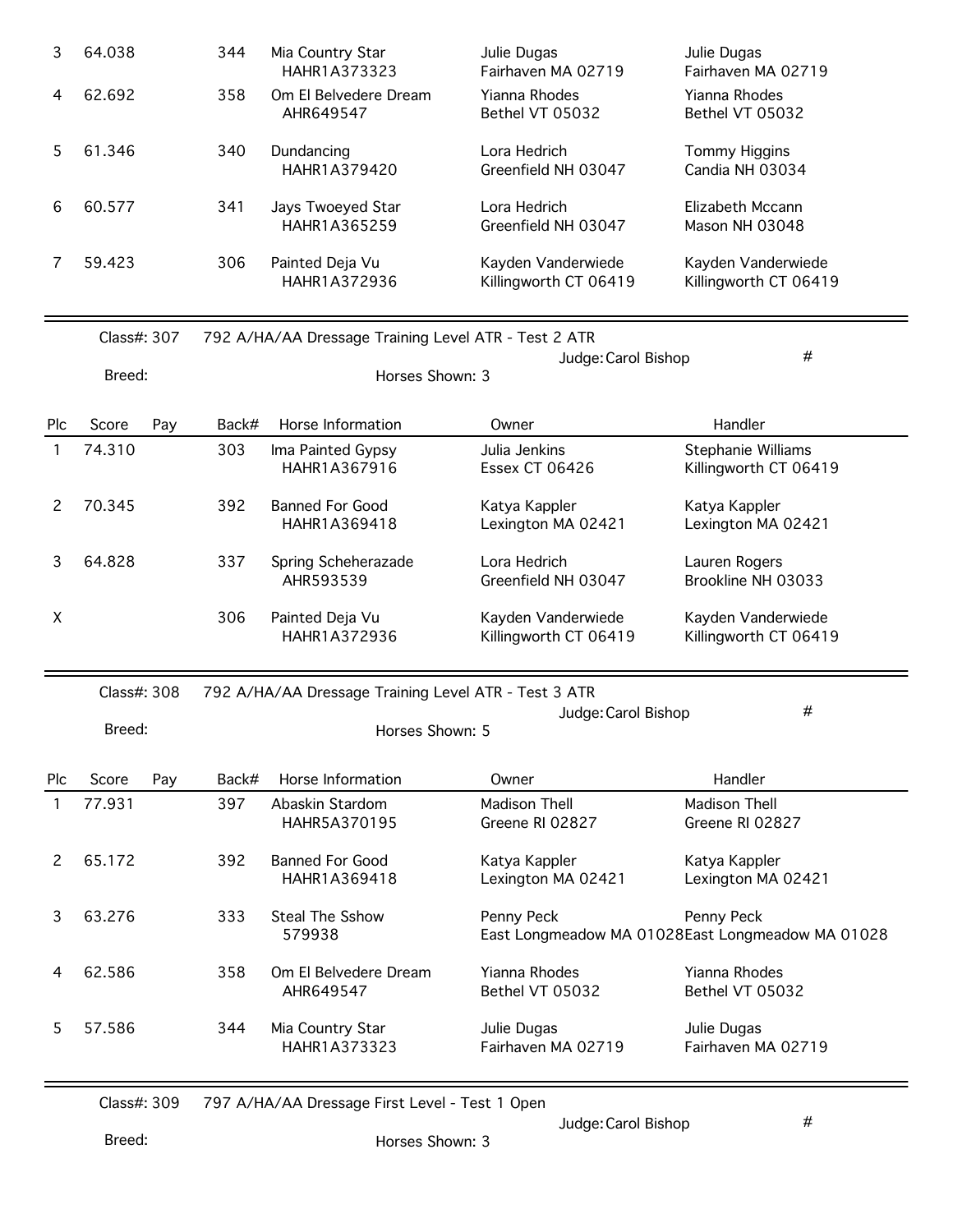| Plc | Score       | Pay | Back# | Horse Information                                 | Owner                                       | Handler                                     |
|-----|-------------|-----|-------|---------------------------------------------------|---------------------------------------------|---------------------------------------------|
| 1   | 73.276      |     | 383   | Samani D<br>HAHR1A372670                          | Danielle Barrasso<br>Feeding Hills MA 01030 | Danielle Barrasso<br>Feeding Hills MA 01030 |
| 2   | 68.276      |     | 320   | Magicaul Seekret Goa<br>HAHR3A369562              | Chelsea Littlefield<br>Woodstock CT 06281   | Chelsea Littlefield<br>Woodstock CT 06281   |
| 3   | 62.586      |     | 384   | Mi Shakyr<br>HAHR1A361595                         | Tasha Scalzo<br>Agawam MA 01001             | Tasha Scalzo<br>Agawam MA 01001             |
|     | Class#: 310 |     |       | 797 A/HA/AA Dressage First Level - Test 2 Open    |                                             |                                             |
|     | Breed:      |     |       | Horses Shown: 0                                   | Judge: Carol Bishop                         | #                                           |
| Plc | Score       | Pay | Back# | Horse Information                                 | Owner                                       | Handler                                     |
|     | Class#: 311 |     |       | 797 A/HA/AA Dressage First Level - Test 3 Open    |                                             |                                             |
|     | Breed:      |     |       | Horses Shown: 2                                   | Judge: Carol Bishop                         | #                                           |
| Plc | Score       | Pay | Back# | Horse Information                                 | Owner                                       | Handler                                     |
| 1   | 62.083      |     | 342   | Raize The Bar<br>HAHR1A366115                     | Cheryl Lane-Caron<br>Rochester MA 02770     | Cheryl Lane-Caron<br>Rochester MA 02770     |
| 2   | 61.389      |     | 383   | Samani D<br>HAHR1A372670                          | Danielle Barrasso<br>Feeding Hills MA 01030 | Danielle Barrasso<br>Feeding Hills MA 01030 |
|     | Class#: 312 |     |       | 801 A/HA/AA Dressage First Level ATR - Test 1 ATR |                                             |                                             |
|     | Breed:      |     |       | Horses Shown: 2                                   | Judge: Carol Bishop                         | #                                           |
| Plc | Score       | Pay | Back# | Horse Information                                 | Owner                                       | Handler                                     |
| 1   | 64.655      |     | 326   | Alf Freesia<br>HAHR1A375846                       | Sarah Newton<br>New Braintree MA 01531      | Sarah Newton<br>New Braintree MA 01531      |
| 2   | 60.172      |     | 384   | Mi Shakyr<br>HAHR1A361595                         | Tasha Scalzo<br>Agawam MA 01001             | Tasha Scalzo<br>Agawam MA 01001             |
|     | Class#: 313 |     |       | 801 A/HA/AA Dressage First Level ATR - Test 2 ATR |                                             | #                                           |
|     | Breed:      |     |       | Horses Shown: 1                                   | Judge: Carol Bishop                         |                                             |
| Plc | Score       | Pay | Back# | Horse Information                                 | Owner                                       | Handler                                     |
|     | 64.857      |     | 303   | Ima Painted Gypsy<br>HAHR1A367916                 | Julia Jenkins<br><b>Essex CT 06426</b>      | Stephanie Williams<br>Killingworth CT 06419 |
|     | Class#: 314 |     |       | 801 A/HA/AA Dressage First Level ATR - Test 3 ATR |                                             |                                             |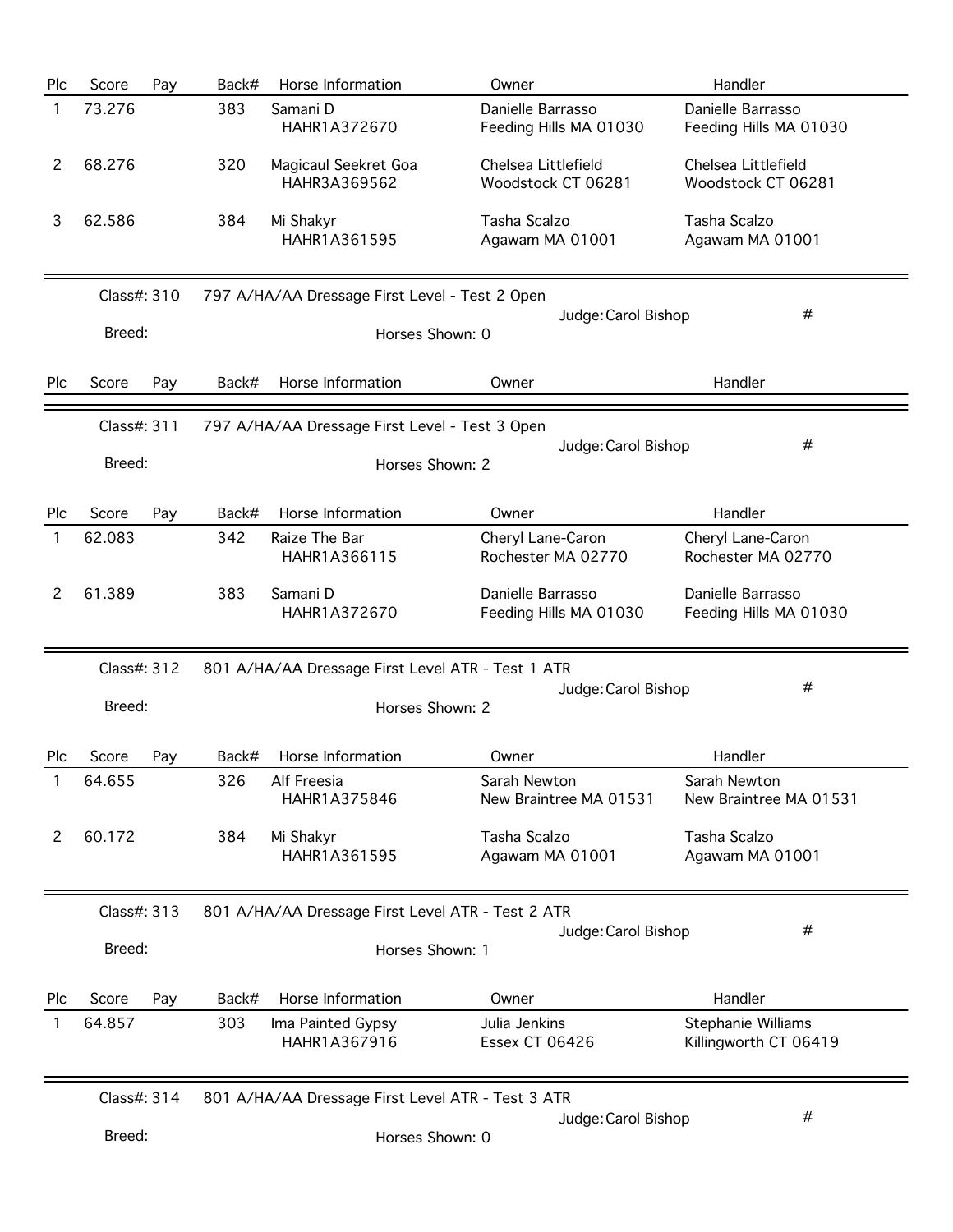|     | Score       | Pay | Back#           | Horse Information                                          | Owner                                       |                     | Handler                                     |  |
|-----|-------------|-----|-----------------|------------------------------------------------------------|---------------------------------------------|---------------------|---------------------------------------------|--|
|     | Class#: 315 |     |                 | 1807 A/HA/AA Dressage Second Level - Test 1 Open           |                                             |                     |                                             |  |
|     | Breed:      |     |                 | Horses Shown: 0                                            |                                             | Judge: Carol Bishop | #                                           |  |
| Plc | Score       | Pay | Back#           | Horse Information                                          | Owner                                       |                     | Handler                                     |  |
|     | Class#: 316 |     |                 | 1807 A/HA/AA Dressage Second Level - Test 2 Open           |                                             |                     | #                                           |  |
|     | Breed:      |     |                 | Horses Shown: 0                                            |                                             | Judge: Carol Bishop |                                             |  |
| Plc | Score       | Pay | Back#           | Horse Information                                          | Owner                                       |                     | Handler                                     |  |
|     | Class#: 317 |     |                 | 1807 A/HA/AA Dressage Second Level - Test 3 Open           |                                             |                     |                                             |  |
|     | Breed:      |     | Horses Shown: 1 |                                                            |                                             | Judge: Carol Bishop | #                                           |  |
| Plc | Score       | Pay | Back#           | Horse Information                                          | Owner                                       |                     | Handler                                     |  |
| 1   | 55.000      |     | 300             | Ka Khameo Bey +<br>AHR604235                               | Karen L Baldwin<br>Deep River CT 06417      |                     | Karen L Baldwin<br>Deep River CT 06417      |  |
|     | Class#: 318 |     |                 | 1810 A/HA/AA Dressage Second Level ATR - Test 1 ATR        |                                             |                     |                                             |  |
|     | Breed:      |     |                 | Horses Shown: 0                                            |                                             | Judge: Carol Bishop | #                                           |  |
| Plc | Score       | Pay | Back#           | Horse Information                                          | Owner                                       |                     | Handler                                     |  |
|     | Class#: 319 |     |                 |                                                            |                                             |                     |                                             |  |
|     |             |     |                 | 1810 A/HA/AA Dressage Second Level ATR - Test 2 ATR        |                                             |                     |                                             |  |
|     | Breed:      |     |                 | Horses Shown: 0                                            |                                             | Judge: Carol Bishop | #                                           |  |
| Plc | Score       | Pay | Back#           | Horse Information                                          | Owner                                       |                     | Handler                                     |  |
|     | Class#: 320 |     |                 | 1810 A/HA/AA Dressage Second Level ATR - Test 3 ATR        |                                             |                     |                                             |  |
|     | Breed:      |     |                 | Horses Shown: 2                                            |                                             | Judge: Carol Bishop | #                                           |  |
| Plc | Score       | Pay | Back#           | Horse Information                                          | Owner                                       |                     | Handler                                     |  |
| 1   | 61.190      |     | 396             | La Croix $++/$<br>HAHR1A365104                             | Nikki Bickar<br>Ayer MA 01432               |                     | Nikki Bickar<br>Ayer MA 01432               |  |
| 2   | 58.929      |     | 301             | One Mor Saturday Nyte<br>HAHR1A361905                      | Stephanie Williams<br>Killingworth CT 06419 |                     | Stephanie Williams<br>Killingworth CT 06419 |  |
|     |             |     |                 | Class#: 321A 818 A/HA/AA Dressage Third Level ATR - Test 1 |                                             |                     |                                             |  |
|     | Breed:      |     |                 | Horses Shown: 2                                            |                                             | Judge: Carol Bishop | #                                           |  |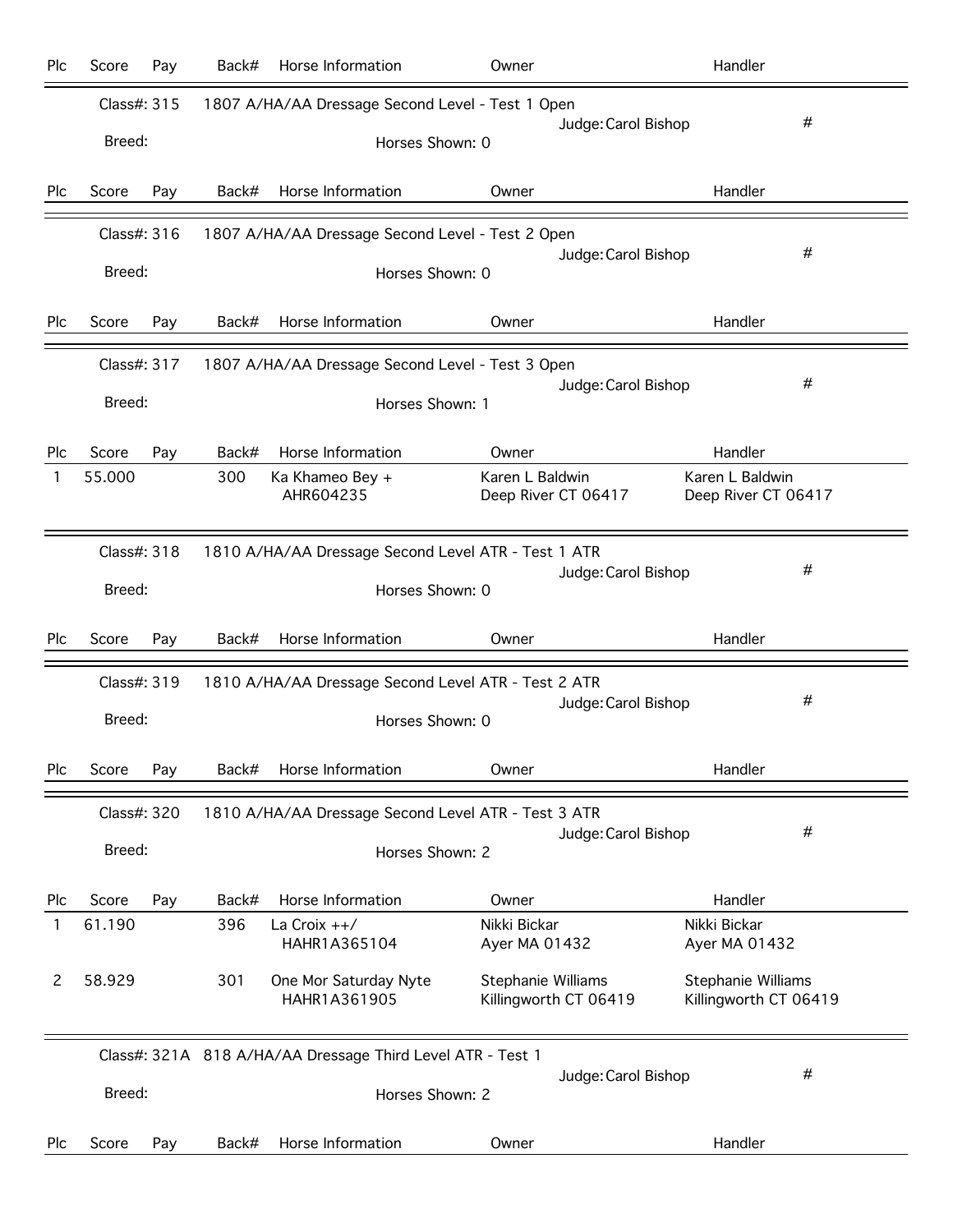|            | 57.703       | 396   | La Croix $++/$<br>HAHR1A365104                             | Nikki Bickar<br>Ayer MA 01432               | Nikki Bickar<br>Ayer MA 01432               |
|------------|--------------|-------|------------------------------------------------------------|---------------------------------------------|---------------------------------------------|
| 2          | 55.676       | 301   | One Mor Saturday Nyte<br>HAHR1A361905                      | Stephanie Williams<br>Killingworth CT 06419 | Stephanie Williams<br>Killingworth CT 06419 |
|            |              |       | Class#: 321B 818 A/HA/AA Dressage Third Level ATR - Test 2 |                                             |                                             |
|            | Breed:       |       | Horses Shown: 0                                            |                                             | #<br>Judge: Carol Bishop                    |
| <b>Plc</b> | Score<br>Pay | Back# | Horse Information                                          | Owner                                       | Handler                                     |
|            |              |       | Class#: 321C 818 A/HA/AA Dressage Third Level ATR - Test 3 |                                             | #<br>Judge: Carol Bishop                    |
|            | Breed:       |       | Horses Shown: 2                                            |                                             |                                             |
| Plc        | Score<br>Pay | Back# | Horse Information                                          | Owner                                       | Handler                                     |
| 1          | 59.125       | 317   | Rae Lightmyfire<br>AHR616373                               | Rebecca E Murphy<br>Woodstock CT 06281      | Rebecca E Murphy<br>Woodstock CT 06281      |
| 2          | 53.625       | 301   | One Mor Saturday Nyte<br>HAHR1A361905                      | Stephanie Williams<br>Killingworth CT 06419 | Stephanie Williams<br>Killingworth CT 06419 |
|            |              |       | Class#: 322A 815 A/HA/AA Dressage Third Level - Test 1     |                                             |                                             |
|            | Breed:       |       | Horses Shown: 0                                            |                                             | #<br>Judge: Carol Bishop                    |
| Plc        | Score<br>Pay | Back# | Horse Information                                          | Owner                                       | Handler                                     |
| X          |              | 396   | La Croix $++/$<br>HAHR1A365104                             | Nikki Bickar<br>Ayer MA 01432               | Nikki Bickar<br>Ayer MA 01432               |
|            |              |       | Class#: 322B 815 A/HA/AA Dressage Third Level - Test 2     |                                             |                                             |
|            | Breed:       |       | Horses Shown: 1                                            |                                             | #<br>Judge: Carol Bishop                    |
| Plc        | Score<br>Pay | Back# | Horse Information                                          | Owner                                       | Handler                                     |
|            | 55.789       | 300   | Ka Khameo Bey +<br>AHR604235                               | Karen L Baldwin<br>Deep River CT 06417      | Karen L Baldwin<br>Deep River CT 06417      |
|            |              |       | Class#: 322C 815 A/HA/AA Dressage Third Level - Test 3     |                                             |                                             |
|            | Breed:       |       | Horses Shown: 1                                            |                                             | #<br>Judge: Carol Bishop                    |
| <b>Plc</b> | Score<br>Pay | Back# | Horse Information                                          | Owner                                       | Handler                                     |
|            | 55.000       | 300   | Ka Khameo Bey +<br>AHR604235                               | Karen L Baldwin<br>Deep River CT 06417      | Karen L Baldwin<br>Deep River CT 06417      |
|            |              |       |                                                            |                                             |                                             |

Class#: 323A 826 A/HA/AA Dressage Fourth Level ATR - Test 1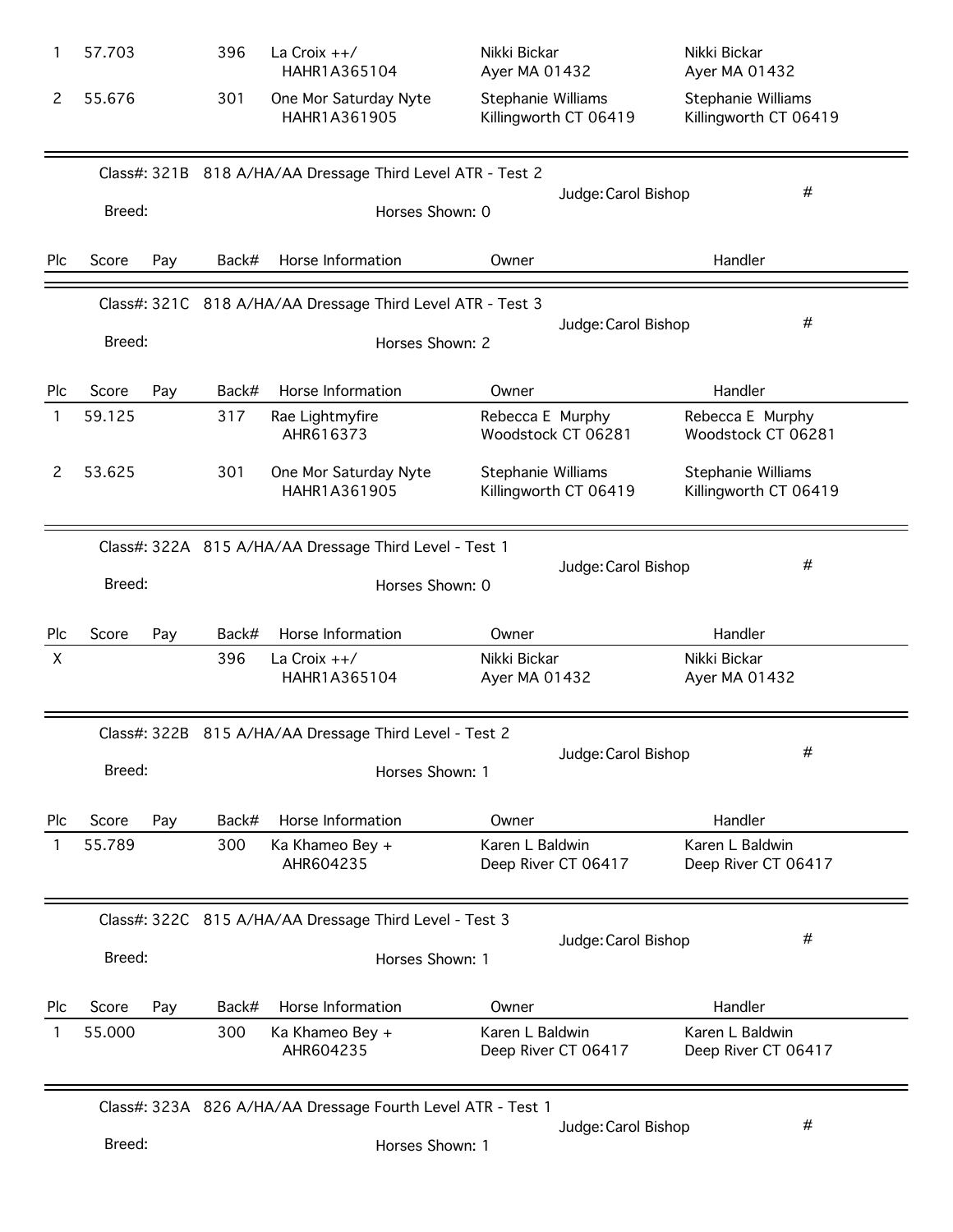| 61.667<br>327<br>Alf Reiner+++//<br>Mary C Newton<br>Mary C Newton<br>1<br>New Braintree MA 01531<br>1A340594<br>New Braintree MA 01531<br>Class#: 323B 826 A/HA/AA Dressage Fourth Level ATR - Test 2<br>#<br>Judge: Carol Bishop<br>Breed:<br>Horses Shown: 0<br>Score<br>Horse Information<br>Handler<br>Plc<br>Pay<br>Back#<br>Owner<br>Class#: 323C 826 A/HA/AA Dressage Fourth Level ATR - Test 3<br>#<br>Judge: Carol Bishop<br>Breed:<br>Horses Shown: 1<br>Score<br>Horse Information<br>Owner<br>Handler<br>Plc<br>Pay<br>Back#<br>54.028<br>327<br>Alf Reiner+++//<br>Mary C Newton<br>Mary C Newton<br>$\mathbf{1}$<br>New Braintree MA 01531<br>New Braintree MA 01531<br>1A340594<br>Class#: 324A 823 A/HA/AA Dressage Fourth Level - Test 1<br>#<br>Judge: Carol Bishop<br>Breed:<br>Horses Shown: 0<br>Score<br>Back#<br>Horse Information<br>Handler<br>Plc<br>Pay<br>Owner<br>Class#: 324B 823 A/HA/AA Dressage Fourth Level - Test 2<br>#<br>Judge: Carol Bishop<br>Breed:<br>Horses Shown: 0<br>Score<br>Back#<br>Horse Information<br>Handler<br>Plc<br>Pay<br>Owner<br>Class#: 324C 823 A/HA/AA Dressage Fourth Level - Test 3<br>#<br>Judge: Carol Bishop<br>Breed:<br>Horses Shown: 0<br>Score<br>Back#<br>Horse Information<br>Owner<br>Handler<br>Plc<br>Pay<br>Class#: 325<br>2201 A/AA/HA Western Dressage Intro - Test 1<br>#<br>Judge: Carol Bishop<br>Breed:<br>Horses Shown: 0<br>Back#<br>Horse Information<br>Owner<br>Handler<br>Plc<br>Score<br>Pay<br>Class#: 326<br>2201 A/AA/HA Western Dressage Intro - Test 2<br>#<br>Judge: Carol Bishop<br>Breed:<br>Horses Shown: 0 | Plc | Score | Pay | Back# | Horse Information | Owner | Handler |
|-----------------------------------------------------------------------------------------------------------------------------------------------------------------------------------------------------------------------------------------------------------------------------------------------------------------------------------------------------------------------------------------------------------------------------------------------------------------------------------------------------------------------------------------------------------------------------------------------------------------------------------------------------------------------------------------------------------------------------------------------------------------------------------------------------------------------------------------------------------------------------------------------------------------------------------------------------------------------------------------------------------------------------------------------------------------------------------------------------------------------------------------------------------------------------------------------------------------------------------------------------------------------------------------------------------------------------------------------------------------------------------------------------------------------------------------------------------------------------------------------------------------------------------------------------------------------------------------------------------------|-----|-------|-----|-------|-------------------|-------|---------|
|                                                                                                                                                                                                                                                                                                                                                                                                                                                                                                                                                                                                                                                                                                                                                                                                                                                                                                                                                                                                                                                                                                                                                                                                                                                                                                                                                                                                                                                                                                                                                                                                                 |     |       |     |       |                   |       |         |
|                                                                                                                                                                                                                                                                                                                                                                                                                                                                                                                                                                                                                                                                                                                                                                                                                                                                                                                                                                                                                                                                                                                                                                                                                                                                                                                                                                                                                                                                                                                                                                                                                 |     |       |     |       |                   |       |         |
|                                                                                                                                                                                                                                                                                                                                                                                                                                                                                                                                                                                                                                                                                                                                                                                                                                                                                                                                                                                                                                                                                                                                                                                                                                                                                                                                                                                                                                                                                                                                                                                                                 |     |       |     |       |                   |       |         |
|                                                                                                                                                                                                                                                                                                                                                                                                                                                                                                                                                                                                                                                                                                                                                                                                                                                                                                                                                                                                                                                                                                                                                                                                                                                                                                                                                                                                                                                                                                                                                                                                                 |     |       |     |       |                   |       |         |
|                                                                                                                                                                                                                                                                                                                                                                                                                                                                                                                                                                                                                                                                                                                                                                                                                                                                                                                                                                                                                                                                                                                                                                                                                                                                                                                                                                                                                                                                                                                                                                                                                 |     |       |     |       |                   |       |         |
|                                                                                                                                                                                                                                                                                                                                                                                                                                                                                                                                                                                                                                                                                                                                                                                                                                                                                                                                                                                                                                                                                                                                                                                                                                                                                                                                                                                                                                                                                                                                                                                                                 |     |       |     |       |                   |       |         |
|                                                                                                                                                                                                                                                                                                                                                                                                                                                                                                                                                                                                                                                                                                                                                                                                                                                                                                                                                                                                                                                                                                                                                                                                                                                                                                                                                                                                                                                                                                                                                                                                                 |     |       |     |       |                   |       |         |
|                                                                                                                                                                                                                                                                                                                                                                                                                                                                                                                                                                                                                                                                                                                                                                                                                                                                                                                                                                                                                                                                                                                                                                                                                                                                                                                                                                                                                                                                                                                                                                                                                 |     |       |     |       |                   |       |         |
|                                                                                                                                                                                                                                                                                                                                                                                                                                                                                                                                                                                                                                                                                                                                                                                                                                                                                                                                                                                                                                                                                                                                                                                                                                                                                                                                                                                                                                                                                                                                                                                                                 |     |       |     |       |                   |       |         |
|                                                                                                                                                                                                                                                                                                                                                                                                                                                                                                                                                                                                                                                                                                                                                                                                                                                                                                                                                                                                                                                                                                                                                                                                                                                                                                                                                                                                                                                                                                                                                                                                                 |     |       |     |       |                   |       |         |
|                                                                                                                                                                                                                                                                                                                                                                                                                                                                                                                                                                                                                                                                                                                                                                                                                                                                                                                                                                                                                                                                                                                                                                                                                                                                                                                                                                                                                                                                                                                                                                                                                 |     |       |     |       |                   |       |         |
|                                                                                                                                                                                                                                                                                                                                                                                                                                                                                                                                                                                                                                                                                                                                                                                                                                                                                                                                                                                                                                                                                                                                                                                                                                                                                                                                                                                                                                                                                                                                                                                                                 |     |       |     |       |                   |       |         |
|                                                                                                                                                                                                                                                                                                                                                                                                                                                                                                                                                                                                                                                                                                                                                                                                                                                                                                                                                                                                                                                                                                                                                                                                                                                                                                                                                                                                                                                                                                                                                                                                                 |     |       |     |       |                   |       |         |
|                                                                                                                                                                                                                                                                                                                                                                                                                                                                                                                                                                                                                                                                                                                                                                                                                                                                                                                                                                                                                                                                                                                                                                                                                                                                                                                                                                                                                                                                                                                                                                                                                 |     |       |     |       |                   |       |         |
|                                                                                                                                                                                                                                                                                                                                                                                                                                                                                                                                                                                                                                                                                                                                                                                                                                                                                                                                                                                                                                                                                                                                                                                                                                                                                                                                                                                                                                                                                                                                                                                                                 |     |       |     |       |                   |       |         |
|                                                                                                                                                                                                                                                                                                                                                                                                                                                                                                                                                                                                                                                                                                                                                                                                                                                                                                                                                                                                                                                                                                                                                                                                                                                                                                                                                                                                                                                                                                                                                                                                                 |     |       |     |       |                   |       |         |
|                                                                                                                                                                                                                                                                                                                                                                                                                                                                                                                                                                                                                                                                                                                                                                                                                                                                                                                                                                                                                                                                                                                                                                                                                                                                                                                                                                                                                                                                                                                                                                                                                 |     |       |     |       |                   |       |         |
|                                                                                                                                                                                                                                                                                                                                                                                                                                                                                                                                                                                                                                                                                                                                                                                                                                                                                                                                                                                                                                                                                                                                                                                                                                                                                                                                                                                                                                                                                                                                                                                                                 |     |       |     |       |                   |       |         |
|                                                                                                                                                                                                                                                                                                                                                                                                                                                                                                                                                                                                                                                                                                                                                                                                                                                                                                                                                                                                                                                                                                                                                                                                                                                                                                                                                                                                                                                                                                                                                                                                                 |     |       |     |       |                   |       |         |
|                                                                                                                                                                                                                                                                                                                                                                                                                                                                                                                                                                                                                                                                                                                                                                                                                                                                                                                                                                                                                                                                                                                                                                                                                                                                                                                                                                                                                                                                                                                                                                                                                 |     |       |     |       |                   |       |         |
|                                                                                                                                                                                                                                                                                                                                                                                                                                                                                                                                                                                                                                                                                                                                                                                                                                                                                                                                                                                                                                                                                                                                                                                                                                                                                                                                                                                                                                                                                                                                                                                                                 |     |       |     |       |                   |       |         |
|                                                                                                                                                                                                                                                                                                                                                                                                                                                                                                                                                                                                                                                                                                                                                                                                                                                                                                                                                                                                                                                                                                                                                                                                                                                                                                                                                                                                                                                                                                                                                                                                                 | Plc | Score | Pay | Back# | Horse Information | Owner | Handler |

Class#: 327 2201 A/AA/HA Western Dressage Intro - Test 3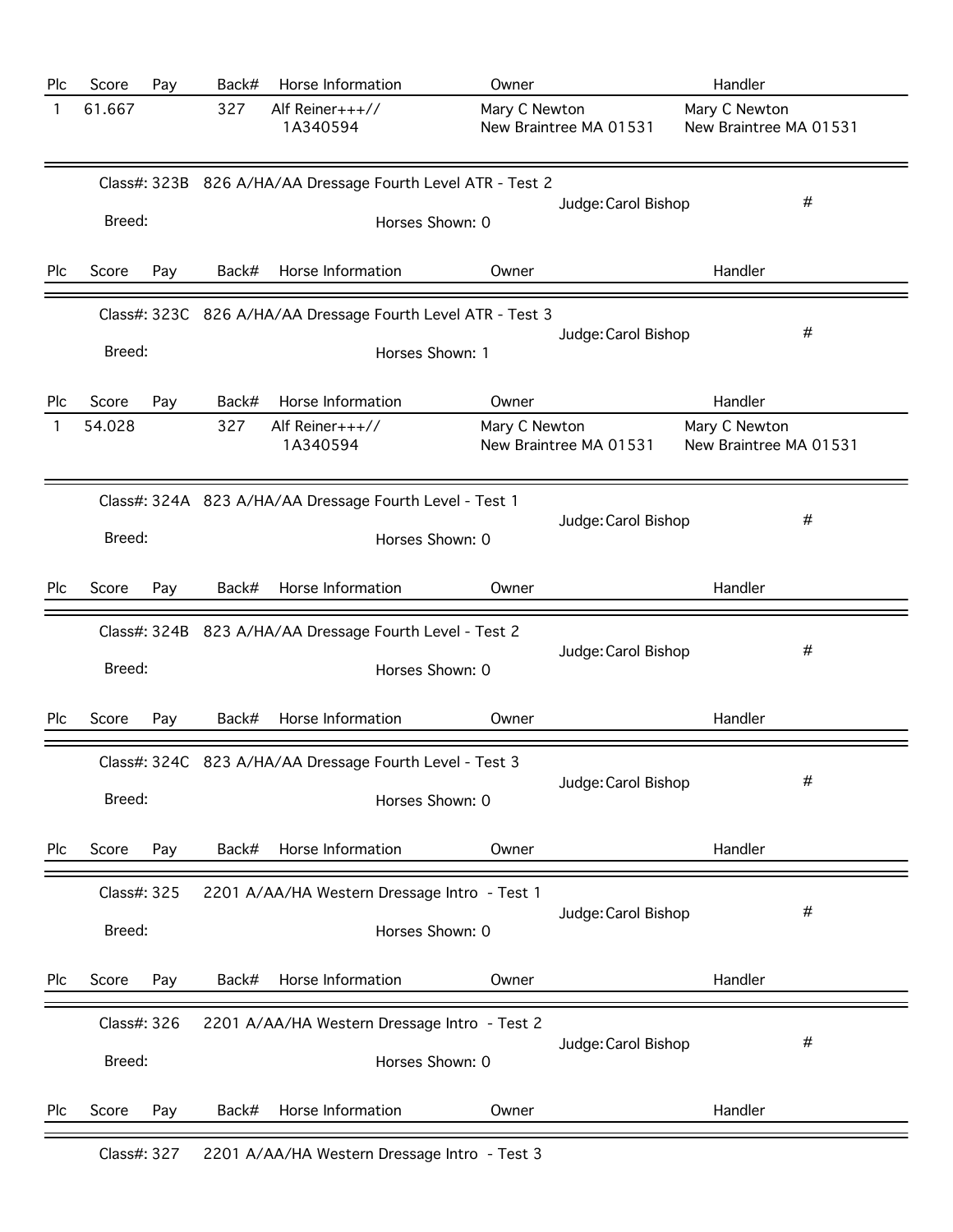| Plc | Score                 | Pay | Back# | Horse Information                            | Owner                                      | Handler                               |
|-----|-----------------------|-----|-------|----------------------------------------------|--------------------------------------------|---------------------------------------|
|     | Class#: 328           |     |       | 2201 A/AA/HA Western Dressage Intro - Test 4 |                                            |                                       |
|     | Breed:                |     |       |                                              | Horses Shown: 0                            | #<br>Judge: Carol Bishop              |
| Plc | Score                 | Pay | Back# | Horse Information                            | Owner                                      | Handler                               |
|     | Class#: 329           |     |       | 2301 A/HA/AA Western Dressage Basic - Test 1 |                                            |                                       |
|     | Breed:                |     |       |                                              | Horses Shown: 1                            | #<br>Judge: Carol Bishop              |
| Plc | Score                 | Pay | Back# | Horse Information                            | Owner                                      | Handler                               |
| 1   | 64.167                |     | 336   | Just Kidding<br>HAHR2A369443                 | Lora Hedrich<br>Greenfield NH 03047        | Lora Hedrich<br>Greenfield NH 03047   |
|     | Class#: 330           |     |       | 2301 A/HA/AA Western Dressage Basic - Test 2 |                                            |                                       |
|     | Breed:                |     |       |                                              | Horses Shown: 5                            | #<br>Judge: Carol Bishop              |
| Plc | Score                 | Pay | Back# | Horse Information                            | Owner                                      | Handler                               |
| 1   | 71.522                |     | 336   | Just Kidding<br>HAHR2A369443                 | Lora Hedrich<br>Greenfield NH 03047        | Lora Hedrich<br>Greenfield NH 03047   |
| 2   | 68.696                |     | 310   | Cmv Honest Lad<br>AHR617053                  | Lynn Depaolo<br>Southington CT 06489       | Patrick Corrigan<br>Tolland CT 06084  |
| 3   | 66.522                |     | 307   | Rosalita RI<br>AHR554614                     | Karina Hubeny<br>Southington CT 06489      | Karina Hubeny<br>Southington CT 06489 |
| 4   | 65.217                |     | 309   | SH Cockadudealou<br>1A374410                 | <b>Matthew Stains</b><br>Somerset MA 02726 | Patrick Corrigan<br>Tolland CT 06084  |
| 5   | 65.217                |     | 308   | Princess Chey<br>AHR645579                   | <b>Diane Stains</b><br>Berkley MA 02779    | Patrick Corrigan<br>Tolland CT 06084  |
|     | Class#: 331           |     |       | 2301 A/HA/AA Western Dressage Basic - Test 3 |                                            |                                       |
|     | Breed:                |     |       |                                              | Horses Shown: 0                            | #<br>Judge: Carol Bishop              |
| Plc | Score                 | Pay | Back# | Horse Information                            | Owner                                      | Handler                               |
|     | Class#: 332<br>Breed: |     |       | 2301 A/HA/AA Western Dressage Basic - Test 4 | Horses Shown: 0                            | #<br>Judge: Carol Bishop              |
| Plc | Score                 | Pay | Back# | Horse Information                            | Owner                                      | Handler                               |

Class#: 333 2401 A/HA/AA Western Dressage Level 1 - Test 1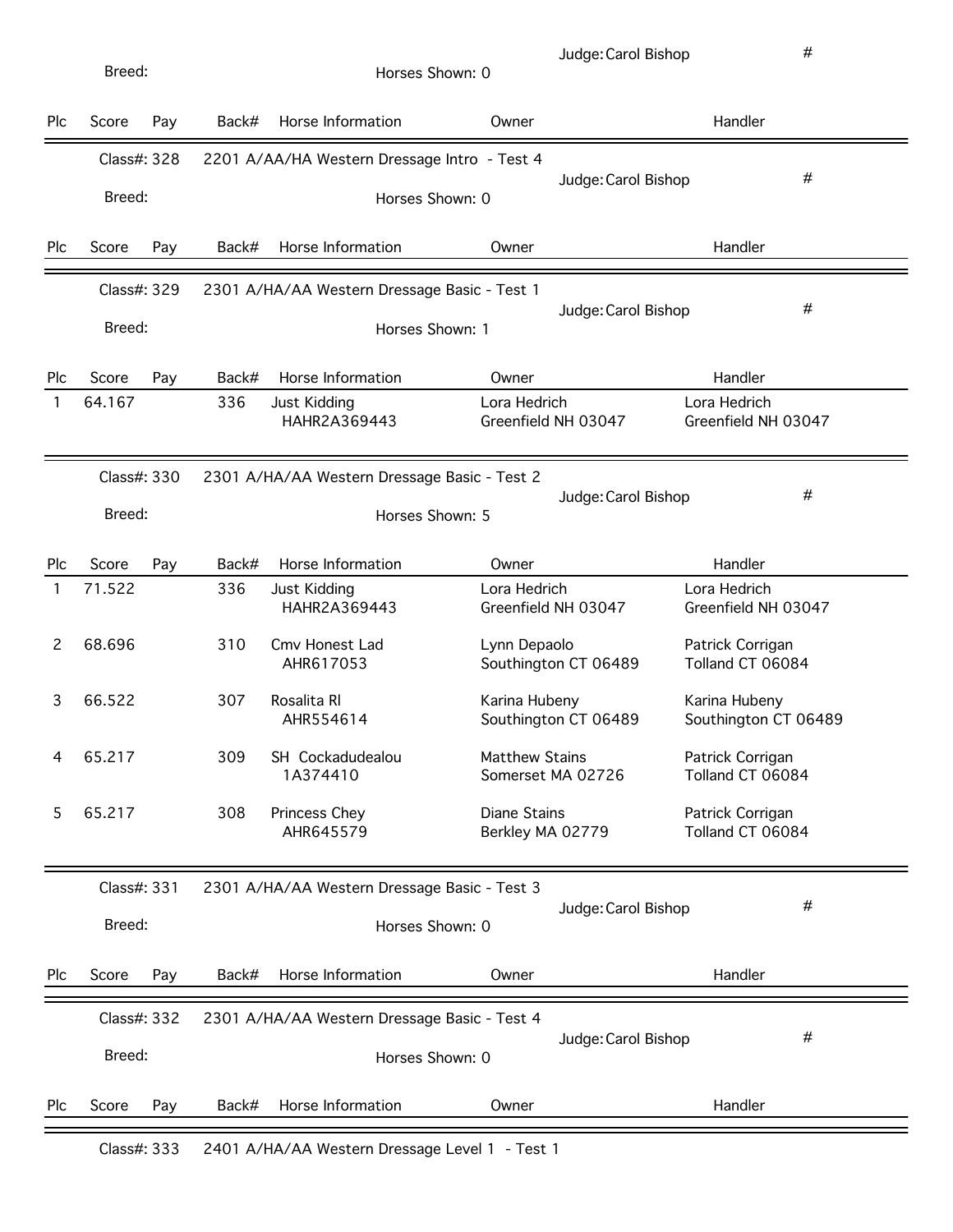| Breed:                |                       |     | Horses Shown: 0 |                                                                            | Judge: Carol Bishop                    | #                                   |   |
|-----------------------|-----------------------|-----|-----------------|----------------------------------------------------------------------------|----------------------------------------|-------------------------------------|---|
| Plc                   | Score                 | Pay | Back#           | Horse Information                                                          | Owner                                  | Handler                             |   |
|                       | Class#: 334<br>Breed: |     |                 | 2401 A/HA/AA Western Dressage Level 1 - Test 2<br>Horses Shown: 0          |                                        | Judge: Carol Bishop                 | # |
| Plc                   | Score                 | Pay | Back#           | Horse Information                                                          | Owner                                  | Handler                             |   |
|                       | Class#: 335<br>Breed: |     |                 | 2401 A/HA/AA Western Dressage Level 1 - Test 3<br>Horses Shown: 0          |                                        | Judge: Carol Bishop                 | # |
| Plc                   | Score                 | Pay | Back#           | Horse Information                                                          | Owner                                  | Handler                             |   |
|                       | Class#: 336<br>Breed: |     |                 | 2401 A/HA/AA Western Dressage Level 1 - Test 4<br>Horses Shown: 0          | Judge: Carol Bishop                    | #                                   |   |
| Plc                   | Score                 | Pay | Back#           | Horse Information                                                          | Owner                                  | Handler                             |   |
| Class#: 337<br>Breed: |                       |     |                 |                                                                            |                                        |                                     |   |
|                       |                       |     |                 | 902 A/HA/AA USDF Intro Dressage W/T 10 & Under - Test A<br>Horses Shown: 2 |                                        | Judge: Carol Bishop                 | # |
| Plc                   | Score                 | Pay | Back#           | Horse Information                                                          | Owner                                  | Handler                             |   |
| $\mathbf{1}$          | 66.250                |     | 328             | ALF Bartholomewcubbin<br>1A372908                                          | Sarah Newton<br>New Braintree MA 01531 | Samantha Mahon<br>Charlton MA 01057 |   |
| 2                     | 61.875                |     | 337             | Spring Scheherazade<br>AHR593539                                           | Lora Hedrich<br>Greenfield NH 03047    | lain Mackay<br>Dracut MA 01826-2    |   |
|                       | Class#: 338           |     |                 | 902 A/HA/AA USDF Intro Dressage W/T 10 & Under - Test B                    |                                        |                                     |   |
|                       | Breed:                |     |                 | Horses Shown: 2                                                            |                                        | Judge: Carol Bishop                 | # |
| Plc                   | Score                 | Pay | Back#           | Horse Information                                                          | Owner                                  | Handler                             |   |

|     |                       |     |       | 1A372908                                                                   | New Braintree MA 01531 |                     | Charlton MA 01057 |  |
|-----|-----------------------|-----|-------|----------------------------------------------------------------------------|------------------------|---------------------|-------------------|--|
|     | Class#: 339<br>Breed: |     |       | 902 A/HA/AA USDF Intro Dressage W/T 10 & Under - Test C<br>Horses Shown: 1 |                        | Judge: Carol Bishop | #                 |  |
| Plc | Score                 | Pay | Back# | Horse Information                                                          | Owner                  |                     | Handler           |  |
|     | 70.000                |     | 328   | ALF Bartholomewcubbin                                                      | Sarah Newton           |                     | Samantha Mahon    |  |

2 64.688 328 ALF Bartholomewcubbin Sarah Newton Samantha Mahon